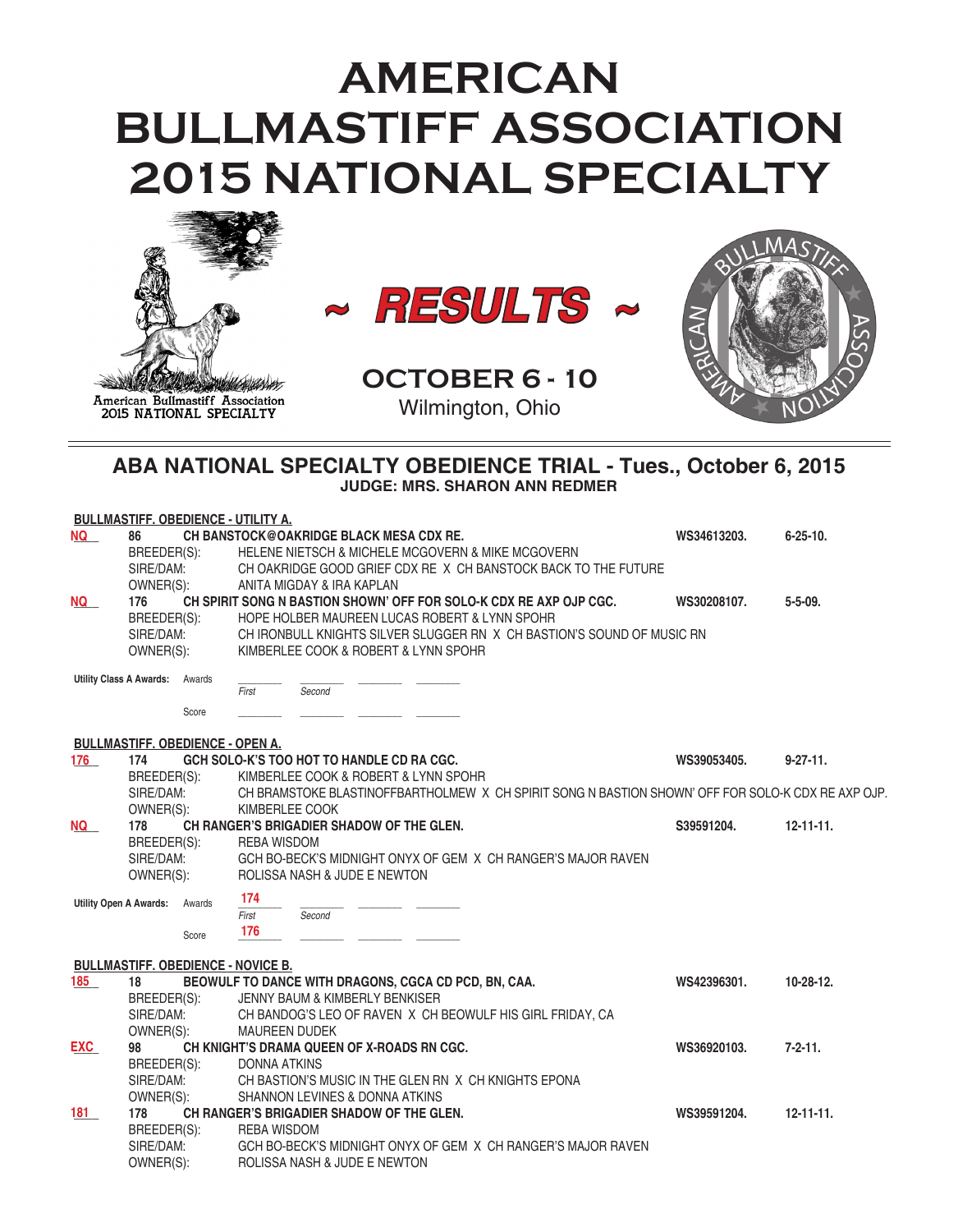| <u>NQ</u>               | 186                              |        |                                           | DUR-ANYA N FAITHDRIVEN JOINT VENTURE.              |              |                                                    |                                                                               | WS48878201. | $6 - 26 - 14.$   |
|-------------------------|----------------------------------|--------|-------------------------------------------|----------------------------------------------------|--------------|----------------------------------------------------|-------------------------------------------------------------------------------|-------------|------------------|
|                         | BREEDER(S):                      |        |                                           |                                                    |              |                                                    | DEBORAH MCLAUGHLIN & LISA HEFFNER & FRED MCLAUGHLIN                           |             |                  |
|                         | SIRE/DAM:                        |        |                                           |                                                    |              |                                                    | CH DUR-ANY'S BUILT TO LAST X CH DUR-ANY FINESTS COTTON RN CGC                 |             |                  |
|                         | OWNER(S):                        |        |                                           | LISA & DOUG HEFFNER                                |              |                                                    |                                                                               |             |                  |
| NQ                      | 275                              |        |                                           | NAMBE BEOWOLF RIGHT AS RAIN BN.                    |              |                                                    |                                                                               | WS47075302. | 4-19-14.         |
|                         |                                  |        |                                           | PAULA STURIALE & JENNY BAUM                        |              |                                                    |                                                                               |             |                  |
|                         | BREEDER(S):                      |        |                                           |                                                    |              |                                                    |                                                                               |             |                  |
|                         | SIRE/DAM:                        |        |                                           |                                                    |              |                                                    | GCH CH NAMBE HY-BULL RAINMAKER CD X CH BEOWULF HIS GIRL FRIDAY, CA            |             |                  |
|                         | OWNER(S):                        |        |                                           | PAULA STURIALE & JENNY BAUM                        |              |                                                    |                                                                               |             |                  |
|                         |                                  |        |                                           |                                                    |              |                                                    |                                                                               |             |                  |
| <b>Novice B Awards:</b> |                                  | Awards | -18                                       | 178                                                |              |                                                    |                                                                               |             |                  |
|                         |                                  |        | First                                     | Second                                             | <b>Third</b> | Fourth                                             |                                                                               |             |                  |
|                         |                                  | Score  | 185                                       | 181                                                |              |                                                    |                                                                               |             |                  |
|                         |                                  |        | <b>BULLMASTIFF. OBEDIENCE - NOVICE A.</b> |                                                    |              |                                                    |                                                                               |             |                  |
| NQ                      | 24                               |        |                                           | CH BASTION'S DREAM ALONG WITH ME, RN, CGC.         |              |                                                    |                                                                               | WS33221801. | $2 - 26 - 10$ .  |
|                         | BREEDER(S):                      |        |                                           | LYNN SPOHR & ROBERT SPOHR                          |              |                                                    |                                                                               |             |                  |
|                         | SIRE/DAM:                        |        |                                           |                                                    |              |                                                    | GCH CH BRIART'S SOLAR STORM OF TRACABULL X CH TBOLD + BASTION MUSTANG SALLY   |             |                  |
|                         |                                  |        |                                           |                                                    |              |                                                    |                                                                               |             |                  |
|                         | OWNER(S):                        |        |                                           | TRACY R JONES & JEFF BERNS                         |              |                                                    |                                                                               |             |                  |
| NQ .                    | 287                              |        | <b>BRONX RN RATN CGCA.</b>                |                                                    |              |                                                    |                                                                               | PAL252904.  | $1 - 5 - 08$ .   |
|                         | BREEDER(S):                      |        | NA.                                       |                                                    |              |                                                    |                                                                               |             |                  |
|                         | SIRE/DAM:                        |        | ΝA                                        |                                                    |              |                                                    |                                                                               |             |                  |
|                         | OWNER(S):                        |        |                                           |                                                    |              | <b>HOLLY DARMOFAL GIBBS &amp; ROBERT GIBBS</b>     |                                                                               |             |                  |
|                         |                                  |        |                                           |                                                    |              |                                                    |                                                                               |             |                  |
| <b>Novice A Awards:</b> |                                  | Awards |                                           |                                                    |              |                                                    |                                                                               |             |                  |
|                         |                                  |        |                                           |                                                    |              |                                                    |                                                                               |             |                  |
|                         |                                  | Score  |                                           |                                                    |              |                                                    |                                                                               |             |                  |
|                         |                                  |        |                                           | <b>BULLMASTIFF. OBEDIENCE - BEGINNER NOVICE B.</b> |              |                                                    |                                                                               |             |                  |
|                         |                                  |        |                                           |                                                    |              | GCH TONDRA'S MIX IT UP DARLING! CGC NAP NJP RN CD. |                                                                               | WS33953302. | 11-19-09.        |
| 196.5                   | 17                               |        |                                           |                                                    |              |                                                    |                                                                               |             |                  |
|                         | BREEDER(S):                      |        |                                           |                                                    |              |                                                    | KARA GONZALEZ & SERGIO GONZALEZ & MICHELE MCGOVERN & ELIZABETH FALK           |             |                  |
|                         | SIRE/DAM:                        |        |                                           |                                                    |              |                                                    | CH TONDRA FOR A FEW DOLLAR MORE X CH TONDRA'S WHAT'S COOKIN' HIGH POINT       |             |                  |
|                         | OWNER(S):                        |        |                                           |                                                    |              |                                                    | ELIZABETH FALK & GARY V. ANDERSON & KARA ANDERSON-GONZALEZ                    |             |                  |
| 175.5                   | 45                               |        | CH ETOILE IN IT TO WIN IT!                |                                                    |              |                                                    |                                                                               | WS44155706. | 4-30-13.         |
|                         | BREEDER(S):                      |        |                                           |                                                    |              |                                                    | CATHERINE CRISLIP & GARY V ANDERSON & NICOLE SHOOK                            |             |                  |
|                         | SIRE/DAM:                        |        |                                           |                                                    |              |                                                    | CH TONDRA'S A PERFECT POUR X CH TONDRA'S SHE'S ALL THAT                       |             |                  |
|                         | OWNER(S):                        |        |                                           | ELIZABETH FALK & CATHERINE CRISLIP                 |              |                                                    |                                                                               |             |                  |
|                         |                                  |        |                                           |                                                    |              |                                                    |                                                                               |             |                  |
| 188.5                   | 51                               |        |                                           | ETOILE DEEP IN THE HEART OF TEXAS.                 |              |                                                    |                                                                               | WS44155705. | 4-30-13.         |
|                         | BREEDER(S):                      |        |                                           |                                                    |              |                                                    | CATHERINE CRISLIP & GARY ANDERSON & NICOLE SHOOK                              |             |                  |
|                         | SIRE/DAM:                        |        |                                           |                                                    |              |                                                    | CH TONDRA'S A PERFECT POUR X CH TONDRA'S SHE'S ALL THAT                       |             |                  |
|                         | OWNER(S):                        |        |                                           | <b>JIM &amp; ANNA SUBLETT</b>                      |              |                                                    |                                                                               |             |                  |
| 180                     | 56                               |        |                                           | CH DAL PRIMO B'MEW AMORE DELLA MIA VITA.           |              |                                                    |                                                                               | WS33481401. | $2 - 12 - 10$ .  |
|                         | BREEDER(S):                      |        |                                           | <b>CRYASTAL CORNER</b>                             |              |                                                    |                                                                               |             |                  |
|                         | SIRE/DAM:                        |        |                                           |                                                    |              |                                                    | CH DANIER'S MAJOR GENERAL X CH DAL PRIMO'S REMEMBER MY NAME                   |             |                  |
|                         | OWNER(S):                        |        |                                           | JIM & ANNA SUBLETT                                 |              |                                                    |                                                                               |             |                  |
|                         |                                  |        |                                           |                                                    |              |                                                    |                                                                               |             |                  |
| AB <sub>L</sub>         | 80                               |        |                                           | CH WILL-O-WAY CHILL FACTOR OF ALTITUDE.            |              |                                                    |                                                                               | WS42456301. | $7 - 31 - 12.$   |
|                         | BREEDER(S):                      |        |                                           | KATHY MCALISTER & GWEN BADER                       |              |                                                    |                                                                               |             |                  |
|                         | SIRE/DAM:                        |        |                                           |                                                    |              |                                                    | BLOSSOMS BULLWINKLE X TONDRA AND WILL O WAY GOING ROGUE AT ALTITUDE           |             |                  |
|                         | OWNER(S):                        |        |                                           | <b>GWEN BADER &amp; DAVID SPONG</b>                |              |                                                    |                                                                               |             |                  |
| 187.5                   | 121                              |        |                                           |                                                    |              |                                                    | GCH TRACABULL'S WHEN FATE STEPS IN AT DREAMKEEPER CGC TT.                     | WS40327406. | $3 - 30 - 12$ .  |
|                         | BREEDER(S):                      |        |                                           | <b>TRACY L MUMMERT</b>                             |              |                                                    |                                                                               |             |                  |
|                         | SIRE/DAM:                        |        |                                           |                                                    |              |                                                    | GCH VALENTINE'S CHARDONET TANKER X CH TRACABULL'S AIN'T NOTHIN SWEETER        |             |                  |
|                         | OWNER(S):                        |        |                                           |                                                    |              |                                                    | CHRISTINE & PHILIP VANVLEET & TRACY MUMMERT & LARRY FISHER                    |             |                  |
|                         |                                  |        |                                           | MELKEV'S I CAME TO PLAY TOO BOYS CGC.              |              |                                                    |                                                                               |             |                  |
| NQ <sub>_</sub>         | 180                              |        |                                           |                                                    |              |                                                    |                                                                               | WS47153203. | $3-15-14.$       |
|                         | BREEDER(S):                      |        | MELINDA S AGEE                            |                                                    |              |                                                    |                                                                               |             |                  |
|                         | SIRE/DAM:                        |        |                                           |                                                    |              |                                                    | ICON'S DOUBLE OR NOTHING WITH MELKEV X CH MELKEV'S LETS GET THE PARTY STARTED |             |                  |
|                         | OWNER(S):                        |        |                                           |                                                    |              |                                                    | NANNETTE CAMPBELL & CHRISTINE VAN VLEET MELINDA AGEE                          |             |                  |
|                         |                                  |        |                                           |                                                    |              |                                                    |                                                                               |             |                  |
|                         | <b>Beginner Novice B Awards:</b> |        | Awards                                    | -17                                                | 45           | 121                                                | 56                                                                            |             |                  |
|                         |                                  |        |                                           | First                                              | Second       | Third                                              | Fourth.                                                                       |             |                  |
|                         |                                  |        | Score                                     | 196.5                                              | 188.5        | 187.5                                              | 180                                                                           |             |                  |
|                         |                                  |        |                                           | <b>BULLMASTIFF. OBEDIENCE - BEGINNER NOVICE A.</b> |              |                                                    |                                                                               |             |                  |
|                         |                                  |        |                                           |                                                    |              |                                                    |                                                                               |             |                  |
| 189                     | 24                               |        |                                           | CH BASTION'S DREAM ALONG WITH ME, RN, CGC.         |              |                                                    |                                                                               | WS33221801. | $2 - 26 - 10$ .  |
|                         | BREEDER(S):                      |        |                                           | LYNN SPOHR & ROBERT SPOHR                          |              |                                                    |                                                                               |             |                  |
|                         | SIRE/DAM:                        |        |                                           |                                                    |              |                                                    | GCH CH BRIART'S SOLAR STORM OF TRACABULL X CH TBOLD + BASTION MUSTANG SALLY   |             |                  |
|                         | OWNER(S):                        |        |                                           | TRACY R JONES & JEFF BERNS                         |              |                                                    |                                                                               |             |                  |
| NQ                      |                                  |        |                                           |                                                    |              |                                                    |                                                                               |             |                  |
|                         | 27                               |        |                                           | DOX BURNHAM TIP IT ON BACK.                        |              |                                                    |                                                                               | WS47509801. | $12 - 24 - 13$ . |
|                         | BREEDER(S):                      |        |                                           |                                                    |              |                                                    | MICK KELLY & SUSAN CRAWFORD & BARBARA ELLISON & JULIE BLACK                   |             |                  |
|                         | SIRE/DAM:                        |        |                                           |                                                    |              |                                                    | CH DOX BURNHAM UP X DOX BURNHAM ITS ALL ABOUT ME                              |             |                  |
|                         | OWNER(S):                        |        |                                           | ANN & JOE MCGOWAN                                  |              |                                                    |                                                                               |             |                  |
|                         |                                  |        |                                           |                                                    |              |                                                    |                                                                               |             |                  |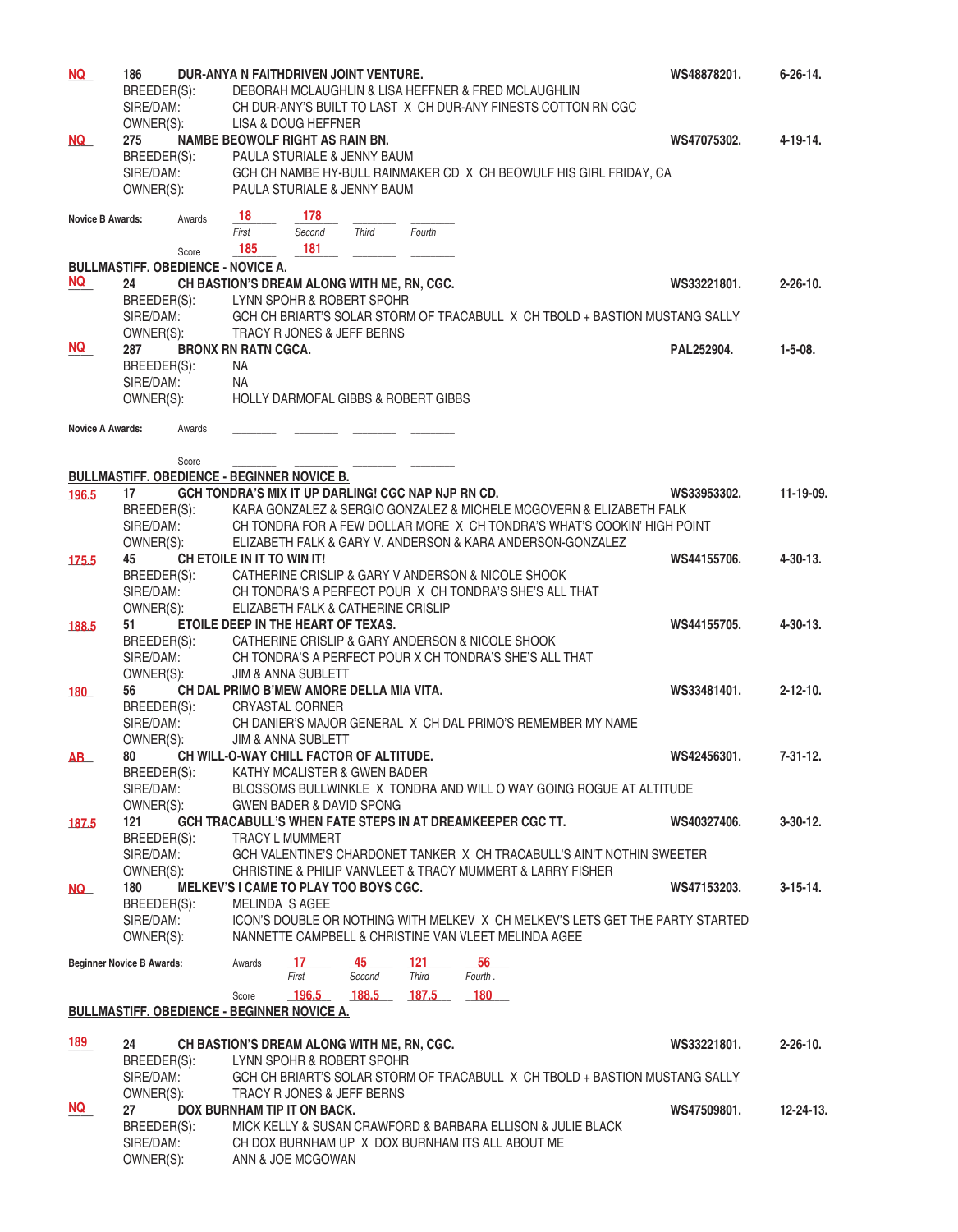|           | <b>Beginner Novice A Awards:</b>               | Awards                        | 24                      |                                              |                                                    |                                                                                                    |                                  |                   |               |
|-----------|------------------------------------------------|-------------------------------|-------------------------|----------------------------------------------|----------------------------------------------------|----------------------------------------------------------------------------------------------------|----------------------------------|-------------------|---------------|
|           |                                                |                               | First                   |                                              |                                                    |                                                                                                    |                                  |                   |               |
|           |                                                | Score                         | 189                     |                                              |                                                    |                                                                                                    |                                  |                   |               |
|           | <b>BULLMASTIFF. OBEDIENCE - VETERAN CLASS.</b> |                               |                         |                                              |                                                    |                                                                                                    |                                  |                   |               |
| 132       | 46                                             |                               |                         |                                              | CH LINMOR'S BUTTERSCOTCH BOMB CD GN BN RE.         |                                                                                                    |                                  | WS18351502.       | $6-13-06.$    |
|           | BREEDER(S):                                    |                               |                         | <b>MELISSA BAUSMAN &amp; BECKY MARTIN</b>    |                                                    |                                                                                                    |                                  |                   |               |
|           | SIRE/DAM:                                      |                               |                         |                                              |                                                    | CH WILL-O-WAY NEVER IS ENUF RA X CH BO-BECK LINMOR JUST PEACHY RE                                  |                                  |                   |               |
|           | OWNER(S):                                      |                               |                         |                                              | STEPHEN & LORI BAKER & MELISSA BAUSMAN             |                                                                                                    |                                  |                   |               |
| 142       | 182                                            |                               |                         |                                              | MELKEV'S THE TALK OF THE TOWN. CD BN GN RE CGC.    |                                                                                                    |                                  | WS28266306.       | 10-16-08.     |
|           | BREEDER(S):                                    | <b>MELINDA AGEE</b>           |                         |                                              |                                                    |                                                                                                    |                                  |                   |               |
|           | SIRE/DAM:                                      |                               |                         |                                              |                                                    | MELKEV'S COMING TO YOUR CITY X MELKEV'S I LIKE IT LIKE THAT                                        |                                  |                   |               |
|           | OWNER(S):                                      |                               | <b>NANETTE CAMPBELL</b> |                                              |                                                    |                                                                                                    |                                  |                   |               |
|           |                                                |                               |                         |                                              |                                                    |                                                                                                    |                                  |                   |               |
|           | Veteran Obedience Awards:                      | Awards                        | 182                     | 46                                           |                                                    |                                                                                                    |                                  |                   |               |
|           |                                                |                               | First                   | Second                                       |                                                    |                                                                                                    |                                  |                   |               |
|           |                                                | Score                         | 142                     | 132                                          |                                                    |                                                                                                    |                                  |                   |               |
|           |                                                |                               |                         |                                              |                                                    |                                                                                                    |                                  |                   |               |
|           | <b>OBEDIENCE HIGH IN TRIAL: 18</b>             |                               |                         | <b>SCORE: 185</b>                            |                                                    |                                                                                                    | HIGH COMBINED OPEN & UTILITY: NA |                   | <b>SCORE:</b> |
|           |                                                |                               |                         |                                              |                                                    |                                                                                                    |                                  |                   |               |
|           | HIGH SCORING CHAMPION OF RECORD:               |                               |                         | 174                                          | <b>SCORE: 176</b>                                  |                                                                                                    | <b>HIGH SCORING VETERAN: 182</b> | <b>SCORE: 142</b> |               |
|           |                                                |                               |                         |                                              |                                                    |                                                                                                    |                                  |                   |               |
|           | <b>OLDEST COMPETITOR IN OBEDIENCE:</b> 46      |                               |                         |                                              |                                                    |                                                                                                    |                                  |                   |               |
|           |                                                |                               |                         |                                              |                                                    |                                                                                                    |                                  |                   |               |
|           |                                                |                               |                         |                                              |                                                    |                                                                                                    |                                  |                   |               |
|           |                                                |                               |                         |                                              |                                                    | ABA NATIONAL SPECIALTY RALLY TRIAL - Tues., October 6, 2015                                        |                                  |                   |               |
|           |                                                |                               |                         |                                              |                                                    | <b>JUDGE: MRS. SHARON ANN REDMER</b>                                                               |                                  |                   |               |
|           | <b>BULLMASTIFF, RALLY - EXCELLENT B.</b>       |                               |                         |                                              |                                                    |                                                                                                    |                                  |                   |               |
| 78        |                                                |                               |                         | <b>CH WILL-O-WAYS LITTLE BITTY BIG BANG.</b> |                                                    |                                                                                                    |                                  | $7 - 3 - 10.$     |               |
|           | 134                                            |                               |                         |                                              |                                                    |                                                                                                    | WS35290601.                      |                   |               |
|           | BREEDER(S):                                    |                               |                         |                                              | GWEN BADER SPONG & DAVID SPONG                     |                                                                                                    |                                  |                   |               |
|           | SIRE/DAM:                                      |                               |                         |                                              |                                                    | CH TONDRAS OATMEAL STOUT X CH WILL-O-WAY WHO'S MY DADDY                                            |                                  |                   |               |
|           | OWNER(S):                                      |                               |                         | <b>GWEN BADER &amp; DAVID SPONG</b>          |                                                    |                                                                                                    |                                  |                   |               |
| NQ I      | 174                                            |                               |                         |                                              | GCH SOLO-K'S TOO HOT TO HANDLE CD RA CGC.          |                                                                                                    | WS39053405.                      | $9 - 27 - 11$ .   |               |
|           | BREEDER(S):                                    |                               |                         |                                              | KIMBERLEE COOK & ROBERT & LYNN SPOHR               |                                                                                                    |                                  |                   |               |
|           | SIRE/DAM:                                      |                               |                         |                                              |                                                    | CH BRAMSTOKE BLASTINOFFBARTHOLMEW X CH SPIRIT SONG N BASTION SHOWN' OFF FOR SOLO-K CDX RE AXP OJP. |                                  |                   |               |
|           | OWNER(S):                                      |                               | KIMBERLEE COOK          |                                              |                                                    |                                                                                                    |                                  |                   |               |
| 80        | 176                                            |                               |                         |                                              |                                                    | CH SPIRIT SONG N BASTION SHOWN' OFF FOR SOLO-K CDX RE AXP OJP CGC. WS30208107.                     |                                  | $5 - 5 - 09$ .    |               |
|           | BREEDER(S):                                    |                               |                         |                                              |                                                    | HOPE HOLBER MAUREEN LUCAS ROBERT & LYNN SPOHR                                                      |                                  |                   |               |
|           | SIRE/DAM:                                      |                               |                         |                                              |                                                    | CH IRONBULL KNIGHTS SILVER SLUGGER RN X CH BASTION'S SOUND OF MUSIC RN                             |                                  |                   |               |
|           | OWNER(S):                                      |                               |                         |                                              | KIMBERLEE COOK & ROBERT & LYNN SPOHR               |                                                                                                    |                                  |                   |               |
|           | <b>Excellent B Awards:</b>                     | Awards                        | 176                     | 134                                          |                                                    |                                                                                                    |                                  |                   |               |
|           |                                                |                               | First                   | Second                                       |                                                    |                                                                                                    |                                  |                   |               |
|           |                                                |                               | 80                      | 78                                           |                                                    |                                                                                                    |                                  |                   |               |
|           | <b>BULLMASTIFF, RALLY - EXCELLENT A.</b>       | Score                         |                         |                                              |                                                    |                                                                                                    |                                  |                   |               |
| <b>AB</b> | 80                                             |                               |                         | CH WILL-O-WAY CHILL FACTOR OF ALTITUDE.      |                                                    |                                                                                                    | WS42456301.                      | $7 - 31 - 12$ .   |               |
|           |                                                |                               |                         | KATHY MCALISTER & GWEN BADER                 |                                                    |                                                                                                    |                                  |                   |               |
|           | BREEDER(S):                                    |                               |                         |                                              |                                                    |                                                                                                    |                                  |                   |               |
|           | SIRE/DAM:                                      |                               |                         |                                              |                                                    | BLOSSOMS BULLWINKLE X TONDRA AND WILL O WAY GOING ROGUE AT ALTITUDE                                |                                  |                   |               |
| 79        | OWNER(S):                                      |                               |                         | <b>GWEN BADER &amp; DAVID SPONG</b>          |                                                    |                                                                                                    |                                  |                   |               |
|           | 132                                            |                               |                         |                                              | BANSHEE WTRS THE BEEP GOES ON RA NJP OAP NFP.      |                                                                                                    | WS15225101.                      | $7 - 27 - 05$ .   |               |
|           | BREEDER(S):                                    |                               |                         |                                              | ANDREA & PATRICK KELLY & CINDIE & LEE WATERS       |                                                                                                    |                                  |                   |               |
|           | SIRE/DAM:                                      |                               |                         |                                              |                                                    | CH LEATHERNECKS STEALIN' HEARTS X CH BANSHEE'S WATERSFORD CRYSTAL RE CD OAP NJP CGC                |                                  |                   |               |
|           | OWNER(S):                                      |                               |                         | PATRICK AND ANDREA KELLY                     |                                                    |                                                                                                    |                                  |                   |               |
|           | <b>Excellent A Awards:</b>                     | Awards                        | 132                     |                                              |                                                    |                                                                                                    |                                  |                   |               |
|           |                                                |                               | First                   | Second                                       |                                                    |                                                                                                    |                                  |                   |               |
|           |                                                | Score                         | 70                      |                                              |                                                    |                                                                                                    |                                  |                   |               |
|           | <b>BULLMASTIFF. RALLY - ADVANCED B.</b>        |                               |                         |                                              |                                                    |                                                                                                    |                                  |                   |               |
| 83        | 17                                             |                               |                         |                                              | GCH TONDRA'S MIX IT UP DARLING! CGC NAP NJP RN CD. |                                                                                                    | WS33953302.                      | 11-19-09.         |               |
|           | BREEDER(S):                                    |                               |                         |                                              |                                                    | KARA GONZALEZ & SERGIO GONZALEZ & MICHELE MCGOVERN & ELIZABETH FALK                                |                                  |                   |               |
|           | SIRE/DAM:                                      |                               |                         |                                              |                                                    | CH TONDRA FOR A FEW DOLLAR MORE X CH TONDRA'S WHAT'S COOKIN' HIGH POINT                            |                                  |                   |               |
|           |                                                |                               |                         |                                              |                                                    |                                                                                                    |                                  |                   |               |
| <b>NQ</b> | OWNER(S):                                      |                               |                         |                                              |                                                    | ELIZABETH FALK & GARY V. ANDERSON & KARA ANDERSON-GONZALEZ                                         |                                  |                   |               |
|           | 56                                             |                               |                         | CH DAL PRIMO B'MEW AMORE DELLA MIA VITA.     |                                                    |                                                                                                    | WS33481401.                      | $2 - 12 - 10$ .   |               |
|           | BREEDER(S):                                    | <b>CRYASTAL CORNER</b>        |                         |                                              |                                                    |                                                                                                    |                                  |                   |               |
|           | SIRE/DAM:                                      |                               |                         |                                              |                                                    | CH DANIER'S MAJOR GENERAL X CH DAL PRIMO'S REMEMBER MY NAME                                        |                                  |                   |               |
|           | OWNER(S):                                      | <b>JIM &amp; ANNA SUBLETT</b> |                         |                                              |                                                    |                                                                                                    |                                  |                   |               |
| 77        | 98                                             |                               |                         |                                              | CH KNIGHT'S DRAMA QUEEN OF X-ROADS RN CGC.         |                                                                                                    | WS36920103.                      | $7 - 2 - 11$ .    |               |
|           | BREEDER(S):                                    | DONNA ATKINS                  |                         |                                              |                                                    |                                                                                                    |                                  |                   |               |
|           | SIRE/DAM:                                      |                               |                         |                                              |                                                    | CH BASTION'S MUSIC IN THE GLEN RN X CH KNIGHTS EPONA                                               |                                  |                   |               |
|           | OWNER(S):                                      |                               |                         | SHANNON LEVINES & DONNA ATKINS               |                                                    |                                                                                                    |                                  |                   |               |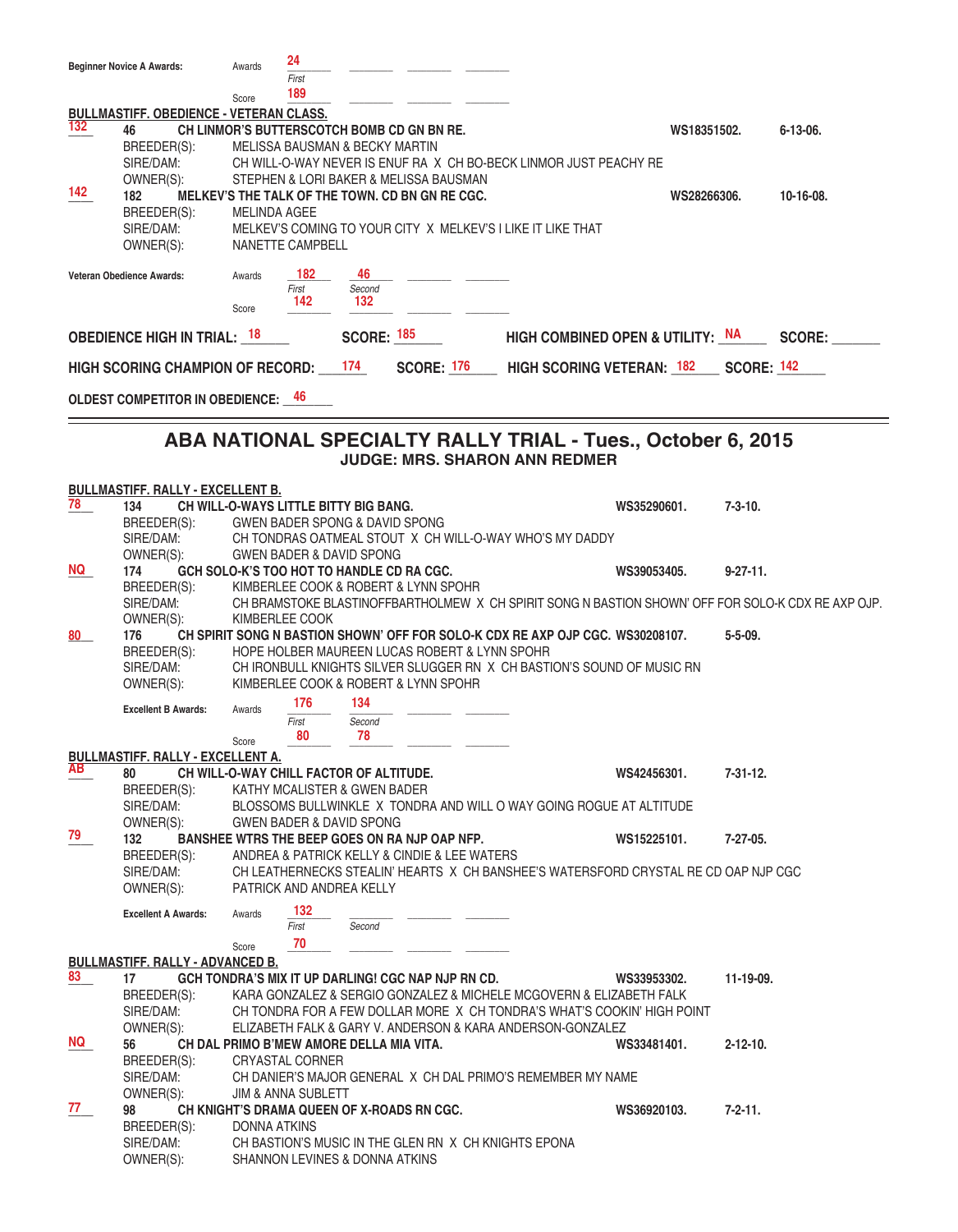| 80                                | 134                                         |                                                                | <b>CH WILL-O-WAYS LITTLE BITTY BIG BANG.</b>                              |       |                                                                                        | WS35290601.             | $7 - 3 - 10.$                                                                                       |
|-----------------------------------|---------------------------------------------|----------------------------------------------------------------|---------------------------------------------------------------------------|-------|----------------------------------------------------------------------------------------|-------------------------|-----------------------------------------------------------------------------------------------------|
|                                   | BREEDER(S):                                 |                                                                | <b>GWEN BADER SPONG &amp; DAVID SPONG</b>                                 |       |                                                                                        |                         |                                                                                                     |
|                                   | SIRE/DAM:<br>OWNER(S):                      |                                                                | <b>GWEN BADER &amp; DAVID SPONG</b>                                       |       | CH TONDRAS OATMEAL STOUT X CH WILL-O-WAY WHO'S MY DADDY                                |                         |                                                                                                     |
| 94                                | 176                                         |                                                                |                                                                           |       | CH SPIRIT SONG N BASTION SHOWN' OFF FOR SOLO-K CDX RE AXP OJP CGC. WS30208107.         |                         | $5 - 5 - 09$ .                                                                                      |
|                                   | BREEDER(S):                                 |                                                                |                                                                           |       | HOPE HOLBER MAUREEN LUCAS ROBERT & LYNN SPOHR                                          |                         |                                                                                                     |
|                                   | SIRE/DAM:                                   |                                                                |                                                                           |       | CH IRONBULL KNIGHTS SILVER SLUGGER RN X CH BASTION'S SOUND OF MUSIC RN                 |                         |                                                                                                     |
|                                   | OWNER(S):                                   |                                                                | KIMBERLEE COOK & ROBERT & LYNN SPOHR                                      |       |                                                                                        |                         |                                                                                                     |
|                                   | <b>Advanced B Awards:</b>                   | 176<br>Awards                                                  | 17                                                                        | 134   | 98                                                                                     |                         |                                                                                                     |
|                                   |                                             | First                                                          | Second                                                                    | Third | Fourth                                                                                 |                         |                                                                                                     |
|                                   |                                             | 94<br>Score                                                    | 83                                                                        | 80    | 77                                                                                     |                         |                                                                                                     |
| 87                                | <b>BULLMASTIFF. RALLY - NOVICE B.</b><br>18 |                                                                | BEOWULF TO DANCE WITH DRAGONS, CGCA CD PCD, BN, CAA.                      |       |                                                                                        | WS42396301.             | 10-28-12.                                                                                           |
|                                   | BREEDER(S):                                 |                                                                | JENNY BAUM & KIMBERLY BENKISER                                            |       |                                                                                        |                         |                                                                                                     |
|                                   | SIRE/DAM:                                   |                                                                |                                                                           |       | CH BANDOG'S LEO OF RAVEN X CH BEOWULF HIS GIRL FRIDAY, CA                              |                         |                                                                                                     |
|                                   | OWNER(S):                                   | <b>MAUREEN DUDEK</b>                                           |                                                                           |       |                                                                                        |                         |                                                                                                     |
| 93                                | 24<br>BREEDER(S):                           |                                                                | CH BASTION'S DREAM ALONG WITH ME, RN, CGC.<br>LYNN SPOHR & ROBERT SPOHR   |       |                                                                                        | WS33221801.             | $2 - 26 - 10$ .                                                                                     |
|                                   | SIRE/DAM:                                   |                                                                |                                                                           |       | GCH CH BRIART'S SOLAR STORM OF TRACABULL X CH TBOLD + BASTION MUSTANG SALLY            |                         |                                                                                                     |
|                                   | OWNER(S):                                   |                                                                | TRACY R JONES & JEFF BERNS                                                |       |                                                                                        |                         |                                                                                                     |
| 95                                | 29                                          |                                                                | <b>GCH BRAMSTOKE'S CARVED IN STONE.</b>                                   |       |                                                                                        | WS40025002.CAN 8-21-11. |                                                                                                     |
|                                   | BREEDER(S):<br>SIRE/DAM:                    | KAY REIL                                                       |                                                                           |       | GCH ISHANAS SINGULAR SENSATION AT LEATHERNECK X CH BRAMSTOKE'S DAYS OF FLIGHT          |                         |                                                                                                     |
|                                   | OWNER(S):                                   | <b>KAY REIL</b>                                                |                                                                           |       |                                                                                        |                         |                                                                                                     |
| 93 <sub>1</sub>                   | 45                                          | CH ETOILE IN IT TO WIN IT!                                     |                                                                           |       |                                                                                        | WS44155706.             | $4 - 30 - 13$ .                                                                                     |
|                                   | BREEDER(S):                                 |                                                                |                                                                           |       | CATHERINE CRISLIP & GARY V ANDERSON & NICOLE SHOOK                                     |                         |                                                                                                     |
|                                   | SIRE/DAM:<br>OWNER(S):                      |                                                                | ELIZABETH FALK & CATHERINE CRISLIP                                        |       | CH TONDRA'S A PERFECT POUR X CH TONDRA'S SHE'S ALL THAT                                |                         |                                                                                                     |
| $\overline{\mathbf{A}}\mathbf{B}$ | 48                                          |                                                                | CH BO-BECK'S DOUBLE YOUR PLEASURE AT STE-LOR CGC.                         |       |                                                                                        | WS47784302.             | $7 - 7 - 14.$                                                                                       |
|                                   | BREEDER(S):                                 |                                                                |                                                                           |       | BECKY & ROBERT MARTIN JR & LORI BAKER & MELISSA BAUSMAN                                |                         |                                                                                                     |
|                                   | SIRE/DAM:                                   |                                                                |                                                                           |       | BO-BECKS SOMETHIN TO TALK ABOUT X GCH BO-BECK'S JUST WARMING UP                        |                         |                                                                                                     |
| 70                                | OWNER(S):<br>51                             |                                                                | STEPHEN & LORI BAKER & BECKY MARTIN<br>ETOILE DEEP IN THE HEART OF TEXAS. |       |                                                                                        | WS44155705.             | $4 - 30 - 13$ .                                                                                     |
|                                   | BREEDER(S):                                 |                                                                |                                                                           |       | CATHERINE CRISLIP & GARY ANDERSON & NICOLE SHOOK                                       |                         |                                                                                                     |
|                                   | SIRE/DAM:                                   |                                                                |                                                                           |       | CH TONDRA'S A PERFECT POUR X CH TONDRA'S SHE'S ALL THAT                                |                         |                                                                                                     |
| NQ                                | OWNER(S):<br>59                             | <b>JIM &amp; ANNA SUBLETT</b><br>PRIDES RIVER THRU WILL-O-WAY. |                                                                           |       |                                                                                        | WS49485502.             | $1 - 17 - 15.$                                                                                      |
|                                   | BREEDER(S):                                 |                                                                | JOE MCGOWAN & ANN MCGOWAN                                                 |       |                                                                                        |                         |                                                                                                     |
|                                   | SIRE/DAM:                                   |                                                                |                                                                           |       | CH BANSTOCK BRUNO OF THE NORTH EAST X CH PRIDES SHE WEARS LEATHER & LACE OF WILL-O-WAY |                         |                                                                                                     |
|                                   | OWNER(S):                                   |                                                                | <b>GWEN BADER SPONG &amp; DAVID SPONG</b>                                 |       |                                                                                        |                         |                                                                                                     |
| NQ.                               | 82<br>BREEDER(S):                           | TRACY L MUMMERT                                                | TRACABULL'S FOUND IT @ OAKRIDGE.                                          |       |                                                                                        | WS47366603.             | $6 - 17 - 14.$                                                                                      |
|                                   | SIRE/DAM:                                   |                                                                |                                                                           |       |                                                                                        |                         | CH BANSTOCK@OAKRIDGE RIO GRANDE CDX, BN, RE X CH WACHZER'S LOOK WHAT THE STORM BLEW IN AT TRACABULL |
|                                   | OWNER(S):                                   | <b>ARTHUR TWISS</b>                                            |                                                                           |       |                                                                                        |                         |                                                                                                     |
| 82                                | 84<br>BREEDER(S):                           |                                                                | OAKRIDGE CROSSING JORDYN WITH BLACKSLATE.                                 |       |                                                                                        | WS48866602.             | $12 - 1 - 14.$                                                                                      |
|                                   | SIRE/DAM:                                   | <b>VIRGINIA ROWLAND</b>                                        |                                                                           |       | CH BANSTOCK@OAKRIDGE RIO GRANDE CDX RE X ARDENT'S SOFIE'S CHOICE                       |                         |                                                                                                     |
|                                   | OWNER(S):                                   |                                                                | ANITA MIGDAY & IRA KAPLAN                                                 |       |                                                                                        |                         |                                                                                                     |
| 94                                | 121                                         |                                                                |                                                                           |       | GCH TRACABULL'S WHEN FATE STEPS IN AT DREAMKEEPER CGC TT.                              | WS40327406.             | $3-30-15$ .                                                                                         |
|                                   | BREEDER(S):<br>SIRE/DAM:                    | <b>TRACY L MUMMERT</b>                                         |                                                                           |       | GCH VALENTINE'S CHARDONET TANKER X CH TRACABULL'S AIN'T NOTHIN SWEETER                 |                         |                                                                                                     |
|                                   | OWNER(S):                                   |                                                                |                                                                           |       | CHRISTINE & PHILIP VANVLEET & TRACY MUMMERT & LARRY FISHER                             |                         |                                                                                                     |
| AB                                | 130                                         | X-ROAD & KNIGHT'S FIRE AND ICE.                                |                                                                           |       |                                                                                        | WS49219604.             | $10-17-14.$                                                                                         |
|                                   | BREEDER(S):                                 |                                                                | SHANNON LEVINES & DONNA ATKINS                                            |       |                                                                                        |                         |                                                                                                     |
|                                   | SIRE/DAM:<br>OWNER(S):                      |                                                                | DONNA J ATKINS & SHANNON LEVINES                                          |       | CH X-ROADS BLACK & TAN RA, CGC X CH KNIGHTS DRAMA QUEEN OF X-ROADS RN, CGC             |                         |                                                                                                     |
| 95                                | 139                                         |                                                                | <b>OAKRIDGE 'N BLACKSLATE THE BRYCE IS RIGHT!.</b>                        |       |                                                                                        | WS48866601.             | $12 - 1 - 14.$                                                                                      |
|                                   | BREEDER(S):                                 | <b>VIRGINIA ROWLAND</b>                                        |                                                                           |       |                                                                                        |                         |                                                                                                     |
|                                   | SIRE/DAM:                                   |                                                                |                                                                           |       | CH BANSTOCK@OAKRIDGE RIO GRANDE CDX, BN, RE X ARDENT'S SOFIE'S CHOYCE                  |                         |                                                                                                     |
| 80                                | OWNER(S):<br>172                            | SOLO-K'S HELL ON HEELS.                                        | IRA KAPLAN & ANITA MIGDAY                                                 |       |                                                                                        | WS49269602.             | $12 - 10 - 14.$                                                                                     |
|                                   | BREEDER(S):                                 |                                                                | SHERRY BOLDT KIMBERLEE COOK & LYNN SPOHR                                  |       |                                                                                        |                         |                                                                                                     |
|                                   | SIRE/DAM:                                   |                                                                |                                                                           |       | LIBRRANI'S HIGH PERFORMANCE ALONSO X CH SOLO-K'S ALL FIRED UP AT T-BOLDT               |                         |                                                                                                     |
| 91                                | OWNER(S):<br>180                            | KIMBERLEE COOK                                                 | MELKEV'S I CAME TO PLAY TOO BOYS CGC.                                     |       |                                                                                        | WS47153203.             | $3-15-14.$                                                                                          |
|                                   | BREEDER(S):                                 | MELINDA S AGEE                                                 |                                                                           |       |                                                                                        |                         |                                                                                                     |
|                                   | SIRE/DAM:                                   |                                                                |                                                                           |       | ICON'S DOUBLE OR NOTHING WITH MELKEV X CH MELKEV'S LETS GET THE PARTY STARTED          |                         |                                                                                                     |
|                                   | OWNER(S):                                   |                                                                |                                                                           |       | NANNETTE CAMPBELL & CHRISTINE VAN VLEET MELINDA AGEE                                   |                         |                                                                                                     |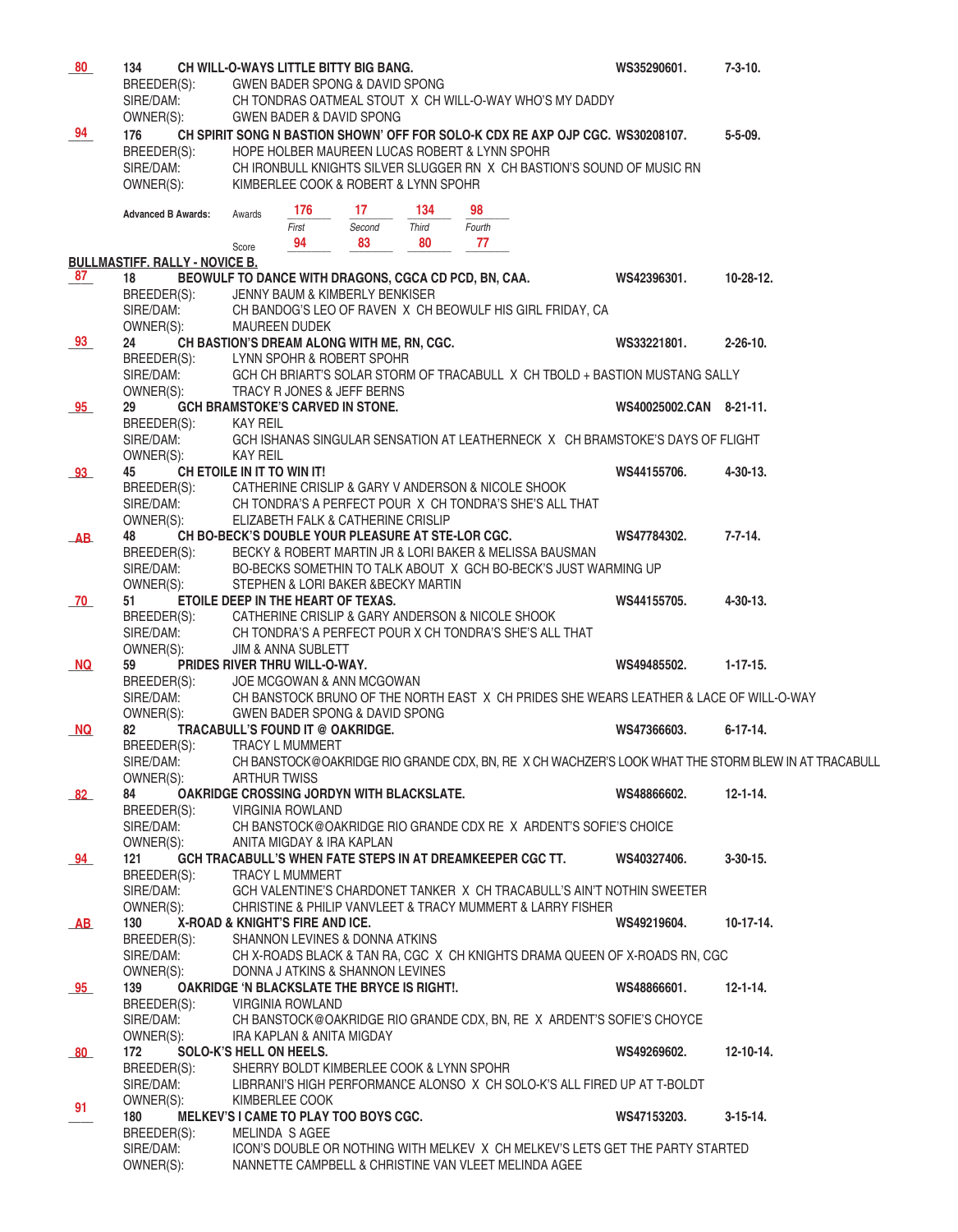| AB        | 186                                   |                             |                                        | DUR-ANYA N FAITHDRIVEN JOINT VENTURE.       |              |                                                               | WS48878201.                                                        | $6 - 26 - 14$ . |
|-----------|---------------------------------------|-----------------------------|----------------------------------------|---------------------------------------------|--------------|---------------------------------------------------------------|--------------------------------------------------------------------|-----------------|
|           | BREEDER(S):                           |                             |                                        |                                             |              | DEBORAH MCLAUGHLIN & LISA HEFFNER & FRED MCLAUGHLIN           |                                                                    |                 |
|           | SIRE/DAM:                             |                             |                                        |                                             |              | CH DUR-ANY'S BUILT TO LAST X CH DUR-ANY FINESTS COTTON RN CGC |                                                                    |                 |
|           | OWNER(S):                             |                             | LISA & DOUG HEFFNER                    |                                             |              |                                                               |                                                                    |                 |
| <b>NQ</b> | 275                                   |                             | NAMBE BEOWOLF RIGHT AS RAIN BN.        |                                             |              |                                                               | WS47075302.                                                        | $4 - 19 - 14.$  |
|           | BREEDER(S):                           |                             |                                        | PAULA STURIALE & JENNY BAUM                 |              |                                                               |                                                                    |                 |
|           | SIRE/DAM:                             |                             |                                        |                                             |              |                                                               | GCH CH NAMBE HY-BULL RAINMAKER CD X CH BEOWULF HIS GIRL FRIDAY, CA |                 |
|           | OWNER(S):                             | PAULA STURIALE & JENNY BAUM |                                        |                                             |              |                                                               |                                                                    |                 |
|           | <b>Novice B Awards:</b>               | Awards                      | 29                                     | 139                                         | 121          | 45                                                            |                                                                    |                 |
|           |                                       |                             | First                                  | Second                                      | <b>Third</b> | Fourth                                                        |                                                                    |                 |
|           |                                       | Score                       | $95+$                                  | 95                                          | 94           | $93+$                                                         |                                                                    |                 |
|           | <b>BULLMASTIFF, RALLY - NOVICE A.</b> |                             |                                        |                                             |              |                                                               |                                                                    |                 |
| NQ        | 149                                   |                             |                                        | CH OLIVE TREE'S THEORY OF EVOLUTION.        |              |                                                               | WS45819403.                                                        | 11-20-13.       |
|           | BREEDER(S):                           |                             |                                        | <b>JESSICA CARRION &amp; BECKY S MARTIN</b> |              |                                                               |                                                                    |                 |
|           | SIRE/DAM:                             |                             |                                        |                                             |              |                                                               | BLACKJACK DOUBLE DOWN ON BOBECK X BO-BECK'S MOST USEFUL GIFT       |                 |
|           | OWNER(S):                             | <b>DANIELLE DUKES</b>       |                                        |                                             |              |                                                               |                                                                    |                 |
| 71        | 244                                   |                             | <b>BO-BECK'S DOUBLE FEATURE GENES.</b> |                                             |              |                                                               | WS47784308.                                                        | $7 - 7 - 14.$   |
|           | BREEDER(S):                           |                             |                                        |                                             |              | BECKY MARTIN & ROBERT MARTIN JR & LORI BAKER& MELISSA BAUSMAN |                                                                    |                 |
|           | SIRE/DAM:                             |                             |                                        |                                             |              |                                                               | BO-BECK'S SOMETHING TO TALK ABOUT X GCH BO-BECK'S JUST WARMING UP  |                 |
|           | OWNER(S):                             | DANIELLE DUKES              |                                        |                                             |              |                                                               |                                                                    |                 |
|           | Novice A Awards:                      | Awards                      | 244                                    |                                             |              |                                                               |                                                                    |                 |
|           |                                       |                             | First                                  |                                             |              |                                                               |                                                                    |                 |
|           |                                       | Score                       | 71                                     |                                             |              |                                                               |                                                                    |                 |
|           |                                       |                             |                                        |                                             |              |                                                               |                                                                    |                 |
|           |                                       |                             |                                        |                                             |              |                                                               |                                                                    |                 |

OLDEST COMPETING BULLMASTIFF IN RALLY TRIAL: \_132 \_\_

**ABA NATIONAL SPECIALTY SWEEPSTAKES - PUPPY - Wed., October 7, 2015 JUDGE: MRS. KATHY KOCHER**

 $\overline{\phantom{0}}$ 

#### **BULLMASTIFF. SWEEPSTAKES: 6-9 MONTH PUPPY DOGS.**

| $\mathbf{1}$  | $\overline{7}$ | BANSTOCK N HIGHPOINT GUARDIAN OF THE GALAXY CGC.                                                    | WS49888102.  | $2 - 11 - 15$ . |
|---------------|----------------|-----------------------------------------------------------------------------------------------------|--------------|-----------------|
|               | BREEDER(S):    | <b>HELENE NIETSCH &amp; MICHELE MCGOVERN</b>                                                        |              |                 |
|               | SIRE/DAM:      | GAMEGUARD YUKON X CH THE NIGHTSHIFT'S SANTA BABY                                                    |              |                 |
|               | OWNER(S):      | MARIE RICH PARISI & HELENE NIETSCH & KELLYE ST. JOHN                                                |              |                 |
| $\frac{2}{2}$ | 59             | PRIDES RIVER THRU WILL-O-WAY.                                                                       | WS49485502.  | $1 - 17 - 15.$  |
|               | BREEDER(S):    | JOE MCGOWAN & ANN MCGOWAN                                                                           |              |                 |
|               |                | SIRE/DAM: CH BANSTOCK BRUNO OF THE NORTH EAST X CH PRIDES SHE WEARS LEATHER & LACE OF WILL-O-WAY    |              |                 |
|               | OWNER(S):      | <b>GWEN BADER SPONG &amp; DAVID SPONG</b>                                                           |              |                 |
| <b>AB</b>     | 73             | <b>BANSTOCK'S GAME ON.</b>                                                                          | WS49888101.  | $2 - 11 - 15$ . |
|               | BREEDER(S):    | <b>HELENE NIERSCH &amp; MICHELE MCGOVERN</b>                                                        |              |                 |
|               | SIRE/DAM:      | GANEGUARD YUKON X CH THE NIGHTSHIFT SANTA BABY                                                      |              |                 |
|               | OWNER(S):      | HEATHER & COLTON JOHNSON & HELENE NIETSCH & ED SLIVE                                                |              |                 |
|               | 123            | <b>NV'S MORE THAN A CRUSH.</b>                                                                      | WS50185502.  | $3 - 23 - 15$ . |
|               |                | BREEDER(S): VICKIE PLATT & NICK HOLLAND                                                             |              |                 |
|               | SIRE/DAM:      | DOX MALACHITE ROX X CH NV'S JUST GIGI                                                               |              |                 |
|               | OWNER(S):      | VICKIE PLATT & NICK HOLLAND                                                                         |              |                 |
|               | 131            | BEOWULF MUSIC OF THE DRAGON.                                                                        | WS49974502.  | $4 - 1 - 15.$   |
|               | BREEDER(S):    | JENNY BAUM & CHRIS LEZOTTE & ALAN KALTER                                                            |              |                 |
|               |                | SIRE/DAM: GCH BANSTOCK 'N HIGHPOINT'S OURS YOURS AND MINE X GCH BEOWULF THE PERFECT WIFE HAPPY LEGS |              |                 |
|               | OWNER(S):      | MAUREEN DUDEK & JENNY BAUM                                                                          |              |                 |
|               | 133            | BEOWULF SIR QUINCY OF MONTECARLO.                                                                   | WS49974405.  | $3 - 18 - 15$ . |
|               | BREEDER(S):    | JENNY BAUM & WILL & DEB BRUNER & K BENKISER                                                         |              |                 |
|               |                | SIRE/DAM: GCH BANSTOCK 'N HIGHPOINT'S OURS YOUR AND MINE X BEOWULF BOLD AND BEAUTIFUL               |              |                 |
|               | OWNER(S):      | HARVEY & TONI JACKSON & JENNY BAUM                                                                  |              |                 |
| $3 -$         | 213            | BEOWULF GEORGIA IN A JUG OF CW NEVEAH.                                                              | WS49974404.  | $3 - 18 - 15$ . |
|               |                | BREEDER(S): WILL BRUNER & DEBBIE BRUNER & KIMBERLY/BEN KISER & JENNY BAUM                           |              |                 |
|               |                | SIRE/DAM: CH BANSTOCK N HIGHPOINT OURS YOURS AND MINE X BEOWULF BOLD AND BEAUTIFUL                  |              |                 |
|               | OWNER(S):      | MARY JO PETERS & JESSICA DAVIS & JENNY BAUM                                                         |              |                 |
| AB            | 237            | <b>MINDSEYE NOW AND ZEN.</b>                                                                        | WAS50457507. | $4 - 4 - 15$ .  |
|               | BREEDER(S):    | <b>JENA VOEHRINGER</b>                                                                              |              |                 |
|               | SIRE/DAM:      | CH BRUTOWN N XTREME'S DIDN'T C ME COMING X CH MINDSEYE ZENYATTA JUST THE ONE FILLY                  |              |                 |
| AB            | OWNER(S):      | <b>JENA VOEHRINGER</b>                                                                              |              |                 |
|               | 247            | <b>ANTRACITE OMAR.</b>                                                                              | WS49889002.  | $3 - 6 - 15$ .  |
|               | BREEDER(S):    | <b>CHARLES &amp; CHERYL &amp; TY KISTLER</b>                                                        |              |                 |
|               | SIRE/DAM:      | GCH DAL PRIMO MAGIC MOMENT X ANTHROCITES SHADY RED OAK                                              |              |                 |
|               | OWNER(S):      | <b>CHARLES &amp; CHERYL KISTLER</b>                                                                 |              |                 |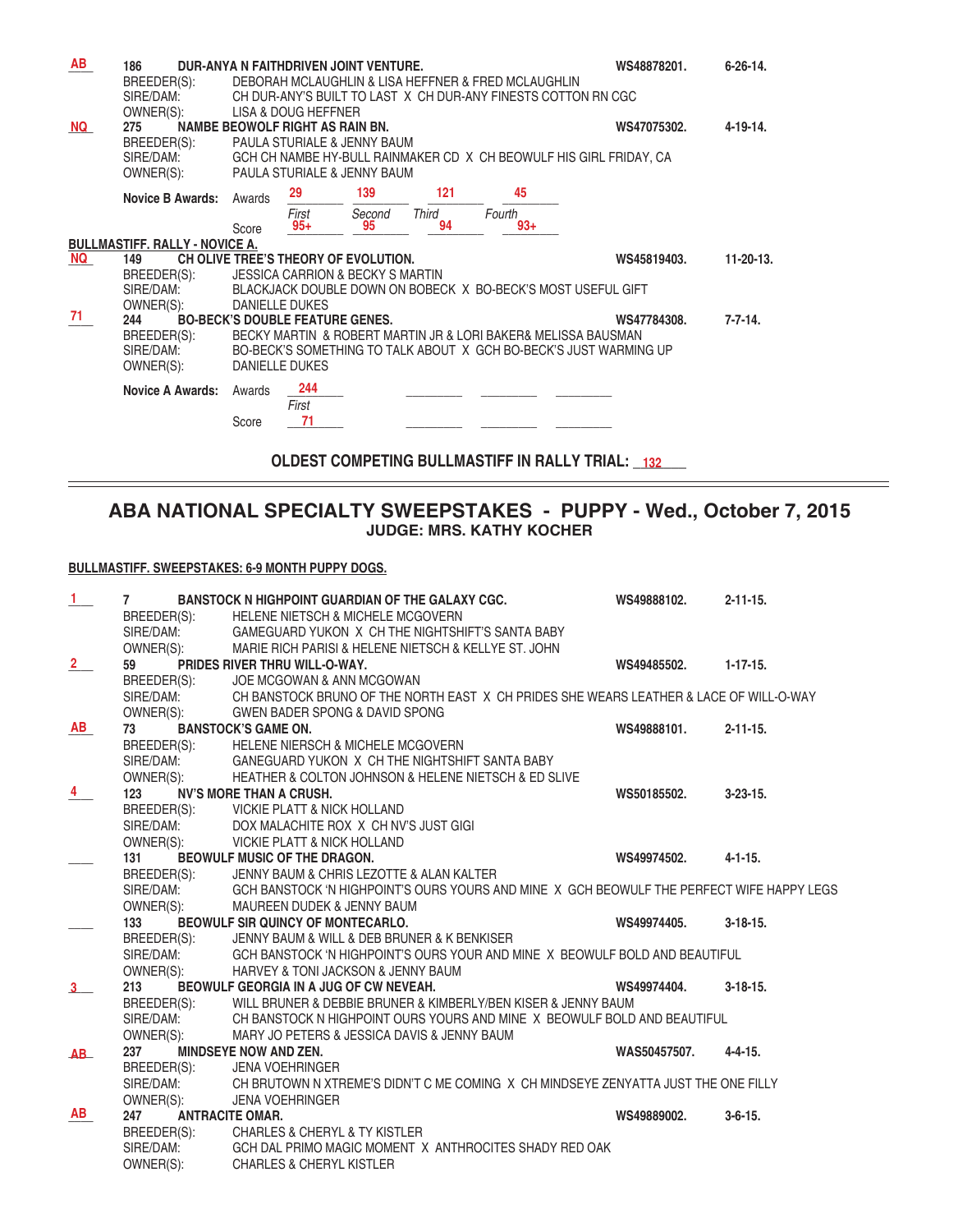|                |                           | <b>BULLMASTIFF. SWEEPSTAKES: 9-12 MONTH PUPPY DOGS.</b>                                                               |                          |                  |
|----------------|---------------------------|-----------------------------------------------------------------------------------------------------------------------|--------------------------|------------------|
|                | 41                        | SOLO-K N BASTIAN TAKE IT TO THE LIMIT V LEGENDS.                                                                      | WS49269606.              | $12 - 10 - 14.$  |
|                | BREEDER(S):               | LYNN SPOHR & SHERRY BOLDT & KIMBERLEE COOK                                                                            |                          |                  |
|                | SIRE/DAM:                 | LIBRRANNIS HIGH PERFORMANCE ALONSO X CH SOLO -'S ALL FIRED UP AT T-BOLDT                                              |                          |                  |
|                | OWNER(S):                 | CINDY DENGLER & LYNN SPOHR                                                                                            |                          |                  |
|                | 57                        | ALLR'S STEALSAHEART WISCONSIN WINTER ELEMENTARY.                                                                      | WS49215310.              | $12 - 20 - 14.$  |
|                | BREEDER(S):               | RENEE HOMBSCH & HOWARD GUSSIS & LESLEY BROWN                                                                          |                          |                  |
|                | SIRE/DAM:                 | GCH ROPS STEALSAHEART BRUIN SEEKING BANNER TWELVE X CH GAFFLES'S BLACK EYED PEAS CELEBRATION                          |                          |                  |
|                | WITH ALLR'S               |                                                                                                                       |                          |                  |
|                | OWNER(S):                 | GREG CARPENTER & JOANN MEDLEY                                                                                         |                          |                  |
| 1              | 79                        | X-ROADS & KNIGHTS MR. BIGGS.                                                                                          | WS49219601.              | $10-17-14.$      |
|                | BREEDER(S):               | SHANNON LEVINES & DONNA ATKINS                                                                                        |                          |                  |
|                | SIRE/DAM:                 | CH X-ROADS BLACK & TAN RA, CGC X CH KNIGHTS DRAMA QUEEN OF X-ROADS RN, CGC                                            |                          |                  |
|                | OWNER(S):                 | SHANNON LEVINES & DONNA ATKINS                                                                                        |                          |                  |
|                | *89                       | SHADY OAK-DAL PRIMO SIR BENTLEY.                                                                                      | WS49370606.              | $12 - 7 - 14.$   |
|                | BREEDER(S):               | PAMELA A KOCHULA & ROBIN DOWDING                                                                                      |                          |                  |
|                | SIRE/DAM:                 | GCH DAL PRIMO THE MAKING X CH SHADY OAKAND THAT'S MY STORY                                                            |                          |                  |
| <b>AB</b>      | OWNER(S):                 | LINDA & DAVID HENSON                                                                                                  | WS48866608.              |                  |
|                | 91                        | <b>BLACKSLATE'S HEART OF OAKRIDGE.</b>                                                                                |                          | $12 - 1 - 14$ .  |
|                | BREEDER(S):               | <b>VIRGINIA ROWLAND</b>                                                                                               |                          |                  |
|                | SIRE/DAM:<br>OWNER(S):    | CH BANSTOCK@OAKRIDGE RIO GRANDE CDX, BN, RE X ARDENT'S SOFIE'S CHOYCE                                                 |                          |                  |
|                | 105                       | <b>HOLLY &amp; PETER GUDATH</b>                                                                                       |                          | $12 - 10 - 14.$  |
|                |                           | <b>BASTION'S GOT GRIT.</b>                                                                                            | WS49269605.              |                  |
|                | BREEDER(S):<br>SIRE/DAM:  | SHERRY BOLDT & KIMBERLEE COOK & LYNN SOPHR<br>LIBRRANNIS HIGH PERFORMANCE ALONSO X CH SOLO 'S ALL FIRED UP AT T-BOLDT |                          |                  |
|                |                           |                                                                                                                       |                          |                  |
|                | OWNER(S):<br>135          | LYNN SOPHR<br><b>BULLSTOCK'S RIDIN THE STORM OUT.</b>                                                                 | WS49662402, CAN 11-6-14. |                  |
|                |                           |                                                                                                                       |                          |                  |
|                | BREEDER(S): IAN ROBERTSON | CH BULLSTOCKS SON OF ANARCHY X BULLSTOCKS SIMPLY THE BEST                                                             |                          |                  |
|                | SIRE/DAM:<br>OWNER(S):    | SUZANNE STORMS & IAN ROBERTSON                                                                                        |                          |                  |
|                | 139                       | OAKRIDGE 'N BLACKSLATE THE BRYCE IS RIGHT!.                                                                           | WS48866601.              | $12 - 1 - 14.$   |
|                | BREEDER(S):               | <b>VIRGINIA ROWLAND</b>                                                                                               |                          |                  |
|                | SIRE/DAM:                 | CH BANSTOCK@OAKRIDGE RIO GRANDE CDX, BN, RE X ARDENT'S SOFIE'S CHOYCE                                                 |                          |                  |
|                | OWNER(S):                 | IRA KAPLAN & ANITA MIGDAY                                                                                             |                          |                  |
| AВ             | 163                       | JOHARI N BRAMSTOKE SOUND OF SILENCE.                                                                                  | WS49175904.              | $11 - 12 - 14.$  |
|                | BREEDER(S):               | CRAIG MITCHELL GARCIA AND DWIGHT CLARK YEAGER                                                                         |                          |                  |
|                | SIRE/DAM:                 | CH BRAMSTOKE'S CARVED IN STONE X JOHARI'S STARTING ALL OVER AGAIN                                                     |                          |                  |
|                | OWNER(S):                 | KAY RIEL & SHARN LORANGER & REJ LORANGER                                                                              |                          |                  |
| $\overline{2}$ | 169                       | SHADY OAK N DAL PRIMO BOOK 'EM DANNO.                                                                                 | WS49370605.              | $12 - 7 - 14.$   |
|                | BREEDER(S):               | PAMELA KOCHUBA & ROBIN DOWDING                                                                                        |                          |                  |
|                | SIRE/DAM:                 | GCH DAL PRIMO IN THE MAKING X CH SHADY OAKAND THAT'S MY STORY                                                         |                          |                  |
|                | OWNER(S):                 | MICHELLE STEIGMEYER & CRYSTAL CORNER & KRISTEN O'BRIEN                                                                |                          |                  |
| $\frac{4}{1}$  | 219                       | <b>T-BOLDT'S TO PROTECT AND SERVE.</b>                                                                                | WS49269608.              | $12 - 10 - 14.$  |
|                | BREEDER(S):               | SHERRY BOLDT & KIMBERLEE COOK & LYNN SPOHR                                                                            |                          |                  |
|                | SIRE/DAM:                 | LIBRRANI'S HIGH PERFORMANCE ALONSO X CH SOLO-K'S ALL FIRED UP AT T-BOLDT                                              |                          |                  |
|                | OWNER(S):                 | SHERRY BOLDT & TERRY BOLDT                                                                                            |                          |                  |
|                | 225                       | <b>BULHAVEN'S GAME CHANGER.</b>                                                                                       | WS49324001.              | $12 - 22 - 14$ . |
|                | BREEDER(S):               | <b>MARY HANNIGAN</b>                                                                                                  |                          |                  |
|                | SIRE/DAM:                 | OLD MANILA'S ERNANI AT BULHAVEN X BULHAVEN'S LOIS LANE                                                                |                          |                  |
|                | OWNER(S):                 | <b>GREG BURNS</b>                                                                                                     |                          |                  |
| $\mathbf{3}$   | 233                       | ALLR'S HIS BOOM BOOM PLOW STEALSHEART.                                                                                | WS49215306.              | $12 - 20 - 14.$  |
|                | BREEDER(S):               | RENEE HOMBSCH & HOWARD GUSSIS & LESLEY BROWN                                                                          |                          |                  |
|                | SIRE/DAM:                 | GCH ROPS STEALSAHEART BRUIN SEEKING BANNER TWELVE X CH GAFFLES'S BLACK EYED PEAS CELEBRATION                          |                          |                  |
|                | WITH ALLR'S               |                                                                                                                       |                          |                  |
|                | OWNER(S):                 | LAURA SANFILIPPO & JASPER SANFILIPPO & HOWARD GUSSIS & RENEE HOMBSCH                                                  |                          |                  |
|                | 269                       | <b>BULLSTOCK'S ROCKIN ROLO.</b>                                                                                       | WS49662403.              | $11-6-14.$       |
|                | BREEDER(S):               | IAN ROBERTSON & MARY P STEBBINS-ROBERTSON                                                                             |                          |                  |
|                | SIRE/DAM:                 | CH BULLSTOCK'S SON OF ANARCHY X CH BULLSTOCK'S SIMPLY THE BEST                                                        |                          |                  |
|                | OWNER(S):                 | STEVEN DUNN & IAN & MARY ROBERTSON                                                                                    |                          |                  |
|                |                           |                                                                                                                       |                          |                  |
|                |                           | <b>BULLMASTIFF. SWEEPSTAKES: 6-9 MONTH PUPPY BITCHES.</b>                                                             |                          |                  |
|                | 70                        | <b>KNATCHBULL CLOVER CITY IT'S FATE.</b>                                                                              | WS50919901.              | $1 - 24 - 15.$   |
|                | BREEDER(S):               | <b>HELENE HANSMANN</b>                                                                                                |                          |                  |
|                | SIRE/DAM:                 | GCH CLOVER CITY'S TWIST OF FATE RA X KNATCHBULL'S RUN FOR THE ROSES                                                   |                          |                  |
|                | OWNER(S):                 | VALERIE POTRATZ & DENNIS GRIMM                                                                                        |                          |                  |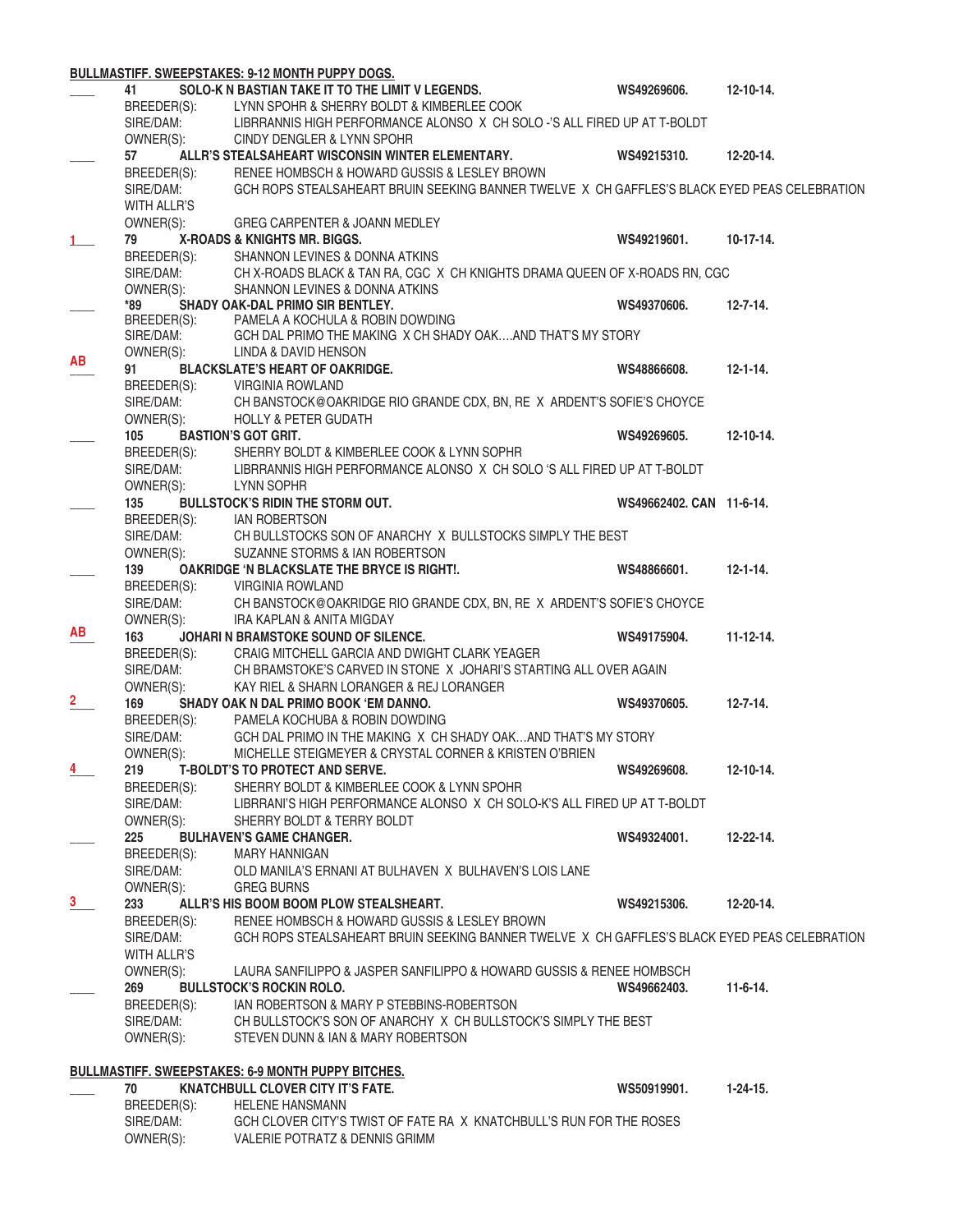| 3                    | 120                                   | FULLHOUSE IT'S A GIRL THING AT BLACKJACK.                                                                                                                                                            | PKR.II-122002. POL 1-26-15. |                 |
|----------------------|---------------------------------------|------------------------------------------------------------------------------------------------------------------------------------------------------------------------------------------------------|-----------------------------|-----------------|
|                      | BREEDER(S): AGATA BIS                 |                                                                                                                                                                                                      |                             |                 |
|                      | SIRE/DAM:                             | CH BLACKJACJ DOUBLE DOWN ON BOBECK X FULL HOUSE ALABAMA                                                                                                                                              |                             |                 |
|                      | OWNER(S):                             | VICKI ALLENBRAND & BLAIR AGUILLARD                                                                                                                                                                   |                             |                 |
| <b>AB</b>            | 164                                   | DOS MARTINOS EYE OF THE TIGER.                                                                                                                                                                       | WS49969702.                 | $3-22-15$ .     |
|                      |                                       |                                                                                                                                                                                                      |                             |                 |
|                      |                                       | BREEDER(S): ADRIENNE SOLER & VICKIE HAGGAS<br>SIRE/DAM: GCH BRAMSTOKE'S CARVED IN STON<br>OWNER(S): ADRIENNE SOLER & VICKIE HAGGAS<br>GCH BRAMSTOKE'S CARVED IN STONE X CH DOS MARTINOS OH DANI GIRL |                             |                 |
|                      |                                       |                                                                                                                                                                                                      |                             |                 |
| $\frac{2}{ }$        | 168                                   | BEOWULF SPECTACULAR SPLASH.                                                                                                                                                                          | WS49974401.                 | $3 - 18 - 15$ . |
|                      |                                       | JENNY BAUM WILL & DEB BRUNER & K BENKISER                                                                                                                                                            |                             |                 |
|                      | BREEDER(S):<br>SIRE/DAM:              | GCH BANSTOCK 'N HIGHPOINT'S OURS YOURS AND MINE X BEOWULF BOLD AND BEAUTIFUL                                                                                                                         |                             |                 |
|                      | OWNER(S):                             | <b>JENNY BAUM</b>                                                                                                                                                                                    |                             |                 |
|                      | 170                                   | <b>BEOWULF JUBILEE.</b>                                                                                                                                                                              | WS49974402.                 | $3 - 18 - 15$ . |
|                      | BREEDER(S):                           | JENNY BAUM WILL & DEB BRUNER & K BENKISER                                                                                                                                                            |                             |                 |
|                      |                                       | SIRE/DAM: GCH BANSTOCK 'N HIGHPOINT'S OURS YOURS AND MINE X BEOWULF BOLD AND BEAUTIFUL                                                                                                               |                             |                 |
|                      | OWNER(S):                             | JENNY BAUM & JENNIFER BENNETT                                                                                                                                                                        |                             |                 |
| $\frac{4}{\sqrt{2}}$ | 268                                   | HOMESTEADS LIGHT OF MY SOUL.                                                                                                                                                                         | WS49553202.                 | $1 - 22 - 15$ . |
|                      |                                       |                                                                                                                                                                                                      |                             |                 |
|                      |                                       | BREEDER(S): MARLENE PLANTE & BENJAMIN PLANTE<br>SIRE/DAM: CH HOMESTEADS ALL EYES ON ME X REBECCA OF HOMESTEAD FARM                                                                                   |                             |                 |
|                      | OWNER(S):                             | <b>MARLENE PLANTE</b>                                                                                                                                                                                |                             |                 |
| AB                   | 290                                   | MINDSEYE ZENORAH TORAH BORAH.                                                                                                                                                                        | WS50457508.                 | $4 - 4 - 15$ .  |
|                      |                                       | <b>JENA VOEHRINGER</b>                                                                                                                                                                               |                             |                 |
|                      |                                       | CH BRUTOWN N XTREME'S DIDN'T C ME COMING X CH MINDSEYE ZENYATTA JUST THE ONE FILLY                                                                                                                   |                             |                 |
|                      | breeder(s):<br>Sire/Dam:<br>Owner(s): | <b>JENA VOEHRINGER</b>                                                                                                                                                                               |                             |                 |
| AB                   | 304                                   | ANTHRACITE ESTELLE HEART OF GOLD.                                                                                                                                                                    | WS49889001.                 | $3 - 6 - 15$ .  |
|                      |                                       |                                                                                                                                                                                                      |                             |                 |
|                      |                                       | GCH DAL PRIMO MAGIC MOMENT X ANTHROCITES SHADY RED OAK                                                                                                                                               |                             |                 |
|                      |                                       | BREEDER(S): CHARLES CHERYL & TY KISTLER<br>SIRE/DAM: GCH DAL PRIMO MAGIC MOMENT<br>OWNER(S): CHARLES & CHERYL KISTLER                                                                                |                             |                 |
| AB                   | 306                                   | <b>ANTHRACITE'S A TO Z.</b>                                                                                                                                                                          | WS49889007.                 | $3 - 6 - 15$ .  |
|                      |                                       | BREEDER(S): CHARLES CHERYL & TY KISTLER                                                                                                                                                              |                             |                 |
|                      | SIRE/DAM:                             | GCH DAL PRIMO MAGIC MOMENT X ANTHROCITES SHADY RED OAK                                                                                                                                               |                             |                 |
|                      | OWNER(S):                             | <b>CHARLES &amp; CHERYL KISTLER</b>                                                                                                                                                                  |                             |                 |
| $\mathbf{1}$         | 320                                   | DOSMARTINOS N BRAMSTOKE'S DARK MAGIC.                                                                                                                                                                | WS49969705.                 | $3-22-15$ .     |
|                      |                                       | BREEDER(S): ADRIENNE SOLER & VICKIE HAGGAS                                                                                                                                                           |                             |                 |
|                      | SIRE/DAM:                             | GR CH BRAMSTOKE'S CARVED IN STONE X CH DOSMARTINOS OH DANI GIRL                                                                                                                                      |                             |                 |
|                      | OWNER(S):                             | KAY REIL                                                                                                                                                                                             |                             |                 |
|                      |                                       |                                                                                                                                                                                                      |                             |                 |
|                      |                                       | <b>BULLMASTIFF. SWEEPSTAKES: 9-12 MONTH JUNIOR BITCHES.</b>                                                                                                                                          |                             |                 |
|                      | 72                                    | ALLR'S N STEALSAHEART SNOWFLAKE AVALANCHE.                                                                                                                                                           | WS49215311.                 | 12-20-14.       |
|                      | BREEDER(S):                           | RENEE HOMBSCH & HOWARD GUSSIS & LESLEY BROWN                                                                                                                                                         |                             |                 |
|                      | SIRE/DAM:                             | GCH ROPS STEALSAHEART BRUIN SEEKING BANNER TWELVE X CH GAFFLES'S BLACK EYED PEAS CELEBRATION                                                                                                         |                             |                 |
|                      | <b>WITH ALLR'S</b>                    |                                                                                                                                                                                                      |                             |                 |
|                      | OWNER(S):                             | ELIZABETH & KEVIN PEGELOW                                                                                                                                                                            |                             |                 |
|                      | 84                                    | OAKRIDGE CROSSING JORDYN WITH BLACKSLATE.                                                                                                                                                            | WS48866602.                 | $12 - 1 - 14$ . |
|                      | BREEDER(S):                           | <b>VIRGINIA ROWLAND</b>                                                                                                                                                                              |                             |                 |
|                      | SIRE/DAM:                             | CH BANSTOCK@OAKRIDGE RIO GRANDE CDX RE X ARDENT'S SOFIE'S CHOICE                                                                                                                                     |                             |                 |
|                      | OWNER(S):                             | ANITA MIGDAY & IRA KAPLAN                                                                                                                                                                            |                             |                 |
| $\mathbf{2}$         | 96                                    | X-ROADS & KNIGHTS SHE'S GOT THE PEPPER.                                                                                                                                                              | WS49219602.                 | $10-17-14.$     |
|                      | BREEDER(S):                           | SHANNON LEVINES & DONNA ATKINS                                                                                                                                                                       |                             |                 |
|                      | SIRE/DAM:                             | CH X-ROADS BLACK & TAN RA, CGC X CH KNIGHTS DRAMA QUEEN OF X-ROADS RN, CGC                                                                                                                           |                             |                 |
|                      | OWNER(S):                             | SHANNON LEVINES & DONNA ATKINS                                                                                                                                                                       |                             |                 |
|                      | 130                                   | X-ROAD & KNIGHT'S FIRE AND ICE.                                                                                                                                                                      | WS49219604.                 | $10-17-14.$     |
|                      | BREEDER(S):                           | SHANNON LEVINES & DONNA ATKINS                                                                                                                                                                       |                             |                 |
|                      | SIRE/DAM:                             | CH X-ROADS BLACK & TAN RA, CGC X CH KNIGHTS DRAMA QUEEN OF X-ROADS RN, CGC                                                                                                                           |                             |                 |
|                      | OWNER(S):                             | DONNA J ATKINS & SHANNON LEVINES                                                                                                                                                                     |                             |                 |
|                      | 142                                   | <b>BASTION'S I'M SO FANCY AT ARIA.</b>                                                                                                                                                               | WS49269603.                 | $12 - 10 - 14.$ |
|                      |                                       |                                                                                                                                                                                                      |                             |                 |
|                      | BREEDER(S):                           | SHERRY BOLDT & KIMBERLEE COOK & LYNN SPOHR                                                                                                                                                           |                             |                 |
|                      | SIRE/DAM:                             | LIBRANNI'S HIGH PERFORMANCE ALONSO X CH SOLO-K'S ALL FIRED UP A T-BOLDT                                                                                                                              |                             |                 |
|                      | OWNER(S):                             | MICHAEL RAINEY & NANCY ORR-RAINEY                                                                                                                                                                    |                             |                 |
| 4                    | 172                                   | SOLO-K'S HELL ON HEELS.                                                                                                                                                                              | S49269602.                  | $12 - 10 - 14.$ |
|                      | BREEDER(S):                           | SHERRY BOLDT KIMBERLEE COOK & LYNN SPOHR                                                                                                                                                             |                             |                 |
|                      | SIRE/DAM:                             | LIBRRANI'S HIGH PERFORMANCE ALONSO X CH SOLO-K'S ALL FIRED UP AT T-BOLDT                                                                                                                             |                             |                 |
|                      | OWNER(S):                             | KIMBERLEE COOK                                                                                                                                                                                       |                             |                 |
| AB                   | 218                                   | <b>BULLSTOCK'S TESLA'S LOVE SONG.</b>                                                                                                                                                                | WS49662404. CAN 11-6-14.    |                 |
|                      | BREEDER(S):                           | IAN & MARY ROBERTSON                                                                                                                                                                                 |                             |                 |
|                      | SIRE/DAM:<br>OWNER(S):                | GCH BULLSTOCK'S SON OF ANARCHY X BULLSTOCK'S SIMPLY THE BEST<br>GEOFF AND AMY DAVISON AND IAN AND MARY ROBERTSON                                                                                     |                             |                 |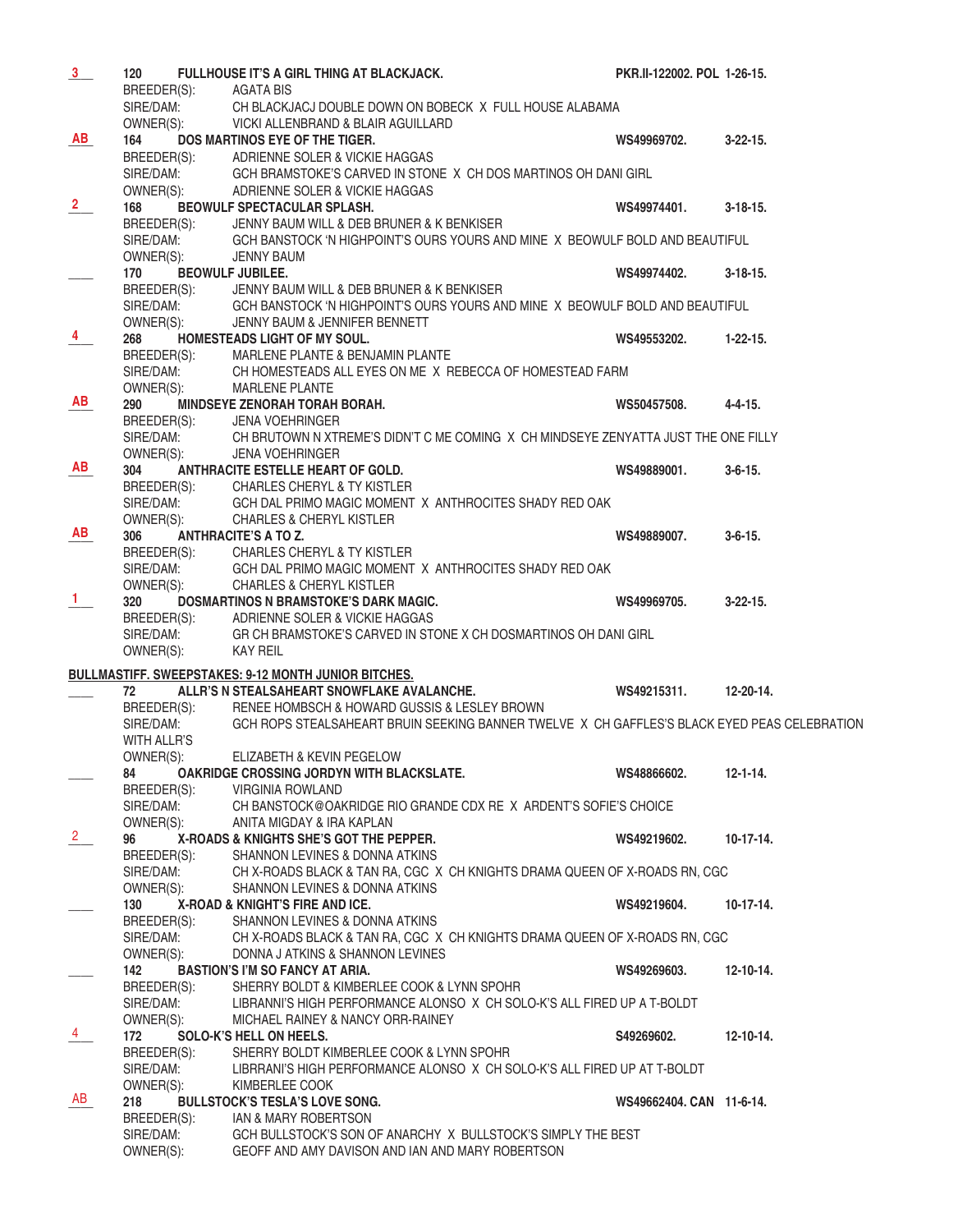| $1 -$         | 220         | DAL PRIMO SINCERELYSHADY OAK.                                                                | WS49370604.              | $12 - 7 - 14.$  |
|---------------|-------------|----------------------------------------------------------------------------------------------|--------------------------|-----------------|
|               |             | BREEDER(S): PAMELA A KOCHULA & ROBIN DOWDING                                                 |                          |                 |
|               | SIRE/DAM:   | GCH DAL PRIMO IN THE MAKING X CH SHADY OAKAND THAT'S MY STORY                                |                          |                 |
|               | OWNER(S):   | CRYSTAL CORNER & KRISTEN O'BRIEN                                                             |                          |                 |
|               | 232         | JOHARI'S DOMER JUST SAY MY NAME.                                                             | WS49175905.              | $11 - 12 - 14.$ |
|               | BREEDER(S): | CRAIG GARCIA AND DWIGHT YEAGER                                                               |                          |                 |
|               | SIRE/DAM:   |                                                                                              |                          |                 |
|               |             | GCH BRAMSTOKE'S CARVED IN STONE X STARTIN ALL OVER AGAIN                                     |                          |                 |
|               | OWNER(S):   | REBECCA FULTON DVM AND GREGORY KUZMA                                                         |                          |                 |
| 3             | 254         | <b>T-BOLDT'S SPOTLESS REPUTATION.</b>                                                        | WS49269604.              | $12 - 10 - 14.$ |
|               | BREEDER(S): | SHERRY BOLDT KIMBERLEE COOK & LYNN SPOHR                                                     |                          |                 |
|               | SIRE/DAM:   | LIBRRANI'S HIGH PERFORMANCE ALONSO X CH SOLO-K'S ALL FIRED UP AT T-BOLDT                     |                          |                 |
|               | OWNER(S):   | SHERRY BOLDT                                                                                 |                          |                 |
|               | 280         | ALLR'S SHIELD OF WINTER SOLSTICE EVE STEALSAHEART.                                           | WS49215313.              | 12-20-14.       |
|               | BREEDER(S): | RENEE HOMBSCH & HOWARD GUSSIS & LESLEY BROWN                                                 |                          |                 |
|               | SIRE/DAM:   | GCH ROPS STEALSAHEART BRUIN SEEKING BANNER TWELVE X CH GAFFLES'S BLACK EYED PEAS CELEBRATION |                          |                 |
|               | WITH ALLR'S |                                                                                              |                          |                 |
|               | OWNER(S):   | <b>HOWARD GUSSIS &amp; LESLEY BROWN</b>                                                      |                          |                 |
|               | 322         | MELKEV'S SHE'S A GREAT LAKES AVENGER.                                                        | WS49519001.              | $12 - 2 - 14.$  |
|               |             |                                                                                              |                          |                 |
|               | BREEDER(S): | MELINDA S. AGEE                                                                              |                          |                 |
|               | SIRE/DAM:   | CH HAPPYLEGS WHOSE YOUR TIGER X CH MELKEV'S LET'S GET THE PARTY STARTED                      |                          |                 |
|               | OWNER(S):   | MELINDA S AGEE                                                                               |                          |                 |
|               | 324         | <b>BLACKSLATE'S DARK STORM RISING.</b>                                                       | WS48866606.              | $12 - 1 - 14.$  |
|               | BREEDER(S): | <b>VIRGINIA ROWLAND</b>                                                                      |                          |                 |
|               | SIRE/DAM:   | CH BANSTOCK@OAKRIDGE RIO GRANDE CDX BN RE X ARDENT'S SOFIE'S CHOYCE                          |                          |                 |
|               | OWNER(S):   | <b>CAROLYN KURNIT</b>                                                                        |                          |                 |
| AB            | 326         | <b>MELKEV'S PARTY TILL DAWN.</b>                                                             | WS49519002.              | $12 - 2 - 14.$  |
|               | BREEDER(S): | MELINDA S. AGEE                                                                              |                          |                 |
|               | SIRE/DAM:   | CH HAPPYLEGS WHOSE YOUR TIGER X CH MELKEV'S LET'S GET THE PARTY STARTED                      |                          |                 |
|               | OWNER(S):   | MELINDA S AGEE                                                                               |                          |                 |
|               |             |                                                                                              |                          |                 |
|               |             | <b>BEST PUPPY IN SWEEPSTAKES: 220</b>                                                        |                          |                 |
|               |             | BEST OF OPPOSITE SEX PUPPY TO BEST IN SWEEPSTAKES: 79                                        |                          |                 |
|               |             |                                                                                              |                          |                 |
|               |             | <b>BULLMASTIFF. SWEEPSTAKES: 12-15 MONTH JUNIOR DOGS.</b>                                    |                          |                 |
| AB            | 63          | <b>MAJESTIC THUNDERSTRUCK.</b>                                                               | WS549117602.CAN 8-14-14. |                 |
|               | BREEDER(S): | <b>GLENN &amp; KIM MCLAUGHLIN</b>                                                            |                          |                 |
|               | SIRE/DAM:   | CH BULLSTOCK'S I'AM LEGEND X CROSSBOW'S MUSIC IN THE AIR CA                                  |                          |                 |
|               | OWNER(S):   | <b>GLENN &amp; KIM MCLAUGHLIN</b>                                                            |                          |                 |
|               | 65          |                                                                                              |                          | $9 - 20 - 14$ . |
| 4             |             | <b>BREEZYHILL'S MASTERCHIEF.</b>                                                             | WS48336101.              |                 |
|               | BREEDER(S): | KERRY ASHBACHER & ABBY LEHMAN                                                                |                          |                 |
|               | SIRE/DAM:   | GCH RIVERHAVEN'S DALPRIMO BOHEMIAN RAPSODY CGC X GCH BULLSTOCKS ALL JEWELED UP               |                          |                 |
|               | OWNER(S):   | <b>MARILYN &amp; JIM WHITESCARVER</b>                                                        |                          |                 |
| 1             | 99          | <b>KNATCHBULL'S LASTING TRIBUTE.</b>                                                         | WS50249201.CAN 7-16-14.  |                 |
|               | BREEDER(S): | <b>HELENE &amp; ANDREAS HANSMANN</b>                                                         |                          |                 |
|               | SIRE/DAM:   | CH KNATCHBULL'S SAXON 5TH AVENUE X KNATCHBULL'S RUN FOR THE ROSES                            |                          |                 |
|               | OWNER(S):   | ANDREA MALATESTINIC                                                                          |                          |                 |
| $\frac{3}{2}$ | 117         | TRACABULL'S BLAME IT ALL ON MY ROOTS.                                                        | WS47927204.              | $8 - 3 - 14$ .  |
|               | BREEDER(S): | TRACY L MUMMER                                                                               |                          |                 |
|               | SIRE/DAM:   | GCH BANSTOCK GOTTA A FEELING FROM HIGHPOINT CGC X CH TRACABULL'S AIN'T NOTHING SWEETER       |                          |                 |
|               | OWNER(S):   | JED SMITH & TRACY MUMMERT                                                                    |                          |                 |
| 2             | 273         | <b>BLACKSLATE HOMESTEAD DEFENDER OF FUN.</b>                                                 | WS48219401.              | $9 - 12 - 14$ . |
|               | BREEDER(S): | MARTHA BOSWORTH & LAURIE CORNETTA                                                            |                          |                 |
|               |             |                                                                                              |                          |                 |
|               | SIRE/DAM:   | CH HOMESTEADS ALL EYES ON ME X HOMESTEADS COLOR ME AWSOME                                    |                          |                 |
|               | OWNER(S):   | LAURIE CORNETTA & VIRGINIA T ROWLAND                                                         |                          |                 |
|               |             |                                                                                              |                          |                 |
|               |             | <b>BULLMASTIFF. SWEEPSTAKES: 15-18 MONTH JUNIOR DOGS.</b>                                    |                          |                 |
| 2             | 43          | GI ZAH N TNT'S VIGILANTE OF CORNERSTONE.                                                     | WS47058401.              | $4 - 14 - 14.$  |
|               | BREEDER(S): | LISA ELLIS                                                                                   |                          |                 |
|               | SIRE/DAM:   | CH TNT'S HEAVY ARTILLERY X CH CORNERSTONE'S SWEET TEMPTATION                                 |                          |                 |
|               | OWNER(S):   | LISA ELLIS                                                                                   |                          |                 |
| $\sqrt{4}$    | 107         | <b>BASTION N DEL TORO'S TIME OF MY LIFE.</b>                                                 | WS47983903.              | $5 - 13 - 14$ . |
|               | BREEDER(S): | ROBERT & GLORIA LYNN SOPHR                                                                   |                          |                 |
|               | SIRE/DAM:   | LIBRRANI'S FREESTYLE TANGO X CH BASTION'S SHOWSTOPPER                                        |                          |                 |
|               | OWNER(S):   | KAYLA GOODMAN & DANIEL GOODMAN & GLORIA LYNN SOPHR                                           |                          |                 |
| $-1$          | 127         | <b>BO-BECK DOUBLE BADD CHICAGO BOY.</b>                                                      | WS47784303.              | $7 - 7 - 14.$   |
|               | BREEDER(S): | BECKY & ROBERT MARTIN JR & LORI BAKER & MELISSA BAUSMAN                                      |                          |                 |
|               |             |                                                                                              |                          |                 |
|               | SIRE/DAM:   | BO-BECK'S SOMETHING TO TALK ABOUT X GCH BO-BECK'S JUST WARMING UP                            |                          |                 |
|               | OWNER(S):   | CATHY DELGADILLLO                                                                            |                          |                 |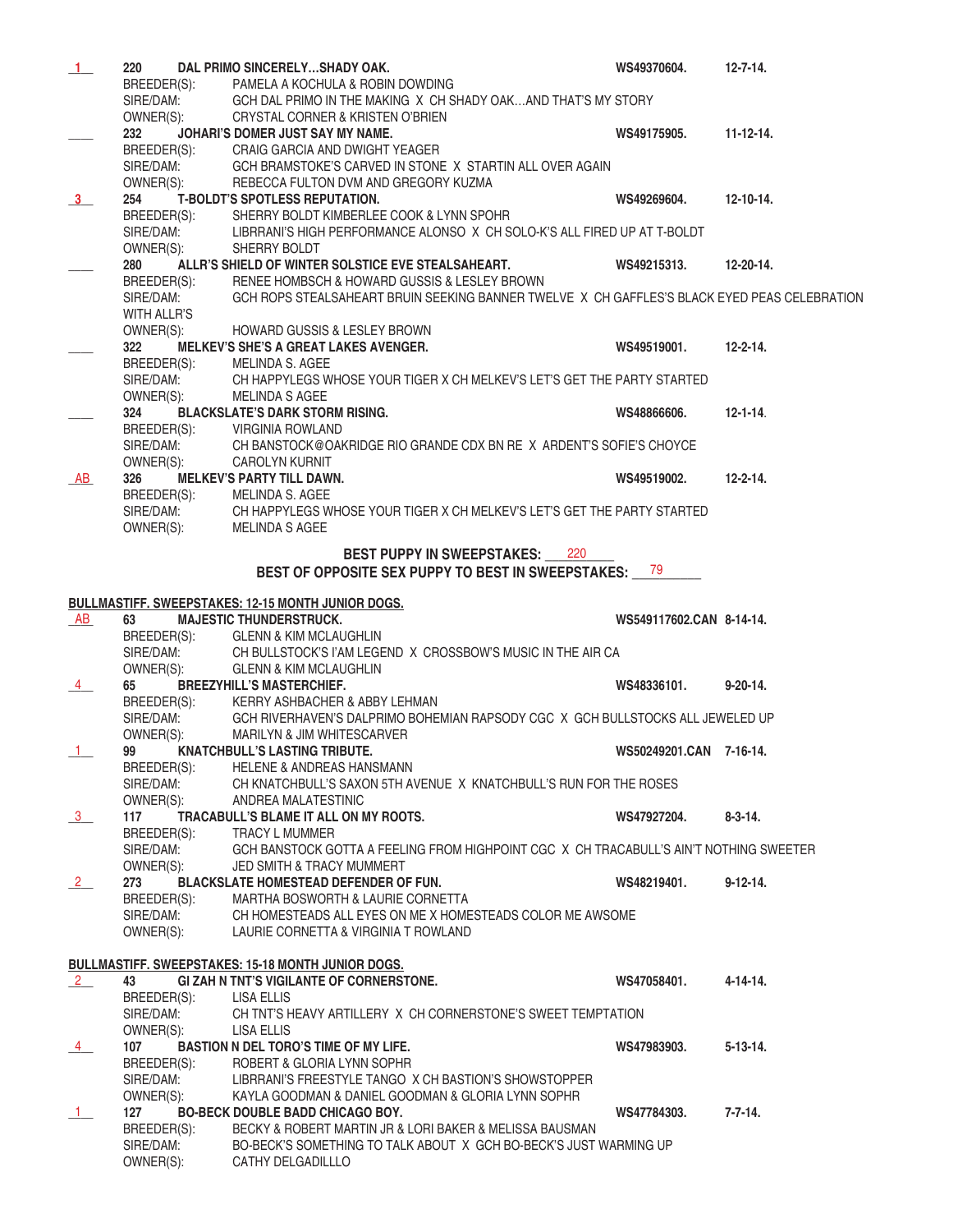|                | 147                            | TNT'S BULLETPROOF.                                                                                                      | WS47851301.               | $6 - 29 - 14.$  |
|----------------|--------------------------------|-------------------------------------------------------------------------------------------------------------------------|---------------------------|-----------------|
|                |                                | BREEDER(S): AMY HODGE                                                                                                   |                           |                 |
|                |                                | SIRE/DAM: CH TNT'S HEAVY ARTILLERY X CH TNT'S XOXOXO                                                                    |                           |                 |
|                | OWNER(S):                      | <b>AMY HODGE</b>                                                                                                        |                           |                 |
| 3 <sup>1</sup> | 275                            | NAMBE BEOWOLF RIGHT AS RAIN BN.                                                                                         | WS47075302.               | $4 - 19 - 14$ . |
|                |                                | BREEDER(S): PAULA STURIALE & JENNY BAUM<br>SIRE/DAM: GCH CH NAMBE HY-BULL RAINMAKER CD X CH BEOWULF HIS GIRL FRIDAY, CA |                           |                 |
|                |                                |                                                                                                                         |                           |                 |
|                |                                | OWNER(S): PAULA STURIALE & JENNY BAUM                                                                                   |                           |                 |
|                |                                |                                                                                                                         |                           |                 |
|                |                                | <b>BULLMASTIFF. SWEEPSTAKES: 12-15 MONTH JUNIOR BITCHES.</b>                                                            |                           |                 |
|                | 22                             | <b>WATERWOOD'S OUR GANG'S LITTLE RASCAL.</b>                                                                            | WS48211107.               | $8 - 1 - 14.$   |
|                |                                | BREEDER(S): SUZANNE ADKINS-GIL                                                                                          |                           |                 |
|                |                                | SIRE/DAM: GCH CH ISHANA'S SINGULAR SENSATION AT LEATHERNECK X TNT'S M.I.A. THUNDER DOWN UNDER                           |                           |                 |
|                | OWNER(S):                      | LINDA GRAFF & STEVEN GRAFF                                                                                              |                           |                 |
| $\overline{4}$ | 30 <sup>°</sup>                | WATCHTOWER N GOLDHILLS O MY DARLIN CLEMMENTINE.                                                                         | WS47874803.               | $7 - 9 - 14.$   |
|                |                                | BREEDER(S): CHRISTINE OLSON & LARRY ZIMMER                                                                              |                           |                 |
|                |                                | SIRE/DAM: CH GOLDHILL'S HANDSOME HECTOR RN X CH GOLDHILL'S PUT SUGAR ON IT                                              |                           |                 |
|                | OWNER(S):                      | <b>TERRI COGDILL</b>                                                                                                    |                           |                 |
|                | 88                             | CH BREEZY HILL'S DIAMOND N THE RUFF AT BIG PAWS.                                                                        | WS48336102.               | $9 - 20 - 14$ . |
|                | BREEDER(S):<br><b>CIDE/DAM</b> | <b>KERRY ASHBACHER</b>                                                                                                  |                           |                 |
|                | SIRE/DAM:                      | GCH RIVER HAVEN'S DAL PRIMO BOHEMIAN RHAPSODY X GCH BULLSTOCK'S ALL JEWELED UP                                          |                           |                 |
|                | OWNER(S):                      | <b>BILLIE COLE</b>                                                                                                      |                           |                 |
|                | 104                            | DANEK'S GLORY BEA OF MARCONIAN.                                                                                         | WS48101903.               | $8 - 5 - 14.$   |
|                |                                | BREEDER(S): GALINA DITTMAN & MERIL TAYLOR                                                                               |                           |                 |
|                | SIRE/DAM:                      | GCH MARCONIAN N' RIDGETOPS THUNDER ROAD X CH LEATHERNECK 'N MARCONIAN TALK OF THE TOWN                                  |                           |                 |
|                | OWNER(S):                      | <b>JANET EKSTROM</b>                                                                                                    |                           |                 |
| $\mathbf{1}$   | 118                            | LEGIONAS FOR BLACKJACK RUSSIAN ROULETTE.                                                                                | WS51072301. LITH 10-3-14. |                 |
|                | BREEDER(S):                    | <b>KRISTINA SMAKOVIENE</b>                                                                                              |                           |                 |
|                | SIRE/DAM:                      | CH BLACKJACK DOUBLE DOWN ON BOBECK X DONNA MISKO SESELIS                                                                |                           |                 |
|                | OWNER(S):                      | <b>VICKI ALLENBRAND &amp; BLAIR AGUILLARD</b>                                                                           |                           |                 |
|                | 150                            | <b>FAITHDRIVEN OUTLANDOS D'AMOUR CGC.</b>                                                                               | WS48878301.               | $8-12-14.$      |
|                | SIRE/DAM:                      | BREEDER(S): DEBBY & FRED MCLAUGHLIN<br>CH DUR-ANYA'S BUILT TO LAST X FAITHDRIVEN ISABELLA'S DESTINY RN CGC              |                           |                 |
|                | OWNER(S):                      | DEBBY & FRED MCLAUGHLIN                                                                                                 |                           |                 |
|                |                                |                                                                                                                         |                           |                 |
|                |                                |                                                                                                                         |                           |                 |
|                | 234                            | ARHDUB BABY GOT BLACK.                                                                                                  | WS50430401, SCOT 7-20-14. |                 |
|                |                                | BREEDER(S): L MCGROARTY                                                                                                 |                           |                 |
|                | SIRE/DAM:                      | ARDHUB IM BACK WITH BLACK X TASAMO REBEL REVEAL AT ARDHUB                                                               |                           |                 |
|                | OWNER(S):                      | SANDRA DURACHKA                                                                                                         |                           |                 |
| <b>AB</b>      | 242                            | SPICE STAR'SO N' IMPRESSIVE'S GODDESS ATHENA.                                                                           | WS48166801.               | $8 - 5 - 14$ .  |
|                | BREEDER(S):                    | <b>CHARLES HOELTER</b>                                                                                                  |                           |                 |
|                | SIRE/DAM:                      | BARON DYE OF RIDGETOP X SPICE STAR'SO FLOWER OF APHRODITE                                                               |                           |                 |
|                | OWNER(S):                      | ROCHELLE WYNES                                                                                                          |                           |                 |
| AB             | 270                            | <b>MARCONIAN'N RIDGETOPS MISS DIOR.</b>                                                                                 | WS48101901.               | $8 - 5 - 14$ .  |
|                | BREEDER(S):                    | <b>GALINA DITTMAN &amp; MERIL TAYLOR</b>                                                                                |                           |                 |
|                | SIRE/DAM:                      | GCH MARCONIAN N' RIDGETOPS THUNDER ROAD X CH LEATHERNECK 'N MARCONIAN TALK OF THE TOWN                                  |                           |                 |
|                | OWNER(S):<br>308               | OLGA WHITTALL & RENE CONTANT & GALINA DITTMAN<br>STONEHILL'S ONE AND ONLY.                                              | WS49177701.               | $7-10-14.$      |
| 2              | BREEDER(S):                    | JOSH & SHANNON SCHARLACH                                                                                                |                           |                 |
|                | SIRE/DAM:                      | CH KNATCHBULL'S SAXON 5TH AVENUE X GCH STONEHILL'S ATHENA MILDRED                                                       |                           |                 |
|                | OWNER(S):                      | <b>JOSH &amp; SHANNON SCHARLACH</b>                                                                                     |                           |                 |
|                | 328                            | MARCONIAN N'RIDGETOPS ALL IN THE FAMILY.                                                                                | WS48101801.               | 7-24-14.        |
|                | BREEDER(S):                    | <b>GALINA DITTMAN</b>                                                                                                   |                           |                 |
|                | SIRE/DAM:                      | GCH CH MARCONIAN N'RIDGTOPS THUNDER ROAD X GCH CH RIDGETOP'S HAPPY BIRTHDAY TO MARCONIA                                 |                           |                 |
|                | OWNER(S):                      | JENNIFER AND JASON MILLER                                                                                               |                           |                 |
| 3              | 330                            | <b>CATCH'S BRIDE'S BOUQUET.</b>                                                                                         | WS48158502.               | $8-18-14.$      |
|                | BREEDER(S):                    | CHRISTY ATCHLEY & AMANDA CLARK                                                                                          |                           |                 |
|                | SIRE/DAM:                      | GCH BURNINGWOOD'S UP AND AT'EM X LIBERTY'S I'M A CATCH X LIBERTY'S I'MA CATCH                                           |                           |                 |
|                | OWNER(S):                      | CHRISTY ATCHLEY & AMANDA CLARK                                                                                          |                           |                 |
|                |                                |                                                                                                                         |                           |                 |
|                |                                | <b>BULLMASTIFF. SWEEPSTAKES: 15-18 MONTH JUNIOR BITCHES.</b>                                                            |                           |                 |
|                | 16                             | <b>BO-BECK LINMOR DOUBLE TALK.</b>                                                                                      | WS47784301.               | $7 - 7 - 14.$   |
|                | BREEDER(S):                    | ROBERT & REBECCA MARTIN & LORI BAKER & MELISSA BAUSMAN                                                                  |                           |                 |
|                | SIRE/DAM:                      | BO-BECK'S SOMETHIN TO TALK ABOUT X GCH BO-BECK'S JUST WARMING UP                                                        |                           |                 |
|                | OWNER(S):                      | MELISSA BAUSMAN & BECKY MARTIN                                                                                          |                           |                 |
|                | 48                             | CH BO-BECK'S DOUBLE YOUR PLEASURE AT STE-LOR CGC.                                                                       | WS47784302.               | $7 - 7 - 14.$   |
|                | BREEDER(S):                    | BECKY & ROBERT MARTIN JR & LORI BAKER & MELISSA BAUSMAN                                                                 |                           |                 |
|                | SIRE/DAM:<br>OWNER(S):         | BO-BECKS SOMETHIN TO TALK ABOUT X GCH BO-BECK'S JUST WARMING UP<br>STEPHEN & LORI BAKER & BECKY MARTIN                  |                           |                 |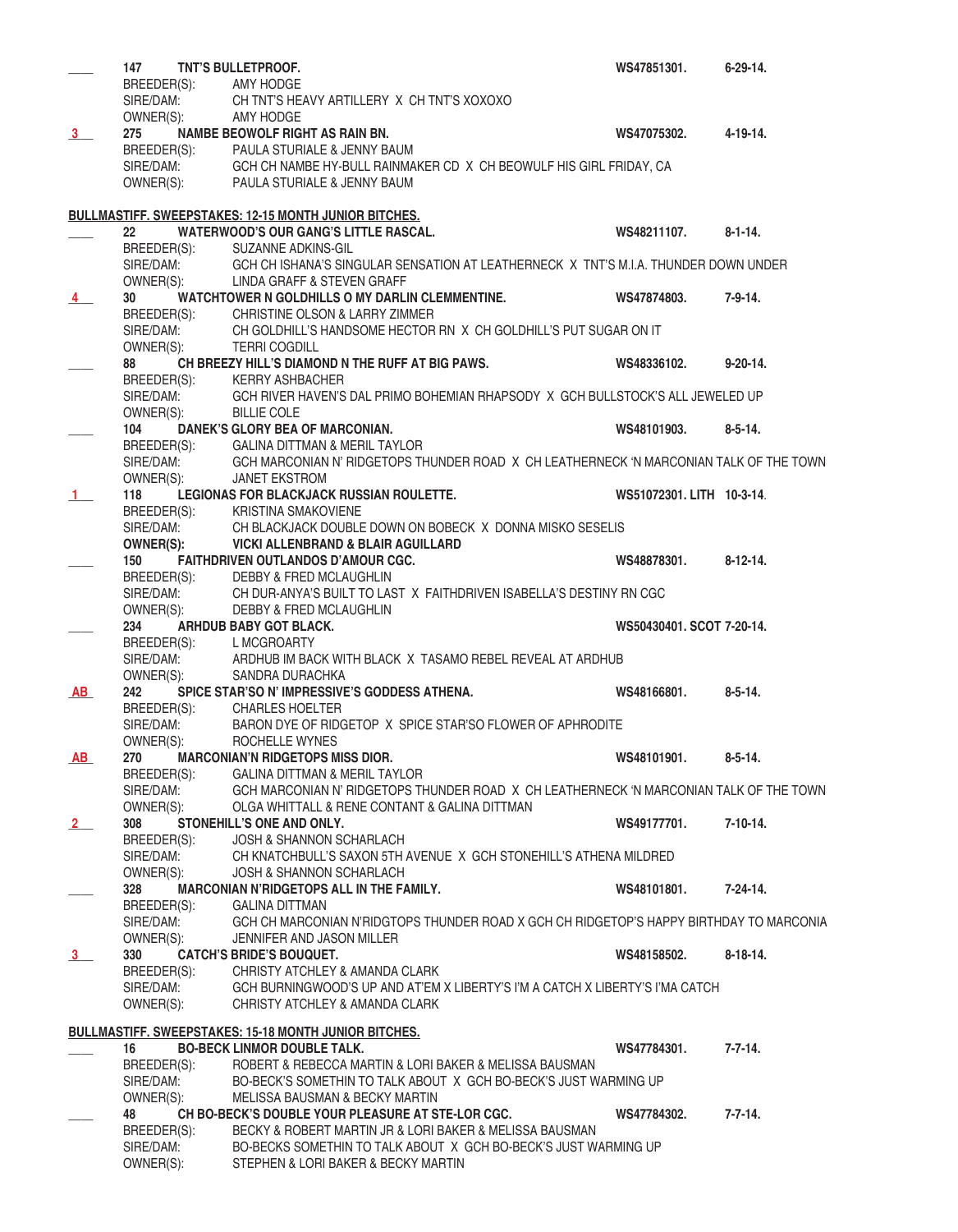| 1              | 82          | TRACABULL'S FOUND IT @ OAKRIDGE.                                                                    | WS47366603. | $6 - 17 - 14$ . |
|----------------|-------------|-----------------------------------------------------------------------------------------------------|-------------|-----------------|
|                |             | BREEDER(S): TRACY L MUMMERT                                                                         |             |                 |
|                | SIRE/DAM:   | CH BANSTOCK@OAKRIDGE RIO GRANDE CDX, BN, RE X CH WACHZER'S LOOK WHAT THE STORM BLEW IN AT TRACABULL |             |                 |
|                | OWNER(S):   | <b>ARTHUR TWISS</b>                                                                                 |             |                 |
| $\frac{3}{2}$  | 184         | <b>BASTION'S DANCING WITH THE STARS.</b>                                                            | WS47983902. | $5-13-14.$      |
|                | BREEDER(S): | ROBERT & GLORIA LYNN SOPHR                                                                          |             |                 |
|                | SIRE/DAM:   | LIBRRANI'S FREESTYLE TANGO X CH BASTION'S SHOWSTOPPER                                               |             |                 |
|                | OWNER(S):   | <b>GLORIA LYNN SPOHR</b>                                                                            |             |                 |
|                | 186         | DUR-ANYA N FAITHDRIVEN JOINT VENTURE.                                                               | WS48878201. | $6 - 26 - 14$ . |
|                | BREEDER(S): | DEBORAH MCLAUGHLIN & LISA HEFFNER & FRED MCLAUGHLIN                                                 |             |                 |
|                | SIRE/DAM:   | CH DUR-ANY'S BUILT TO LAST X CH DUR-ANY FINESTS COTTON RN CGC                                       |             |                 |
|                | OWNER(S):   | LISA & DOUG HEFFNER                                                                                 |             |                 |
| $\frac{2}{2}$  | 194         | <b>TRACABULL'S FULLMOON AT SUNDOWN.</b>                                                             | WS47366601. | $6 - 17 - 14$ . |
|                | BREEDER(S): | <b>TRACY MUMMERT</b>                                                                                |             |                 |
|                | SIRE/DAM:   | CH BANSTOCK@OAKRIDGE RIO GRANDE CDX BN RE X CH WACTHER'S LOOK WHAT THE STORM BLEW IN AT TRACABULL'S |             |                 |
|                | OWNER(S):   | <b>CAMILLA KNIGHT</b>                                                                               |             |                 |
| AB             | 244         | <b>BO-BECK'S DOUBLE FEATURE GENES.</b>                                                              | WS47784308. | $7 - 7 - 14.$   |
|                | BREEDER(S): | BECKY MARTIN & ROBERT MARTIN JR & LORI BAKER& MELISSA BAUSMAN                                       |             |                 |
|                | SIRE/DAM:   | BO-BECK'S SOMETHING TO TALK ABOUT X GCH BO-BECK'S JUST WARMING UP                                   |             |                 |
|                | OWNER(S):   | DANIELLE DUKES                                                                                      |             |                 |
|                | 250         | TNT'S MASTERPEICE BY DESIGN.                                                                        | WS47851302. | $6 - 29 - 14$ . |
|                | BREEDER(S): | AMY HODGE                                                                                           |             |                 |
|                |             | SIRE/DAM: CH TNT'S HEAVY ARTILERY X CH TNT'S XOXOXO                                                 |             |                 |
| $\overline{4}$ | OWNER(S):   | AMY HODGE                                                                                           |             |                 |
|                | 262         | <b>GALLANT OAKS EVERLASTING LOYALTY.</b>                                                            | WS47738802. | $5 - 24 - 14$ . |
|                | BREEDER(S): | V VALERIE & ROBERT S VESSEY                                                                         |             |                 |
|                |             | SIRE/DAM: CH GALLANT OAKS BEARER OF THE CROSS X GALLANT OAKS LEAP OF FAITH                          |             |                 |
|                | OWNER(S):   | ELAINE & SANDY GROVES & V VALERIE VESSEY & ROBERT S VESSEY                                          |             |                 |
|                | 264         | <b>GALLANT OAKS BE GRATEFUL.</b>                                                                    | WS47738801. | $5 - 24 - 14$ . |
|                |             | BREEDER(S): V VALERIE & ROBERT S VESSEY                                                             |             |                 |
|                | SIRE/DAM:   | CH GALLANT OAKS BEARER OF THE CROSS X GALLANT OAKS LEAP OF FAITH                                    |             |                 |
|                |             | OWNER(S): V VALERIE & ROBERT S VESSEY                                                               |             |                 |
|                | 272         | <b>GIZAH'S SMILES AND SMILES TO GO.</b>                                                             | WS47058402. | $4 - 14 - 14$ . |
|                | BREEDER(S): | LISA ELLIS                                                                                          |             |                 |
|                | SIRE/DAM:   | CH TNT'S HEAVY ARTILLERY X CH CORNERSTONE'S SWEET TEMPTATION                                        |             |                 |
|                | OWNER(S):   | <b>WILLIAM FLEMING</b>                                                                              |             |                 |
|                |             |                                                                                                     |             |                 |

# **BEST JUNIOR IN SWEEPSTAKES:** 118 BEST OF OPPOSITE SEX JUNIOR TO BEST IN SWEEPSTAKES: \_\_<sup>127</sup>\_\_\_\_\_

### **BEST IN SWEEPSTAKES OVERALL:** 220

## **ABA NATIONAL SPECIALTY SWEEPSTAKES - VETERAN - Wed., October 7, 2015 JUDGE: MRS. KATHY KOCHER**

|               |             | <b>BULLMASTIFF. VETERAN SWEEPSTAKES: 6-7 YEAR OLD DOGS.</b>  |              |                 |
|---------------|-------------|--------------------------------------------------------------|--------------|-----------------|
|               | 75          | GCH N'V'S BRINGING IN THE BIG GUNS.                          | WS31444801.  | $7 - 24 - 09$ . |
|               | BREEDER(S): | VICKIE PLATT * ALSTON FAUCETT                                |              |                 |
|               | SIRE/DAM:   | CH BULLSTOCK'S HEAVY EQUIPMENT X ODESSEYS RAZZLE DAZZLE      |              |                 |
|               | OWNER(S):   | VICKIE PLATT & NICK HOLLAND                                  |              |                 |
| $\frac{2}{ }$ | 157 —       | ROTTBULLCAN THOMAS.                                          | LOC53328.COL | $1-30-99.$      |
|               |             | BREEDER(S): OSCAR EDUARDO TALERO TOBAR                       |              |                 |
|               |             | SIRE/DAM: LA BALSA LEXUS X ELISABETH THELESIS HASHEM         |              |                 |
|               |             | OWNER(S): ERICA NICOLE & MANUEL QUINTERO                     |              |                 |
|               |             | <b>BULLMASTIFF, VETERAN SWEEPSTAKES: 7-8 YEAR OLD DOGS.</b>  |              |                 |
|               | 21          | <b>GCH ELOC'S THE SURVIVOR.</b>                              | WS26471601.  | 4-14-08.        |
|               | BREEDER(S): | <b>GERALD &amp; KAREN COLE</b>                               |              |                 |
|               | SIRE/DAM:   | ELOC'S STORMIN NORMAN X GCH TARHEEL'S SHE IS OURS ELOC       |              |                 |
|               | OWNER(S):   | GERALD & KAREN COLE                                          |              |                 |
| <b>AB</b>     | 243         | <b>GCH ANTHRACITES PEEK A BOO.</b>                           | WS27839005.  | $9 - 8 - 08$ .  |
|               |             | BREEDER(S): C&C&T KISTLER & M HANNIGAN                       |              |                 |
|               | SIRE/DAM:   | CH LEATHERNECK STEALIN HEARTS X CH ANTHRACITE MOLLOY MAGUIRE |              |                 |
|               | OWNER(S):   | <b>CHARLES &amp; CHERYL KISTLER</b>                          |              |                 |
|               |             | <b>BULLMASTIFF. VETERAN SWEEPSTAKES: 8-9 YEAR OLD DOGS.</b>  |              |                 |
|               | 259         | <b>CH WILL-O-WAY ROBUSTO COHIBA RN.</b>                      | WS23075502.  | $5-16-07$ .     |
|               | BREEDER(S): | <b>GWEN BADER &amp; DAVID SPONG</b>                          |              |                 |
|               | SIRE/DAM:   | CH HIGHPOINTS ZOOLANDER X CH ESSEX PRIDE OF WILL-O-WAY       |              |                 |
|               | OWNER(S):   | GWEN BADER & DAVID SPONG                                     |              |                 |
|               |             |                                                              |              |                 |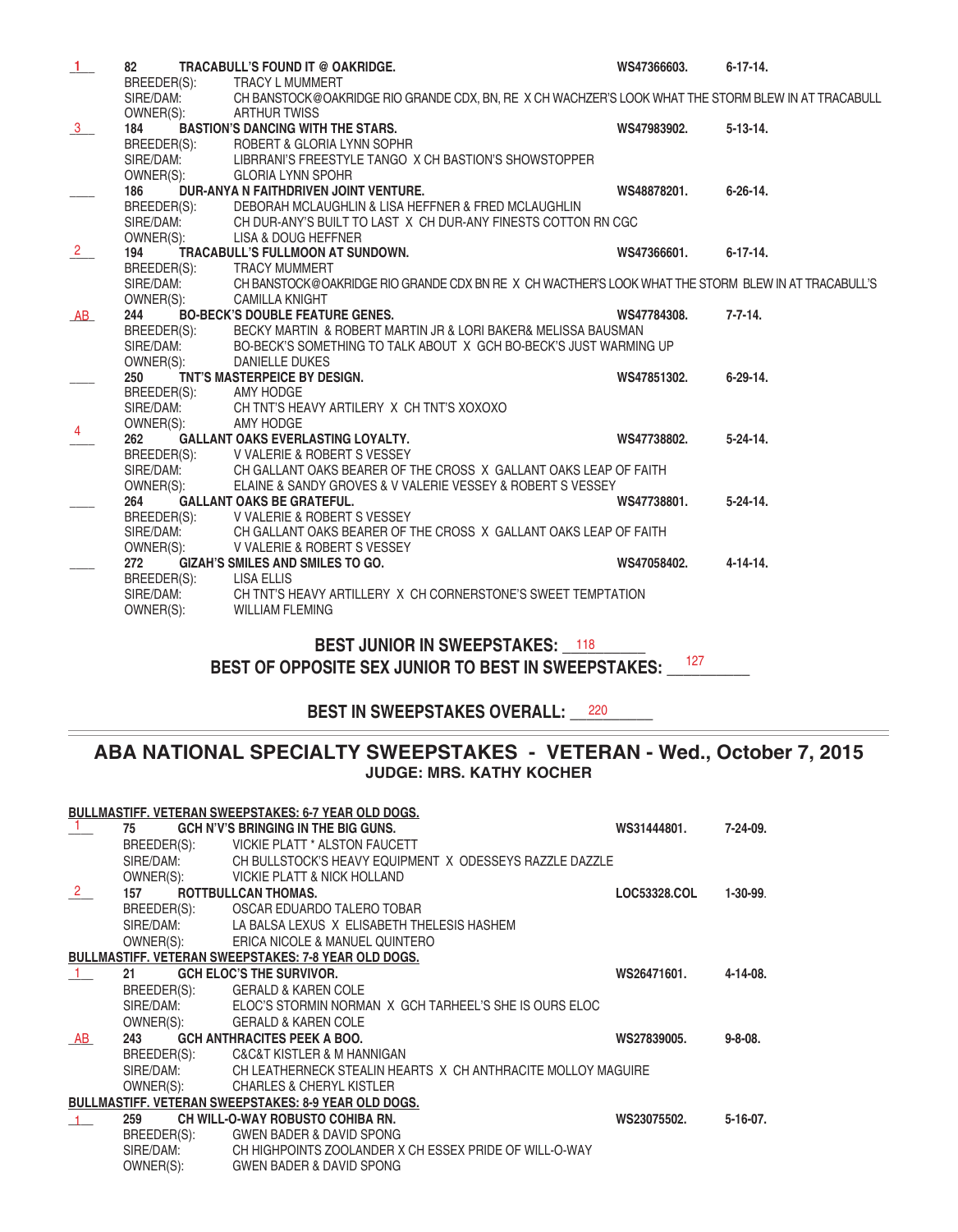|                |                           | BULLMASTIFF. VETERAN SWEEPSTAKES: 9+ YEAR OLD DOGS.                                                         |                          |                 |
|----------------|---------------------------|-------------------------------------------------------------------------------------------------------------|--------------------------|-----------------|
| $3^{\circ}$    | <b>KING MASTRO.</b><br>33 |                                                                                                             | WS10838507.              | 11-23-04.       |
|                | BREEDER(S):               | <b>MILTON E RICHMOND</b>                                                                                    |                          |                 |
|                |                           | SIRE/DAM: LADYBUG SHASTID T'GUNSLINGR X MILRICH BEAL                                                        |                          |                 |
|                |                           | OWNER(S): ANDREA KELLY & JONI CAVANAUGH & SHERRY BOLDT                                                      |                          |                 |
| $\overline{2}$ | 181                       | <b>BACCHUS' BRUNELLO DI MONTALCINO.</b>                                                                     | WS13303204.              | 4-28-05.        |
|                |                           | BREEDER(S): WILLIAM RUMSEY                                                                                  |                          |                 |
|                | SIRE/DAM:                 | CH BACCHUS' HAN SOLO X RAVENS TAITTINGER AT BACCHUS                                                         |                          |                 |
|                | OWNER(S):                 | <b>JERRY LO GIUDICE</b>                                                                                     |                          |                 |
| $\frac{1}{ }$  | 297                       | CH MELKEV'S COMING TO YOUR CITY.                                                                            | WS16010302.              | $11 - 4 - 05$ . |
|                | BREEDER(S):               | MELINDA S. AGEE                                                                                             |                          |                 |
|                |                           | SIRE/DAM: CH LEATHERNECK'S RED STORM RISING X MELKEV'S COUNTRY GIRL                                         |                          |                 |
|                | OWNER(S):                 | MELINDA S AGEE                                                                                              |                          |                 |
|                |                           |                                                                                                             |                          |                 |
|                |                           | <b>BULLMASTIFF. VETERAN SWEEPSTAKES: 6-7 YEAR OLD BITCHES.</b>                                              |                          |                 |
| $\overline{4}$ | 44                        | CH BANSHEE'S AIN'T MIS-BEAHIVE'N AT STARRY KNIGHT RE NJP NFP CGC.  WS28485502.                              |                          | 10-13-08.       |
|                | BREEDER(S):               | <b>BEA TRAVIS &amp; KATIE MARTIN</b>                                                                        |                          |                 |
|                | SIRE/DAM:                 | CH BASTION'S RUFF RIDER O'WATER OA CD X CH BEAHIVED FULL OF GRACE                                           |                          |                 |
|                | OWNER(S):                 | A & P KELLY & S HUFFMAN & G GREER                                                                           |                          |                 |
|                | 124                       | <b>GCH SHADY OAK COME WHAT MAY.</b>                                                                         | WS29337903.              | $1-27-09.$      |
|                |                           | BREEDER(S): PAMELA A KOCHUBA & ROBIN DOWDING                                                                |                          |                 |
|                |                           | SIRE/DAM: CH BANSTOCK BRUNO OF THE NORTHEAST X CH SHADY OAK DELTA DAWN                                      |                          |                 |
|                |                           | OWNER(S): CARL VITNER & VICKI ALLENBRAND                                                                    |                          |                 |
| AB             | 212                       | <b>CHISHANA'S THE DUCHESS OF VALOR.</b>                                                                     | WS28751503.              | 12-28-08.       |
|                |                           | BREEDER(S): ANNA FIGUEROA                                                                                   |                          |                 |
|                | SIRE/DAM:                 | CH LEATHERNECK IT'S ALL ABOUT ME X CH ISHANA'S MOONLIGHT SONATA                                             |                          |                 |
|                | OWNER(S):                 | CHERYL TOWNSEND                                                                                             |                          |                 |
| $\mathbf{1}$   | 258                       | <b>GCH T-BOLDT'S HALLOWEEN HELLCAT.</b>                                                                     | WS28145306.              | 10-19-08.       |
|                | BREEDER(S):               | SHERRY BOLDT                                                                                                |                          |                 |
|                | SIRE/DAM:                 | CH BASTION N CANUS HE'S THE ONE X XH T-BOLDT'S SR CORVETTE CUTIE                                            |                          |                 |
|                | OWNER(S):                 | SHERRY BOLDT                                                                                                |                          |                 |
| $\overline{2}$ | 298                       | <b>GCH STONEHILL'S ATHENA MILDRED.</b>                                                                      | WS32966901. CAN 4-21-09. |                 |
|                | BREEDER(S):               | <b>JOSH &amp; SHANNON SCHARLACH</b>                                                                         |                          |                 |
|                | SIRE/DAM:                 | CH HARLETT'S HIGH STAKES X STONEHILL'S URSA MAE                                                             |                          |                 |
|                | OWNER(S):                 | <b>JOSH &amp; SHANNON SCHARLACH</b>                                                                         |                          |                 |
|                | 348                       | CH DAL PRIMO'S ROWDY RODI PIPER.                                                                            | WS30745601.              | $4 - 25 - 09$ . |
|                |                           | BREEDER(S): CRYSTAL CORNER                                                                                  |                          |                 |
|                | SIRE/DAM:                 | CH BEAHIVE'S TSUMO FROM THE EDGE X CH DAL PRIMO VIVA TORONTO                                                |                          |                 |
|                | OWNER(S):                 | <b>CRYSTAL CORNER &amp; KATIE MARTIN</b>                                                                    |                          |                 |
| 3 <sup>1</sup> | 350                       | CH NEWCASTLE'S BRINGING WICKED EAST AT DOMER.                                                               | WS31416203.              | $8 - 31 - 09$ . |
|                | BREEDER(S):               | JAMES & MARILYN SCHAAP & ANTHONY SCULLY                                                                     |                          |                 |
|                |                           | SIRE/DAM: GCH ISHANA'S PLAY IT AGAIN SAM, CGC, TDI X CH NEWCASTLE'S SOPHIE, CGC TDI                         |                          |                 |
|                | OWNER(S):                 | REBECCA FULTON DVM AND GREGORY KUZMA AND ANTHONY SCULLY                                                     |                          |                 |
|                |                           |                                                                                                             |                          |                 |
|                |                           | <b>BULLMASTIFF. VETERAN SWEEPSTAKES: 7-8 YEAR OLD BITCHES.</b>                                              |                          |                 |
| $\mathbf{1}$   | 140                       | GCH T-BOLDT'S JENNY TAKE A RIDE TO ARIA.                                                                    | WS24973302.              | $2 - 4 - 08$ .  |
|                |                           | BREEDER(S): SHERRY BOLDT                                                                                    |                          |                 |
|                |                           | SIRE/DAM: CH BEAHIVES WHATSTHEBUZZ TBOLDT X CH T-BOLDT'S SR CORVETTE CUTIE                                  |                          |                 |
|                |                           | OWNER(S): MICHAEL RAINEY & NANCY ORR-RAINEY                                                                 |                          |                 |
| AB             | 144                       | CH CASSALVIEW'S TWICE A PRINCESS CD RN CDX.                                                                 | WS27013601.              | 1-20-08, CAN    |
|                |                           | BREEDER(S): BRENDA & CARLO CASSA                                                                            |                          |                 |
|                |                           | SIRE/DAM: CH KNATCHBULL'S SAXON 5TH AVENUE X KNATCHBULL'S PRECIOUS RUBY                                     |                          |                 |
|                |                           | OWNER(S): AMY LEWIS AND BRENDA CASSA                                                                        |                          |                 |
| AB             | 152                       | CH DUR-ANYA'S FINEST COTTON RN CGC.                                                                         | WS25176205.              | $2 - 27 - 08$ . |
|                |                           |                                                                                                             |                          |                 |
|                |                           | BREEDER(S): LISA & DOUG HEFFNER<br>SIRE/DAM: CH FOX HILLS FUGGEDABOUTIT X CT DUR-ANYA'S LITTLE SECRET UD RE |                          |                 |
|                |                           | OWNER(S): FRED & DEBBY MCLAUGHLIN                                                                           |                          |                 |
|                |                           |                                                                                                             |                          |                 |
|                |                           | <b>BULLMASTIFF. VETERAN SWEEPSTAKES: 8-9 YEAR OLD BITCHES.</b>                                              |                          |                 |
| AB.            | 100                       | CH MELKEV'S KENTUCKY WACHTER CGC, RN.                                                                       | WS23502603.              | $8-30-07$ .     |
|                |                           | BREEDER(S): MELINDA AGEE                                                                                    |                          |                 |
|                |                           | SIRE/DAM: CH MELKEV'S COMING TO YOUR CITY X MELKEV'S I LIKE IT LIKE THAT                                    |                          |                 |
|                | OWNER(S): ANTJE K FRAY    |                                                                                                             |                          |                 |
| AB             |                           |                                                                                                             |                          |                 |
|                | 240                       | <b>ELISABETH THELESIS HASHEM.</b>                                                                           | <b>LOC50934.COL</b>      | 6-20-07.        |
|                | BREEDER(S):               | JOSE FERNANDO BENAVIDES SILVA<br>SIRE/DAM: VIDAR OFF KEEPERS NIGHTDOG X ALBIA VON DC-13                     |                          |                 |
|                |                           | MANUEL QUINTERO & MANUEL QUINTERO                                                                           |                          |                 |
|                | OWNER(S):                 |                                                                                                             |                          |                 |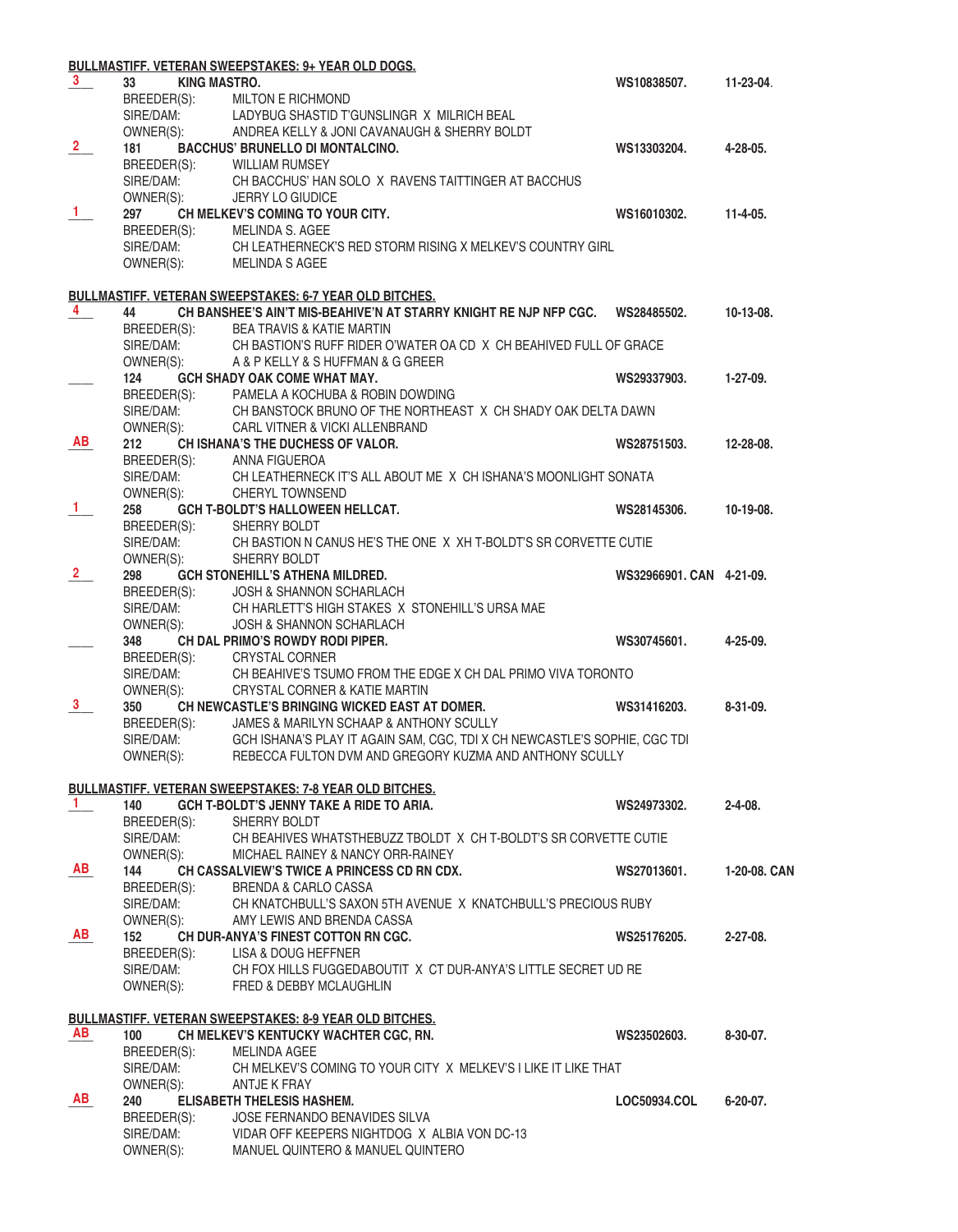|                         |                          | BULLMASTIFF. VETERAN SWEEPSTAKES: 9+ YEAR OLD BITCHES.                                    |             |                 |
|-------------------------|--------------------------|-------------------------------------------------------------------------------------------|-------------|-----------------|
| $\overline{\mathbf{3}}$ | 32 <sub>2</sub>          | GCH A PLUS DOX BELLA AND THE BEAST.                                                       | WS18851706. | 7-23-06.        |
|                         | BREEDER(S):              | SUZANNE GARCIA & MARIO GARCIA                                                             |             |                 |
|                         | SIRE/DAM:                | CH DOX RED RODEO X CH A PLUS DOX STARLIT SKIES                                            |             |                 |
|                         | OWNER(S):                | ANN & JOE MCGOWAN                                                                         |             |                 |
| $\overline{\mathbf{2}}$ | 42 —                     | BANSHEE WTERS THE BEEP GOES ON RA OAP NJP NFP.                                            | WS15225101. | $7-27-05$ .     |
|                         | BREEDER(S):              | A & P KELLY & C & L WATERS                                                                |             |                 |
|                         |                          | SIRE/DAM: CH LEATHERNECKS STEALIN' HEARTS X CH BANSHEE'S WATERSFORD CRYSTAL RE CD OAP NJP |             |                 |
|                         | OWNER(S):                | ANDREA & PATRICIA KELLY                                                                   |             |                 |
| $\mathbf{1}$            | 46 — 1                   | CH LINMOR'S BUTTERSCOTCH BOMB CD GN BN RE.                                                | WS18351502. | $6 - 13 - 06$ . |
|                         | BREEDER(S):              | MELISSA BAUSMAN & BECKY MARTIN                                                            |             |                 |
|                         |                          | SIRE/DAM: CH WILL-O-WAY NEVER IS ENUF RA X CH BO-BECK LINMOR JUST PEACHY RE               |             |                 |
|                         | OWNER(S):                | STEPHEN & LORI BAKER & MELISSA BAUSMAN                                                    |             |                 |
| $\overline{4}$          | 188                      | CH A PLUS DOX STARLIT SKIES.                                                              | WS08745802. | 12-14-03.       |
|                         |                          | BREEDER(S): SUSAN CRAWFORD & SUZANNE ELWOOD                                               |             |                 |
|                         |                          | SIRE/DAM: CH GENTLEMAN JACK OF WATERS EDGE X CH DOX LILLY IN MONET'S GARDEN CD            |             |                 |
|                         | OWNER(S):                | SUZANNE GARCIA & MARIO GARCIA                                                             |             |                 |
| AB                      | 288                      | <b>MINDSEYE PLAY ONWORDS.</b>                                                             | WS15355503. | $10 - 4 - 05.$  |
|                         | BREEDER(S):              | <b>JENA VOEHRINGER</b>                                                                    |             |                 |
|                         | SIRE/DAM:                | CH MERRIMAC COMIC RELIEF  X  CH MINDSEYE LOOKING THOUGH YOU CD RN CGC                     |             |                 |
| AB                      | OWNER(S):<br>346         | <b>JENA VOEHRINGER</b>                                                                    |             |                 |
|                         |                          | CH BLAZIN'S GEORGIA ON MY MIND.                                                           | WS20154101. | $7-23-06.$      |
|                         | BREEDER(S):<br>SIRE/DAM: | ROXANNE LAPAGLIA<br>CH BLAZIN'S RING OF FIRE X BLAZIN'S THEADORABULL BEAR                 |             |                 |
|                         |                          |                                                                                           |             |                 |
|                         | OWNER(S):                | JANICE BAILEY & SANDRA DURACHKA & ROXANNE LAPAGLIA                                        |             |                 |

**BEST IN VETERAN SWEEPSTAKES: \_\_\_\_\_\_\_\_\_\_ 46** BEST OF OPPOSITE SEX TO BEST IN VETERAN SWEEPSTAKES: \_\_\_<sup>75</sup>\_\_\_\_\_\_\_

# **ABA NATIONAL SPECIALTY FUTURITY CLASSES - Thurs., October 8, 2015 JUDGE: MR. ALAN KALTER**

|                         |                    | <b>BULLMASTIFF: FUTURITY 6-9 MONTH PUPPY DOGS.</b>                                                                 |             |                 |
|-------------------------|--------------------|--------------------------------------------------------------------------------------------------------------------|-------------|-----------------|
| $\overline{\mathbf{2}}$ | $\overline{7}$     | <b>BANSTOCK N HIGHPOINT GUARDIAN OF THE GALAXY CGC.</b>                                                            | WS49888102. | $2 - 11 - 15$ . |
|                         | BREEDER(S):        | <b>HELENE NIETSCH &amp; MICHELE MCGOVERN</b>                                                                       |             |                 |
|                         | SIRE/DAM:          | GAMEGUARD YUKON X CH THE NIGHTSHIFT'S SANTA BABY                                                                   |             |                 |
|                         | OWNER(S):          | MARIE RICH PARISI & HELENE NIETSCH & KELLYE ST. JOHN                                                               |             |                 |
| $\frac{1}{1}$           | 59                 | PRIDES RIVER THRU WILL-O-WAY.                                                                                      | WS49485502. | $1 - 17 - 15.$  |
|                         |                    | BREEDER(S): JOE MCGOWAN & ANN MCGOWAN                                                                              |             |                 |
|                         |                    | SIRE/DAM: CH BANSTOCK BRUNO OF THE NORTH EAST X CH PRIDES SHE WEARS LEATHER & LACE OF WILL-O-WAY                   |             |                 |
|                         |                    | OWNER(S): GWEN BADER SPONG & DAVID SPONG                                                                           |             |                 |
| AB                      | 73                 | <b>BANSTOCK'S GAME ON.</b>                                                                                         | WS49888101. | $2 - 11 - 15$ . |
|                         | BREEDER(S):        | <b>HELENE NIERSCH &amp; MICHELE MCGOVERN</b>                                                                       |             |                 |
|                         | SIRE/DAM:          | GANEGUARD YUKON X CH THE NIGHTSHIFT SANTA BABY                                                                     |             |                 |
|                         | OWNER(S):          | HEATHER & COLTON JOHNSON & HELENE NIETSCH & ED SLIVE                                                               |             |                 |
|                         |                    |                                                                                                                    |             |                 |
|                         |                    | <b>BULLMASTIFF: FUTURITY 9-12 MONTH PUPPY DOGS.</b>                                                                |             |                 |
| $\blacksquare$          | 37                 | ALLR'S ON THE LOOSE HE STEALSAHEART.                                                                               | WS49215307. | 12-20-14.       |
|                         | BREEDER(S):        | RENEE HOMBSCH & HOWARD GUSSIS & LESLEY BROWN                                                                       |             |                 |
|                         | SIRE/DAM:          | GCH ROPS STEALSAHEART BRUIN SEEKING BANNER TWELVE X CH GAFFLES'S BLACK EYED PEAS CELEBRATION                       |             |                 |
|                         | <b>WITH ALLR'S</b> |                                                                                                                    |             |                 |
|                         | OWNER(S):          | <b>RENEE &amp; RICK HOMBSCH</b>                                                                                    |             |                 |
|                         | 41                 | SOLO-K N BASTIAN TAKE IT TO THE LIMIT V LEGENDS.                                                                   | WS49269606. | $12 - 10 - 14.$ |
|                         | BREEDER(S):        | LYNN SPOHR & SHERRY BOLDT & KIMBERLEE COOK                                                                         |             |                 |
|                         | SIRE/DAM:          | LIBRRANNIS HIGH PERFORMANCE ALONSO X CH SOLO -'S ALL FIRED UP AT T-BOLDT                                           |             |                 |
|                         | OWNER(S):          | CINDY DENGLER & LYNN SPOHR                                                                                         |             |                 |
| $\frac{3}{2}$           | 57                 | ALLR'S STEALSAHEART WISCONSIN WINTER ELEMENTARY.                                                                   | WS49215310. | 12-20-14.       |
|                         | BREEDER(S):        | RENEE HOMBSCH & HOWARD GUSSIS & LESLEY BROWN                                                                       |             |                 |
|                         |                    | SIRE/DAM: GCH ROPS STEALSAHEART BRUIN SEEKING BANNER TWELVE X CH GAFFLES'S BLACK EYED PEAS CELEBRATION WITH ALLR'S |             |                 |
|                         | OWNER(S):          | <b>GREG CARPENTER &amp; JOANN MEDLEY</b>                                                                           |             |                 |
|                         | 79                 | X-ROADS & KNIGHTS MR. BIGGS.                                                                                       | WS49219601. | $10-17-14.$     |
|                         | BREEDER(S):        | SHANNON LEVINES & DONNA ATKINS                                                                                     |             |                 |
|                         | SIRE/DAM:          | CH X-ROADS BLACK & TAN RA, CGC X CH KNIGHTS DRAMA QUEEN OF X-ROADS RN, CGC                                         |             |                 |
|                         | OWNER(S):          | SHANNON LEVINES & DONNA ATKINS                                                                                     |             |                 |
|                         |                    |                                                                                                                    |             |                 |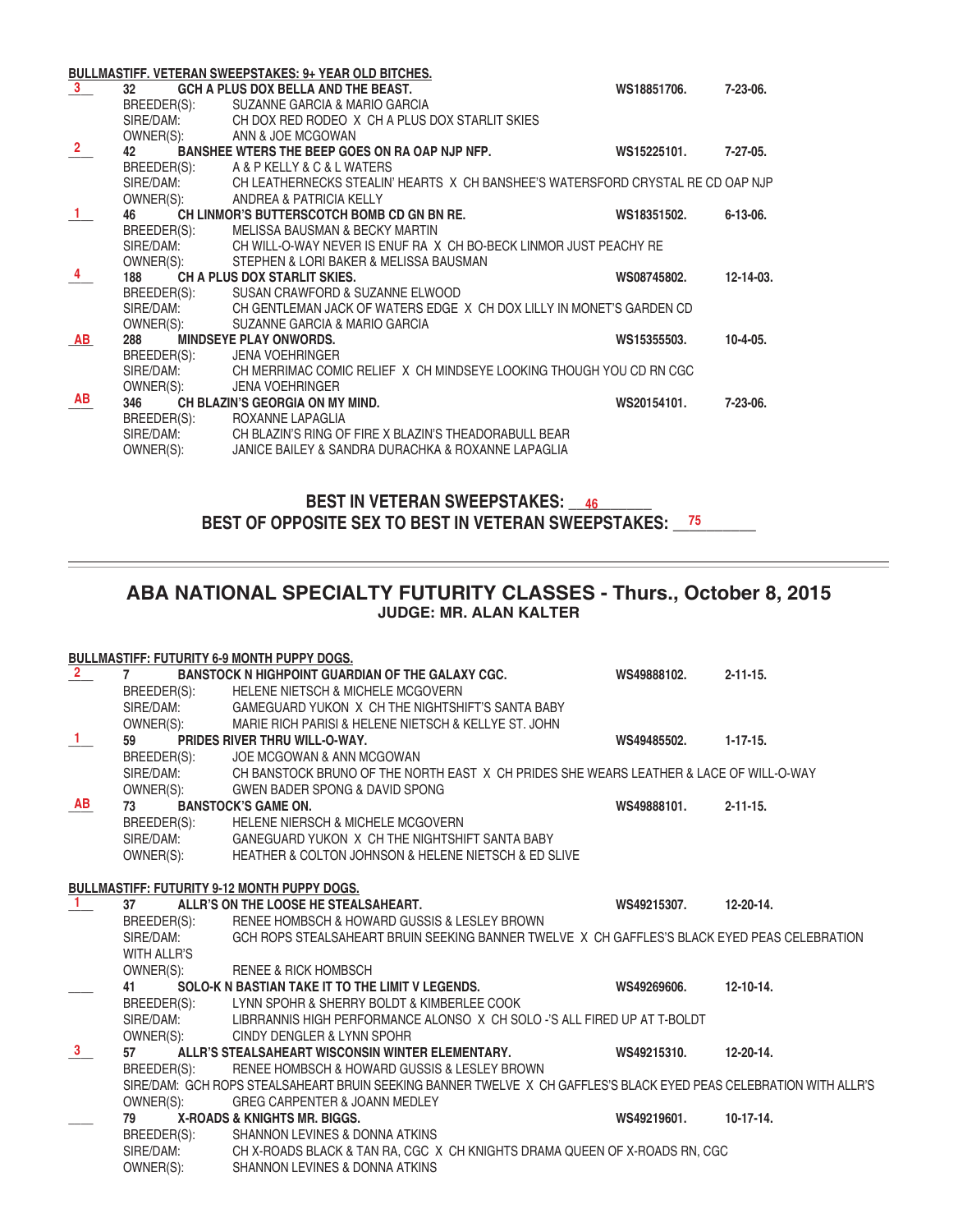|                | 91                       | <b>BLACKSLATE'S HEART OF OAKRIDGE.</b>                                                                                                                              | WS48866608. | $12 - 1 - 14$ .  |
|----------------|--------------------------|---------------------------------------------------------------------------------------------------------------------------------------------------------------------|-------------|------------------|
|                |                          | BREEDER(S): VIRGINIA ROWLAND                                                                                                                                        |             |                  |
|                |                          | SIRE/DAM: CH BANSTOCK@OAKRIDGE RIO GRANDE CDX, BN, RE X ARDENT'S SOFIE'S CHOYCE                                                                                     |             |                  |
|                | OWNER(S):                | <b>HOLLY &amp; PETER GUDATH</b>                                                                                                                                     |             |                  |
| $\frac{4}{ }$  | 105                      | <b>BASTION'S GOT GRIT.</b>                                                                                                                                          | WS49269605. | $12 - 10 - 14$ . |
|                |                          |                                                                                                                                                                     |             |                  |
|                |                          | BREEDER(S): SHERRY BOLDT & KIMBERLEE COOK & LYNN SOPHR<br>SIRE/DAM: LIBRRANNIS HIGH PERFORMANCE ALONSO X CH SOLO 'S ALL FIRED UP AT T-BOLDT<br>OWNER(S): LYNN SOPHR |             |                  |
|                |                          |                                                                                                                                                                     |             |                  |
|                | 139                      | OAKRIDGE 'N BLACKSLATE THE BRYCE IS RIGHT!.                                                                                                                         | WS48866601. | $12 - 1 - 14.$   |
|                |                          | BREEDER(S): VIRGINIA ROWLAND<br>CH BANSTOCK@OAKRIDGE RIO GRANDE CDX, BN, RE X ARDENT'S SOFIE'S CHOYCE                                                               |             |                  |
|                | SIRE/DAM:<br>OWNER(S):   | <b>IRA KAPLAN &amp; ANITA MIGDAY</b>                                                                                                                                |             |                  |
| <b>AB</b>      | 197                      | X-ROADS & KNIGHTS SOUTHERN COWBOY.                                                                                                                                  | WS49219603. | $10-17-14.$      |
|                | BREEDER(S):              | SHANNON LEVINES & DONNA ATKINS                                                                                                                                      |             |                  |
|                |                          | SIRE/DAM: CHX-ROADS BLACK & TAN RA, CGC X CHKNIGHTS DRAMA QUEEN OF X-ROADS RN, CGC                                                                                  |             |                  |
|                | OWNER(S):                | NATALIE BROOKS & TY ESTHETTE & SHANNON LEVINES                                                                                                                      |             |                  |
| $\frac{2}{ }$  | 219                      | <b>T-BOLDT'S TO PROTECT AND SERVE.</b>                                                                                                                              | WS49269608. | $12 - 10 - 14.$  |
|                | BREEDER(S):              | SHERRY BOLDT & KIMBERLEE COOK & LYNN SPOHR                                                                                                                          |             |                  |
|                |                          | SIRE/DAM: LIBRRANI'S HIGH PERFORMANCE ALONSO X CH SOLO-K'S ALL FIRED UP AT T-BOLDT                                                                                  |             |                  |
|                | OWNER(S):                | SHERRY BOLDT & TERRY BOLDT                                                                                                                                          |             |                  |
|                | 233                      | ALLR'S HIS BOOM BOOM PLOW STEALSHEART.                                                                                                                              | WS49215306. | $12 - 20 - 14.$  |
|                | BREEDER(S):              | RENEE HOMBSCH & HOWARD GUSSIS & LESLEY BROWN                                                                                                                        |             |                  |
|                |                          | SIRE/DAM: GCH ROPS STEALSAHEART BRUIN SEEKING BANNER TWELVE X CH GAFFLES'S BLACK EYED PEAS CELEBRATION WITH ALLR'S                                                  |             |                  |
|                | OWNER(S):                | LAURA SANFILIPPO & JASPER SANFILIPPO & HOWARD GUSSIS & RENEE HOMBSCH                                                                                                |             |                  |
|                |                          |                                                                                                                                                                     |             |                  |
| $\blacksquare$ | 117                      | <b>BULLMASTIFF: FUTURITY 12-15 MONTH JUNIOR DOGS.</b><br>TRACABULL'S BLAME IT ALL ON MY ROOTS.                                                                      | WS47927204. | $8 - 3 - 14.$    |
|                |                          | BREEDER(S): TRACY L MUMMERT                                                                                                                                         |             |                  |
|                | SIRE/DAM:                | GCH BANSTOCK GOTTA A FEELING FROM HIGHPOINT CGC X CH TRACABULL'S AIN'T NOTHING SWEETER                                                                              |             |                  |
|                | OWNER(S):                | JED SMITH & TRACY MUMMERT                                                                                                                                           |             |                  |
|                |                          |                                                                                                                                                                     |             |                  |
|                |                          | <b>BULLMASTIFF: FUTURITY 15-18 MONTH JUNIOR DOGS.</b>                                                                                                               |             |                  |
| $\blacksquare$ | 127                      | <b>BO-BECK DOUBLE BADD CHICAGO BOY.</b>                                                                                                                             | WS47784303. | $7 - 7 - 14.$    |
|                | BREEDER(S):              | BECKY & ROBERT MARTIN JR & LORI BAKER & MELISSA BAUSMAN                                                                                                             |             |                  |
|                | SIRE/DAM:                | BO-BECK'S SOMETHING TO TALK ABOUT X GCH BO-BECK'S JUST WARMING UP                                                                                                   |             |                  |
|                | OWNER(S):                | CATHY DELGADILLLO                                                                                                                                                   |             |                  |
|                |                          | <b>BULLMASTIFF: FUTURITY 9-12 MONTH PUPPY BITCHES.</b>                                                                                                              |             |                  |
| $\frac{2}{ }$  | 40                       | ALLR'S NANOOK OF THE NORTH, SHE STEALSAHEART.                                                                                                                       | WS49215308. | 12-20-14.        |
|                | BREEDER(S):              | RENEE HOMBSCH & HOWARD GUSSIS & LESLEY BROWN                                                                                                                        |             |                  |
|                | SIRE/DAM:                | GCH ROPS STEALSAHEART BRUIN SEEKING BANNER TWELVE X CH GAFFLES'S BLACK EYED PEAS CELEBRATION                                                                        |             |                  |
|                | WITH ALLR'S              |                                                                                                                                                                     |             |                  |
|                | OWNER(S):                | RENEE HOMBSCH & BILL HOMBSCH & JAMIE HOMBSCH                                                                                                                        |             |                  |
|                | 72                       | ALLR'S N STEALSAHEART SNOWFLAKE AVALANCHE.                                                                                                                          | WS49215311. | 12-20-14.        |
|                | BREEDER(S):              | RENEE HOMBSCH & HOWARD GUSSIS & LESLEY BROWN                                                                                                                        |             |                  |
|                | SIRE/DAM:                | GCH ROPS STEALSAHEART BRUIN SEEKING BANNER TWELVE X CH GAFFLES'S BLACK EYED PEAS CELEBRATION                                                                        |             |                  |
|                | WITH ALLR'S              |                                                                                                                                                                     |             |                  |
|                | OWNER(S):                | ELIZABETH & KEVIN PEGELOW                                                                                                                                           |             |                  |
| $\overline{4}$ | 84                       | <b>OAKRIDGE CROSSING JORDYN WITH BLACKSLATE.</b>                                                                                                                    | WS48866602. | $12 - 1 - 14.$   |
|                | BREEDER(S):<br>SIRE/DAM: | <b>VIRGINIA ROWLAND</b><br>CH BANSTOCK@OAKRIDGE RIO GRANDE CDX RE X ARDENT'S SOFIE'S CHOICE                                                                         |             |                  |
|                | OWNER(S):                | ANITA MIGDAY & IRA KAPLAN                                                                                                                                           |             |                  |
|                | 96                       | X-ROADS & KNIGHTS SHE'S GOT THE PEPPER.                                                                                                                             | WS49219602. | $10-17-14.$      |
|                | BREEDER(S):              | SHANNON LEVINES & DONNA ATKINS                                                                                                                                      |             |                  |
|                | SIRE/DAM:                | CH X-ROADS BLACK & TAN RA, CGC X CH KNIGHTS DRAMA QUEEN OF X-ROADS RN, CGC                                                                                          |             |                  |
|                | OWNER(S                  | SHANNON LEVINES & DONNA ATKINS                                                                                                                                      |             |                  |
|                | 130                      | X-ROAD & KNIGHT'S FIRE AND ICE.                                                                                                                                     | WS49219604. | $10-17-14.$      |
|                | BREEDER(S):              | SHANNON LEVINES & DONNA ATKINS                                                                                                                                      |             |                  |
|                | SIRE/DAM:                | CH X-ROADS BLACK & TAN RA, CGC X CH KNIGHTS DRAMA QUEEN OF X-ROADS RN, CGC                                                                                          |             |                  |
|                | OWNER(S):                | DONNA J ATKINS & SHANNON LEVINES                                                                                                                                    |             |                  |
| $\mathbf{1}$   | 142                      | <b>BASTION'S I'M SO FANCY AT ARIA.</b>                                                                                                                              | WS49269603. | $12 - 10 - 14.$  |
|                | BREEDER(S):              | SHERRY BOLDT & KIMBERLEE COOK & LYNN SPOHR                                                                                                                          |             |                  |
|                | SIRE/DAM:                | LIBRANNI'S HIGH PERFORMANCE ALONSO X CH SOLO-K'S ALL FIRED UP A T-BOLDT                                                                                             |             |                  |
|                | OWNER(S):                | MICHAEL RAINEY & NANCY ORR-RAINEY                                                                                                                                   |             |                  |
| $\frac{3}{2}$  | 172                      | SOLO-K'S HELL ON HEELS.                                                                                                                                             | WS49269602. | $12 - 10 - 14.$  |
|                | BREEDER(S):<br>SIRE/DAM: | SHERRY BOLDT KIMBERLEE COOK & LYNN SPOHR<br>LIBRRANI'S HIGH PERFORMANCE ALONSO X CH SOLO-K'S ALL FIRED UP AT T-BOLDT                                                |             |                  |
|                | OWNER(S):                | KIMBERLEE COOK                                                                                                                                                      |             |                  |
|                |                          |                                                                                                                                                                     |             |                  |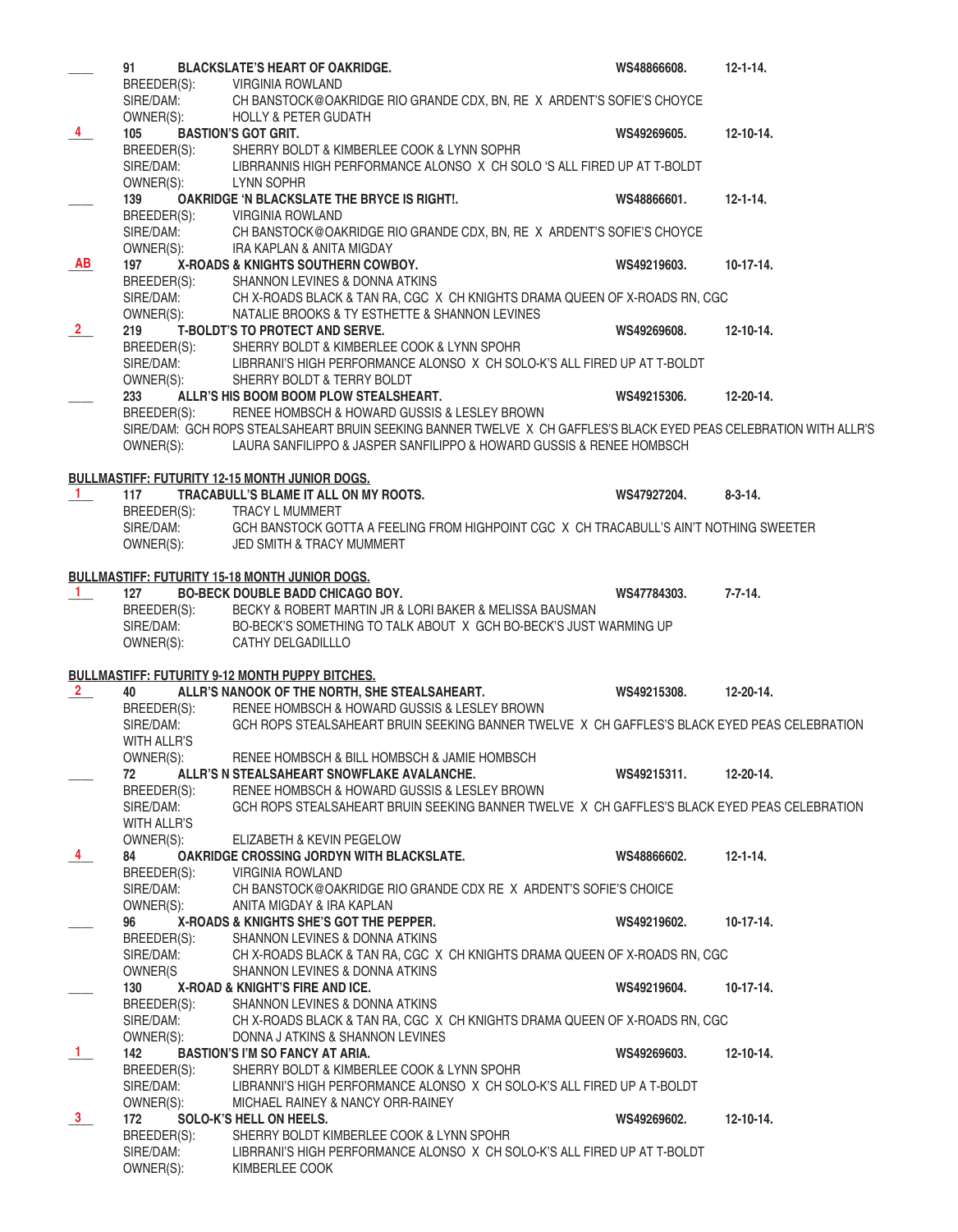|                | 254                | <b>T-BOLDT'S SPOTLESS REPUTATION.</b>                                                                | WS49269604. | $12 - 10 - 14.$ |
|----------------|--------------------|------------------------------------------------------------------------------------------------------|-------------|-----------------|
|                | BREEDER(S):        | SHERRY BOLDT KIMBERLEE COOK & LYNN SPOHR                                                             |             |                 |
|                | SIRE/DAM:          | LIBRRANI'S HIGH PERFORMANCE ALONSO X CH SOLO-K'S ALL FIRED UP AT T-BOLDT                             |             |                 |
|                | OWNER(S):          | SHERRY BOLDT                                                                                         |             |                 |
|                | 280                | ALLR'S SHIELD OF WINTER SOLSTICE EVE STEALSAHEART.                                                   | WS49215313. | 12-20-14.       |
|                | BREEDER(S):        | RENEE HOMBSCH & HOWARD GUSSIS & LESLEY BROWN                                                         |             |                 |
|                | SIRE/DAM:          | GCH ROPS STEALSAHEART BRUIN SEEKING BANNER TWELVE X CH GAFFLES'S BLACK EYED PEAS CELEBRATION         |             |                 |
|                | <b>WITH ALLR'S</b> |                                                                                                      |             |                 |
|                |                    |                                                                                                      |             |                 |
|                | OWNER(S):          | <b>HOWARD GUSSIS &amp; LESLEY BROWN</b>                                                              |             |                 |
|                | 324                | <b>BLACKSLATE'S DARK STORM RISING.</b>                                                               | WS48866606. | $12 - 1 - 14.$  |
|                | BREEDER(S):        | VIRGINIA ROWLAND                                                                                     |             |                 |
|                | SIRE/DAM:          | CH BANSTOCK@OAKRIDGE RIO GRANDE CDX BN RE X ARDENT'S SOFIE'S CHOYCE                                  |             |                 |
|                | OWNER(S):          | <b>CAROLYN KURNIT</b>                                                                                |             |                 |
|                |                    |                                                                                                      |             |                 |
|                |                    | <b>BULLMASTIFF: FUTURITY 12-15 MONTH JUNIOR BITCHES.</b>                                             |             |                 |
| $\mathbf{1}$   | 150                | <b>FAITHDRIVEN OUTLANDOS D'AMOUR CGC.</b>                                                            | WS48878301. | $8-12-14.$      |
|                | BREEDER(S):        | DEBBY & FRED MCLAUGHLIN                                                                              |             |                 |
|                | SIRE/DAM:          | CH DUR-ANYA'S BUILT TO LAST X FAITHDRIVEN ISABELLA'S DESTINY RN CGC                                  |             |                 |
|                | OWNER(S):          | <b>DEBBY &amp; FRED MCLAUGHLIN</b>                                                                   |             |                 |
|                |                    |                                                                                                      |             |                 |
|                |                    | <b>BULLMASTIFF: FUTURITY 15-18 MONTH JUNIOR BITCHES.</b>                                             |             |                 |
| 3 <sup>1</sup> | 16                 | <b>BO-BECK LINMOR DOUBLE TALK.</b>                                                                   | WS47784301. | $7 - 7 - 14.$   |
|                | BREEDER(S):        | ROBERT & REBECCA MARTIN & LORI BAKER & MELISSA BAUSMAN                                               |             |                 |
|                | SIRE/DAM:          | BO-BECK'S SOMETHIN TO TALK ABOUT X GCH BO-BECK'S JUST WARMING UP                                     |             |                 |
|                | OWNER(S):          | <b>MELISSA BAUSMAN &amp; BECKY MARTIN</b>                                                            |             |                 |
| $\mathbf{1}$   | 48                 | CH BO-BECK'S DOUBLE YOUR PLEASURE AT STE-LOR CGC.                                                    | WS47784302. | $7 - 7 - 14.$   |
|                | BREEDER(S):        | BECKY & ROBERT MARTIN JR & LORI BAKER & MELISSA BAUSMAN                                              |             |                 |
|                | SIRE/DAM:          | BO-BECKS SOMETHIN TO TALK ABOUT X GCH BO-BECK'S JUST WARMING UP                                      |             |                 |
|                | OWNER(S):          | STEPHEN & LORI BAKER & BECKY MARTIN                                                                  |             |                 |
| $\frac{2}{ }$  | 82                 | TRACABULL'S FOUND IT @ OAKRIDGE.                                                                     | WS47366603. | $6 - 17 - 14.$  |
|                | BREEDER(S):        | <b>TRACY L MUMMERT</b>                                                                               |             |                 |
|                | SIRE/DAM:          | CH BANSTOCK@OAKRIDGE RIO GRANDE CDX, BN, RE X CH WACHZER'S LOOK WHAT THE STORM BLEW IN AT TRACABULLS |             |                 |
|                | OWNER(S):          | <b>ARTHUR TWISS</b>                                                                                  |             |                 |
|                | 194                | TRACABULL'S FULLMOON AT SUNDOWN.                                                                     | WS47366601. | $6 - 17 - 14.$  |
|                |                    | <b>TRACY MUMMERT</b>                                                                                 |             |                 |
|                | BREEDER(S):        | CH BANSTOCK@OAKRIDGE RIO GRANDE CDX BN RE X CH WACTHER'S LOOK WHAT THE STORM BLEW IN AT TRACA        |             |                 |
|                | SIRE/DAM:          |                                                                                                      |             |                 |
|                | <b>BULLS</b>       |                                                                                                      |             |                 |
|                | OWNER(S):          | <b>CAMILLA KNIGHT</b>                                                                                |             |                 |
| $\overline{4}$ | 244                | <b>BO-BECK'S DOUBLE FEATURE GENES.</b>                                                               | WS47784308. | $7 - 7 - 14.$   |
|                | BREEDER(S):        | BECKY MARTIN & ROBERT MARTIN JR & LORI BAKER& MELISSA BAUSMAN                                        |             |                 |
|                | SIRE/DAM:          | BO-BECK'S SOMETHING TO TALK ABOUT X GCH BO-BECK'S JUST WARMING UP                                    |             |                 |
|                | OWNER(S):          | <b>DANIELLE DUKES</b>                                                                                |             |                 |
|                | 262                | <b>GALLANT OAKS EVERLASTING LOYALTY.</b>                                                             | WS47738802. | $5-24-14.$      |
|                | BREEDER(S):        | V VALERIE & ROBERT S VESSEY                                                                          |             |                 |
|                | SIRE/DAM:          | CH GALLANT OAKS BEARER OF THE CROSS X GALLANT OAKS LEAP OF FAITH                                     |             |                 |
|                | OWNER(S):          | ELAINE & SANDY GROVES & V VALERIE VESSEY & ROBERT S VESSEY                                           |             |                 |
|                | 264                | <b>GALLANT OAKS BE GRATEFUL.</b>                                                                     | WS47738801. | $5 - 24 - 14$ . |
|                | BREEDER(S):        | V VALERIE & ROBERT S VESSEY                                                                          |             |                 |
|                |                    | SIRE/DAM: CH GALLANT OAKS BEARER OF THE CROSS X GALLANT OAKS LEAP OF FAITH                           |             |                 |
|                |                    | OWNER(S): V VALERIE & ROBERT S VESSEY                                                                |             |                 |
|                |                    |                                                                                                      |             |                 |
|                |                    |                                                                                                      |             |                 |
|                |                    | <b>BEST DOG IN FUTURITY: 127</b><br><b>BEST BITCH IN FUTURITY: 142</b>                               |             |                 |
|                |                    |                                                                                                      |             |                 |
|                |                    |                                                                                                      |             |                 |
|                |                    |                                                                                                      |             |                 |
|                |                    | ABA NATIONAL SPECIALTY 4-6 MO. BEGINNER PUPPY - Thurs., October 8, 2015                              |             |                 |

#### **122 BLACKJACK KICKIN' THE DUST UP. BITCH WS50373102. 5-6-15.** BREEDER(S): CHRISTINA ATCHLEY<br>SIRE/DAM: CH BLACKJACK STAC CH BLACKJACK STACKIN' THE DECK X GCH CATCH'S GIVE ME LIBERTY OWNER(S):CARL VITNER & VICKI ALLENBRAND **189 GALLANT OAKS THOR MENTONE OF MARVEL. DOG WS50428403. 4-11-15.** BREEDER(S): JENNIFER S RICE & V VALERIE VESSEY & JULIA K RICE SIRE/DAM: CH GALLANT OAKS BLES-SED BOGART X CH GALLANT OAKS N BULLMAST SHADOW CAT BE MARVEL US<br>OWNER(S): ELAINE & SANDY GROVES & JENNIFER RICE & V VALERIE VESSEY ELAINE & SANDY GROVES & JENNIFER RICE & V VALERIE VESSEY

**JUDGE: MRS. CAROL BEANS**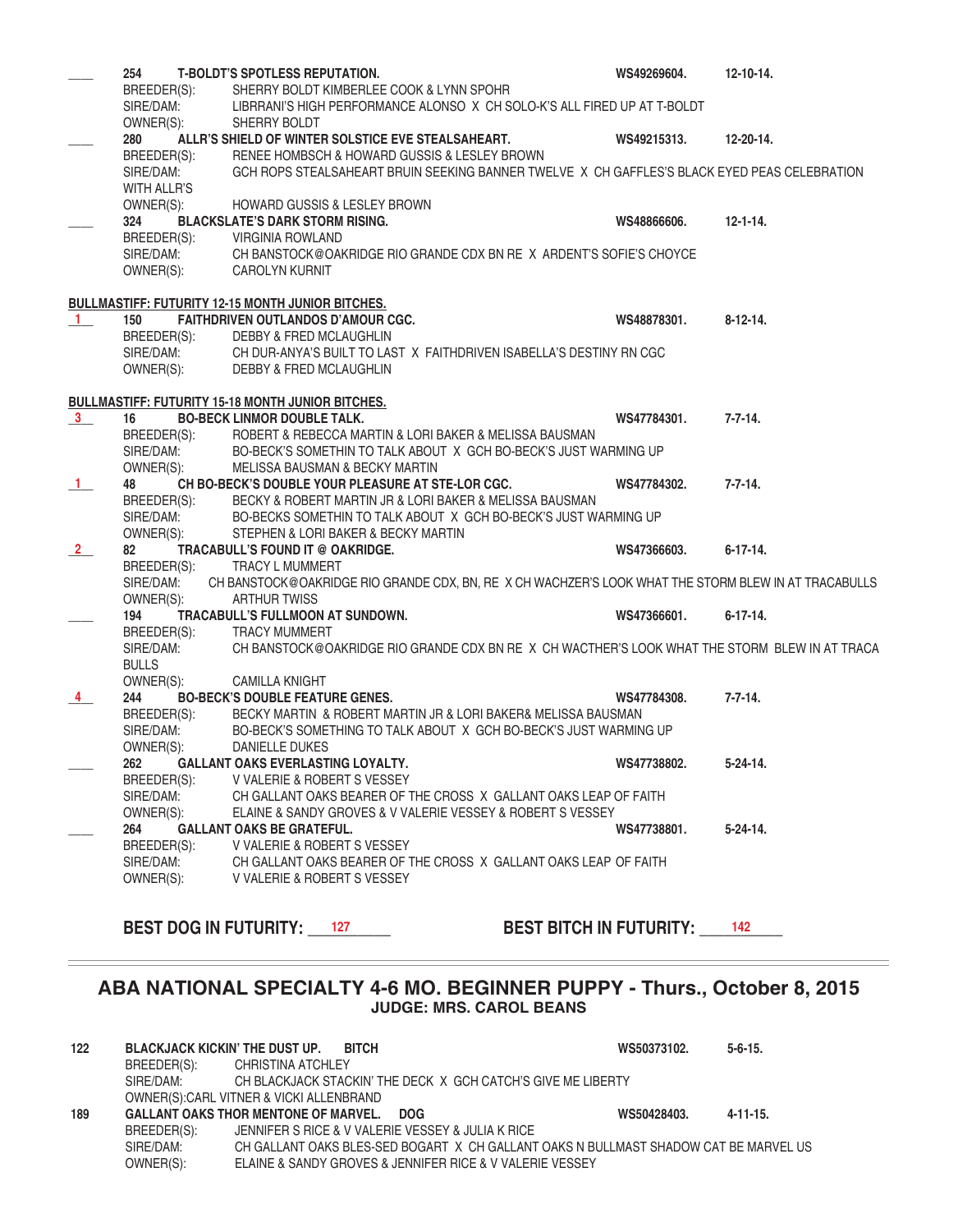| 209 | <b>MERLGWEN'S RITTER LOHENGRIN.</b> | <b>DOG</b>                                                                    | WS50478607. | $5 - 2 - 15$ .  |
|-----|-------------------------------------|-------------------------------------------------------------------------------|-------------|-----------------|
| AB  | BREEDER(S):                         | <b>MARC BERNATTI</b>                                                          |             |                 |
|     | SIRE/DAM:                           | GCH MERLGWEN'S DAINGEAN PERCIVAL X MERLGWEN'S MISTS OF AVALON MORGAUSE        |             |                 |
|     | OWNER(S): MARC BERNATTI             |                                                                               |             |                 |
| 241 | SUGARTIME THE NATURAL. DOG          |                                                                               | WS50729104. | $6 - 4 - 15$ .  |
|     | BREEDER(S):                         | STACEY GAVIN & CHERYL PIKE                                                    |             |                 |
|     | SIRE/DAM:                           | GCH MY COUSIN VINNE X SUGARTIME MY FAIR LADY                                  |             |                 |
|     | OWNER(S):                           | <b>KRIS HOFF</b>                                                              |             |                 |
| 252 |                                     | TRACABULL'S HARPERS BAZAAR COVER GIRL AT T-BOLDT. BITCH                       | WS50784401. | $6 - 1 - 15.$   |
|     | BREEDER(S):                         | <b>TRACY MUMMERT</b>                                                          |             |                 |
|     | SIRE/DAM:                           | GCH KNATCHBULLS 5TH AVENUE MARQUEE X CH TRACABULL & BULLY BOYS FABULOUS       |             |                 |
|     | OWNER(S):                           | SHERRY BOLDT                                                                  |             |                 |
| 271 |                                     | NOBLE HEARTS AMERICAN MARVEL. DOG                                             | WS50340901. | $5 - 22 - 15$ . |
| AB  | BREEDER(S):                         | LIZBETH GRALL                                                                 |             |                 |
|     | SIRE/DAM:                           | PERSEUS VAN MARTINLAND X BODACIOUS EMANUILBULL                                |             |                 |
|     | OWNER(S):                           | LIZBETH GRALL                                                                 |             |                 |
| 340 | <b>TRACABULL'S HABENARO DESIGN.</b> | <b>BITCH</b>                                                                  | WS50784413. | $6 - 1 - 15$ .  |
| AB  | BREEDER(S):                         | <b>TRACY MUMMERT</b>                                                          |             |                 |
|     | SIRE/DAM:                           | CH KNATCHBULLS 5TH AVENUE MARQUEE X CH TRACABULL & BULLY BOYS FABULOUS DESING |             |                 |
|     | OWNER(S):                           | <b>TRACY MUMMERT</b>                                                          |             |                 |
|     |                                     |                                                                               |             |                 |

**BEST 4-6 MONTH PUPPY IN SHOW: 241** BEST 4-6 MONTH PUPPY IN SHOW: \_\_\_<sup>241</sup><br>BEST OF OPPOSITE SEX 4-6 MONTH PUPPY IN SHOW: \_\_\_\_\_<sub>\_122</sub> \_\_\_

# **ABA NATIONAL SPECIALTY BREED CLASSES - Thurs. & Fri., October 8-9, 2015 JUDGE: MRS. CAROL BEANS**

# **DOG CLASSES**

*Note: An asterisk preceding an armband no. indicates NOHS eligible.*

#### **BULLMASTIFF. 6-9 MONTH PUPPY DOGS.**

|                | $\overline{7}$ | <b>BANSTOCK N HIGHPOINT GUARDIAN OF THE GALAXY CGC.</b>                                   | WS49888102.  | $2 - 11 - 15$ . |
|----------------|----------------|-------------------------------------------------------------------------------------------|--------------|-----------------|
|                | BREEDER(S):    | <b>HELENE NIETSCH &amp; MICHELE MCGOVERN</b>                                              |              |                 |
|                | SIRE/DAM:      | GAMEGUARD YUKON X CH THE NIGHTSHIFT'S SANTA BABY                                          |              |                 |
|                | OWNER(S):      | MARIE RICH PARISI & HELENE NIETSCH & KELLYE ST. JOHN                                      |              |                 |
| $\overline{2}$ | *59            | PRIDES RIVER THRU WILL-O-WAY.                                                             | WS49485502.  | $1 - 17 - 15.$  |
|                | BREEDER(S):    | JOE MCGOWAN & ANN MCGOWAN                                                                 |              |                 |
|                | SIRE/DAM:      | CH BANSTOCK BRUNO OF THE NORTH EAST X CH PRIDES SHE WEARS LEATHER & LACE OF WILL-O-WAY    |              |                 |
|                | OWNER(S):      | <b>GWEN BADER SPONG &amp; DAVID SPONG</b>                                                 |              |                 |
| AB             | 73             | <b>BANSTOCK'S GAME ON.</b>                                                                | WS49888101.  | $2 - 11 - 15$ . |
|                | BREEDER(S):    | <b>HELENE NIERSCH &amp; MICHELE MCGOVERN</b>                                              |              |                 |
|                | SIRE/DAM:      | GANEGUARD YUKON X CH THE NIGHTSHIFT SANTA BABY                                            |              |                 |
|                | OWNER(S):      | HEATHER & COLTON JOHNSON & HELENE NIETSCH & ED SLIVE                                      |              |                 |
| $\overline{4}$ | $*123$         | <b>NV'S MORE THAN A CRUSH.</b>                                                            | WS50185502.  | $3 - 23 - 15$ . |
|                | BREEDER(S):    | <b>VICKIE PLATT &amp; NICK HOLLAND</b>                                                    |              |                 |
|                | SIRE/DAM:      | DOX MALACHITE ROX X CH NV'S JUST GIGI                                                     |              |                 |
|                | OWNER(S):      | VICKIE PLATT & NICK HOLLAND                                                               |              |                 |
| $\blacksquare$ | *131           | <b>BEOWULF MUSIC OF THE DRAGON.</b>                                                       | WS49974502.  | $4 - 1 - 15.$   |
|                | BREEDER(S):    | JENNY BAUM & CHRIS LEZOTTE & ALAN KALTER                                                  |              |                 |
|                | SIRE/DAM:      | GCH BANSTOCK 'N HIGHPOINT'S OURS YOURS AND MINE X GCH BEOWULF THE PERFECT WIFE HAPPY LEGS |              |                 |
|                | OWNER(S):      | <b>MAUREEN DUDEK &amp; JENNY BAUM</b>                                                     |              |                 |
| $\mathbf{3}$   | 133            | BEOWULF SIR QUINCY OF MONTECARLO.                                                         | WS49974405.  | $3 - 18 - 15$ . |
|                | BREEDER(S):    | JENNY BAUM & WILL & DEB BRUNER & K BENKISER                                               |              |                 |
|                | SIRE/DAM:      | GCH BANSTOCK 'N HIGHPOINT'S OURS YOUR AND MINE X BEOWULF BOLD AND BEAUTIFUL               |              |                 |
|                | OWNER(S):      | HARVEY & TONI JACKSON & JENNY BAUM                                                        |              |                 |
| AB             | 151            | <b>BELLA VITA'S SAMBUCA MALINARI.</b>                                                     | WS49666304.  | $3 - 3 - 15$ .  |
|                |                | BREEDER(S): LINDA M VALENTINE & GIUSEPPE MAZZAMUTO                                        |              |                 |
|                | SIRE/DAM:      | CH VALENTINE'S LETON BRUCE WILLIS X STARRDOGS PISTOLS AND PEARLS                          |              |                 |
|                | OWNER(S):      | GIUSEPPE MAZZAMUTO & CASSANDRA J WILLIAMS                                                 |              |                 |
|                | *213           | BEOWULF GEORGIA IN A JUG OF CW NEVEAH.                                                    | WS49974404.  | $3 - 18 - 15$ . |
|                | BREEDER(S):    | WILL BRUNER & DEBBIE BRUNER & KIMBERLY/BEN KISER & JENNY BAUM                             |              |                 |
|                | SIRE/DAM:      | CH BANSTOCK N HIGHPOINT OURS YOURS AND MINE X BEOWULF BOLD AND BEAUTIFUL                  |              |                 |
|                | OWNER(S):      | MARY JO PETERS & JESSICA DAVIS & JENNY BAUM                                               |              |                 |
| AB             | 237            | MINDSEYE NOW AND ZEN.                                                                     | WAS50457507. | $4 - 4 - 15$ .  |
|                | BREEDER(S):    | <b>JENA VOEHRINGER</b>                                                                    |              |                 |
|                | SIRE/DAM:      | CH BRUTOWN N XTREME'S DIDN'T C ME COMING X CH MINDSEYE ZENYATTA JUST THE ONE FILLY        |              |                 |
|                | OWNER(S):      | <b>JENA VOEHRINGER</b>                                                                    |              |                 |
|                |                |                                                                                           |              |                 |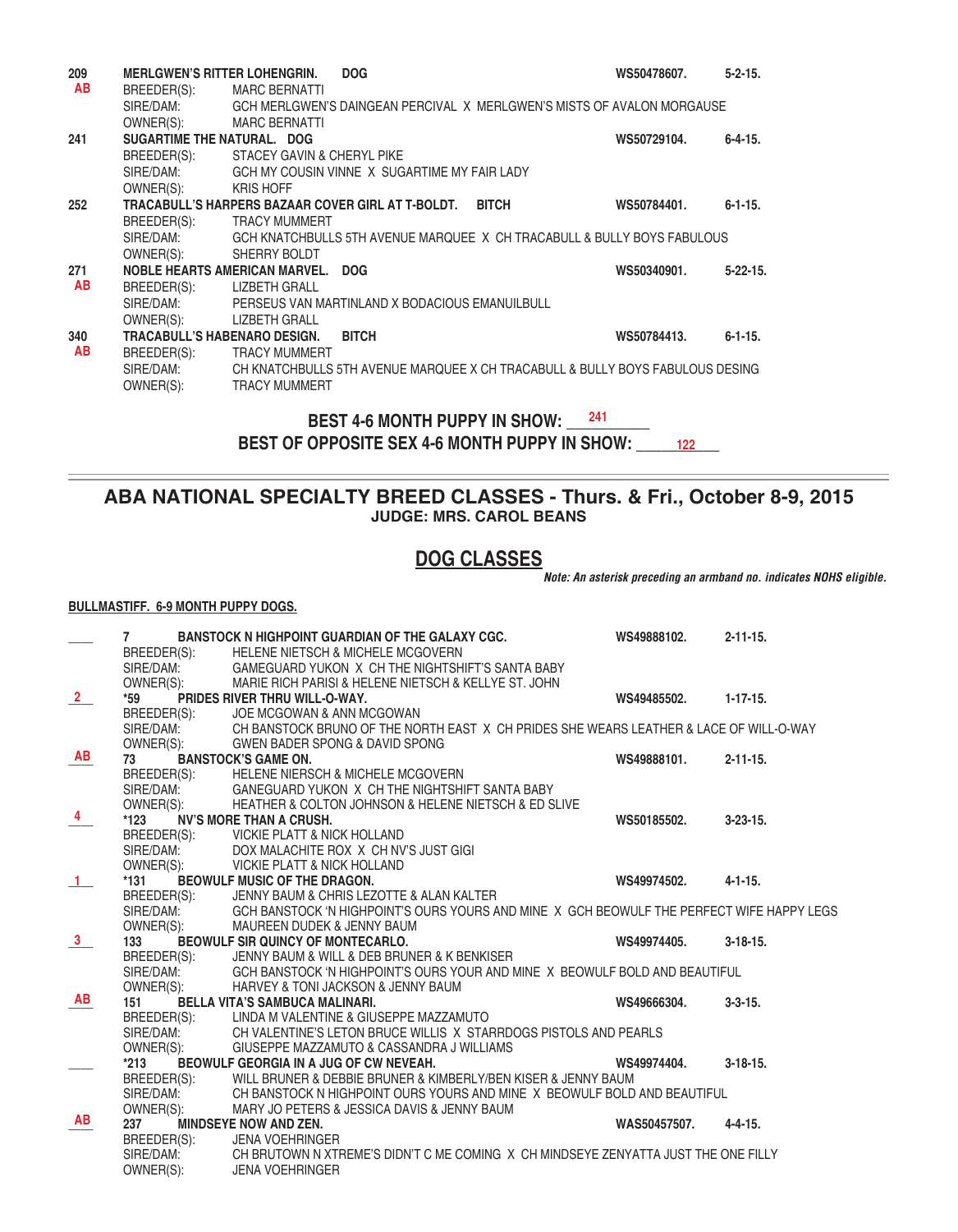|                      | <b>BULLMASTIFF. 9-12 MONTH PUPPY DOGS.</b> |                                                                                              |                          |                  |
|----------------------|--------------------------------------------|----------------------------------------------------------------------------------------------|--------------------------|------------------|
|                      | *41                                        | SOLO-K N BASTIAN TAKE IT TO THE LIMIT V LEGENDS.                                             | WS49269606.              | $12 - 10 - 14.$  |
|                      | BREEDER(S):                                | LYNN SPOHR & SHERRY BOLDT & KIMBERLEE COOK                                                   |                          |                  |
|                      | SIRE/DAM:                                  | LIBRRANNIS HIGH PERFORMANCE ALONSO X CH SOLO -'S ALL FIRED UP AT T-BOLDT                     |                          |                  |
|                      | OWNER(S):                                  | <b>AGENT: CAROL COLLINS</b><br>CINDY DENGLER & LYNN SPOHR                                    |                          |                  |
|                      | 57                                         | ALLR'S STEALSAHEART WISCONSIN WINTER ELEMENTARY.                                             | WS49215310.              | 12-20-14.        |
|                      | BREEDER(S):                                | RENEE HOMBSCH & HOWARD GUSSIS & LESLEY BROWN                                                 |                          |                  |
|                      | SIRE/DAM:                                  | GCH ROPS STEALSAHEART BRUIN SEEKING BANNER TWELVE X CH GAFFLES'S BLACK EYED PEAS CELEBRATION |                          |                  |
|                      | <b>WITH ALLR'S</b>                         |                                                                                              |                          |                  |
|                      | OWNER(S):                                  | GREG CARPENTER & JOANN MEDLEY                                                                |                          |                  |
|                      | *89                                        | SHADY OAK-DAL PRIMO SIR BENTLEY.                                                             | WS49370606.              | $12 - 7 - 14.$   |
|                      | BREEDER(S):                                | PAMELA A KOCHULA & ROBIN DOWDING                                                             |                          |                  |
|                      | SIRE/DAM:                                  | GCH DAL PRIMO THE MAKING X CH SHADY OAKAND THAT'S MY STORY                                   |                          |                  |
|                      | OWNER(S):                                  | LINDA & DAVID HENSON                                                                         |                          |                  |
| 3 <sup>7</sup>       | 91                                         | <b>BLACKSLATE'S HEART OF OAKRIDGE.</b>                                                       | WS48866608.              | $12 - 1 - 14$ .  |
|                      |                                            | BREEDER(S): VIRGINIA ROWLAND                                                                 |                          |                  |
|                      | SIRE/DAM:                                  | CH BANSTOCK@OAKRIDGE RIO GRANDE CDX, BN, RE X ARDENT'S SOFIE'S CHOYCE                        |                          |                  |
|                      | OWNER(S):                                  | <b>HOLLY &amp; PETER GUDATH</b>                                                              |                          |                  |
| $\frac{1}{\sqrt{2}}$ | 105                                        | <b>BASTION'S GOT GRIT.</b>                                                                   | WS49269605.              | $12 - 10 - 14.$  |
|                      | BREEDER(S):                                | SHERRY BOLDT & KIMBERLEE COOK & LYNN SOPHR                                                   |                          |                  |
|                      | SIRE/DAM:                                  | LIBRRANNIS HIGH PERFORMANCE ALONSO X CH SOLO 'S ALL FIRED UP AT T-BOLDT                      |                          |                  |
|                      | OWNER(S):                                  | LYNN SOPHR                                                                                   |                          |                  |
| <b>AB</b>            | 135                                        | <b>BULLSTOCK'S RIDIN THE STORM OUT.</b>                                                      | WS49662402. CAN 11-6-14. |                  |
|                      | BREEDER(S):                                | <b>IAN ROBERTSON</b>                                                                         |                          |                  |
|                      | $SIRE/DAM$ :                               | CH BULLSTOCKS SON OF ANARCHY X BULLSTOCKS SIMPLY THE BEST                                    |                          |                  |
|                      | OWNER(S):                                  | SUZANNE STORMS & IAN ROBERTSON                                                               |                          |                  |
| $\frac{2}{2}$        | 139                                        | <b>OAKRIDGE 'N BLACKSLATE THE BRYCE IS RIGHT!.</b>                                           | WS48866601.              | $12 - 1 - 14$ .  |
|                      |                                            | <b>VIRGINIA ROWLAND</b>                                                                      |                          |                  |
|                      | BREEDER(S):                                |                                                                                              |                          |                  |
|                      | SIRE/DAM:                                  | CH BANSTOCK@OAKRIDGE RIO GRANDE CDX, BN, RE X ARDENT'S SOFIE'S CHOYCE                        |                          |                  |
|                      | OWNER(S):                                  | IRA KAPLAN & ANITA MIGDAY                                                                    |                          |                  |
| AB                   | 163                                        | JOHARI N BRAMSTOKE SOUND OF SILENCE.                                                         | WS49175904.              | $11 - 12 - 14.$  |
|                      | BREEDER(S):                                | CRAIG MITCHELL GARCIA AND DWIGHT CLARK YEAGER                                                |                          |                  |
|                      | SIRE/DAM:                                  | CH BRAMSTOKE'S CARVED IN STONE X JOHARI'S STARTING ALL OVER AGAIN                            |                          |                  |
|                      | OWNER(S):                                  | KAY RIEL & SHARN LORANGER & REJ LORANGER                                                     |                          |                  |
| 4                    | 169                                        | SHADY OAK N DAL PRIMO BOOK 'EM DANNO.                                                        | WS49370605.              | $12 - 7 - 14.$   |
|                      | BREEDER(S):                                | PAMELA KOCHUBA & ROBIN DOWDING                                                               |                          |                  |
|                      |                                            |                                                                                              |                          |                  |
|                      | SIRE/DAM:                                  | GCH DAL PRIMO IN THE MAKING X CH SHADY OAKAND THAT'S MY STORY                                |                          |                  |
|                      | OWNER(S):                                  | MICHELLE STEIGMEYER & CRYSTAL CORNER & KRISTEN O'BRIEN                                       |                          |                  |
|                      | 225                                        | <b>BULHAVEN'S GAME CHANGER.</b>                                                              | WS49324001.              | $12 - 22 - 14$ . |
|                      | BREEDER(S):                                | <b>MARY HANNIGAN</b>                                                                         |                          |                  |
|                      | SIRE/DAM:                                  | OLD MANILA'S ERNANI AT BULHAVEN X BULHAVEN'S LOIS LANE                                       |                          |                  |
|                      | OWNER(S):                                  | <b>GREG BURNS</b>                                                                            |                          |                  |
|                      | 269                                        | <b>BULLSTOCK'S ROCKIN ROLO.</b>                                                              | WS49662403.              | $11-6-14.$       |
|                      | BREEDER(S):                                | IAN ROBERTSON & MARY P STEBBINS-ROBERTSON                                                    |                          |                  |
|                      | SIRE/DAM:                                  | CH BULLSTOCK'S SON OF ANARCHY X CH BULLSTOCK'S SIMPLY THE BEST                               |                          |                  |
|                      | OWNER(S):                                  | STEVEN DUNN & IAN & MARY ROBERTSON                                                           |                          |                  |
|                      |                                            |                                                                                              |                          |                  |
|                      |                                            |                                                                                              |                          |                  |
|                      | BULLMASTIFF. 12-18 MONTH JUNIOR DOGS.      |                                                                                              |                          |                  |
| AB                   | 63                                         | <b>MAJESTIC THUNDERSTRUCK.</b>                                                               | WS549117602.CAN 8-14-14. |                  |
|                      | BREEDER(S):                                | <b>GLENN &amp; KIM MCLAUGHLIN</b>                                                            |                          |                  |
|                      | SIRE/DAM:                                  | CH BULLSTOCK'S I'AM LEGEND X CROSSBOW'S MUSIC IN THE AIR CA                                  |                          |                  |
|                      | OWNER(S):                                  | <b>GLENN &amp; KIM MCLAUGHLIN</b>                                                            |                          |                  |
| $\frac{2}{ }$        | $*65$                                      | <b>BREEZYHILL'S MASTERCHIEF.</b>                                                             | WS48336101.              | $9-20-14.$       |
|                      | BREEDER(S):                                | KERRY ASHBACHER & ABBY LEHMAN                                                                |                          |                  |
|                      | SIRE/DAM:                                  | GCH RIVERHAVEN'S DALPRIMO BOHEMIAN RAPSODY CGC X GCH BULLSTOCKS ALL JEWELED UP               |                          |                  |
|                      | OWNER(S):                                  | <b>MARILYN &amp; JIM WHITESCARVER</b>                                                        |                          |                  |
| $\mathbf{1}$         | 107                                        | <b>BASTION N DEL TORO'S TIME OF MY LIFE.</b>                                                 | WS47983903.              | $5 - 13 - 14$ .  |
|                      | BREEDER(S):                                | ROBERT & GLORIA LYNN SOPHR                                                                   |                          |                  |
|                      |                                            |                                                                                              |                          |                  |
|                      | SIRE/DAM:                                  | LIBRRANI'S FREESTYLE TANGO X CH BASTION'S SHOWSTOPPER                                        |                          |                  |
|                      | OWNER(S):                                  | KAYLA GOODMAN & DANIEL GOODMAN & GLORIA LYNN SOPHR                                           |                          |                  |
| AB                   | 117                                        | TRACABULL'S BLAME IT ALL ON MY ROOTS.                                                        | WS47927204.              | $8 - 3 - 14$ .   |
|                      | BREEDER(S):                                | <b>TRACY L MUMMERT</b>                                                                       |                          |                  |
|                      | SIRE/DAM:                                  | GCH BANSTOCK GOTTA A FEELING FROM HIGHPOINT CGC X CH TRACABULL'S AIN'T NOTHING SWEETER       |                          |                  |
|                      | OWNER(S):                                  | <b>JED SMITH &amp; TRACY MUMMERT</b>                                                         |                          |                  |
| 4                    | *127                                       | <b>BO-BECK DOUBLE BADD CHICAGO BOY.</b>                                                      | WS47784303.              | $7 - 7 - 14.$    |
|                      | BREEDER(S):                                | BECKY & ROBERT MARTIN JR & LORI BAKER & MELISSA BAUSMAN                                      |                          |                  |
|                      | SIRE/DAM:                                  | BO-BECK'S SOMETHING TO TALK ABOUT X GCH BO-BECK'S JUST WARMING UP                            |                          |                  |
|                      | OWNER(S):                                  | CATHY DELGADILLLO                                                                            |                          |                  |
|                      |                                            |                                                                                              |                          |                  |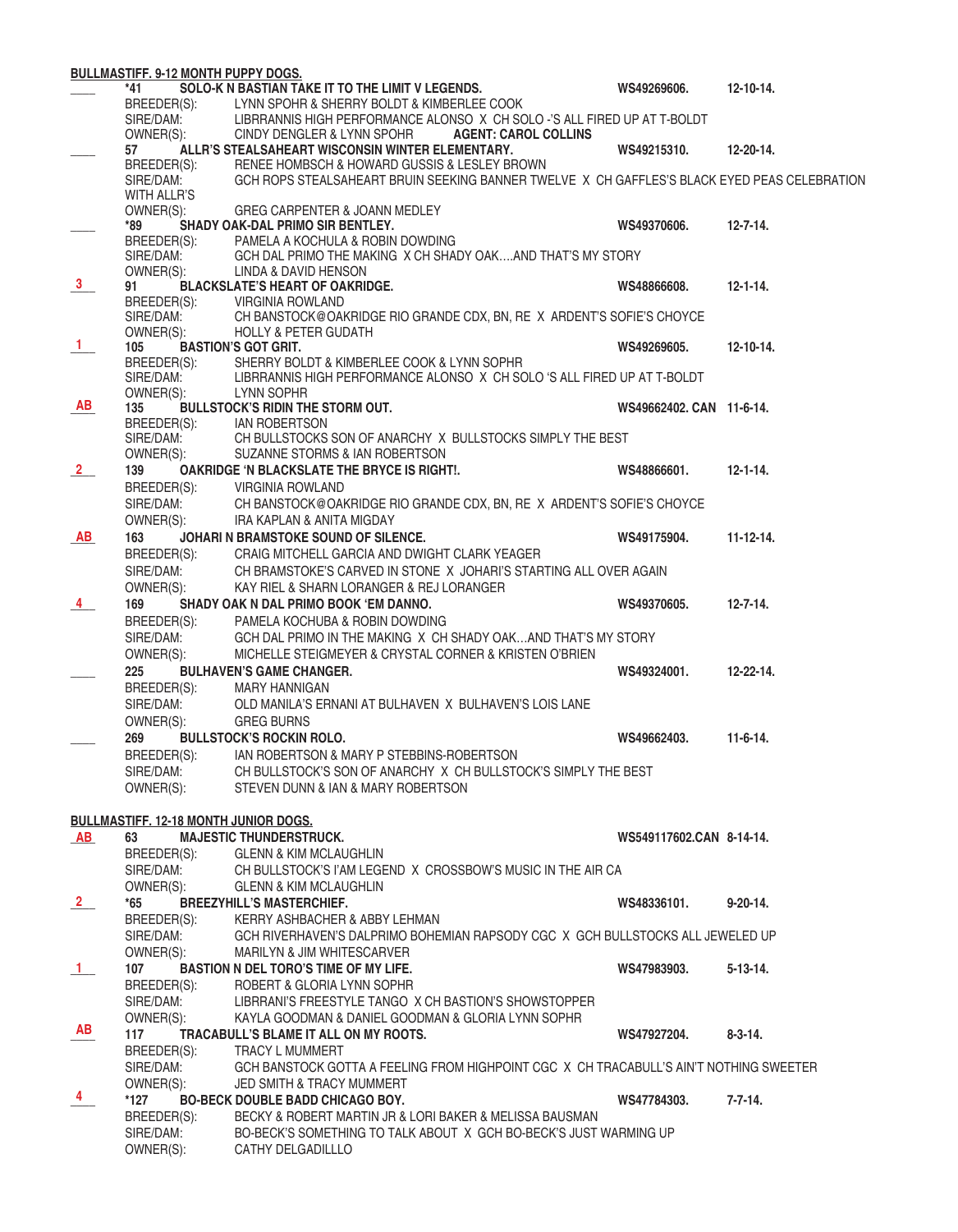| 3              | 143                                      | KNATCHBULL EB BELMONT STAKE.                                                                 | <b>BN578136, CAN</b> | $7 - 16 - 14.$   |  |  |  |
|----------------|------------------------------------------|----------------------------------------------------------------------------------------------|----------------------|------------------|--|--|--|
|                | BREEDER(S):                              | HELENE AND ANDY HANSMANN                                                                     |                      |                  |  |  |  |
|                | SIRE/DAM:                                | CH KNATCHBULL'S SAXON 5TH AVENUE X CH KNATCHBULL'S RUN FOR THE ROSES                         |                      |                  |  |  |  |
|                | OWNER(S):                                | ANDY & HELENE HANSMANN                                                                       |                      |                  |  |  |  |
| AB             | 177                                      | NEWCASTLE'S NEW FASHION COLLECTION.                                                          | WS48903602.          | $7 - 5 - 14$ .   |  |  |  |
|                |                                          | BREEDER(S): ANTHONY SCULLY                                                                   |                      |                  |  |  |  |
|                | SIRE/DAM:                                | CH NEWCASTLE'S FULLY LOADED X GCH NEWCASTLE GRACEFULLY DONE                                  |                      |                  |  |  |  |
|                | OWNER(S):                                | JENNIFER STEIGNER & ANTHONY SCULLY                                                           |                      |                  |  |  |  |
|                | 273                                      |                                                                                              |                      | $9-12-14.$       |  |  |  |
|                |                                          | <b>BLACKSLATE HOMESTEAD DEFENDER OF FUN.</b>                                                 | WS48219401.          |                  |  |  |  |
|                | BREEDER(S):<br>SIRE/DAM:                 | MARTHA BOSWORTH & LAURIE CORNETTA                                                            |                      |                  |  |  |  |
|                |                                          | CH HOMESTEADS ALL EYES ON ME X HOMESTEADS COLOR ME AWSOME                                    |                      |                  |  |  |  |
|                | OWNER(S):                                | LAURIE CORNETTA & VIRGINIA T ROWLAND                                                         |                      |                  |  |  |  |
|                |                                          |                                                                                              |                      |                  |  |  |  |
|                |                                          | <b>BULLMASTIFF. BRED BY EXHIBITOR DOGS.</b>                                                  |                      |                  |  |  |  |
|                | *37                                      | ALLR'S ON THE LOOSE HE STEALSAHEART.                                                         | WS49215307.          | 12-20-14.        |  |  |  |
|                | BREEDER(S):                              | RENEE HOMBSCH & HOWARD GUSSIS & LESLEY BROWN                                                 |                      |                  |  |  |  |
|                | SIRE/DAM:                                | GCH ROPS STEALSAHEART BRUIN SEEKING BANNER TWELVE X CH GAFFLES'S BLACK EYED PEAS CELEBRATION |                      |                  |  |  |  |
|                | WITH ALLR'S                              |                                                                                              |                      |                  |  |  |  |
|                | OWNER(S):                                | <b>RENEE &amp; RICK HOMBSCH</b>                                                              |                      |                  |  |  |  |
| AB             | *69                                      | OUT OF THE ICEBOWL AT SPYGLASS.                                                              | WS46854201.          | $1-28-14.$       |  |  |  |
|                |                                          | BREEDER(S): ANDREW & LYNNE ANGELOS                                                           |                      |                  |  |  |  |
|                | SIRE/DAM:                                | CH TITAN'S MINISTER OF DEFENSE X HEARTSLUV LOOKING THROUGH OUR SPYGLASS                      |                      |                  |  |  |  |
|                | OWNER(S):                                | ANDREW & LYNNE ANGELOS                                                                       |                      |                  |  |  |  |
|                | *79                                      | X-ROADS & KNIGHTS MR. BIGGS.                                                                 | WS49219601.          | $10-17-14.$      |  |  |  |
| $\frac{4}{ }$  |                                          |                                                                                              |                      |                  |  |  |  |
|                | BREEDER(S):                              | SHANNON LEVINES & DONNA ATKINS                                                               |                      |                  |  |  |  |
|                | SIRE/DAM:                                | CH X-ROADS BLACK & TAN RA, CGC X CH KNIGHTS DRAMA QUEEN OF X-ROADS RN, CGC                   |                      |                  |  |  |  |
|                | OWNER(S):                                | SHANNON LEVINES & DONNA ATKINS                                                               |                      |                  |  |  |  |
| AB             | *93                                      | PANDORA NOLAND'S LOCKED AND LOADED.                                                          | WS45613102.          | $10-10-13.$      |  |  |  |
|                | breeder(s):<br>Sire/Dam:<br>Owner(s):    | <b>KRISTEN WETZEL</b>                                                                        |                      |                  |  |  |  |
|                |                                          | CH NOLAND'S WYLOWAY SQUARE ROOT X GRIDIRON'S LEGEND OF DALLAS                                |                      |                  |  |  |  |
|                |                                          | MARTIN RICHARDSON & KRISTEN WETZEL                                                           |                      |                  |  |  |  |
| $\frac{1}{1}$  | *147                                     | <b>TNT'S BULLETPROOF.</b>                                                                    | S47851301.           | $6-29-14.$       |  |  |  |
|                |                                          | BREEDER(S): AMY HODGE                                                                        |                      |                  |  |  |  |
|                |                                          | CH TNT'S HEAVY ARTILLERY X CH TNT'S XOXOXO                                                   |                      |                  |  |  |  |
|                | SIRE/DAM:<br>OWNER(S):<br>OWNER(S):      | AMY HODGE                                                                                    |                      |                  |  |  |  |
| $\frac{3}{ }$  | *183                                     | <b>CHATO'S ORAN-GUTAN.</b>                                                                   | WS47421901.          | $12 - 17 - 13$ . |  |  |  |
|                | BREEDER(S):                              | MANUEL QUINTERO & MANUAL J QUINTERO                                                          |                      |                  |  |  |  |
|                | SIRE/DAM:                                | CHATO'S BAKKAN X CHATO'S MAJA                                                                |                      |                  |  |  |  |
|                | OWNER(S):                                | ERICA CURCIO & MANUEL QUINTERO                                                               |                      |                  |  |  |  |
|                | 219                                      | T-BOLDT'S TO PROTECT AND SERVE.                                                              | WS49269608.          | 12-10-14.        |  |  |  |
| $\frac{2}{ }$  | BREEDER(S):                              | SHERRY BOLDT & KIMBERLEE COOK & LYNN SPOHR                                                   |                      |                  |  |  |  |
|                |                                          |                                                                                              |                      |                  |  |  |  |
|                |                                          | SIRE/DAM: LIBRRANI'S HIGH PERFORMANCE ALONSO X CH SOLO-K'S ALL FIRED UP AT T-BOLDT           |                      |                  |  |  |  |
|                | OWNER(S):                                | SHERRY BOLDT & TERRY BOLDT                                                                   |                      |                  |  |  |  |
|                | 233                                      | ALLR'S HIS BOOM BOOM PLOW STEALSHEART.                                                       | WS49215306.          | 12-20-14.        |  |  |  |
|                | BREEDER(S):                              | RENEE HOMBSCH & HOWARD GUSSIS & LESLEY BROWN                                                 |                      |                  |  |  |  |
|                | SIRE/DAM:                                | GCH ROPS STEALSAHEART BRUIN SEEKING BANNER TWELVE X CH GAFFLES'S BLACK EYED PEAS CELEBRATION |                      |                  |  |  |  |
|                | WITH ALLR'S                              |                                                                                              |                      |                  |  |  |  |
|                | OWNER(S):                                | LAURA SANFILIPPO & JASPER SANFILIPPO & HOWARD GUSSIS & RENEE HOMBSCH                         |                      |                  |  |  |  |
| AB             | 247                                      | <b>ANTRACITE OMAR.</b>                                                                       | WS49889002.          | $3 - 6 - 15$ .   |  |  |  |
|                | BREEDER(S):                              | <b>CHARLES &amp; CHERYL &amp; TY KISTLER</b>                                                 |                      |                  |  |  |  |
|                | SIRE/DAM:                                | GCH DAL PRIMO MAGIC MOMENT X ANTHROCITES SHADY RED OAK                                       |                      |                  |  |  |  |
|                | OWNER(S):                                | <b>CHARLES &amp; CHERYL KISTLER</b>                                                          |                      |                  |  |  |  |
| AB             | 265                                      | NEWCASTLE'S NEVER SAY NEVER.                                                                 | WS48903603.          | $4 - 5 - 12$ .   |  |  |  |
|                | BREEDER(S):                              | <b>ANTHONY SCULLY</b>                                                                        |                      |                  |  |  |  |
|                | SIRE/DAM:                                | CH NEWCASTLE'S FULLY LOADED X GCH NEWCASTLE GRACEFULLY DONE                                  |                      |                  |  |  |  |
|                | OWNER(S):                                | ANTHONY SCULLY & EMI GONZALEZ & JENNIFER STEIGNER                                            |                      |                  |  |  |  |
|                | 275                                      | <b>NAMBE BEOWOLF RIGHT AS RAIN BN.</b>                                                       | WS47075302.          | $4 - 19 - 14$ .  |  |  |  |
|                | BREEDER(S):                              | PAULA STURIALE & JENNY BAUM                                                                  |                      |                  |  |  |  |
|                |                                          |                                                                                              |                      |                  |  |  |  |
|                | SIRE/DAM:                                | GCH CH NAMBE HY-BULL RAINMAKER CD X CH BEOWULF HIS GIRL FRIDAY, CA                           |                      |                  |  |  |  |
|                | OWNER(S):<br>PAULA STURIALE & JENNY BAUM |                                                                                              |                      |                  |  |  |  |
|                |                                          |                                                                                              |                      |                  |  |  |  |
|                |                                          | <b>BULLMASTIFF. AMERICAN BRED DOGS.</b>                                                      |                      |                  |  |  |  |
| $\overline{1}$ | 111                                      | TNT'S HEART BREAKER.                                                                         | WS46351501.          | $1 - 2 - 14.$    |  |  |  |
|                | BREEDER(S):                              | JACKIE DUGAN & DAN Dugan                                                                     |                      |                  |  |  |  |
|                | SIRE/DAM:                                | GCH TNT'S GROUND BREAKER X CH MEADOWOOD TWILIGHT MISTRESS                                    |                      |                  |  |  |  |
|                | OWNER(S):                                | BEVERLY J WILLIS & AMY HODGE & KAREN FECHER                                                  |                      |                  |  |  |  |
|                |                                          |                                                                                              |                      |                  |  |  |  |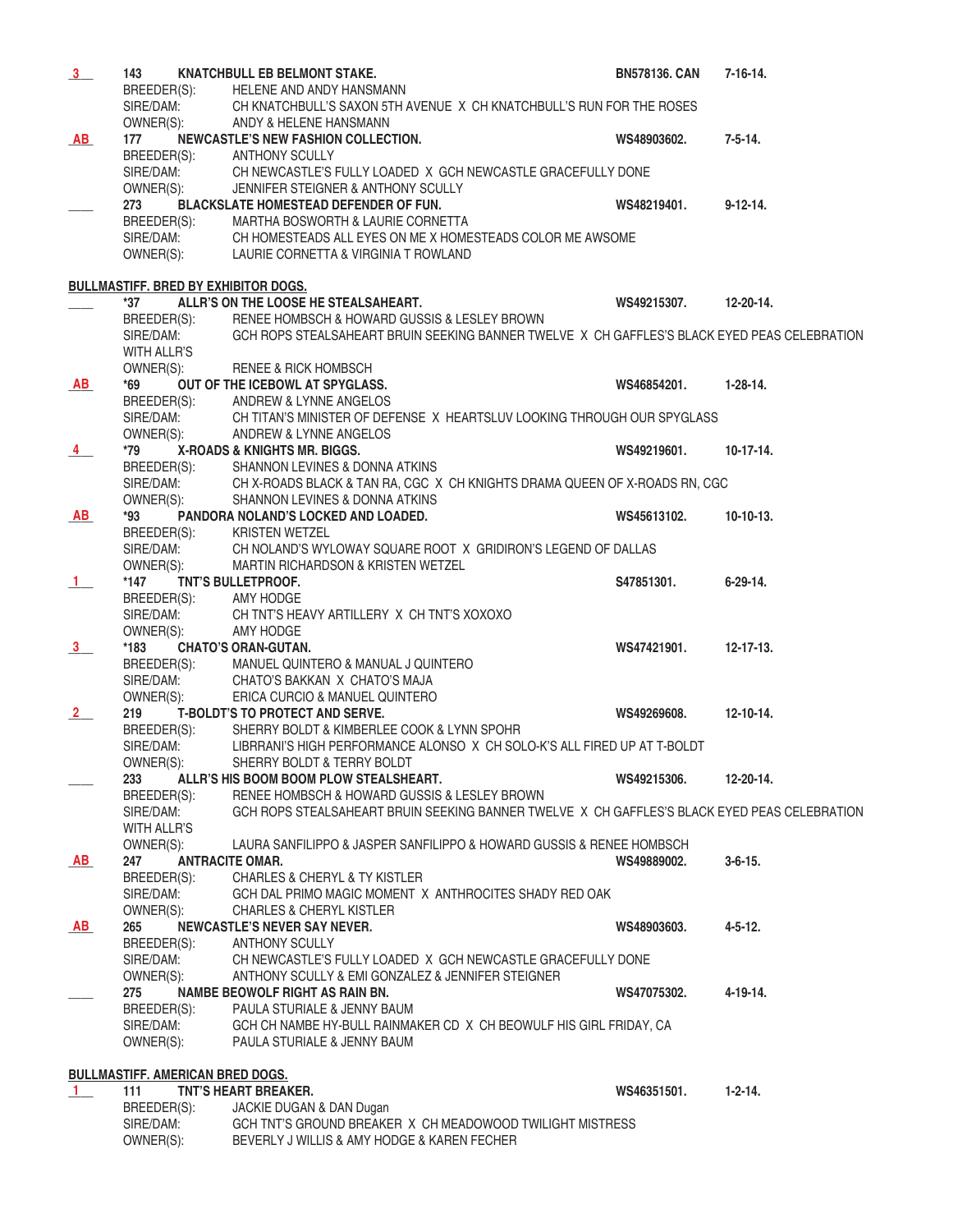| AB             | *197                                     | X-ROADS & KNIGHTS SOUTHERN COWBOY.                                                 | WS49219603.                | $10-17-14.$      |
|----------------|------------------------------------------|------------------------------------------------------------------------------------|----------------------------|------------------|
|                | BREEDER(S):                              | SHANNON LEVINES & DONNA ATKINS                                                     |                            |                  |
|                | SIRE/DAM:                                | CH X-ROADS BLACK & TAN RA, CGC X CH KNIGHTS DRAMA QUEEN OF X-ROADS RN, CGC         |                            |                  |
|                | OWNER(S):                                | NATALIE BROOKS & TY ESTHETTE & SHANNON LEVINES                                     |                            |                  |
|                | 257                                      | ETOILE IT'S FIVE O'CLOCK SOMEWHERE.                                                |                            |                  |
| $\sqrt{2}$     |                                          |                                                                                    | WS44155707.                | 4-31-07.         |
|                | BREEDER(S):                              | CAHTERINE CRISLIP & GARY ANDERSON & NICOLE SHOOK                                   |                            |                  |
|                | SIRE/DAM:                                | CH TONDRA'S A PERFECT POUR X CH TONDRA'S SHE'S ALL THAT                            |                            |                  |
|                | OWNER(S):                                | JENIFER YODER & GWEN BADER                                                         |                            |                  |
|                |                                          |                                                                                    |                            |                  |
|                | <b>BULLMASTIFF. OPEN DOGS - BRINDLE.</b> |                                                                                    |                            |                  |
| $3-$           | *51                                      | ETOILE DEEP IN THE HEART OF TEXAS.                                                 | WS44155705.                | $4 - 30 - 13$ .  |
|                |                                          | BREEDER(S): CATHERINE CRISLIP & GARY ANDERSON & NICOLE SHOOK                       |                            |                  |
|                |                                          |                                                                                    |                            |                  |
|                | SIRE/DAM:                                | CH TONDRA'S A PERFECT POUR X CH TONDRA'S SHE'S ALL THAT                            |                            |                  |
|                | OWNER(S):                                | <b>JIM &amp; ANNA SUBLETT</b>                                                      |                            |                  |
| $\mathbf{1}$   | *99                                      | <b>KNATCHBULL'S LASTING TRIBUTE.</b>                                               | WS50249201.CAN 7-16-14.    |                  |
|                | BREEDER(S):                              | HELENE & ANDREAS HANSMANN                                                          |                            |                  |
|                | SIRE/DAM:                                | CH KNATCHBULL'S SAXON 5TH AVENUE X KNATCHBULL'S RUN FOR THE ROSES                  |                            |                  |
|                | OWNER(S):                                | ANDREA MALATESTINIC                                                                |                            |                  |
| $\overline{4}$ | 239                                      | <b>MINDSEYE SMARTY JONES.</b>                                                      | WS50457511.                | $4 - 4 - 15$ .   |
|                | BREEDER(S):                              | JENA VOEHRINGER                                                                    |                            |                  |
|                | SIRE/DAM:                                | CH BRUTOWN N XTREME'S DIDN'T C ME COMING X CH MINDSEYE ZENYATTA JUST THE ONE FILLY |                            |                  |
|                |                                          |                                                                                    |                            |                  |
|                | OWNER(S):                                | <b>JENA VOEHRINGER</b>                                                             |                            |                  |
| AB             | 263                                      | NEWCASTLE'S THAT'S MY KIND OF KNIGHT.                                              | WS44119703.                | $4 - 30 - 13$ .  |
|                | BREEDER(S): ANTHONY SCULLY               |                                                                                    |                            |                  |
|                | SIRE/DAM:                                | GCH NEWCASTLE'S INSTANT KARMA X GCH NEWCASTLE'S GRACEFULLY DONE                    |                            |                  |
|                | OWNER(S):                                | ANTHONY SCULLY & JIM & SAMANTHA KELLY                                              |                            |                  |
| $\frac{2}{ }$  | 283                                      | <b>MANILA'S ERNANI AT BULHAVEN.</b>                                                | WS38144701.                | $12 - 12 - 10$ . |
|                | BREEDER(S):                              | HILDE KJELDBY & GLENN HALL                                                         |                            |                  |
|                | SIRE/DAM:                                | GREEN DRAGON NICK X OLD MANILA'S TULLIBARDINE                                      |                            |                  |
|                |                                          |                                                                                    |                            |                  |
|                | OWNER(S):                                | MARY HANNIGAN                                                                      |                            |                  |
|                |                                          |                                                                                    |                            |                  |
|                | <b>BULLMASTIFF. OPEN DOGS - AOAC.</b>    |                                                                                    |                            |                  |
| $\frac{2}{2}$  | 9                                        | LIBRRANI'S HIGH PERFORMANCE ALONSO.                                                | DK08450/2012 DEN, 20-2-12. |                  |
|                |                                          | BREEDER(S): IMRAN & METTE DURRANI                                                  |                            |                  |
|                | SIRE/DAM:                                | ARDHUB IM BACK WITH BLACK X BULLGRIN'S HERE IS TROUBLE                             |                            |                  |
|                | OWNER(S):                                | IMRAN DURRANI & VIIVI ALALUUSUA                                                    |                            |                  |
|                | *11                                      | RUFF'S RENAISSANCE MAN OF AVANT-GARDE.                                             | WS44248402.                | $4 - 15 - 13$ .  |
|                | BREEDER(S):                              | KAREN DURLIN & BETTY RUFFINI                                                       |                            |                  |
|                |                                          |                                                                                    |                            |                  |
|                | SIRE/DAM:                                | CH HANOVER'S SIMON OF MILL CREEK X RUFF'S SWEET APRIL FOOLS                        |                            |                  |
|                | OWNER(S):                                | ERIC BOQUIST                                                                       |                            |                  |
| 3 <sup>1</sup> | 27                                       | DOX BURNHAM TIP IT ON BACK.                                                        | WS47509801.                | $12 - 24 - 13$ . |
|                |                                          | BREEDER(S): MICK KELLY & SUSAN CRAWFORD & BARBARA ELLISON & JULIE BLACK            |                            |                  |
|                | SIRE/DAM:                                | CH DOX BURNHAM UP X DOX BURNHAM ITS ALL ABOUT ME                                   |                            |                  |
|                | OWNER(S):                                | ANN & JOE MCGOWAN                                                                  |                            |                  |
| $\mathbf{1}$   | 43                                       | <b>GI ZAH N TNT'S VIGILANTE OF CORNERSTONE.</b>                                    | WS47058401.                | $4 - 14 - 14.$   |
|                | BREEDER(S):                              | LISA ELLIS                                                                         |                            |                  |
|                |                                          | CH TNT'S HEAVY ARTILLERY X CH CORNERSTONE'S SWEET TEMPTATION                       |                            |                  |
|                | SIRE/DAM:                                |                                                                                    |                            |                  |
|                | OWNER(S):                                | LISA ELLIS                                                                         |                            |                  |
|                | 53                                       | <b>NEWCASTLE'S BENVOLIO.</b>                                                       | WS44119707.                | $4 - 30 - 13$ .  |
|                | BREEDER(S):                              | <b>ANTHONY SCULLY</b>                                                              |                            |                  |
|                | SIRE/DAM:                                | GCH CH NEWCASTLE'S INSTANT KARMA X GCH CH NEWCASTLE'S GRACEFULLY DONE              |                            |                  |
|                | OWNER(S):                                | EDWARD & PATTY SCHREIBER                                                           |                            |                  |
|                | *67                                      | LONELYCREEK'S INCREDIBULLY BAXTER AT BIG PAWS.                                     | WS46792401.                | $2 - 22 - 14$ .  |
|                | BREEDER(S):                              | SONYA WORLEY                                                                       |                            |                  |
|                | SIRE/DAM:                                | CH DAYSTAR'S RELENTLESS GAMEKEEPER X CH LONELYCREEK'S DESTINY OF JUSTICE           |                            |                  |
|                |                                          |                                                                                    |                            |                  |
|                | OWNER(S):                                | <b>BILLIE COLE</b>                                                                 |                            |                  |
| <b>AB</b>      | 97                                       | <b>PANDORA'S KING OF HEARTS.</b>                                                   | WS43798802.                | $3-28-13$ .      |
|                | BREEDER(S):                              | KRISTEN WETZEL                                                                     |                            |                  |
|                | SIRE/DAM:                                | CH HARLETT'S MOVE IT MOVE IT X GCH PANDPRA'S OPENING ACT                           |                            |                  |
|                | OWNER(S):                                | <b>KRISTEN WETZEL</b>                                                              |                            |                  |
|                | $*103$                                   | FITNESSBULL'S ALL DECKED OUT.                                                      | WS38098901.CAN 8-4-10.     |                  |
|                | BREEDER(S):                              | STEPHANIE MARCEAU                                                                  |                            |                  |
|                | SIRE/DAM:                                | CH KNATCHBULL'S SAXON 5TH AVENUE X KNATCHBULL ASHLEY OF FITNESS                    |                            |                  |
|                |                                          | ANDREA MALATESTINIC                                                                |                            |                  |
|                | OWNER(S):                                |                                                                                    |                            |                  |
| 4              | *109                                     | CATHERWOOD'S DRINKING SAKE IN THE STORM AT KAYLPSO.                                | WS43024103.                | $12 - 14 - 12$ . |
|                | BREEDER(S):                              | SARA PATCHEN & M. CATHER & K GONZALEZ & M. MCGOVERN                                |                            |                  |
|                | SIRE/DAM:                                | CH HIGHPOINT'S ZOOLANDER X GCH HIGHPOINT N TONDRA'S NAUGHTY ONE                    |                            |                  |
|                | OWNER(S):                                | <b>JUDITH &amp; KURT BUCKARDT</b>                                                  |                            |                  |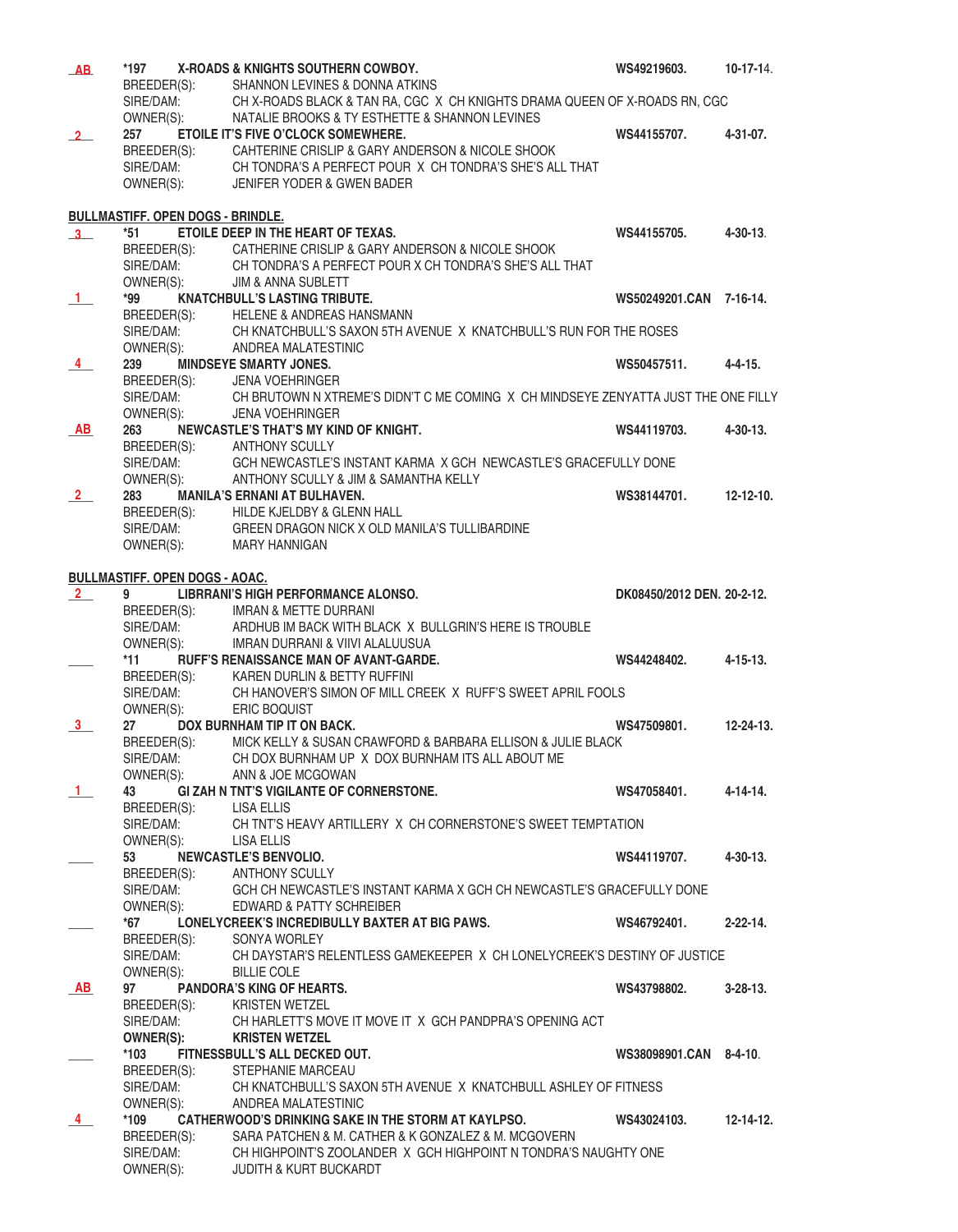| <b>AB</b> | 145         | <b>ETOILE TONDRA'S XTREME JOHNSON.</b>                                   | WS44155711.         | $4 - 30 - 13$ . |
|-----------|-------------|--------------------------------------------------------------------------|---------------------|-----------------|
|           | BREEDER(S): | CATHERINE CRISLIP GARY ANDERSON N SHOOK                                  |                     |                 |
|           | SIRE/DAM:   | CH TONDRA'S A PERFECT POUR X CH TONDRA'S SHE'S ALL THAT                  |                     |                 |
|           | OWNER(S):   | CATHERINE CRISLIP AND KARA GONZALE                                       |                     |                 |
| AB        | 267         | <b>B'MEW NEWCASTLE CHEETO BANDITO.</b>                                   | <b>BJ593024.CAN</b> | $5 - 28 - 14$ . |
|           | BREEDER(S): | WESLEY W. LARNIE                                                         |                     |                 |
|           | SIRF/DAM:   | GCH DAL PRIMO'S B'MEW JUST IN QUESTO X CH. B'MEW AE FOND KISS TO NEWALBA |                     |                 |
|           | OWNER(S):   | <b>EMI GONZALEZ &amp; ANTHONY SCULLY</b>                                 |                     |                 |
|           | 289         | <b>BACARDI'S TRAVELIN MAN.</b>                                           | WS45434104.         | $6 - 21 - 13$ . |
|           | BREEDER(S): | <b>JASON INK</b>                                                         |                     |                 |
|           | SIRE/DAM:   | GCH FROM LITHUANIA WITH LOVE IS DVARISKIU X BACARDI'S LUNA PALOOZA       |                     |                 |
|           | OWNER(S):   | ERIC DEVINE & JASON INK                                                  |                     |                 |
|           |             |                                                                          |                     |                 |

**WINNERS DOG: \_\_\_\_\_\_43 THESERVE WINNERS DOG: \_\_\_\_107** 

# **NON-REGULAR DOG CLASSES**

|                |             | <b>BULLMASTIFF. VETERAN DOGS 6-8 YEARS OLD.</b>                                      |              |                 |
|----------------|-------------|--------------------------------------------------------------------------------------|--------------|-----------------|
| $\frac{3}{2}$  | 21          | <b>GCH ELOC'S THE SURVIVOR.</b>                                                      | WS26471601.  | $4 - 14 - 08$ . |
|                | BREEDER(S): | <b>GERALD &amp; KAREN COLE</b>                                                       |              |                 |
|                | SIRE/DAM:   | ELOC'S STORMIN NORMAN X GCH TARHEEL'S SHE IS OURS ELOC                               |              |                 |
|                | OWNER(S):   | <b>GERALD &amp; KAREN COLE</b>                                                       |              |                 |
| $\mathbf{1}$   | *75         | <b>GCH N'V'S BRINGING IN THE BIG GUNS.</b>                                           | WS31444801.  | $7-24-09$ .     |
|                |             | BREEDER(S): VICKIE PLATT & ALSTON FAUCETT<br>SIRF/DAM: CH BULL STOCK'S HEAVY FOUIPME |              |                 |
|                | SIRE/DAM:   | CH BULLSTOCK'S HEAVY EQUIPMENT X ODESSEYS RAZZLE DAZZLE                              |              |                 |
|                | OWNER(S):   | <b>VICKIE PLATT &amp; NICK HOLLAND</b>                                               |              |                 |
| $\frac{2}{ }$  | 157         | ROTTBULLCAN THOMAS.                                                                  | LOC53328.COL | 1-30-99.        |
|                | BREEDER(S): | OSCAR EDUARDO TALERO TOBAR                                                           |              |                 |
|                | SIRE/DAM:   | LA BALSA LEXUS X ELISABETH THELESIS HASHEM                                           |              |                 |
|                | OWNER(S):   | ERICA NICOLE & MANUEL QUINTERO                                                       |              |                 |
| -4             | 175         | GCH BNB'S FAST PURSUIT OF HIGHPOINT.                                                 | WS28816804.  | $12 - 3 - 08$ . |
|                | BREEDER(S): | BARBARA NETHERTON & JAMES L HENDERSON                                                |              |                 |
|                | SIRE/DAM:   | CH HIGHPOINT'S FOUR ON THE FLOOR X CH MUZIKS SOMETHING TO TALK ABOUT                 |              |                 |
|                | OWNER(S):   | ROBERT A KORBER                                                                      |              |                 |
|                | 235         | <b>GCH NEWCASTLE'S CUTTING EDGE.</b>                                                 | WS24667903.  | 12-11-07.       |
|                | BREEDER(S): | ANNA FIGUERUA                                                                        |              |                 |
|                | SIRE/DAM:   | CH NEWCASTLE'S LOVE STRUCK ROMEO X CH ISHANA'S MOONLIGHT SONATA                      |              |                 |
|                | OWNER(S):   | JENNIFER SHADOIAN & PATRICIA MILLS & KATHY SPENCER & ANTHONY SCULLY                  |              |                 |
| <b>AB</b>      | 243         | <b>GCH ANTHRACITES PEEK A BOO.</b>                                                   | WS27839005.  | $9 - 8 - 08$ .  |
|                | BREEDER(S): | <b>C&amp;C&amp;T KISTLER &amp; M HANNIGAN</b>                                        |              |                 |
|                | SIRE/DAM:   | CH LEATHERNECK STEALIN HEARTS X CH ANTHRACITE MOLLOY MAGUIRE                         |              |                 |
|                | OWNER(S):   | <b>CHARLES &amp; CHERYL KISTLER</b>                                                  |              |                 |
|                |             |                                                                                      |              |                 |
|                |             | <b>BULLMASTIFF. VETERAN DOGS 8-10 YEARS OLD.</b>                                     |              |                 |
| $\mathbf{3}$   | 83          | CH BRAYMORE HILLTOP FREIGHT TRAIN.                                                   | WS19431302.  | $9 - 7 - 06$ .  |
|                | BREEDER(S): | PHYLLIS MULEHAY                                                                      |              |                 |
|                | SIRE/DAM:   | CH BRAYMORE JAKE'S MUGSHOT X EXQUISITE BRAYMORE CISCO BAY                            |              |                 |
|                | OWNER(S):   | PHYLLIS MULEHAY & TAMMY PETERSON                                                     |              |                 |
|                | *259        | CH WILL-O-WAY ROBUSTO COHIBA RN.                                                     | WS23075502.  | $5-16-07$ .     |
|                | BREEDER(S): | <b>GWEN BADER &amp; DAVID SPONG</b>                                                  |              |                 |
|                | SIRE/DAM:   | CH HIGHPOINTS ZOOLANDER X CH ESSEX PRIDE OF WILL-O-WAY                               |              |                 |
|                | OWNER(S):   | <b>GWEN BADER &amp; DAVID SPONG</b>                                                  |              |                 |
| $\mathbf{2}$   | 297         | CH MELKEV'S COMING TO YOUR CITY.                                                     | WS16010302.  | $11 - 4 - 05$ . |
|                | BREEDER(S): | <b>MELINDA S. AGEE</b>                                                               |              |                 |
|                | SIRE/DAM:   | CH LEATHERNECK'S RED STORM RISING X MELKEV'S COUNTRY GIRL                            |              |                 |
|                | OWNER(S):   | <b>MELINDA S AGEE</b>                                                                |              |                 |
|                |             |                                                                                      |              |                 |
|                |             | <b>BULLMASTIFF. VETERAN DOGS 10+ YEARS OLD.</b>                                      |              |                 |
| $3-$           | 33          | <b>KING MASTRO.</b>                                                                  | WS10838507.  | 11-23-04.       |
|                | BREEDER(S): | <b>MILTON E RICHMOND</b>                                                             |              |                 |
|                | SIRE/DAM:   | LADYBUG SHASTID T'GUNSLINGR X MILRICH BEAL                                           |              |                 |
| 1              | OWNER(S):   | ANDREA KELLY & JONI CAVANAUGH & SHERRY BOLDT                                         |              |                 |
|                | 181         | <b>BACCHUS' BRUNELLO DI MONTALCINO.</b>                                              | WS13303204.  | 4-28-05.        |
|                | BREEDER(S): | <b>WILLIAM RUMSEY</b>                                                                |              |                 |
|                | SIRE/DAM:   | CH BACCHUS' HAN SOLO X RAVENS TAITTINGER AT BACCHUS                                  |              |                 |
| $\overline{2}$ | OWNER(S):   | JERRY LO GIUDICE                                                                     |              |                 |
|                | *199        | CH KNIGHTS BOLD AS BRASS OF X-ROADS CD RE CGC WDP-01.                                | WS11743801.  | $11-6-04.$      |
|                | BREEDER(S): | <b>DONNA ATKINS</b>                                                                  |              |                 |
|                | SIRE/DAM:   | CH SHADOW KNIGHT DOX HUNTER MOON X PEACEKEEPER KNIGHTS RADIO FLYER                   |              |                 |
|                | OWNER(S):   | <b>SHANNON LEVINES</b>                                                               |              |                 |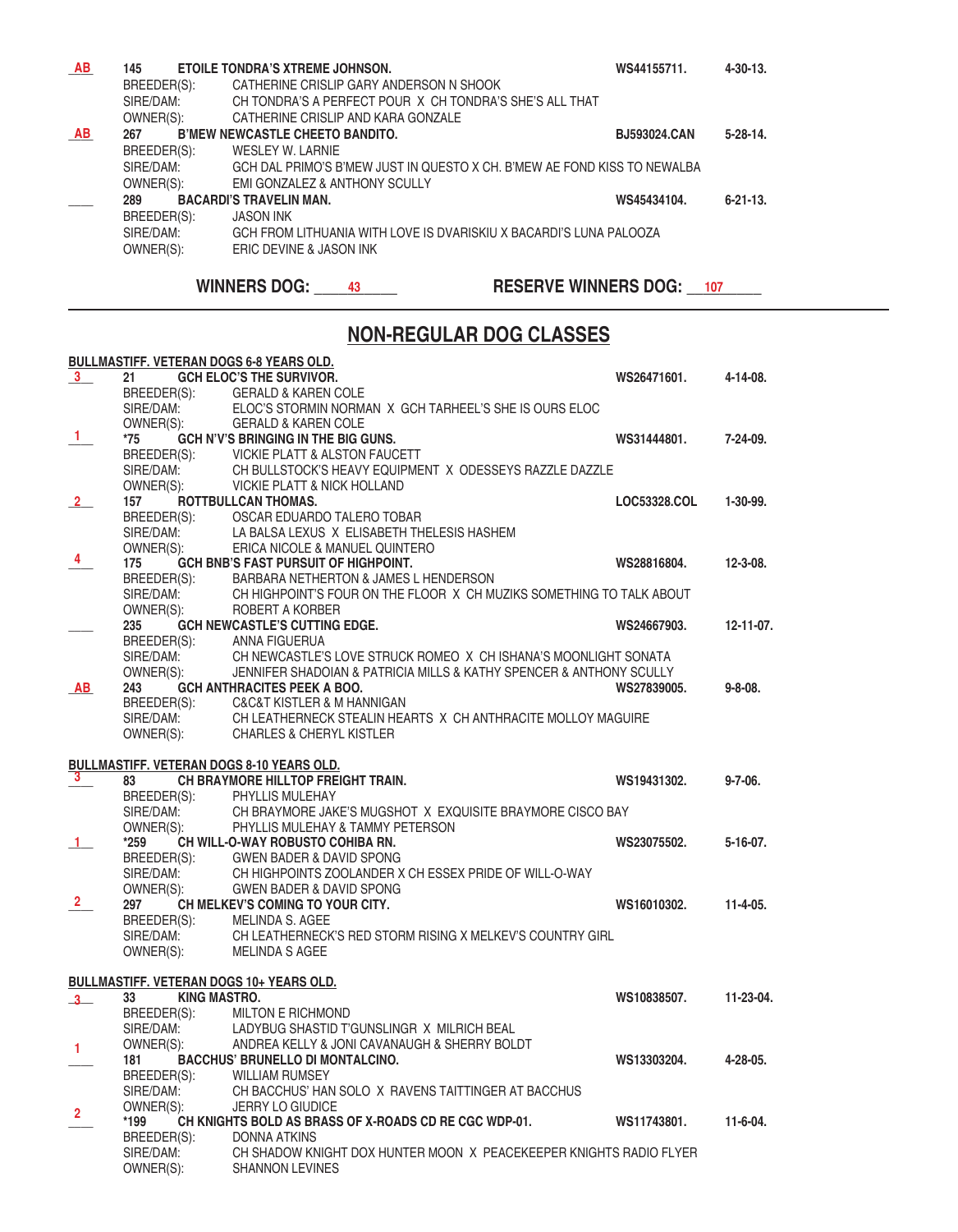**BITCH CLASSES**

*Note: An asterisk preceding an armband no. indicates NOHS eligible.*

|                | <b>BULLMASTIFF. 6-9 MONTH PUPPY BITCHES.</b>  |                                                                                                                   |                             |                  |
|----------------|-----------------------------------------------|-------------------------------------------------------------------------------------------------------------------|-----------------------------|------------------|
|                | 70                                            | <b>KNATCHBULL CLOVER CITY IT'S FATE.</b>                                                                          | WS50919901.                 | $1-24-15.$       |
|                | BREEDER(S):                                   | <b>HELENE HANSMANN</b>                                                                                            |                             |                  |
|                | SIRE/DAM:                                     | GCH CLOVER CITY'S TWIST OF FATE RA X KNATCHBULL'S RUN FOR THE ROSES                                               |                             |                  |
|                | OWNER(S):                                     | VALERIE POTRATZ & DENNIS GRIMM                                                                                    |                             |                  |
| $\overline{2}$ | *120                                          | FULLHOUSE IT'S A GIRL THING AT BLACKJACK.                                                                         | PKR.II-122002. POL 1-26-15. |                  |
|                | BREEDER(S):                                   | AGATA BIS                                                                                                         |                             |                  |
|                | SIRE/DAM:                                     | CH BLACKJACJ DOUBLE DOWN ON BOBECK X FULL HOUSE ALABAMA                                                           |                             |                  |
|                | OWNER(S):                                     | VICKI ALLENBRAND & BLAIR AGUILLARD                                                                                |                             |                  |
| AB             | $*164$                                        | DOS MARTINOS EYE OF THE TIGER.                                                                                    | WS49969702.                 | $3 - 22 - 15$ .  |
|                | BREEDER(S):                                   | ADRIENNE SOLER & VICKIE HAGGAS                                                                                    |                             |                  |
|                |                                               | SIRE/DAM: GCH BRAMSTOKE'S CARVED IN STONE X CH DOS MARTINOS OH DANI GIRL                                          |                             |                  |
|                |                                               | OWNER(S): ADRIENNE SOLER & VICKIE HAGGAS                                                                          |                             |                  |
| 1              | 168                                           | BEOWULF SPECTACULAR SPLASH.                                                                                       | WS49974401.                 | $3 - 18 - 15$ .  |
|                | BREEDER(S):                                   | JENNY BAUM WILL & DEB BRUNER & K BENKISER                                                                         |                             |                  |
|                | SIRE/DAM:                                     | GCH BANSTOCK 'N HIGHPOINT'S OURS YOURS AND MINE X BEOWULF BOLD AND BEAUTIFUL                                      |                             |                  |
|                | OWNER(S):                                     | JENNY BAUM                                                                                                        |                             |                  |
| 4              | 170                                           | <b>BEOWULF JUBILEE.</b>                                                                                           | WS49974402.                 | $3 - 18 - 15$ .  |
|                | BREEDER(S):                                   | JENNY BAUM WILL & DEB BRUNER & K BENKISER                                                                         |                             |                  |
|                | SIRE/DAM:                                     | GCH BANSTOCK 'N HIGHPOINT'S OURS YOURS AND MINE X BEOWULF BOLD AND BEAUTIFUL                                      |                             |                  |
|                | OWNER(S):                                     | JENNY BAUM & JENNIFER BENNETT                                                                                     |                             |                  |
|                | 268                                           | HOMESTEADS LIGHT OF MY SOUL.                                                                                      | WS49553202.                 | $1 - 22 - 15$ .  |
|                | BREEDER(S):                                   | MARLENE PLANTE & BENJAMIN PLANTE                                                                                  |                             |                  |
|                | SIRE/DAM:                                     | CH HOMESTEADS ALL EYES ON ME X REBECCA OF HOMESTEAD FARM                                                          |                             |                  |
|                | OWNER(S):                                     | <b>MARLENE PLANTE</b>                                                                                             |                             |                  |
| AB             | 286                                           | MINDSEYE RAISIN A WRINKLE IN TIME.                                                                                | WS50457510.                 | $4 - 4 - 15$ .   |
|                | BREEDER(S):<br>SIRE/DAM:                      | <b>JENA VOEHRINGER</b>                                                                                            |                             |                  |
|                |                                               | CH BRUTOWN N XTREME'S DIDN'T C ME COMING X CH MINDSEYE ZENYATTA JUST THE ONE FILLY                                |                             |                  |
|                | OWNER(S):                                     | <b>JENA VOEHRINGER</b>                                                                                            |                             |                  |
| AB             | 290                                           | <b>MINDSEYE ZENORAH TORAH BORAH.</b>                                                                              | WS50457508.                 | 4-4-15.          |
|                | BREEDER(S):                                   | <b>JENA VOEHRINGER</b>                                                                                            |                             |                  |
|                | SIRE/DAM:                                     | CH BRUTOWN N XTREME'S DIDN'T C ME COMING X CH MINDSEYE ZENYATTA JUST THE ONE FILLY                                |                             |                  |
|                | OWNER(S):                                     | AGENT: KARA JANISZAK, AKC REGISTERED HANDLER<br><b>JENA VOEHRINGER</b>                                            |                             |                  |
| AB             | 306                                           | <b>ANTHRACITE'S A TO Z.</b>                                                                                       | WS49889007.                 | $3 - 6 - 15$ .   |
|                | BREEDER(S):                                   | <b>CHARLES CHERYL &amp; TY KISTLER</b>                                                                            |                             |                  |
|                | SIRE/DAM:                                     | GCH DAL PRIMO MAGIC MOMENT X ANTHROCITES SHADY RED OAK                                                            |                             |                  |
|                | OWNER(S):                                     | <b>CHARLES &amp; CHERYL KISTLER</b>                                                                               |                             |                  |
| 3              | 320                                           | DOSMARTINOS N BRAMSTOKE'S DARK MAGIC.                                                                             | WS49969705.                 | $3-22-15$ .      |
|                |                                               | BREEDER(S): ADRIENNE SOLER & VICKIE HAGGAS                                                                        |                             |                  |
|                | SIRE/DAM:                                     | GR CH BRAMSTOKE'S CARVED IN STONE X CH DOSMARTINOS OH DANI GIRL                                                   |                             |                  |
|                | OWNER(S):                                     | <b>KAY REIL</b>                                                                                                   |                             |                  |
|                |                                               |                                                                                                                   |                             |                  |
|                | <b>BULLMASTIFF. 9-12 MONTH PUPPY BITCHES.</b> |                                                                                                                   |                             |                  |
|                | 72                                            | ALLR'S N STEALSAHEART SNOWFLAKE AVALANCHE.                                                                        | WS49215311.                 | $12 - 20 - 14$ . |
|                | BREEDER(S):                                   | RENEE HOMBSCH & HOWARD GUSSIS & LESLEY BROWN                                                                      |                             |                  |
|                |                                               | SIRE/DAM: GCH ROPS STEALSAHEART BRUIN SEEKING BANNER TWELVE X CH GAFFLES'S BLACK EYED PEAS CELEBRATION WITHALLR'S |                             |                  |
|                | OWNER(S):                                     | ELIZABETH & KEVIN PEGELOW                                                                                         |                             |                  |
|                | 84                                            | <b>OAKRIDGE CROSSING JORDYN WITH BLACKSLATE.</b>                                                                  | WS48866602.                 | $12 - 1 - 14.$   |
|                | BREEDER(S):                                   | <b>VIRGINIA ROWLAND</b>                                                                                           |                             |                  |
|                | SIRE/DAM:                                     | CH BANSTOCK@OAKRIDGE RIO GRANDE CDX RE X ARDENT'S SOFIE'S CHOICE                                                  |                             |                  |
|                | OWNER(S):                                     | ANITA MIGDAY & IRA KAPLAN                                                                                         |                             |                  |
|                | 130                                           | X-ROAD & KNIGHT'S FIRE AND ICE.                                                                                   | WS49219604.                 | $10-17-14.$      |
|                | BREEDER(S):                                   | SHANNON LEVINES & DONNA ATKINS                                                                                    |                             |                  |
|                | SIRE/DAM:                                     | CH X-ROADS BLACK & TAN RA, CGC X CH KNIGHTS DRAMA QUEEN OF X-ROADS RN, CGC                                        |                             |                  |
|                | OWNER(S):                                     | DONNA J ATKINS & SHANNON LEVINES                                                                                  |                             |                  |
| 4              | 142                                           | <b>BASTION'S I'M SO FANCY AT ARIA.</b>                                                                            | WS49269603.                 | $12 - 10 - 14.$  |
|                | BREEDER(S):                                   | SHERRY BOLDT & KIMBERLEE COOK & LYNN SPOHR                                                                        |                             |                  |
|                | SIRE/DAM:                                     | LIBRANNI'S HIGH PERFORMANCE ALONSO X CH SOLO-K'S ALL FIRED UP A T-BOLDT                                           |                             |                  |
|                | OWNER(S):                                     | MICHAEL RAINEY & NANCY ORR-RAINEY                                                                                 |                             |                  |
|                | 172                                           | SOLO-K'S HELL ON HEELS.                                                                                           | WS49269602.                 | $12 - 10 - 14.$  |
|                | BREEDER(S):                                   | SHERRY BOLDT KIMBERLEE COOK & LYNN SPOHR                                                                          |                             |                  |
|                | SIRE/DAM:                                     | LIBRRANI'S HIGH PERFORMANCE ALONSO X CH SOLO-K'S ALL FIRED UP AT T-BOLDT                                          |                             |                  |
|                | OWNER(S):                                     | KIMBERLEE COOK                                                                                                    |                             |                  |
|                |                                               |                                                                                                                   |                             |                  |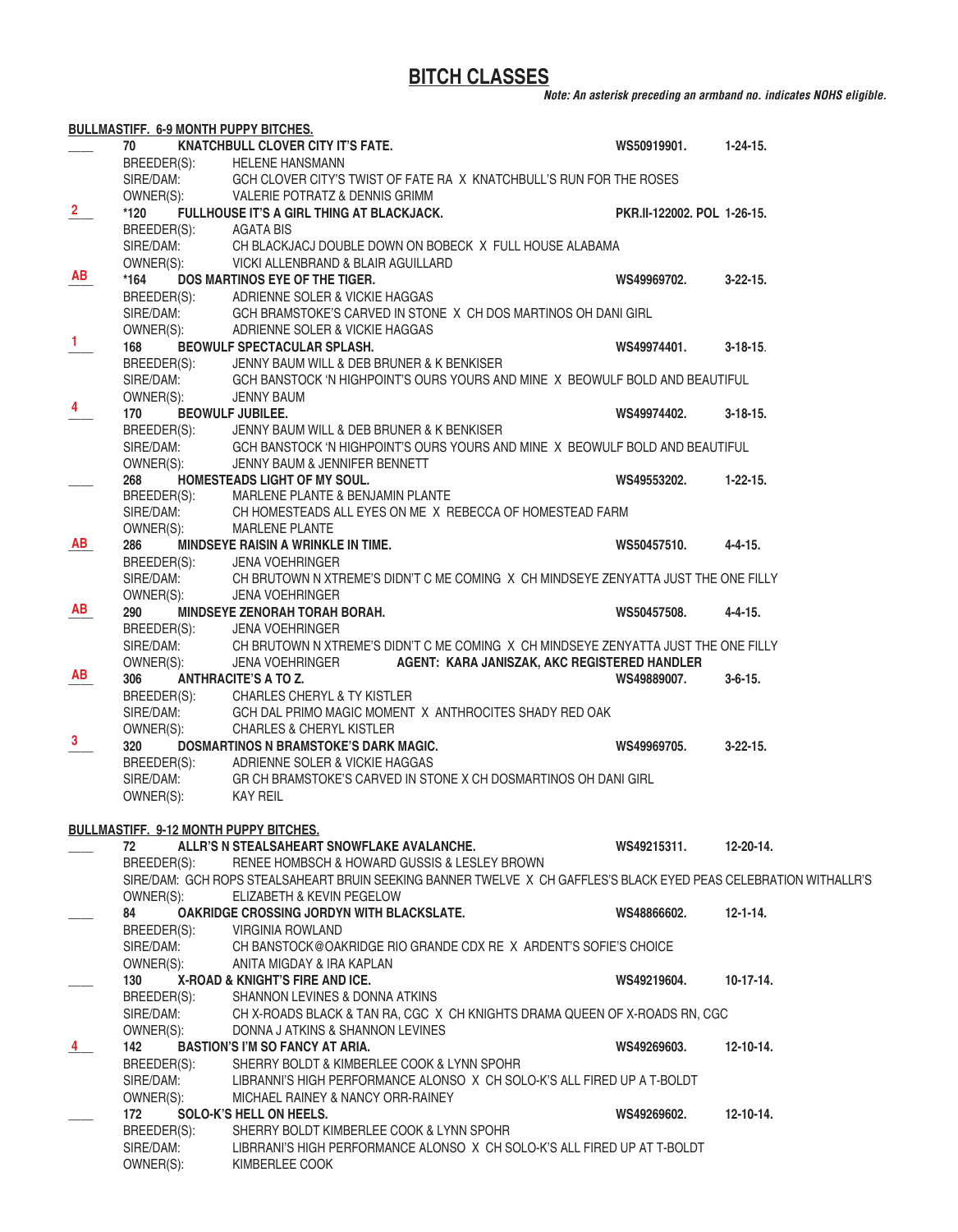| AB             | 218                                             | <b>BULLSTOCK'S TESLA'S LOVE SONG.</b>                                                                                                   | WS49662404. CAN 11-6-14.  |                 |
|----------------|-------------------------------------------------|-----------------------------------------------------------------------------------------------------------------------------------------|---------------------------|-----------------|
|                |                                                 | BREEDER(S): IAN & MARY ROBERTSON                                                                                                        |                           |                 |
|                | SIRE/DAM:                                       | GCH BULLSTOCK'S SON OF ANARCHY X BULLSTOCK'S SIMPLY THE BEST                                                                            |                           |                 |
|                | OWNER(S):                                       | GEOFF AND AMY DAVISON AND IAN AND MARY ROBERTSON AGENT: JAMIE CLUTE, AKC REG HANDLER                                                    |                           |                 |
| 3 <sup>1</sup> | 220                                             | DAL PRIMO SINCERELYSHADY OAK.                                                                                                           | WS49370604.               | $12 - 7 - 14.$  |
|                |                                                 | BREEDER(S): PAMELA A KOCHULA & ROBIN DOWDING                                                                                            |                           |                 |
|                | SIRE/DAM:                                       | GCH DAL PRIMO IN THE MAKING X CH SHADY OAKAND THAT'S MY STORY                                                                           |                           |                 |
|                | OWNER(S):                                       | CRYSTAL CORNER & KRISTEN O'BRIEN                                                                                                        |                           |                 |
| $\frac{2}{ }$  | 232                                             | JOHARI'S DOMER JUST SAY MY NAME.                                                                                                        | WS49175905.               | $11 - 12 - 14.$ |
|                |                                                 | BREEDER(S): CRAIG GARCIA AND DWIGHT YEAGER                                                                                              |                           |                 |
|                |                                                 | SIRE/DAM: GCH BRAMSTOKE'S CARVED IN STONE X STARTIN ALL OVER AGAIN                                                                      |                           |                 |
|                | OWNER(S):                                       | REBECCA FULTON DVM AND GREGORY KUZMA                                                                                                    |                           |                 |
|                | 254                                             | T-BOLDT'S SPOTLESS REPUTATION.                                                                                                          | WS49269604.               | $12 - 10 - 14.$ |
| $\overline{1}$ |                                                 | BREEDER(S): SHERRY BOLDT KIMBERLEE COOK & LYNN SPOHR                                                                                    |                           |                 |
|                |                                                 | SIRE/DAM: LIBRRANI'S HIGH PERFORMANCE ALONSO X CH SOLO-K'S ALL FIRED UP AT T-BOLDT                                                      |                           |                 |
|                |                                                 |                                                                                                                                         |                           |                 |
|                | OWNER(S):                                       | SHERRY BOLDT                                                                                                                            |                           |                 |
|                | 322                                             | <b>MELKEV'S SHE'S A GREAT LAKES AVENGER.</b>                                                                                            | WS49519001.               | $12 - 2 - 14.$  |
|                | BREEDER(S): MELINDA S. AGEE                     |                                                                                                                                         |                           |                 |
|                |                                                 | SIRE/DAM: CH HAPPYLEGS WHOSE YOUR TIGER X CH MELKEV'S LET'S GET THE PARTY STARTED                                                       |                           |                 |
|                | OWNER(S):                                       | MELINDA S AGEE                                                                                                                          |                           |                 |
|                | 324                                             | <b>BLACKSLATE'S DARK STORM RISING.</b>                                                                                                  | WS48866606.               | $12 - 1 - 14.$  |
|                |                                                 | BREEDER(S): VIRGINIA ROWLAND                                                                                                            |                           |                 |
|                | SIRE/DAM:                                       | CH BANSTOCK@OAKRIDGE RIO GRANDE CDX BN RE X ARDENT'S SOFIE'S CHOYCE                                                                     |                           |                 |
|                | OWNER(S):                                       | <b>CAROLYN KURNIT</b>                                                                                                                   |                           |                 |
| AB             | 326                                             | <b>MELKEV'S PARTY TILL DAWN.</b>                                                                                                        | WS49519002.               | $12 - 2 - 14.$  |
|                | BREEDER(S): MELINDA S. AGEE                     |                                                                                                                                         |                           |                 |
|                |                                                 | SIRE/DAM: CH HAPPYLEGS WHOSE YOUR TIGER X CH MELKEV'S LET'S GET THE PARTY STARTED                                                       |                           |                 |
|                | OWNER(S):                                       | MELINDA S AGEE                                                                                                                          |                           |                 |
|                |                                                 |                                                                                                                                         |                           |                 |
|                | <b>BULLMASTIFF. 12-18 MONTH JUNIOR BITCHES.</b> |                                                                                                                                         |                           |                 |
|                | 30                                              | WATCHTOWER N GOLDHILLS O MY DARLIN CLEMMENTINE.                                                                                         | WS47874803.               | $7 - 9 - 14$ .  |
|                | BREEDER(S):                                     | <b>CHRISTINE OLSON &amp; LARRY ZIMMER</b>                                                                                               |                           |                 |
|                | SIRE/DAM:                                       | CH GOLDHILL'S HANDSOME HECTOR RN X CH GOLDHILL'S PUT SUGAR ON IT                                                                        |                           |                 |
|                | OWNER(S):                                       | <b>TERRI COGDILL</b>                                                                                                                    |                           |                 |
|                | $*62$                                           | RIVER HAVEN'S LUNAR RHAPSODY.                                                                                                           | WS48336109.               | $9 - 20 - 14.$  |
|                | BREEDER(S):                                     | KERRY ASHBACHER & ABBY LEHMAN                                                                                                           |                           |                 |
|                |                                                 | GCH RIVERHAVEN'S DALPRIMO BOHEMIAN RHAPSODY CGC X GCH BULLSTOCKS ALL JEWELED UP                                                         |                           |                 |
|                | SIRE/DAM:<br>OWNER(S):                          | CONNIE JANUS & SUSAN GRACE REID                                                                                                         |                           |                 |
| 2              | 82                                              | TRACABULL'S FOUND IT @ OAKRIDGE.                                                                                                        | WS47366603.               | $6 - 17 - 14$ . |
|                | BREEDER(S):                                     | <b>TRACY L MUMMERT</b>                                                                                                                  |                           |                 |
|                |                                                 | SIRE/DAM: CH BANSTOCK@OAKRIDGE RIO GRANDE CDX, BN, RE X CH WACHZER'S LOOK WHAT THE STORM BLEW IN AT TRACABULL<br>OWNER(S): ARTHUR TWISS |                           |                 |
|                |                                                 |                                                                                                                                         |                           |                 |
|                |                                                 | 104 DANEK'S GLORY BEA OF MARCONIAN.                                                                                                     | WS48101903.               | $8 - 5 - 14$    |
|                | BREEDER(S):                                     | <b>GALINA DITTMAN &amp; MERIL TAYLOR</b>                                                                                                |                           |                 |
|                | SIRE/DAM:                                       | GCH MARCONIAN N' RIDGETOPS THUNDER ROAD X CH LEATHERNECK 'N MARCONIAN TALK OF THE TOWN                                                  |                           |                 |
|                | OWNER(S):                                       | <b>JANET EKSTROM</b>                                                                                                                    |                           |                 |
|                | $*118$                                          | LEGIONAS FOR BLACKJACK RUSSIAN ROULETTE.                                                                                                | WS51072301. LITH 10-3-14. |                 |
|                | BREEDER(S):                                     | <b>KRISTINA SMAKOVIENE</b>                                                                                                              |                           |                 |
|                | SIRE/DAM:                                       | CH BLACKJACK DOUBLE DOWN ON BOBECK X DONNA MISKO SESELIS                                                                                |                           |                 |
|                | OWNER(S):                                       | VICKI ALLENBRAND & BLAIR AGUILLARD                                                                                                      |                           |                 |
| $\frac{3}{2}$  |                                                 | <b>ADORA'S GREEN WITH ENVY.</b>                                                                                                         |                           | $8 - 2 - 14$ .  |
|                | 126                                             |                                                                                                                                         | WS47938908.               |                 |
|                | BREEDER(S):                                     | DOREEN MOSKALUK & WILLIAM MOSKALUK                                                                                                      |                           |                 |
|                | SIRE/DAM:                                       | CH KNATCHBULL'S SAXON 5TH AVENUE X CH ADORA'S MISS BEE HAVEN                                                                            |                           |                 |
|                | OWNER(S):                                       | DOREEN MOSKALUK & WILLIAM MOSKALUK                                                                                                      |                           |                 |
|                | *148                                            | BREEZY HILL'S OPAL OF MY EYE.                                                                                                           | WS48336103.               | $9 - 20 - 14.$  |
|                | BREEDER(S):                                     | KERRY ASHBACHER & ABBY LEHMAN                                                                                                           |                           |                 |
|                | SIRE/DAM:                                       | GCH RIVER HAVEN'S DAL PRIMO BOHEMIAN RHAPSODY X GCH BULLSTOCK'S ALL JEWELED UP                                                          |                           |                 |
|                | OWNER(S):                                       | <b>CORINNE VAN DEUSEN</b>                                                                                                               |                           |                 |
|                | 184                                             | <b>BASTION'S DANCING WITH THE STARS.</b>                                                                                                | WS47983902.               | $5 - 13 - 14$ . |
|                | BREEDER(S):                                     | ROBERT & GLORIA LYNN SOPHR                                                                                                              |                           |                 |
|                | SIRE/DAM:                                       | LIBRRANI'S FREESTYLE TANGO X CH BASTION'S SHOWSTOPPER                                                                                   |                           |                 |
|                | OWNER(S):                                       | <b>GLORIA LYNN SPOHR</b>                                                                                                                |                           |                 |
| $\overline{4}$ | 196                                             | KNATCHBULL'S SAFFI AFAIR.                                                                                                               | <b>BN575369, CAN</b>      | $7-12-14.$      |
|                | BREEDER(S):                                     | <b>HELENE &amp; ANDY HANSMANN</b>                                                                                                       |                           |                 |
|                | SIRE/DAM:                                       | CH KNATCHBULL'S KENTUCKY ZACHERY X CH KNATCHBULL'S AFAIR OF THE HEART                                                                   |                           |                 |
|                | OWNER(S):                                       | MAJA & JASON LANGRISH                                                                                                                   |                           |                 |
|                | *234                                            | <b>ARHDUB BABY GOT BLACK.</b>                                                                                                           | WS50430401, SCOT 7-20-14. |                 |
|                | BREEDER(S):                                     | L MCGROARTY                                                                                                                             |                           |                 |
|                | SIRE/DAM:                                       | ARDHUB IM BACK WITH BLACK X TASAMO REBEL REVEAL AT ARDHUB                                                                               |                           |                 |
|                | OWNER(S):                                       | SANDRA DURACHKA                                                                                                                         |                           |                 |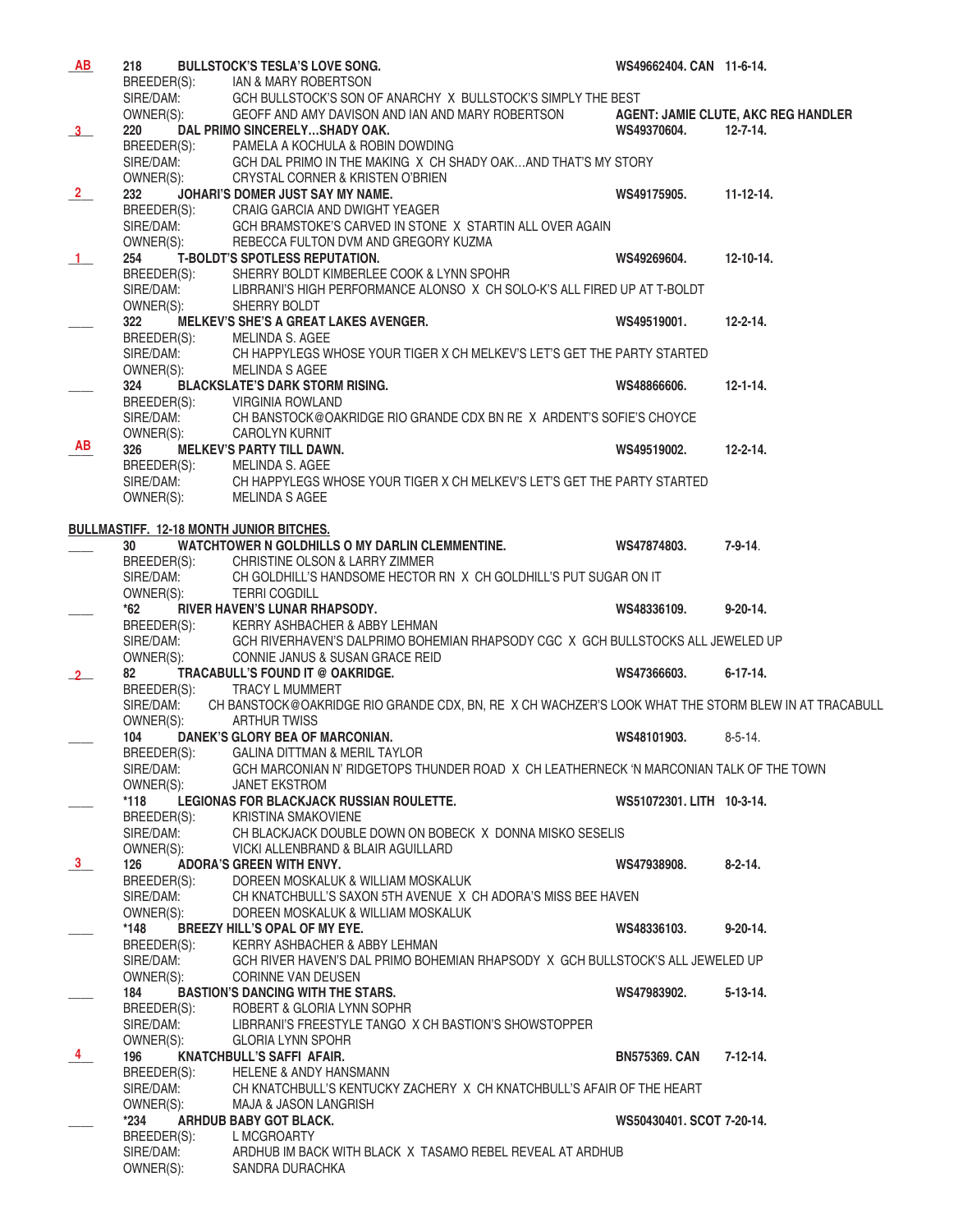| <b>AB</b>     | 242         |                          | SPICE STAR'SO N' IMPRESSIVE'S GODDESS ATHENA.                                                                      | WS48166801.          | $8 - 5 - 14.$   |
|---------------|-------------|--------------------------|--------------------------------------------------------------------------------------------------------------------|----------------------|-----------------|
|               |             | BREEDER(S):              | <b>CHARLES HOELTER</b>                                                                                             |                      |                 |
|               |             | SIRE/DAM:                | BARON DYE OF RIDGETOP X SPICE STAR'SO FLOWER OF APHRODITE                                                          |                      |                 |
|               |             | OWNER(S):                | ROCHELLE WYNES                                                                                                     |                      |                 |
|               | $*244$      |                          | <b>BO-BECK'S DOUBLE FEATURE GENES.</b>                                                                             | WS47784308.          | $7 - 7 - 14.$   |
|               |             |                          | BECKY MARTIN & ROBERT MARTIN JR & LORI BAKER& MELISSA BAUSMAN                                                      |                      |                 |
|               |             | BREEDER(S):<br>SIRE/DAM: | BO-BECK'S SOMETHING TO TALK ABOUT X GCH BO-BECK'S JUST WARMING UP                                                  |                      |                 |
|               |             | OWNER(S):                | DANIELLE DUKES                                                                                                     |                      |                 |
| AB            | 270         |                          | <b>MARCONIAN'N RIDGETOPS MISS DIOR.</b>                                                                            | WS48101901.          | $8 - 5 - 14.$   |
|               | BREEDER(S): |                          | <b>GALINA DITTMAN &amp; MERIL TAYLOR</b>                                                                           |                      |                 |
|               |             | SIRE/DAM:<br>OWNER(S):   | GCH MARCONIAN N' RIDGETOPS THUNDER ROAD X CH LEATHERNECK 'N MARCONIAN TALK OF THE TOWN                             |                      |                 |
|               | OWNER(S):   |                          | OLGA WHITTALL & RENE CONTANT & GALINA DITTMAN                                                                      |                      |                 |
|               | 272         |                          | <b>GIZAH'S SMILES AND SMILES TO GO.</b>                                                                            | WS47058402.          | $4 - 14 - 14.$  |
|               |             |                          | BREEDER(S): LISA ELLIS                                                                                             |                      |                 |
|               |             | SIRE/DAM:                | CH TNT'S HEAVY ARTILLERY X CH CORNERSTONE'S SWEET TEMPTATION                                                       |                      |                 |
|               |             | OWNER(S):                | <b>WILLIAM FLEMING</b>                                                                                             |                      |                 |
|               | 308         |                          | STONEHILL'S ONE AND ONLY.                                                                                          | WS49177701.          | $7-10-14.$      |
|               |             | BREEDER(S):              | JOSH & SHANNON SCHARLACH                                                                                           |                      |                 |
|               |             | SIRE/DAM:                | CH KNATCHBULL'S SAXON 5TH AVENUE X GCH STONEHILL'S ATHENA MILDRED                                                  |                      |                 |
|               | OWNER(S):   |                          | <b>JOSH &amp; SHANNON SCHARLACH</b>                                                                                |                      |                 |
|               | 328         |                          | <b>MARCONIAN N'RIDGETOPS ALL IN THE FAMILY.</b>                                                                    | WS48101801.          | $7 - 24 - 14.$  |
|               |             | BREEDER(S):              | <b>GALINA DITTMAN</b>                                                                                              |                      |                 |
|               |             | SIRE/DAM:                | GCH CH MARCONIAN N'RIDGTOPS THUNDER ROAD X GCH CH RIDGETOP'S HAPPY BIRTHDAY TO MARCONIA                            |                      |                 |
|               |             | OWNER(S):                | JENNIFER AND JASON MILLER                                                                                          |                      |                 |
|               | 330         |                          | <b>CATCH'S BRIDE'S BOUQUET.</b>                                                                                    | WS48158502.          | $8 - 18 - 14$ . |
|               |             | BREEDER(S):              | CHRISTY ATCHLEY & AMANDA CLARK                                                                                     |                      |                 |
|               |             | SIRE/DAM:                | GCH BURNINGWOOD'S UP AND AT'EM X LIBERTY'S I'M A CATCH X LIBERTY'S I'MA CATCH                                      |                      |                 |
|               | OWNER(S):   |                          | CHRISTY ATCHLEY & AMANDA CLARK                                                                                     |                      |                 |
| $\mathbf{1}$  | 334         |                          | BLACK RIVER'S BAILEY PRINCESS OF THE PLAINS.                                                                       | WS47829104.          | $6 - 23 - 14$ . |
|               |             | BREEDER(S):              | DAVID BELLAMY & DONNA MULLINS                                                                                      |                      |                 |
|               |             | SIRE/DAM:                | GCH CH LONELY CREEKS BRUCE ALMIGHTY X GCH CH BLACK RIVERS I WILL NOT FEAR WHAT MAN SHALL DO                        |                      |                 |
|               |             | OWNER(S):                | BRETT BRITTON & TODD MCCARLEY                                                                                      |                      |                 |
|               |             |                          |                                                                                                                    |                      |                 |
|               |             |                          | BULLMASTIFF. AMATEUR-OWNER-HANDLER BITCHES.                                                                        |                      |                 |
| $\mathbf{1}$  | *262        |                          | <b>GALLANT OAKS EVERLASTING LOYALTY.</b>                                                                           | WS47738802.          | $5 - 24 - 14.$  |
|               |             | BREEDER(S):              | V VALERIE & ROBERT S VESSEY                                                                                        |                      |                 |
|               |             | SIRE/DAM:                | CH GALLANT OAKS BEARER OF THE CROSS X GALLANT OAKS LEAP OF FAITH                                                   |                      |                 |
|               | OWNER(S):   |                          | ELAINE & SANDY GROVES & V VALERIE VESSEY & ROBERT S VESSEY                                                         |                      |                 |
|               |             |                          |                                                                                                                    |                      |                 |
|               |             |                          | <b>BULLMASTIFF. BRED BY EXHIBITOR BITCHES.</b>                                                                     |                      |                 |
|               | *16         |                          | <b>BO-BECK LINMOR DOUBLE TALK.</b>                                                                                 | WS47784301.          | $7 - 7 - 14.$   |
|               | BREEDER(S): |                          | ROBERT & REBECCA MARTIN & LORI BAKER & MELISSA BAUSMAN                                                             |                      |                 |
|               | SIRE/DAM:   |                          | BO-BECK'S SOMETHIN TO TALK ABOUT X GCH BO-BECK'S JUST WARMING UP                                                   |                      |                 |
|               | OWNER(S):   |                          | MELISSA BAUSMAN & BECKY MARTIN                                                                                     |                      |                 |
|               | *40         |                          | ALLR'S NANOOK OF THE NORTH, SHE STEALSAHEART.                                                                      | WS49215308.          | 12-20-14.       |
|               | BREEDER(S): |                          | RENEE HOMBSCH & HOWARD GUSSIS & LESLEY BROWN                                                                       |                      |                 |
|               |             |                          | SIRE/DAM: GCH ROPS STEALSAHEART BRUIN SEEKING BANNER TWELVE X CH GAFFLES'S BLACK EYED PEAS CELEBRATION WITH ALLR'S |                      |                 |
|               | OWNER(S):   |                          | RENEE HOMBSCH & BILL HOMBSCH & JAMIE HOMBSCH                                                                       |                      |                 |
|               | *96         |                          | X-ROADS & KNIGHTS SHE'S GOT THE PEPPER.                                                                            | WS49219602.          | $10-17-14.$     |
|               | BREEDER(S): |                          | SHANNON LEVINES & DONNA ATKINS                                                                                     |                      |                 |
|               | SIRE/DAM:   |                          | CH X-ROADS BLACK & TAN RA, CGC X CH KNIGHTS DRAMA QUEEN OF X-ROADS RN, CGC                                         |                      |                 |
|               | OWNER(S):   |                          | SHANNON LEVINES & DONNA ATKINS                                                                                     |                      |                 |
|               | $*114$      |                          | <b>PANDORA'S LADY LUCK.</b>                                                                                        | WS43798801.          | $3-28-13$ .     |
|               | BREEDER(S): |                          | <b>KRISTEN WETZEL</b>                                                                                              |                      |                 |
|               | SIRE/DAM:   |                          | CH HARLETT'S MOVE IT MOVE IT X GCH PANDPRA'S OPENING ACT                                                           |                      |                 |
|               | OWNER(S):   |                          | <b>KRISTEN WETZEL</b>                                                                                              |                      |                 |
| 3             | *150        |                          | <b>FAITHDRIVEN OUTLANDOS D'AMOUR CGC.</b>                                                                          | WS48878301.          | $8-12-14.$      |
|               | BREEDER(S): |                          | DEBBY & FRED MCLAUGHLIN                                                                                            |                      |                 |
|               | SIRE/DAM:   |                          | CH DUR-ANYA'S BUILT TO LAST X FAITHDRIVEN ISABELLA'S DESTINY RN CGC                                                |                      |                 |
|               | OWNER(S):   |                          | <b>DEBBY &amp; FRED MCLAUGHLIN</b>                                                                                 |                      |                 |
| $\frac{2}{ }$ | *186        |                          | DUR-ANYA N FAITHDRIVEN JOINT VENTURE.                                                                              | WS48878201.          | $6 - 26 - 14$ . |
|               | BREEDER(S): |                          | DEBORAH MCLAUGHLIN & LISA HEFFNER & FRED MCLAUGHLIN                                                                |                      |                 |
|               | SIRE/DAM:   |                          | CH DUR-ANY'S BUILT TO LAST X CH DUR-ANY FINESTS COTTON RN CGC                                                      |                      |                 |
|               | OWNER(S):   |                          | LISA & DOUG HEFFNER                                                                                                |                      |                 |
| $\mathbf{1}$  | 198         |                          | KNATCHBULL'S MILLROSE 5TH AVE.                                                                                     | <b>AN520773. CAN</b> | $7-19-14.$      |
|               | BREEDER(S): |                          | <b>HELENE &amp; ANDY HANSMANN</b>                                                                                  |                      |                 |
|               | SIRE/DAM:   |                          | CH KNATCHBULL'S SAXON 5TH AVENUE X CH KNATCHBULL'S MILLIE OF SANROSE                                               |                      |                 |
|               | OWNER(S):   |                          | ANDY & HELENE HANSMANN                                                                                             |                      |                 |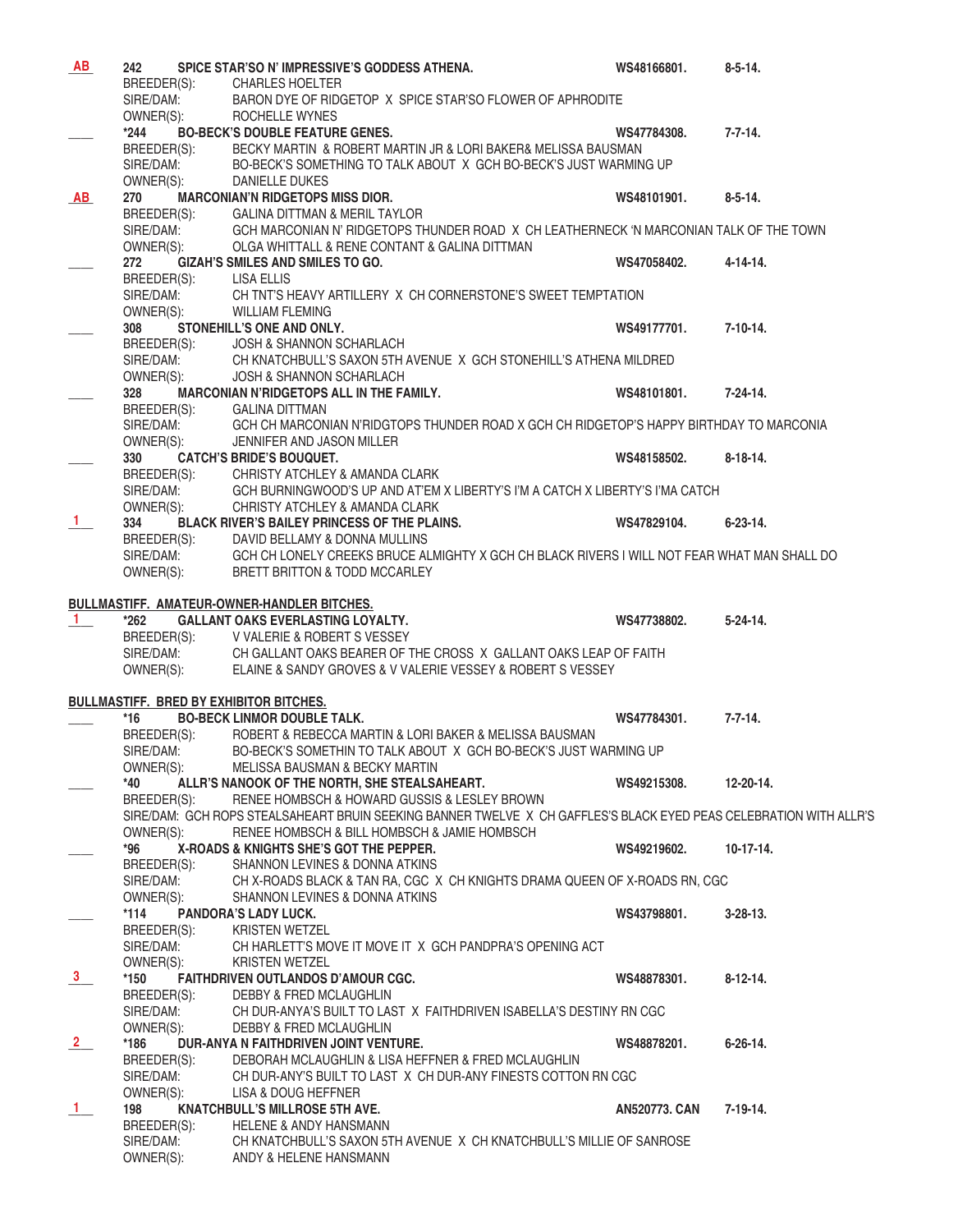|                         | <b>CHATO'S MALIBU.</b><br>246                |                                                                                                                                                                  | OC59665. COLUM 8-17-11. |                  |
|-------------------------|----------------------------------------------|------------------------------------------------------------------------------------------------------------------------------------------------------------------|-------------------------|------------------|
|                         | BREEDER(S):                                  | MANUEL J QUINTERO & MANUAL A QUINTERO                                                                                                                            |                         |                  |
|                         | SIRE/DAM:                                    | CHATO'S MYLTHON X CHAT'S B FRIDA                                                                                                                                 |                         |                  |
|                         | OWNER(S):                                    | MANUEL QUINTERO & ALANA DE ALZAGA                                                                                                                                |                         |                  |
|                         | *250                                         | TNT'S MASTERPEICE BY DESIGN.                                                                                                                                     | WS47851302.             | $6-29-14.$       |
|                         |                                              |                                                                                                                                                                  |                         |                  |
|                         | BREEDER(S):                                  | AMY HODGE                                                                                                                                                        |                         |                  |
|                         | SIRE/DAM:                                    | CH TNT'S HEAVY ARTILERY X CH TNT'S XOXOXO                                                                                                                        |                         |                  |
|                         | OWNER(S):                                    | AMY HODGE                                                                                                                                                        |                         |                  |
| <u>AB</u>               | 256                                          | T-BOLDT'S A LEAGUE OF HER OWN.                                                                                                                                   | WS41285310.             | $7 - 6 - 12.$    |
|                         | BREEDER(S): SHERRY BOLDT                     |                                                                                                                                                                  |                         |                  |
|                         |                                              | SIRE/DAM: CH BASTION'S LOUISVILLE SLUGGER X CH T-BOLDT'S LITTLE LATIN LUPE LU                                                                                    |                         |                  |
|                         |                                              |                                                                                                                                                                  |                         |                  |
|                         | OWNER(S):                                    | SHERRY BOLDT                                                                                                                                                     |                         |                  |
|                         | *264                                         | <b>GALLANT OAKS BE GRATEFUL.</b>                                                                                                                                 | WS47738801.             | $5 - 24 - 14$ .  |
|                         |                                              | BREEDER(S): V VALERIE & ROBERT S VESSEY                                                                                                                          |                         |                  |
|                         |                                              | SIRE/DAM: CH GALLANT OAKS BEARER OF THE CROSS X GALLANT OAKS LEAP OF FAITH                                                                                       |                         |                  |
|                         | OWNER(S):                                    | V VALERIE & ROBERT S VESSEY                                                                                                                                      |                         |                  |
|                         | 266                                          | <b>HOMESTEADS GIRLFRIEND.</b>                                                                                                                                    | WS41573202.             | 7-10-12.         |
|                         |                                              |                                                                                                                                                                  |                         |                  |
|                         | BREEDER(S):                                  | MARLENE PLANTE & BENJAMIN PLANTE                                                                                                                                 |                         |                  |
|                         | SIRE/DAM:                                    | GCH CABBERIN'S GRIZZLY BEAR X CH HOMESTEADS CALAMITY JANE                                                                                                        |                         |                  |
|                         | OWNER(S):                                    | <b>MARLENE PLANTE</b>                                                                                                                                            |                         |                  |
| 4                       | 276                                          | <b>CATHERWOOD'S HAUGHTER THAN WASABI.</b>                                                                                                                        | WS43024104.             | $12 - 14 - 12$ . |
|                         |                                              |                                                                                                                                                                  |                         |                  |
|                         |                                              | BREEDER(S): SARA PATCHEN & MARILYN CATHER & M& M. MCGOVERN & KARA ANDERSON-GONZALEZ<br>SIRE/DAM: CH HIGHPOINT'S ZOOLANDER X GCH HIGHPOINT N TONDRA'S NAUGHTY ONE |                         |                  |
|                         |                                              |                                                                                                                                                                  |                         |                  |
|                         | OWNER(S):                                    | SARA PATCHEN & MARILYN CATHER                                                                                                                                    |                         |                  |
|                         | 280                                          | ALLR'S SHIELD OF WINTER SOLSTICE EVE STEALSAHEART.                                                                                                               | WS49215313.             | 12-20-14.        |
|                         | BREEDER(S):                                  | RENEE HOMBSCH & HOWARD GUSSIS & LESLEY BROWN                                                                                                                     |                         |                  |
|                         |                                              | SIRE/DAM: GCH ROPS STEALSAHEART BRUIN SEEKING BANNER TWELVE X CH GAFFLES'S BLACK EYED PEAS CELEBRATION WITH ALLR'S                                               |                         |                  |
|                         | OWNER(S):                                    | HOWARD GUSSIS & LESLEY BROWN                                                                                                                                     |                         |                  |
|                         |                                              |                                                                                                                                                                  |                         |                  |
| AB                      | 304                                          | ANTHRACITE ESTELLE HEART OF GOLD.                                                                                                                                | WS49889001.             | $3 - 6 - 15$ .   |
|                         |                                              | BREEDER(S): CHARLES CHERYL & TY KISTLER                                                                                                                          |                         |                  |
|                         | SIRE/DAM:                                    | GCH DAL PRIMO MAGIC MOMENT X ANTHROCITES SHADY RED OAK                                                                                                           |                         |                  |
|                         |                                              | OWNER(S): CHARLES & CHERYL KISTLER                                                                                                                               |                         |                  |
|                         | 312                                          | NEWCASTLE'S REMBRANDT'S DIVINE LIGHT AT B'MEW.                                                                                                                   | WS48903601.             | $4 - 5 - 14.$    |
|                         |                                              |                                                                                                                                                                  |                         |                  |
|                         | BREEDER(S):                                  | <b>ANTHONY SCULLY</b>                                                                                                                                            |                         |                  |
|                         | SIRE/DAM:                                    | CH NEWCASTLE'S FULLY LOADED X GCH NEWCASTLE GRACEFULLY DONE                                                                                                      |                         |                  |
|                         | OWNER(S):                                    | ANTHONY SCULLY & EMI GONZALEZ                                                                                                                                    |                         |                  |
|                         | $*338$                                       | <b>BULHAVEN'S LOIS LANE.</b>                                                                                                                                     | WS39656801.             | $11-6-21.$       |
|                         | BREEDER(S):                                  | MARY HANNIGAN                                                                                                                                                    |                         |                  |
|                         |                                              |                                                                                                                                                                  |                         |                  |
|                         | SIRE/DAM:                                    | BLACKSLATE'S HOT SHOT X BULHAVEN'S CLARA HAUTE                                                                                                                   |                         |                  |
|                         | OWNER(S):                                    | MARY HANNIGAN                                                                                                                                                    |                         |                  |
|                         |                                              |                                                                                                                                                                  |                         |                  |
|                         | <b>BULLMASTIFF. AMERICAN BRED BITCHES.</b>   |                                                                                                                                                                  |                         |                  |
| $\mathbf{3}$            | 34                                           | <b>WINDOVER'S WHIMSICAL AT EXLIBRIS.</b>                                                                                                                         | WS46325809.             | $1-19-14.$       |
|                         | BREEDER(S):                                  | DONNA PENDLETON & HAILEY BROGAM                                                                                                                                  |                         |                  |
|                         | SIRE/DAM:                                    | CH MIKELL RANAH'S OF LEATHERNECK X GCH WINDOVER'S SUDDENLY FAMOUS RN                                                                                             |                         |                  |
|                         |                                              |                                                                                                                                                                  |                         |                  |
|                         | OWNER(S):                                    | <b>CHRISTINE RASMUSSEN</b>                                                                                                                                       |                         |                  |
| $\overline{4}$          | $*106$                                       | <b>BANSTOCK N' HIGHPOINT SHE'S ONE TOUGH COOKIE.</b>                                                                                                             | WS45719905.             | $11 - 12 - 13$ . |
|                         | BREEDER(S):                                  | HELEN NIETSCH & D STAMMEL & M & M MCGOVERN & K ST JOHN                                                                                                           |                         |                  |
|                         | SIRE/DAM:                                    | GCH WINDOVER'S HEY THERE HANDSOME X GCH BANSTOCK'S BEWITCHED BY HIGHPOINT                                                                                        |                         |                  |
|                         |                                              |                                                                                                                                                                  |                         |                  |
|                         | OWNER(S):                                    | SUSAN GOARE SMITH & TONY SMITH                                                                                                                                   |                         |                  |
| $\overline{\mathbf{2}}$ | 204                                          | <b>VALENTINE'S REDRUM "VANESSA".</b>                                                                                                                             | WS47105107.             | $3-12-14.$       |
|                         | BREEDER(S):                                  | LINDA M VALENTINE & DANNY DELISLE                                                                                                                                |                         |                  |
|                         | SIRE/DAM:                                    | FAR ISLE DON CARLO OF SICILA X STARRDOGS PISTOLS AND PEARLS                                                                                                      |                         |                  |
|                         | OWNER(S):                                    | GIUSEPPE MAZZAMUTO                                                                                                                                               |                         |                  |
| $\overline{1}$          | *362                                         | <b>BLUECHIPS LEATHERNECK DIAMOND.</b>                                                                                                                            | WS41536509.             | $7 - 27 - 12$ .  |
|                         |                                              |                                                                                                                                                                  |                         |                  |
|                         | BREEDER(S):                                  | <b>JEAN ROBINSON</b>                                                                                                                                             |                         |                  |
|                         | SIRE/DAM:                                    | GSH CH ISHANAS SINGULAR SENSATION X GSH CH LEATHERNECKS BACK TALK                                                                                                |                         |                  |
|                         | OWNER(S):                                    | <b>ROY KONKEY</b>                                                                                                                                                |                         |                  |
|                         |                                              |                                                                                                                                                                  |                         |                  |
|                         | <b>BULLMASTIFF. OPEN BITCHES. - BRINDLE.</b> |                                                                                                                                                                  |                         |                  |
| $\overline{4}$          | 58                                           | <b>CABBERIN'S MOONLIGHT FANTASY AT ISHANA.</b>                                                                                                                   | WS45711309.             | $10-12-13.$      |
|                         |                                              |                                                                                                                                                                  |                         |                  |
|                         | BREEDER(S):                                  | CARLOS A ROJAS                                                                                                                                                   |                         |                  |
|                         | SIRE/DAM:                                    | BULLSTOCK'S BOGATA BEN X CABBERUN'S HONEY SPIRIT                                                                                                                 |                         |                  |
|                         | OWNER(S):                                    | ANNA FIGUEROA & CARLOS A ROJAS                                                                                                                                   |                         |                  |
| $\mathbf{2}$            | 192                                          | <b>KNATCHBULL'S RUN FOR THE ROSE.</b>                                                                                                                            | WS38608301.             | $8-28-10.$       |
|                         | BREEDER(S):                                  | <b>HELENE &amp; ANDY HANSMANN</b>                                                                                                                                |                         |                  |
|                         |                                              |                                                                                                                                                                  |                         |                  |
|                         | SIRE/DAM:                                    | CH NIX LONG HAUL CLYDE X KNATCHBULL'S BOLD BRUNHILDA                                                                                                             |                         |                  |
|                         | OWNER(S):                                    | <b>HELENE &amp; ANDY HANSMANN</b>                                                                                                                                |                         |                  |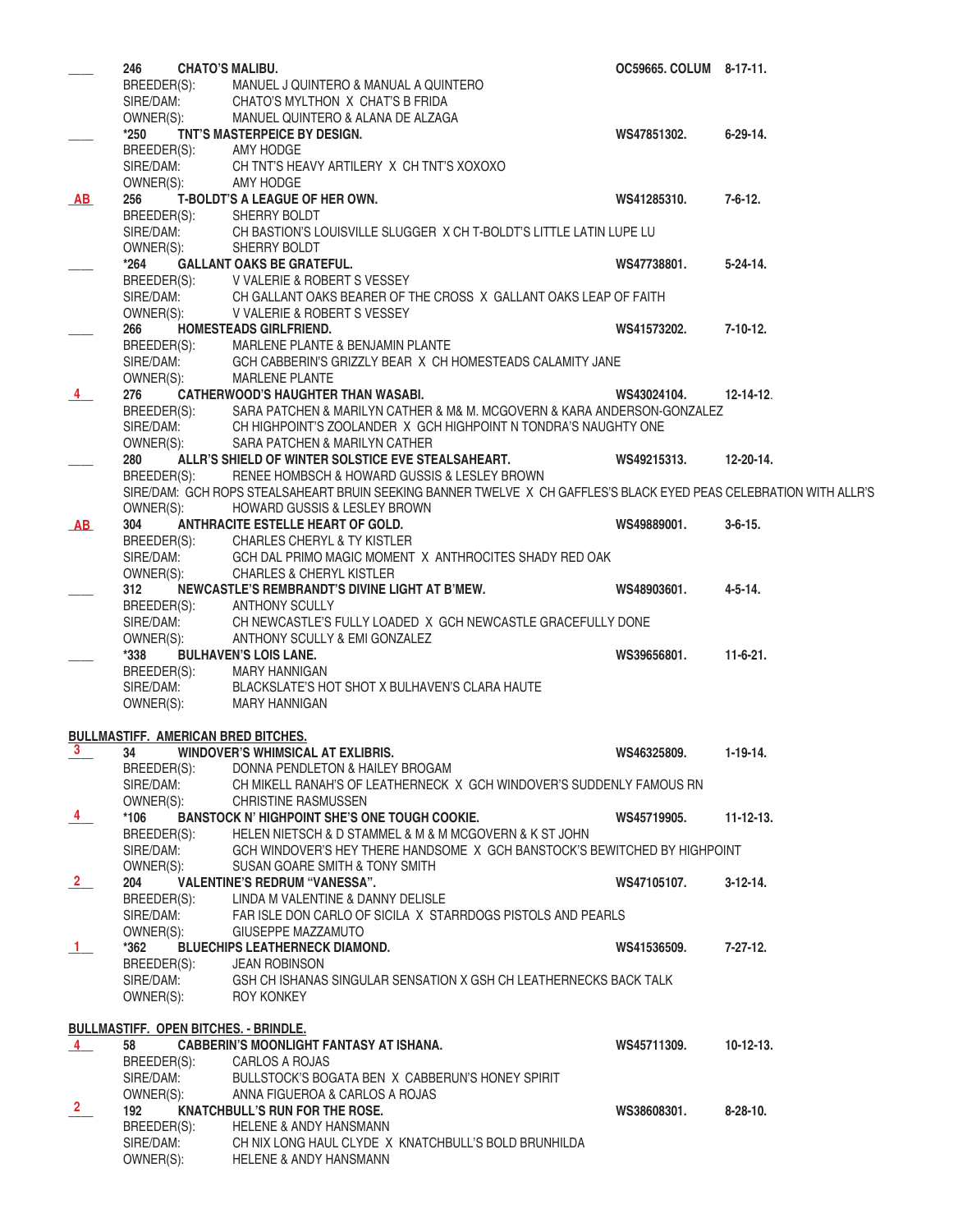| $\mathbf{1}$   | 194                                                 | <b>TRACABULL'S FULLMOON AT SUNDOWN.</b>                                                                             | WS47366601.                   | $6 - 17 - 14.$   |
|----------------|-----------------------------------------------------|---------------------------------------------------------------------------------------------------------------------|-------------------------------|------------------|
|                | BREEDER(S):                                         | TRACY MUMMERT                                                                                                       |                               |                  |
|                | SIRE/DAM:                                           | CH BANSTOCK@OAKRIDGE RIO GRANDE CDX BN RE X CH WACTHER'S LOOK WHAT THE STORM BLEW IN AT TRACA                       |                               |                  |
|                | <b>BULL'S</b>                                       |                                                                                                                     |                               |                  |
|                | OWNER(S):                                           | <b>CAMILLA KNIGHT</b>                                                                                               |                               |                  |
|                | 284                                                 | LADYBUG LA'S KEEPER OF THE STARS.                                                                                   | WS31609101.                   | $8-14-09.$       |
|                | BREEDER(S):                                         | <b>GERALDINE SHASTID</b>                                                                                            |                               |                  |
|                | SIRE/DAM:                                           | CH KINGDOM'S FREEDOM FIGHTER X CH LADYBUG LA'S WALTZ ACROSS TEXAS                                                   |                               |                  |
|                | OWNER(S):                                           | KELLY WHITFIELD & GERADLINE SHASTID                                                                                 |                               |                  |
| 3 <sub>1</sub> | 336                                                 | ETOILE TONDRA'S XTREME BLACK BETTY.                                                                                 | WS44155702.                   | $4 - 30 - 13$ .  |
|                | BREEDER(S):                                         | CATHERINE CRISLIP & GARY ANDERSON & NICOLE SHOOK                                                                    |                               |                  |
|                | SIRE/DAM:                                           | MARILYN CATHER & S PATCHEN & C CRISLIP & K ANDERSON-GONZLE                                                          |                               |                  |
|                | OWNER(S):                                           | MARILYN CATHER & S PATCHEN & C CRISLIP & K ANDERSON-GONZALE                                                         |                               |                  |
|                | <b>BULLMASTIFF. OPEN BITCHES - AOAC.</b>            |                                                                                                                     |                               |                  |
|                | 92                                                  | <b>ROPS BAILEY GALLION.</b>                                                                                         | WS45413201.                   | $10-31-13.$      |
|                | BREEDER(S):                                         | <b>RTA PUCCI</b>                                                                                                    |                               |                  |
|                | SIRE/DAM:                                           | GCH ISHANA'S SINGULAR SENSATION AT LEATHERNECK X GCH HEARTSLUV VOC TORI HIGH OF ROPS                                |                               |                  |
|                | OWNER(S):                                           | <b>JOSH &amp; CELINA GALLION</b>                                                                                    |                               |                  |
|                | 108                                                 | <b>BANSTOCK N' HIGHPOINT MISS MANNERS.</b>                                                                          | WS43188103.                   | $1 - 24 - 13$ .  |
|                |                                                     | BREEDER(S): H NIETSCH & D STAMMEL & M&M MCGOVERN & & K ST JOHN                                                      |                               |                  |
|                | SIRE/DAM:                                           | GCH WINDOVER'S HEY THERE HANDSOME X GCH BANSTOCK'S BEWITCHED BY HIGHPOINT                                           |                               |                  |
|                | OWNER(S):                                           | <b>ANNE WALLICK</b>                                                                                                 |                               |                  |
|                | AGENT: SUSAN GOARE SMITH                            |                                                                                                                     |                               |                  |
|                | *136                                                | WINDOVER'S VODKA BLEU AT KALYPSO.                                                                                   | WS46325804.                   | $1-19-14.$       |
|                |                                                     | BREEDER(S): DONNA PENDLETON & HAILEY E BROGAN                                                                       |                               |                  |
|                |                                                     | SIRE/DAM: CH MIKELL RENAH'S OF LEATHERNECK X GCH WINDOVER'S SUDDENLY FAMOUS RN                                      |                               |                  |
|                | OWNER(S):                                           | <b>JUDITH &amp; KURT BUCKARDT</b>                                                                                   |                               |                  |
|                | *158                                                | MELKEV'S I CAME TO PLAY TOO BOYS CGC.                                                                               | WS47153203.                   | $3-15-14.$       |
|                |                                                     |                                                                                                                     |                               |                  |
|                | BREEDER(S): MELINDA AGEE<br>SIRE/DAM: ICON'S DOUBLE | ICON'S DOUBLE OR NOTHING WITH MELKEV X CH MELKEV'S LETS GET THE PARTY STARTED                                       |                               |                  |
|                | OWNER(S):                                           | NANNETTE CAMPBELL & CHRISTINE VANVLEET & MELINDA AGEE                                                               |                               |                  |
| AB             | *160                                                | DOS MARTINOS RED VELVET LATTE.                                                                                      | WS45389407.                   | $10-16-13.$      |
|                |                                                     | BREEDER(S): ADRIENNE SOLER                                                                                          |                               |                  |
|                | SIRE/DAM:                                           | GCH WINDOVER'S HEY THERE HANDSOME X DOS MARTINES MISSION ACCOMPLISHED                                               |                               |                  |
|                | OWNER(S):                                           | ADRIENNE SOLER                                                                                                      |                               |                  |
| $\mathbf{1}$   | 208                                                 | <b>VALENTINE'S RUBYRED.</b>                                                                                         | WS47105105.                   | $3-12-14.$       |
|                |                                                     | BREEDER(S): LINDA M VALENTINE & DANNY DELISLE                                                                       |                               |                  |
|                | SIRE/DAM:                                           | FAR ISLE DON CARLO OF SICILA X STARRDOGS PISTOLS AND PEARLS                                                         |                               |                  |
|                | OWNER(S):                                           | GIUSEPPE MAZZAMUTO                                                                                                  |                               |                  |
|                | 226                                                 | <b>BANSTOCK N HIGH POINT I'LL HAVE ANOTHER.</b>                                                                     | WS45719904.                   | $11 - 12 - 13$ . |
|                | BREEDER(S):                                         | HELENE NIETSCH & DALE M STAMMEL & MIKE MCGOVERN & MICHELE MCGOVERN & KELLY ST JOHN                                  |                               |                  |
|                | SIRE/DAM:                                           | GCH WINDOVERS HEY THE HANDSOME X GCH BANSTOCK BEWITCHED BY PIGHPOINT                                                |                               |                  |
|                | OWNER(S):                                           | ANNE WALLICK                                                                                                        |                               |                  |
| $\overline{2}$ | 248                                                 | ALZAGABULLS NANUK.                                                                                                  | LOC61524, COL                 | $7 - 27 - 13$ .  |
|                | BREEDER(S):                                         | MANUEL QUINTERO & ALANA DE ALZAGA                                                                                   |                               |                  |
|                | SIRE/DAM:                                           | ROTTBULLCAN THOMAS X CHATO'S MALIBU                                                                                 |                               |                  |
|                | OWNER(S):                                           | CARLOS MOZO                                                                                                         |                               |                  |
|                | 300                                                 | WINNING COLORS TANGLED UP IN BLUE.                                                                                  | WS41981604.                   | $8 - 24 - 12$ .  |
|                | BREEDER(S):                                         | PATRICIA & ANGELO LAMONICA                                                                                          |                               |                  |
|                | SIRE/DAM:                                           | CH INCREIBULLS DESTINY X GCH CH WINNING COLORS PERFECTA                                                             |                               |                  |
|                | OWNER(S):                                           | WILLIAM OFSHLAG & JANE OFSHLAG & SPENCER BOTKIN                                                                     |                               |                  |
|                | 302                                                 | <b>GARRISON'S ELLIE JENA OF LEATHERNECK.</b>                                                                        | WS41782806.                   | $8 - 1 - 12$ .   |
|                | BREEDER(S):                                         | <b>GREGORY COBHAM &amp; JEAN ROBINSON</b>                                                                           |                               |                  |
|                | SIRE/DAM:                                           | GCH ISHANA'S SINGULAR SENSATION AT LEATHERNECK X CH LEATHERNECK JANELLE'S ODE SO JOYFUL                             |                               |                  |
|                | OWNER(S):                                           | GREGORY J W COBHAM                                                                                                  |                               |                  |
| $\overline{4}$ | 310                                                 | <b>NEWCASTLE'S FUTURE LOVE PARADISE.</b>                                                                            | WS44119702.                   | $4 - 30 - 13$ .  |
|                | BREEDER(S):                                         | <b>ANTHONY SCULLY</b>                                                                                               |                               |                  |
|                | SIRE/DAM:                                           | GCH NEWCASTLE'S INSTANT KARMA X GCH NEWCASTLE'S GRACEFULLY DONE                                                     |                               |                  |
|                | OWNER(S):                                           | ANTHONY SCULLY & ERIC PROSSER                                                                                       |                               |                  |
| 3              | 344                                                 | <b>WINDOVER'S PILLOW TALK CA.</b>                                                                                   | WS46325811.                   | $1-19-14.$       |
|                | BREEDER(S):                                         | DONNA PENDLETON & HAILEY BROGAN                                                                                     |                               |                  |
|                | SIRE/DAM:<br>OWNER(S):                              | CH MIKELL RANAH'S OF LEATHERNECK X GCH WINDOVER'S SUDDENLY FAMOUS<br>SARA PATCHEN & DONNA PENDLETON & HAILEY BROGAN |                               |                  |
|                |                                                     |                                                                                                                     |                               |                  |
|                |                                                     |                                                                                                                     |                               |                  |
|                |                                                     | 334<br><b>WINNERS BITCH:</b>                                                                                        | <b>RESERVE WINNERS BITCH:</b> | 208              |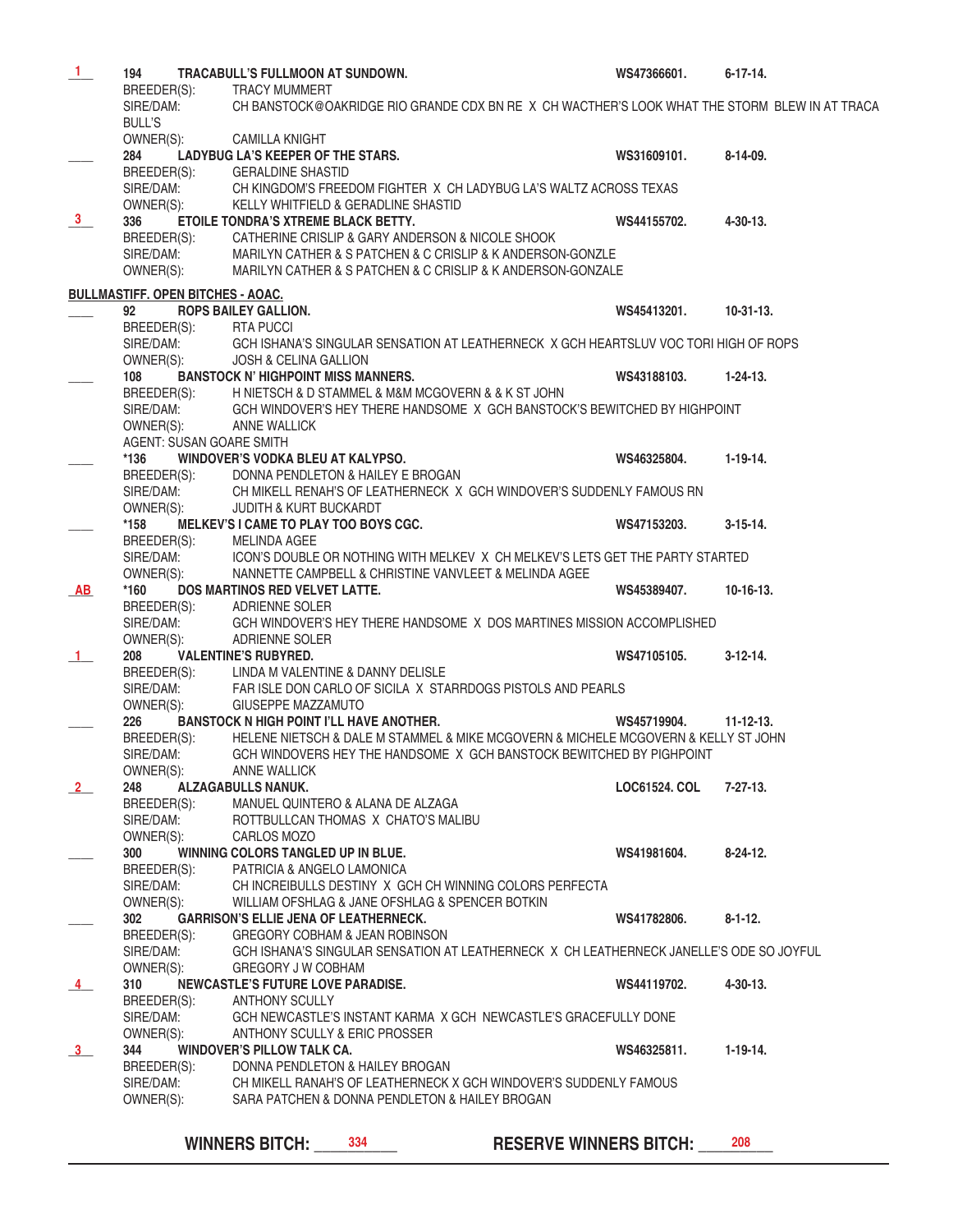# **NON-REGULAR BITCH CLASSES**

|                |                          | BULLMASTIFF. VETERAN BITCHES 6-8 YEARS OLD.                               |                         |                 |
|----------------|--------------------------|---------------------------------------------------------------------------|-------------------------|-----------------|
| 3.             | *124                     | <b>GCH SHADY OAK COME WHAT MAY.</b>                                       | WS29337903.             | $1-27-09.$      |
|                | BREEDER(S):              | PAMELA A KOCHUBA & ROBIN DOWDING                                          |                         |                 |
|                | SIRE/DAM:                | CH BANSTOCK BRUNO OF THE NORTHEAST X CH SHADY OAK DELTA DAWN              |                         |                 |
|                | OWNER(S):                | <b>CARL VITNER &amp; VICKI ALLENBRAND</b>                                 |                         |                 |
| 4              | 140                      | <b>GCH T-BOLDT'S JENNY TAKE A RIDE TO ARIA.</b>                           | WS24973302.             | $2 - 4 - 08$ .  |
|                | BREEDER(S):              | SHERRY BOLDT                                                              |                         |                 |
|                | SIRE/DAM:                | CH BEAHIVES WHATSTHEBUZZ TBOLDT X CH T-BOLDT'S SR CORVETTE CUTIE          |                         |                 |
|                | OWNER(S):                | MICHAEL RAINEY & NANCY ORR-RAINEY                                         |                         |                 |
|                | 144                      | CH CASSALVIEW'S TWICE A PRINCESS CD RN CDX.                               | WS27013601.             | 1-20-08. CAN    |
|                | BREEDER(S):              | <b>BRENDA &amp; CARLO CASSA</b>                                           |                         |                 |
|                | SIRE/DAM:                | CH KNATCHBULL'S SAXON 5TH AVENUE X KNATCHBULL'S PRECIOUS RUBY             |                         |                 |
|                | OWNER(S):                | AMY LEWIS AND BRENDA CASSA                                                |                         |                 |
|                | *156                     | GCH HEARTSLUV N HIGHPOINT'S MOUNTAIN AIRE BN RN.                          | WS30595908.             | $5-17-09.$      |
|                | BREEDER(S):              | RENEA VAUGHN                                                              |                         |                 |
|                | SIRE/DAM:                | CH HIGHPOINTS FOUR ON THE FLOOR X CH HEARTSLUV BETTER DANNA HUMMER RN     |                         |                 |
|                | OWNER(S):                | FRANCES MEREDITH & RENEA VAUGHN                                           |                         |                 |
|                | 162                      | GCH HEARTSLUV VIC TORI HIGH OF ROPS.                                      | WS30595904.             | $5-17-09.$      |
|                | BREEDER(S):              | <b>RENEA VAUGHN</b>                                                       |                         |                 |
|                | SIRE/DAM:                | HIGHPOINTS FOUR ON THE FLOOR X CH HEARTSLUV BETTER DANNA HUMMER           |                         |                 |
|                | OWNER(S):                | <b>RITA PUCCI</b>                                                         |                         |                 |
| $\mathbf{2}$   | 190                      | CH KNATCHBULL'S MILLIE OF SANROSE.                                        | WS33576301. CAN 9-3-08. |                 |
|                | BREEDER(S):              |                                                                           |                         |                 |
|                | SIRE/DAM:                | SANDY RINGNOSE<br>CH ONAN OF KNATCHBULL X CH KNATCHBULL'S MONTANA SANROSE |                         |                 |
|                |                          |                                                                           |                         |                 |
| AB             | OWNER(S):                | ANDY & HELENE HANSMANN                                                    |                         |                 |
|                | 212                      | <b>CHISHANA'S THE DUCHESS OF VALOR.</b>                                   | WS28751503.             | 12-28-08.       |
|                | BREEDER(S):              | ANNA FIGUEROA                                                             |                         |                 |
|                | SIRE/DAM:                | CH LEATHERNECK IT'S ALL ABOUT ME X CH ISHANA'S MOONLIGHT SONATA           |                         |                 |
|                | OWNER(S):                | <b>CHERYL TOWNSEND</b>                                                    |                         |                 |
|                | 258                      | <b>GCH T-BOLDT'S HALLOWEEN HELLCAT.</b>                                   | WS28145306.             | 10-19-08.       |
|                | BREEDER(S):              | SHERRY BOLDT                                                              |                         |                 |
|                | SIRE/DAM:                | CH BASTION N CANUS HE'S THE ONE X XH T-BOLDT'S SR CORVETTE CUTIE          |                         |                 |
| AB             | OWNER(S):                | SHERRY BOLDT                                                              |                         |                 |
|                | 314                      | GCH NEWCASTLE'S GRACEFULL DONE.                                           | WS25608701.             | $2 - 27 - 08$ . |
|                |                          | BREEDER(S): ANTHONY SCULLY                                                |                         |                 |
|                | SIRE/DAM:                | CH TONDRA'S HERE'S THE B EEF X CH NEWCASTLE'S AMAZING GRACE               |                         |                 |
|                | OWNER(S):                | <b>ANTHONY SCULLY</b>                                                     |                         |                 |
|                | 348                      | CH DAL PRIMO'S ROWDY RODI PIPER.                                          | WS30745601.             | 4-25-09.        |
|                | BREEDER(S):<br>SIRE/DAM: | <b>CRYSTAL CORNER</b>                                                     |                         |                 |
|                |                          | CH BEAHIVE'S TSUMO FROM THE EDGE X CH DAL PRIMO VIVA TORONTO              |                         |                 |
| 1              | OWNER(S):                | CRYSTAL CORNER & KATIE MARTIN                                             |                         |                 |
|                | 350                      | CH NEWCASTLE'S BRINGING WICKED EAST AT DOMER.                             | WS31416203.             | 8-31-09.        |
|                | BREEDER(S):              | JAMES & MARILYN SCHAAP & ANTHONY SCULLY                                   |                         |                 |
|                | SIRE/DAM:                | GCH ISHANA'S PLAY IT AGAIN SAM, CGC, TDI X CH NEWCASTLE'S SOPHIE, CGC TDI |                         |                 |
|                | OWNER(S):                | REBECCA FULTON DVM AND GREGORY KUZMA AND ANTHONY SCULLY                   |                         |                 |
|                |                          |                                                                           |                         |                 |
| $\mathbf{1}$   |                          | <b>BULLMASTIFF. VETERAN BITCHES 8-10 YEARS OLD.</b>                       |                         |                 |
|                | 32                       | GCH A PLUS DOX BELLA AND THE BEAST.                                       | WS18851706.             | $7-23-06$ .     |
|                | BREEDER(S):              | SUZANNE GARCIA & MARIO GARCIA                                             |                         |                 |
|                | SIRE/DAM:                | CH DOX RED RODEO X CH A PLUS DOX STARLIT SKIES                            |                         |                 |
| $\overline{4}$ | OWNER(S):                | ANN & JOE MCGOWAN                                                         |                         |                 |
|                | *46                      | CH LINMOR'S BUTTERSCOTCH BOMB CD GN BN RE.                                | WS18351502.             | 6-13-06.        |
|                | BREEDER(S):              | MELISSA BAUSMAN & BECKY MARTIN                                            |                         |                 |
|                | SIRE/DAM:                | CH WILL-O-WAY NEVER IS ENUF RA X CH BO-BECK LINMOR JUST PEACHY RE         |                         |                 |
|                | OWNER(S):                | STEPHEN & LORI BAKER & MELISSA BAUSMAN                                    |                         |                 |
| $\overline{2}$ | 68                       | CH HEARTSLUV BETTER DANNA HUMMER.                                         | WS19978401.             | 11-19-06.       |
|                |                          | BREEDER(S): RENEA VAUGHN                                                  |                         |                 |
|                | SIRE/DAM:                | CH GENTLEMAN JACK OF WATERS EDGE X CH ROYAL JEWEL OF HEARTSLUV            |                         |                 |
| AB             | OWNER(S):                | MARK & KELLY JONES                                                        |                         |                 |
|                | *100                     | CH MELKEV'S KENTUCKY WACHTER CGC, RN.                                     | WS23502603.             | $8-30-07$ .     |
|                | BREEDER(S):              | MELINDA AGEE                                                              |                         |                 |
|                | SIRE/DAM:                | CH MELKEV'S COMING TO YOUR CITY X MELKEV'S I LIKE IT LIKE THAT            |                         |                 |
|                | OWNER(S):                | ANTJE K FRAY                                                              |                         |                 |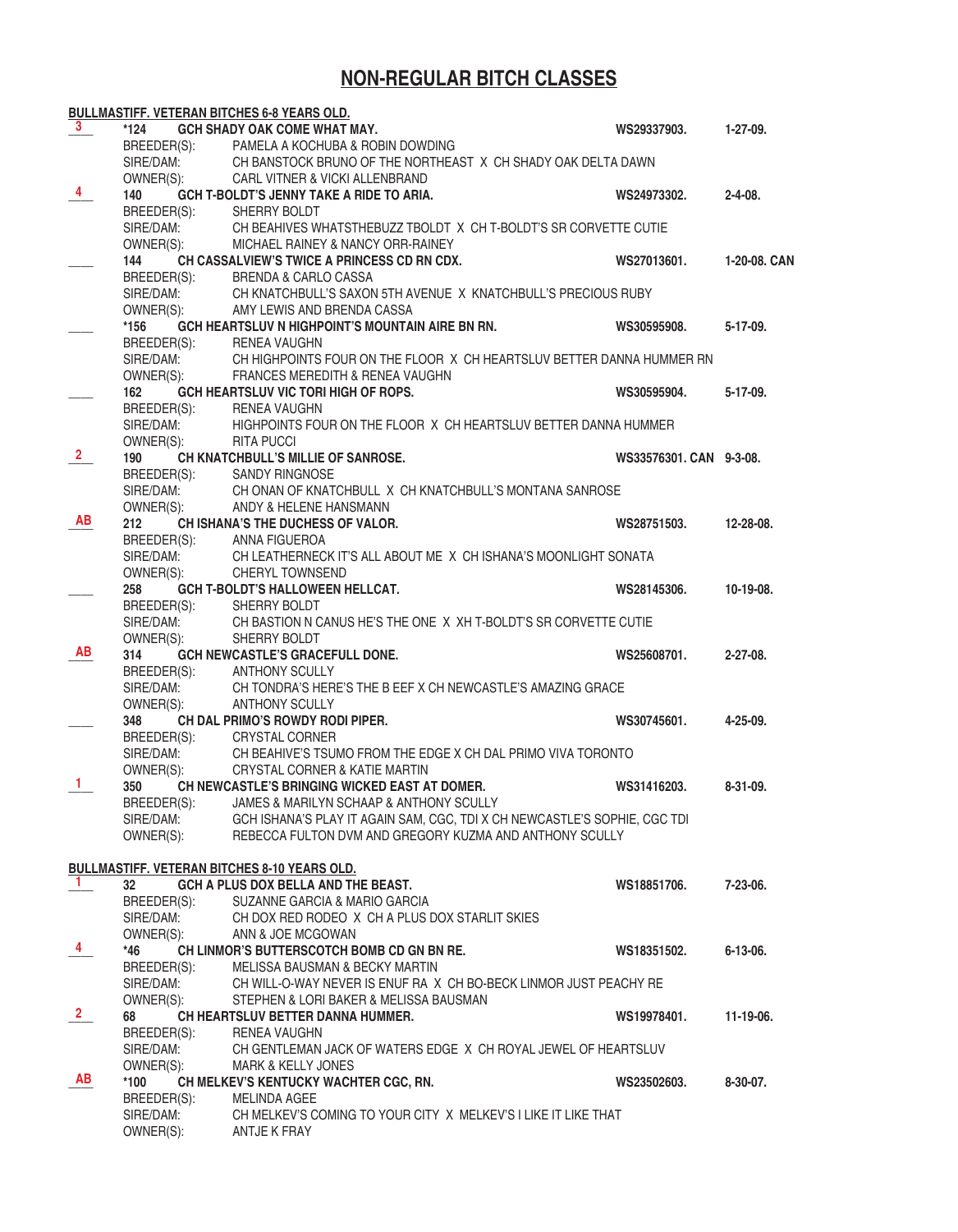| 3              | CH MISSY VII.<br>$*110$  |                                                                                  | WS22293203.  | $5-20-07$ .      |
|----------------|--------------------------|----------------------------------------------------------------------------------|--------------|------------------|
|                | BREEDER(S): BEA WILLIAMS |                                                                                  |              |                  |
|                | SIRE/DAM:                | CH HRH CANAS PRINCE WILLIAMS OF DOX X PEACEKEEPER CANAS GO WITH THE FLO          |              |                  |
|                | OWNER(S):                | <b>KRISTEN WETZEL</b>                                                            |              |                  |
| AB             | $*240$                   | <b>ELISABETH THELESIS HASHEM.</b>                                                | LOC50934.COL | $6-20-07$ .      |
|                | BREEDER(S):              | JOSE FERNANDO BENAVIDES SILVA                                                    |              |                  |
|                | SIRE/DAM:                | VIDAR OFF KEEPERS NIGHTDOG X ALBIA VON DC-13                                     |              |                  |
|                | OWNER(S):                | MANUEL QUINTERO & MANUEL QUINTERO                                                |              |                  |
| AB             | 346                      | CH BLAZIN'S GEORGIA ON MY MIND.                                                  | WS20154101.  | $7-23-06.$       |
|                | BREEDER(S):              | ROXANNE LAPAGLIA                                                                 |              |                  |
|                | SIRE/DAM:                | CH BLAZIN'S RING OF FIRE X BLAZIN'S THEADORABULL BEAR                            |              |                  |
|                | OWNER(S):                | JANICE BAILEY & SANDRA DURACHKA & ROXANNE LAPAGLIA                               |              |                  |
|                |                          | <b>BULLMASTIFF, VETERAN BITCHES 10+ YEARS OLD.</b>                               |              |                  |
| $\overline{1}$ | *188                     | CH A PLUS DOX STARLIT SKIES.                                                     | WS08745802.  | $12 - 14 - 03$ . |
|                | BREEDER(S):              | SUSAN CRAWFORD & SUZANNE ELWOOD                                                  |              |                  |
|                | SIRE/DAM:                | CH GENTLEMAN JACK OF WATERS EDGE X CH DOX LILLY IN MONET'S GARDEN CD             |              |                  |
|                | OWNER(S):                | SUZANNE GARCIA & MARIO GARCIA                                                    |              |                  |
| AB             | *222                     | CH KNIGHTS SIRIUS ROUIXBIE ROUIX CD OAP RE CGC WDO-A1 WDP-V1 WDP-01. WS05460102. |              | $7 - 21 - 03$ .  |
|                | BREEDER(S):              | DONNA ATKINS                                                                     |              |                  |
|                | SIRE/DAM:                | CH MERIGWENS JEDIYA OF KENLICO X KNIGHT'S NORTHERN STAR                          |              |                  |
|                | OWNER(S):                | <b>SHANNON LEVINES</b>                                                           |              |                  |
|                |                          |                                                                                  |              |                  |

# **ABA NATIONAL SPECIALTY - JUNIOR SHOWMANSHP Saturday, October 10, 2015 JUDGE: MRS. CHERYL PIKE**

#### **BULLMASTIFF: JUNIOR SHOWMANSHIP - NOVICE JUNIOR CLASS.**

**1**

| л.<br>88<br>BREEDER(S):<br>SIRE/DAM:<br>OWNER(S):            | CH BREEZY HILL'S DIAMOND N THE RUFF AT BIG PAWS. BITCH<br><b>KERRY ASHBACHER</b><br>GCH RIVER HAVEN'S DAL PRIMO BOHEMIAN RHAPSODY X GCH BULLSTOCK'S ALL JEWELED UP<br><b>BILLIE COLE</b><br>JUNIOR HANDLER: WILLIAM COLE #50305711001                                          | WS48336102. | $9 - 20 - 14$ . |
|--------------------------------------------------------------|--------------------------------------------------------------------------------------------------------------------------------------------------------------------------------------------------------------------------------------------------------------------------------|-------------|-----------------|
|                                                              | <b>BULLMASTIFF: JUNIOR SHOWMANSHIP - OPEN INTERMEDIATE CLASS.</b>                                                                                                                                                                                                              |             |                 |
| $\mathbf{1}$<br>12<br>BREEDER(S):<br>SIRE/DAM:<br>OWNER(S):  | CH AMELIA'S BRAVE FLIGHT OF FOLLY, BITCH<br><b>TINA THOMPSON</b><br>CH BANSTOCK BRUNO OF THE NORTH EAST X GCH CH ST ELLA NOIR OF AQUITANES FOLLY<br>MACENZIE ZEITZ & TINA THOMPSON<br>JUNIOR HANDLER: MACENZIE ZEITZ #15512393001                                              | WS44563305. | $7-27-13.$      |
|                                                              | <b>BULLMASTIFF: JUNIOR SHOWMANSHIP - OPEN SENIOR CLASS.</b>                                                                                                                                                                                                                    |             |                 |
| $\mathbf{1}$<br>161<br>BREEDER(S):<br>SIRE/DAM:<br>OWNER(S): | <b>GCH BARB'ERIC'S ORION. DOG</b><br>TAMI EILEEN MOFFATT & TEAGAN WILLIAM MOFFATT<br>GCH GUARDMAN'S BARB'ERIC MR T BNRN X GCH BARB'ERIC TRES-T'S POT O'GOLD BN RN<br>ERIC F LONG & BARBARA E LONG & AUTUMN FORTIN & ALEXIS CARTER<br>JUNIOR HANDLER: AUTUMN FORTIN 26421904003 | WS41311103. | $12 - 7 - 12$ . |
| $\mathbf{2}$<br>211<br>BREEDER(S):<br>SIRE/DAM:<br>OWNER(S): | GCH BEST OF THE WEST OF BULLMAST. DOG<br>TEENA UYENO & PATRICIA O'BRIEN<br>CH BRIGGANS BERINGER OF BULLMAST X GCH BROBENS BEST OF BULLMAST<br>BREANNA & TEENA UYENO<br>JUNIOR HANDLER: BREANNA UYENO 55559154001                                                               | WS39948302. | $9 - 7 - 11$ .  |

BEST JUNIOR HANDLER IN SPECIALTY: \_\_\_<sup>\_\_\_\_\_\_</sup>\_\_\_\_\_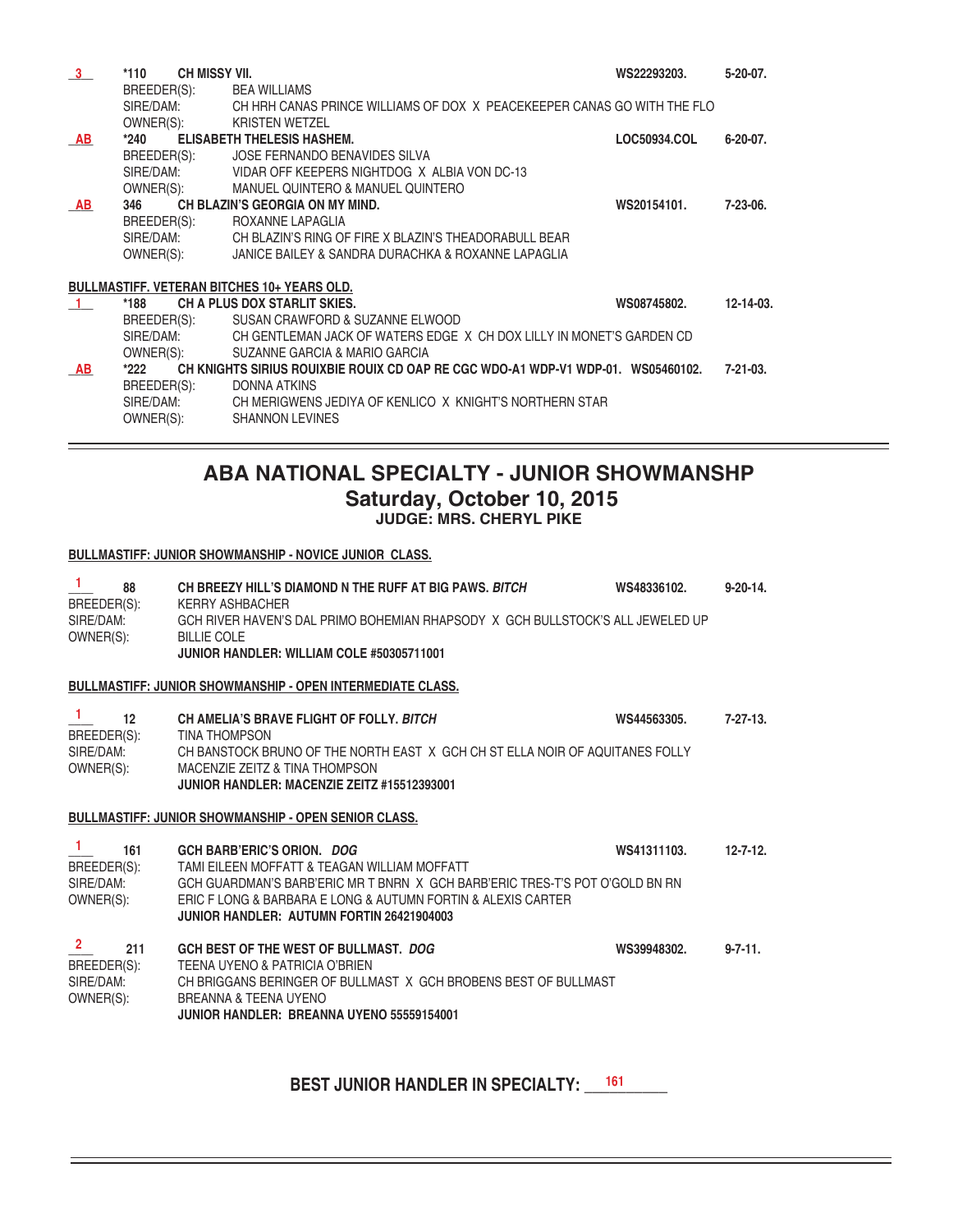**ABA NATIONAL SPECIALTY BEST OF BREED** 

**and MULTIPLE DOG NON-REGULAR CLASSES** 

 **Saturday, October 10, 2015**

**JUDGE: MRS. CAROL BEANS**

## **BEST OF BREED DOGS:**

#### *Note: An asterisk preceding an armband no. indicates NOHS eligible.*

| AB | 5                        | GCH CH WINNING COLORS ALEXANDERS GREATEST FOLLY.                                                          | WS39777504.             | $1 - 16 - 12$ . |
|----|--------------------------|-----------------------------------------------------------------------------------------------------------|-------------------------|-----------------|
|    | BREEDER(S):              | PATRICIA LAMONICA & ANGELO LAMONICA                                                                       |                         |                 |
|    | SIRE/DAM:                | CH INCREIBULLS DESTINY X GCH CH WINNING COLORS PERFECTA                                                   |                         |                 |
|    | OWNER(S):                | <b>TINA THOMPSON</b>                                                                                      |                         |                 |
|    | 15                       | GCH CH LONELY CREEK'S BRUCE ALMIGHTY.                                                                     | WS41560703.             | $6 - 24 - 12$ . |
|    |                          | BREEDER(S): SONYA WORLEY & FRED GINN                                                                      |                         |                 |
|    | SIRE/DAM:                | GCH CH BANSTOCK BRUNO OF THE NORTH EAST X GCH CH LONELY CREEKS SERENA                                     |                         |                 |
|    | OWNER(S):                | BRETT BRITTON & SONYA BRITTON                                                                             |                         |                 |
|    | *17                      | GCH TONDRA'S MIX IT UP DARLING! CGC NAP NJP RN CD.                                                        | WS33953302.             | 11-19-09.       |
|    |                          | BREEDER(S): KARA GONZALEZ & SERGIO GONZALEZ & MICHELE MCGOVERN & ELIZABETH FALK                           |                         |                 |
|    | SIRE/DAM:                | CH TONDRA FOR A FEW DOLLAR MORE X CH TONDRA'S WHAT'S COOKIN' HIGH POINT                                   |                         |                 |
|    | OWNER(S):                | ELIZABETH FALK & GARY V. ANDERSON & KARA ANDERSON-GONZALEZ                                                |                         |                 |
|    | 19                       | GCH BANSTOCK N HIGHPOINT NEW DAY BRUIN AT KIMO.                                                           | WS43188105.             | $1 - 24 - 13$ . |
|    | BREEDER(S):              | H NIETSCH & D STAMMEL & M&M MCGOVERN & & K ST JOHN                                                        |                         |                 |
|    | SIRE/DAM:                | GCH WINDOVER'S KEY THERE HANDSOME X GCH BANSTOCK BEWITCHED BY HIGHPOINT                                   |                         |                 |
|    | OWNER(S):                | JANE TREIBER & ED THOMASON                                                                                |                         |                 |
|    | 23                       | GCH ELOC'S IT'S ALL GOOD HEARTSLUV.                                                                       | WS38556501.             | $8-23-11.$      |
|    |                          | BREEDER(S): RENEA VAUGHN                                                                                  |                         |                 |
|    | SIRE/DAM:                | BIS GCH TARHEEL'S TURBO MAN X GCH HEARTSLUV BETTER DANNA HUMMER RN                                        |                         |                 |
|    | OWNER(S):                | <b>GERALD &amp; KAREN COLE</b>                                                                            |                         |                 |
|    | 25 <sub>2</sub>          | DRAGONFLY AND ELOC ARE RINGING IN THE NEW.                                                                | WS46221902.             | $1 - 1 - 14.$   |
|    | BREEDER(S):              | FRANCES MEREDITH & RENEA VAUGHN                                                                           |                         |                 |
|    | SIRE/DAM:                | GCH BLUECHIOS ROLLOVER TO TREMPHE X GCH HEARTSLUV N HIGHPOINTS MOUNTAINS AIRE BN RN                       |                         |                 |
|    | OWNER(S):                | <b>GERALD &amp; KAREN COLE</b>                                                                            |                         |                 |
|    | 29                       | <b>GCH BRAMSTOKE'S CARVED IN STONE.</b>                                                                   | WS40025002.CAN 8-21-11. |                 |
|    | BREEDER(S):<br>SIRE/DAM: | KAY REIL<br>GCH ISHANAS SINGULAR SENSATION AT LEATHERNECK X CH BRAMSTOKE'S DAYS OF FLIGHT                 |                         |                 |
|    | OWNER(S):                | <b>KAY REIL</b>                                                                                           |                         |                 |
|    | 31                       | <b>KNATCHBULL'S HOP HEATHEN.</b>                                                                          | WS43826501.             | $6 - 14 - 12$ . |
|    |                          | BREEDER(S): HELEN & ADREAS HANGMANN                                                                       |                         |                 |
|    | SIRE/DAM:                | KNATCHBULL'S LEOPOLD BLOOM X FITTNESS BULL EMMA OF KNATCH BULL                                            |                         |                 |
|    | OWNER(S):                | <b>BETTY GWARA</b>                                                                                        |                         |                 |
|    | 35                       | GCH ISHANA KERBEROS GUARDIAN OF THE WAY CGCA.                                                             | WS43564703.             | $3 - 9 - 13$ .  |
|    | BREEDER(S):              | ANNA FIGUERUA                                                                                             |                         |                 |
|    | SIRE/DAM:                | GCH TNT'S GROUND BREAKER X CH ISHANA'S DANCING IN THE MOONLIGHT                                           |                         |                 |
|    | OWNER(S):                | DARRYL & TAERA DEFREESE                                                                                   |                         |                 |
|    | *39                      | <b>GCH BRAMSTONE FAIRY CRANE GARDEN.</b>                                                                  | WS45130002.             | $4 - 11 - 13$ . |
|    | BREEDER(S):              | KAY REIL & PAM MCCLINTOCK                                                                                 |                         |                 |
|    | SIRE/DAM:                | GCH ISHANA SINGULAR SENSATION LEATHERNECK X GCH BRAMSTONE PAIGE TURNER                                    |                         |                 |
|    | OWNER(S):                | SINGA TOBING                                                                                              |                         |                 |
|    | *45                      | CH ETOILE IN IT TO WIN IT!                                                                                | WS44155706.             | $4 - 30 - 13$ . |
|    | BREEDER(S):              | CATHERINE CRISLIP & GARY V ANDERSON & NICOLE SHOOK                                                        |                         |                 |
|    | SIRE/DAM:                | CH TONDRA'S A PERFECT POUR X CH TONDRA'S SHE'S ALL THAT                                                   |                         |                 |
|    | OWNER(S):                | ELIZABETH FALK & CATHERINE CRISLIP                                                                        |                         |                 |
|    | 47                       | CH HAGEN'S MEISTER'S EL'PACO CGC.                                                                         | WS47930802.             | $7 - 11 - 14.$  |
|    | BREEDER(S):              | <b>TIERANNIE HAGEN</b>                                                                                    |                         |                 |
|    | SIRE/DAM:                | CH TRU GRIT RUDAY G OF ANTHRACITE X CH HAGEN'S HONEY BADGER                                               |                         |                 |
|    | OWNER(S):                | <b>CHARLES STEWART</b>                                                                                    |                         |                 |
|    | 49                       | CH NEWCASTLE'S FOREVER IN THE FUTURE.                                                                     | WS44119701.             | 4-30-13.        |
|    | BREEDER(S):              | <b>ANTHONY SCULLY</b>                                                                                     |                         |                 |
|    | SIRE/DAM:<br>OWNER(S):   | GCH NEWCASTLE'S INSTANT KARMA X GCH NEWCASTLE'S GRACEFULLY DONE<br>JEFF & JULIA HORNSHAW & ANTHONY SCULLY |                         |                 |
|    | 55                       | GCH CLOVER CITY'S TWIST OF FATE RA.                                                                       | WS34175501.             | 5-4-10.         |
|    | BREEDER(S):              | <b>VALERIE POTRATZ</b>                                                                                    |                         |                 |
|    | SIRE/DAM:                | GCH KNATCHBULL'S LEOPOLD BLOOM X CH CLOVER CITY'S ANGEL OF ASLAN CD                                       |                         |                 |
|    | OWNER(S):                | VALERIE POTRATZ & DENNIS GRIMM                                                                            |                         |                 |
|    |                          |                                                                                                           |                         |                 |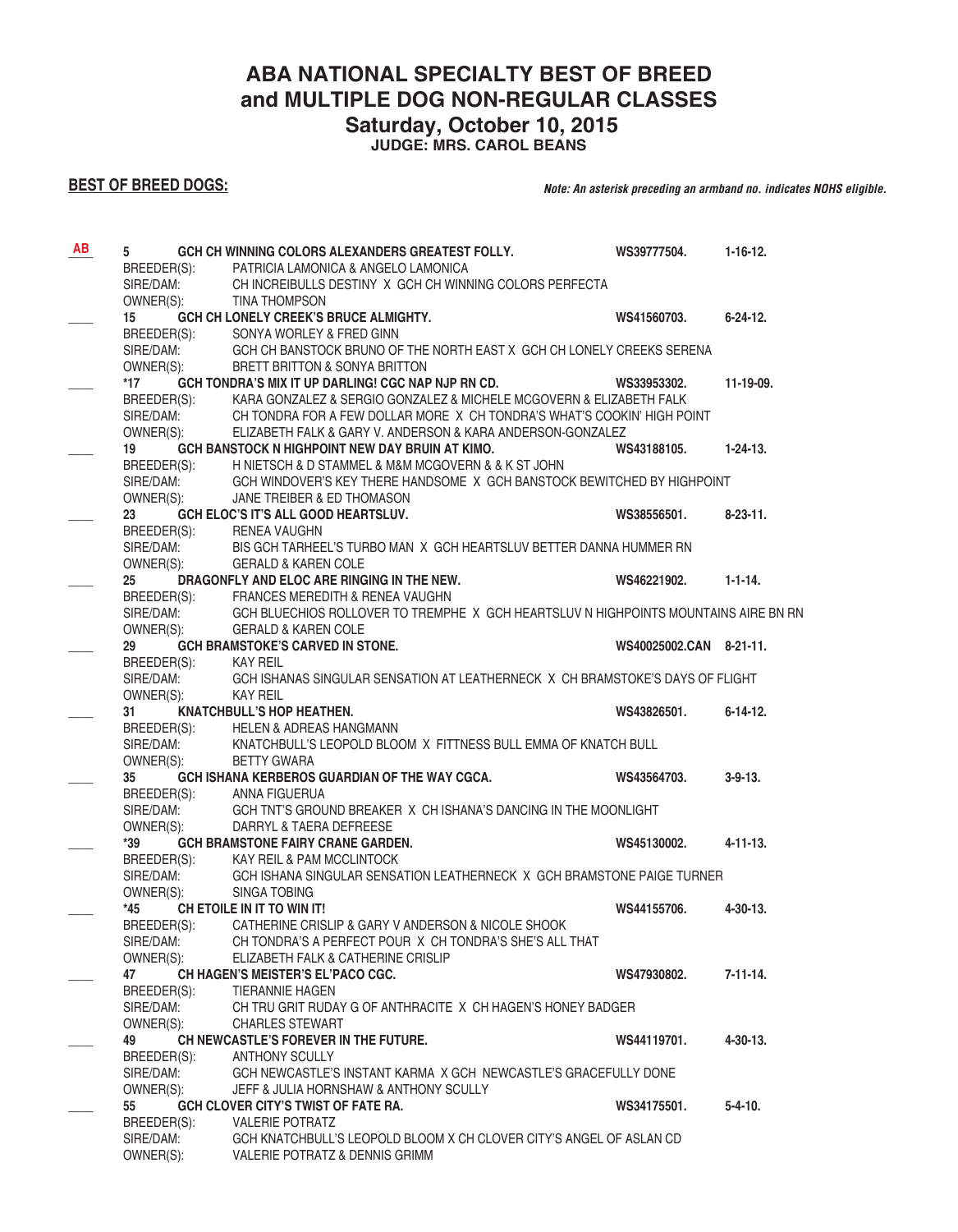#### **BULLM ASTIFF BEST OF BREED** *continued . . . DOGS*

| <b>AB</b> | 61                       | PERSEUS VON MARTINLAND.                                                                                                        | WE42292201.HNGR 6-25-12. |                 |
|-----------|--------------------------|--------------------------------------------------------------------------------------------------------------------------------|--------------------------|-----------------|
|           | BREEDER(S):              | <b>MIKLOS VERES</b>                                                                                                            |                          |                 |
|           | SIRE/DAM:                | EDISON IZ MIRA ANTALLIS X MOLLY VON MARTINLAND                                                                                 |                          |                 |
|           | OWNER(S):                | <b>LIZBETH GRALL</b>                                                                                                           |                          |                 |
|           | 71                       | GCH CH BASTION'S KEEPER OF THE FLAME AT IVYSTONE.                                                                              | WS42795103.              | 12-20-12.       |
|           | BREEDER(S):<br>SIRE/DAM: | ROBERT & LYNN SOPHR<br>CH BASTION'S COURAGE UNDER FIRE CDX, RE, NAP, NJP X CH BASTION'S SHOW STOPPER                           |                          |                 |
|           | OWNER(S):                | <b>VALERIE BRADEN</b>                                                                                                          |                          |                 |
|           | 77                       | CH SHERMAN'S SCORCHED EARTH FOLLY.                                                                                             | WS44563304.              | 7-27-13.        |
|           | BREEDER(S):              | <b>TINA THOMPSON</b>                                                                                                           |                          |                 |
|           | SIRE/DAM:                | CH BANSTOCK BRUNO OF THE NORTH EAST X GCH ST ELLA NOIR OF AQUITAINES FOLLY                                                     |                          |                 |
|           | OWNER(S):                | TINA THOMPSON & TRACIE ZEITZ                                                                                                   |                          |                 |
|           | 81                       | <b>GCH CH DAL PRIMO'S SEVENTH SAMURAI.</b>                                                                                     | WS40191701.              | $1 - 16 - 12$ . |
|           |                          | BREEDER(S): CRYSTAL R CORNER                                                                                                   |                          |                 |
|           | SIRE/DAM:                | GCH DAL PRIMO MAGIC MOMENT X HC DAL PRIMO'S VIVA TORONTO                                                                       |                          |                 |
|           | OWNER(S):                | GEORGE VANDENBERG II & CRYSTAL R CORNER                                                                                        |                          |                 |
|           | 85                       | <b>GCH DANEK'S TRIBUTE TO LEATHERNECK.</b>                                                                                     | WS41536503.              | $7 - 27 - 12$ . |
|           | BREEDER(S):              | JEAN ROBINSON & JOHN & JANE HAYDEN & GREG COBHAM<br>GCH ISHANA'S SINGULAR SENSATION AT LEATHERNECK X GCH LEATHERNECK BACK TALK |                          |                 |
|           | SIRE/DAM:<br>OWNER(S):   | <b>JANET &amp; DWIGHT EKSTROM</b>                                                                                              |                          |                 |
|           | *95                      | CH GRIDIRON'S GENTLEMAN JACK.                                                                                                  | WS45301502.              | $9 - 21 - 13$ . |
|           | BREEDER(S):              | <b>TERRY BLOUNT</b>                                                                                                            |                          |                 |
|           | SIRE/DAM:                | CH HARLETT'S MOVE IT MOVE IT X GCH GRIDIRON'S TEAM CAPTAIN                                                                     |                          |                 |
|           | OWNER(S):                | JULIE HAHN & TERRY BLOUNT                                                                                                      |                          |                 |
|           | $*101$                   | <b>CH KNATCHBULLS 5TH AVENUE MARQUEE.</b>                                                                                      | WS48071701.              | $7 - 19 - 13.$  |
|           | BREEDER(S):              | HELENE & ANDREAS HANSMANN                                                                                                      |                          |                 |
|           | SIRE/DAM:                | CH KNATCHBULL'S SAXON 5TH AVENUE X KNATCHBULL'S MILLIE OF SANRESE                                                              |                          |                 |
|           | OWNER(S):                | ANDREA MALATESTINIC                                                                                                            |                          |                 |
|           | 113                      | <b>GCH ARIA'S ADAGIO IN G MINOR.</b>                                                                                           | WS38924901.              | $9 - 16 - 11.$  |
|           | BREEDER(S):              | MICHAEL RAINEY & NANCY RAINEY                                                                                                  |                          |                 |
|           | SIRE/DAM:                | CH BASTION'S LOUISVILLE SLUGGER X GCH T-BOLDT'S JENNY TAKE A RIDE TO ARIA                                                      |                          |                 |
|           | OWNER(S):                | MICHAEL RAINEY & NANCY ORR-RAINEY                                                                                              |                          |                 |
|           | 115                      | GCH DOMERS ETCHED RED RUBY.                                                                                                    | WS44980704.              | 7-20-13.        |
|           | BREEDER(S):              | REBECCA FULTON                                                                                                                 |                          |                 |
|           | SIRE/DAM:                | BRAMSTOKE'S CARVED IN STONE X NEWCASTLE'S BRINGING WICKED EAST AT DOMER                                                        |                          |                 |
|           | OWNER(S):                | <b>REGAN BRANDON</b>                                                                                                           |                          |                 |
|           | $*119$                   | GCH TRACABULL'S WHEN FATE STEPS IN AT DREAMKEEPER CGC TT.                                                                      | WS40327406.              | $3-30-15$ .     |
|           | BREEDER(S):              | <b>TRACY L MUMMERT</b>                                                                                                         |                          |                 |
|           | SIRE/DAM:                | GCH VALENTINE'S CHARDONET TANKER X CH TRACABULL'S AIN'T NOTHIN SWEETER                                                         |                          |                 |
|           | OWNER(S):                | CHRISTINE & PHILIP VANVLEET & TRACY MUMMERT & LARRY FISHER                                                                     |                          |                 |
|           | *125                     | CH DOMER'S SWAGGERING AT FAITHDRIVEN RN CGCA.<br>REBECCA FULTON DVM & ANTHONY SCULLY & GREGORY KUZMA                           | WS44980705               | $7-20-13.$      |
|           | BREEDER(S):              | GCH BRAMSTOKE'S CARVED IN STONE X CH NEWCASTLE'S BRINGING WICKED EAST AT DOMER                                                 |                          |                 |
|           | SIRE/DAM:<br>OWNER(S):   | FRED & DEBBY MCLAUGHLIN & REBECCA FULTON DVM                                                                                   |                          |                 |
| AB        | 129                      | GCH HOME RUNS BRUNO BONACQUISTO CGC.                                                                                           | WS43477302.              | $3 - 26 - 13$ . |
|           | BREEDER(S):              | HEATHER JOHNSON & COLTON W JOHNSON                                                                                             |                          |                 |
|           | SIRE/DAM:                | SHADY OAK WATCH ME X SHAYY OAK OH MY-A-HOME RUN                                                                                |                          |                 |
|           | OWNER(S):                | <b>JOSEPH BONACQUISTO</b>                                                                                                      |                          |                 |
|           | *141                     | GCH RIVER HAVEN'S DAL PRIMO BOHEMIAN RHAPSODY.                                                                                 | WS40951601.              | $6 - 4 - 12$ .  |
|           | BREEDER(S):              | CHRISTINA K TOWER & ANNA FIGUEROA                                                                                              |                          |                 |
|           | SIRE/DAM:                | GCH DAL PRIMO MAGIC MOMENT X CH ISHANA'S MOONLIGHT AT RIVER HAVEN                                                              |                          |                 |
|           | OWNER(S):                | CHRISTINA K TOWER & CONNIE JANUS                                                                                               |                          |                 |
|           | *149                     | CH OLIVE TREE'S THEORY OF EVOLUTION.                                                                                           | WS45819403.              | 11-20-13.       |
|           | BREEDER(S):              | <b>JESSICA CARRION &amp; BECKY S MARTIN</b>                                                                                    |                          |                 |
|           | SIRE/DAM:                | BLACKJACK DOUBLE DOWN ON BOBECK X BO-BECK'S MOST USEFUL GIFT                                                                   |                          |                 |
|           | OWNER(S):                | DANIELLE DUKES                                                                                                                 |                          |                 |
|           | 155                      | CH VALENTINE'S REDBULL "MAXWELL".                                                                                              | WS47105102.              | $3-12-14$ .     |
|           | BREEDER(S):              | LINDA M VALENTINE AND DANNY DELISLE                                                                                            |                          |                 |
|           | SIRE/DAM:                | FAR ISLE DON CARLO OF SICILA X STARRDOGS PISTOLS AND PEARLS                                                                    |                          |                 |
|           | OWNER(S):                | GIUSEPPE MAZZAMUTO                                                                                                             |                          |                 |
|           | *159                     | GCH BANSTOCK N HIGHPOINT' OURS YOURS AND MINE.                                                                                 | WS43188101.              | $1-24-13.$      |
|           | BREEDER(S):              | HELENE NIETSCH & MICHELE MCGOVERN & KELLEY ST JOHN & DALE M STAMMEL                                                            |                          |                 |
|           | SIRE/DAM:                | GCH WINDOVERS HEY THERE HANDSOME X GCH BANSTOCK BEWITCHED BY HIGHPOINT                                                         |                          |                 |
|           | OWNER(S):                | <b>JESSICA DAVIS</b>                                                                                                           |                          |                 |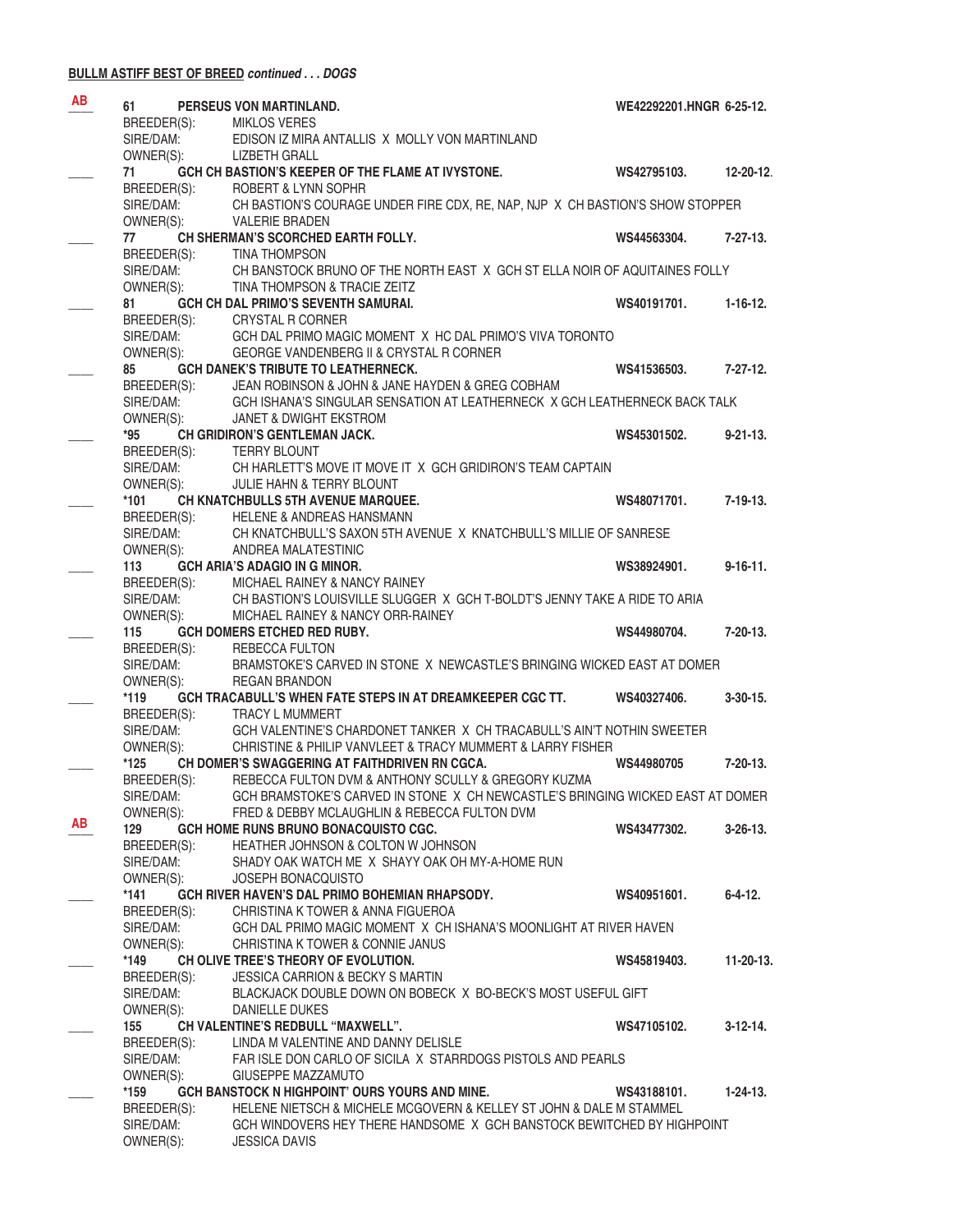|           | 167                      | <b>GCH DAL PRIMO IN 7HE MAKING.</b>                                                                                                    | WS40191702.              | $1 - 16 - 12.$  |
|-----------|--------------------------|----------------------------------------------------------------------------------------------------------------------------------------|--------------------------|-----------------|
|           |                          | BREEDER(S): CRYSTAL R CORNER<br>SIRE/DAM: GCH DAL PRIMO MAG                                                                            |                          |                 |
|           | OWNER(S):                | GCH DAL PRIMO MAGICE MOMENT X CH DAL PRIMO VIVA TORONTO                                                                                |                          |                 |
|           | 171                      | CRYSTAL CORNER & MICHELLE STEIGMEYER<br>CH ALTITUDES AVALANCHE ZONE.                                                                   | WS42456303.              | 7-31-02.        |
|           |                          | BREEDER(S): KATHY MCALISTER & GWEN BADER                                                                                               |                          |                 |
|           | SIRE/DAM:                | CH BLOSSOMS BULLWINKLE X GCH TONDRA AND WILL-O-WAY GOING ROGUE AT ALTITUDE                                                             |                          |                 |
|           | OWNER(S):                | KATHY MCALISTER & GWEN BADER                                                                                                           |                          |                 |
|           | 173                      | GCH JOHARI'S HE'S ALL THE MONEY ON WALLSTREET.                                                                                         | WS45309001.              | $9 - 30 - 13$ . |
|           | BREEDER(S):              | CRAIG MICHELL GARCIA & DWIGHT CLARK YEAGER                                                                                             |                          |                 |
|           | SIRE/DAM:                | CH BRAMSTOKE'S CARVED IN STONE X JOHARI'S STARTING ALL OVER AGAIN                                                                      |                          |                 |
|           | OWNER(S):<br>179         | ROBERT KORBER & VICTORIA CALDAS<br>CH DAL PRIMO'S OLIVER WITH A TWIST.                                                                 | WS41244303.              | $7 - 2 - 12$ .  |
|           |                          | BREEDER(S): CRYSTAL CORNER & KATIE MARTIN                                                                                              |                          |                 |
|           | SIRE/DAM:                | GCH DAL PRIMO'S MAGIC MOMENT X CH DAL PRIMO'S ROWDY RODI PIPER                                                                         |                          |                 |
|           | OWNER(S):                | <b>KRISTEN O'BRIEN</b>                                                                                                                 |                          |                 |
|           | 185                      | GCH DAL PRIMO THE JESTER OF NV.                                                                                                        | WS40191703.              | $1 - 16 - 12$ . |
|           |                          | BREEDER(S): CRYSTAL R CORNER                                                                                                           |                          |                 |
|           | SIRE/DAM:                | GCH DAL PRIMO MAGIC MOMENT CGC X CH DAL PRIMO VIVA TORONTO                                                                             |                          |                 |
|           | OWNER(S):                | KRISSY O'BRIEN & CRYSTAL CORNER & MATT HARWOOD                                                                                         |                          |                 |
| AB        | 191                      | CH HOMESTEADS ALL EYES ON ME.<br>MARLENE PLANTE & BENJAMIN PLANTE                                                                      | WS39608501.              | $1 - 5 - 12$ .  |
|           | BREEDER(S):<br>SIRE/DAM: | GCH ISHANA'S SINGULAR SENSATION AT LEATHERNCEK X CH HOMESTEADS CALAMITY JANE                                                           |                          |                 |
|           | OWNER(S):                | <b>MARLENE PLANTE</b>                                                                                                                  |                          |                 |
| AB        | *193                     | <b>GCH STARRDOGS MIDNIGHT RAMBLER.</b>                                                                                                 | WS33664708.              | $4 - 21 - 10$ . |
|           |                          | BREEDER(S): KATHRYN A ROBERTS                                                                                                          |                          |                 |
|           | SIRE/DAM:                | CH STARRDOGS HE'S A PLAYER X CH STARRDOGS SHADOW OF THE WIND                                                                           |                          |                 |
|           | OWNER(S):                | WILLIAM OFSHLAG & JANE OFSHLAG                                                                                                         |                          |                 |
| <b>AB</b> | 195                      | GCH T-BOLDT'S DESIGNATED HITTER AT BASTION.                                                                                            | WS41285302.              | $7 - 6 - 12.$   |
|           | BREEDER(S):<br>SIRE/DAM: | SHERRY BOLDT<br>BASTION'S LOUISVILLE SLUGGER X T-BOLD'S LITTLE LAYIN LUPE LU                                                           |                          |                 |
|           | OWNER(S):                | LYNN & BOB SPOHR & SHERRY BOLDT                                                                                                        |                          |                 |
| AB        | 201                      | CH ICON N GAFFLE'S SILENT EAGLE.                                                                                                       | WS48232105.              | $9-19-14.$      |
|           |                          | BREEDER(S): TERI WINSTON DVM & KATHY KOCHER                                                                                            |                          |                 |
|           |                          | SIRE/DAM: GCH BANSTOCK N HIGHPOINTS NEW DAY BRUIN AT KIMO X CH GAFFLE'S ICON REPEATED IN RED                                           |                          |                 |
|           | OWNER(S):                | RYAN & JULIE ARZNER & TERI WINSTON DVM                                                                                                 |                          |                 |
| <b>AB</b> | 203                      | CH ICON N GAFFLE'S BIG BONANZA.                                                                                                        | WS48232101.              | $9-19-14.$      |
|           |                          | BREEDER(S): TERI WINSTON DVM & KATHY KOCHER                                                                                            |                          |                 |
|           | SIRE/DAM:<br>OWNER(S):   | GCH BANSTOCK N HIGHPOINTS NEW DAY BRUIN AT KIMO X CH GAFFLE'S ICON REPEATED IN RED<br>DEENAN HUBBARD & TODD HUBBARD & TERI WINSTON DVM |                          |                 |
|           |                          | *211 GCH BEST OF THE WEST OF BULLMAST.                                                                                                 | WS39948302.              | $9 - 7 - 11$ .  |
|           |                          | BREEDER(S): TEENA UYENO & PATRICIA O'BRIEN                                                                                             |                          |                 |
|           | SIRE/DAM:                | CH BRIGGANS BERINGER OF BULLMAST X GCH BROBENS BEST OF BULLMAST                                                                        |                          |                 |
|           | OWNER(S):                | BREANNA & TEENA UYENO                                                                                                                  |                          |                 |
|           | 215                      | <b>GCH BARON DYE OF RIDGETOP.</b>                                                                                                      | WS34530505.              | $5-21-10.$      |
|           | BREEDER(S):              | <b>OLGA WHITTALL</b>                                                                                                                   |                          |                 |
|           | SIRE/DAM:                | LEMABULL BULL PAST THE GAME TO ANATALLIS X BULLSTOCK N GARROWAYS NIKTA<br>ROCHELLE WYNES                                               |                          |                 |
|           | OWNER(S):<br>*229        | <b>BRONZE GCH MARCONIAN 'N RIDGETOPS THUNDER ROAD.</b>                                                                                 | WS46880501.              | $5 - 15 - 13$ . |
|           | BREEDER(S):              | OLGA WHITTALL & GALINA DITTMAN                                                                                                         |                          |                 |
|           | SIRE/DAM:                | BELONG TO ME IZ DVARISKIU X BRONZE ROM CH BULLSTOCK 'N GARROWAYS NIKITA                                                                |                          |                 |
|           | OWNER(S):                | OLGA WHITTALL & GALINA DITTMAN                                                                                                         |                          |                 |
|           | 249                      | <b>GCH BULLSTOCK'S LAKOTA WARRIOR.</b>                                                                                                 | WS45712701, CAN 11-6-13. |                 |
|           | BREEDER(S):              | <b>IAN ROBERTSON</b>                                                                                                                   |                          |                 |
|           | SIRE/DAM:                | CH BULLSTOCK'S SON OF ANARCHY X CH BULLSTOCK'S SNOW LION                                                                               |                          |                 |
| AB        | OWNER(S):<br>253         | PEGGY BURNS & IAN & MARY ROBERTSON<br>CH BRU TOWN N XTREME'S REGGIE SETS THE EDGE.                                                     | WS45732903.              | $12 - 2 - 13$ . |
|           | BREEDER(S):              | <b>CHERYL BRUBAKER</b>                                                                                                                 |                          |                 |
|           | SIRE/DAM:                | CH TONDRA'S A PERFECT POUR X GCH XTREME'S DOODLIN' AROUND CGC                                                                          |                          |                 |
|           | OWNER(S):                | JENNIFER YOUNG & CHERYL BRUBAKER                                                                                                       |                          |                 |
|           | 255                      | <b>GCH ADORA MISTER CHOPS.</b>                                                                                                         | WS3586005.               | $10 - 29 - 10.$ |
|           | BREEDER(S):              | DOREEN A MOSKALUK & WILLIAM MOSKALUK                                                                                                   |                          |                 |
|           | SIRE/DAM:                | KNATCHBULL'S LEOPOLE BLOOM X ADORA'S SHE'S A MARVEL                                                                                    |                          |                 |
|           | OWNER(S):                | SHAWN LABONTE & KRISTY BATCHELOR & DOREEN MOSKALUK & WILLIAM MOSKALUK                                                                  |                          |                 |
|           | 261                      | <b>BULLSTOCK'S SON OF ANARCHY.</b><br>IAN & MARY ROBERTSON                                                                             | WS42264602               | $3 - 5 - 12$ .  |
|           | BREEDER(S):<br>SIRE/DAM: | CH BULLSTOCK'S HEAVY EQUIPMENT X BULLSTOCK'S JERSEY GIRL                                                                               |                          |                 |
|           | OWNER(S):                | IAN & MARY ROBERTSON                                                                                                                   |                          |                 |
|           |                          |                                                                                                                                        |                          |                 |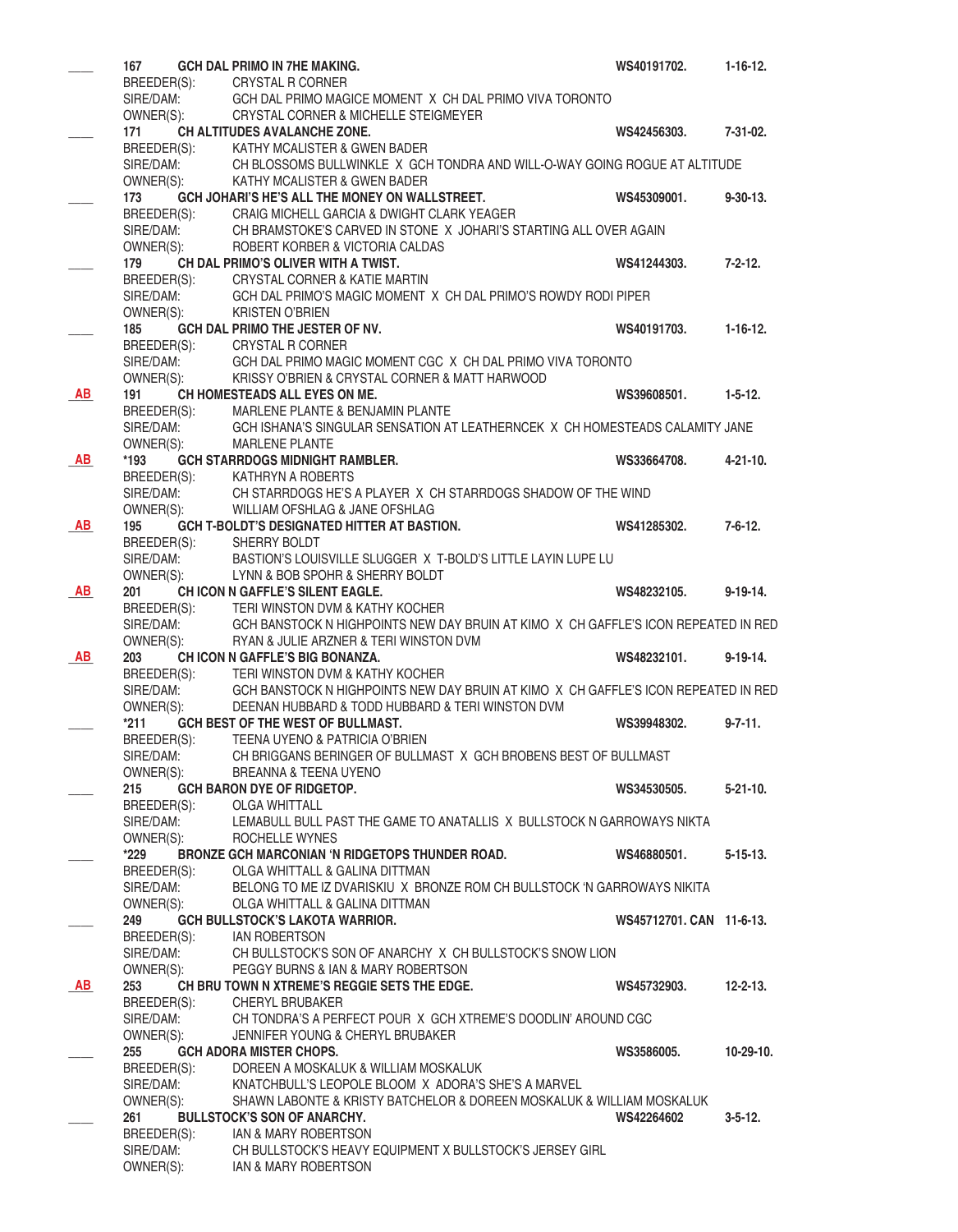| 277                           | CH BRU TOWN N XTREME'S DIDN'T C ME COMING.                                                   | WS45732901.             | $12 - 2 - 13$ . |
|-------------------------------|----------------------------------------------------------------------------------------------|-------------------------|-----------------|
| BREEDER(S):                   | CHERYL BRUBAKER                                                                              |                         |                 |
| SIRE/DAM:                     | CH GCH TONDRA'S A PERFECT POUR X CH GCH XTREME'S DOODLIN' AROUND                             |                         |                 |
| OWNER(S):                     | TIMOTHY J & CHERYL BRUBAKER                                                                  |                         |                 |
| 279                           | <b>CH SQUAREDEAL SUPREME COMMANDER.</b>                                                      | WS44722001.             | $6 - 14 - 13$ . |
| BREEDER(S):                   | JOHN & JANE HAYDEN & JEAN ROBINSON                                                           |                         |                 |
| SIRE/DAM:                     | GCH CH BRAMSTOKE'S CARVED IN STONE X GCH CH LEATHERNECK BACK TALK                            |                         |                 |
| OWNER(S):                     | JOHN & JANE HAYDEN                                                                           |                         |                 |
| 291                           | <b>BRAMSTOKE'S SUGAR DADDY.</b>                                                              | WS46732201.CAN 6-19-13. |                 |
| BREEDER(S):                   | <b>KAY REIL</b>                                                                              |                         |                 |
| SIRE/DAM:                     | CH BRAMSTOKE'S BLASTINOFF BARTHOLOMEW X HIGHPOINT'S FIRST LADY OF BRAMSTOKE                  |                         |                 |
| OWNER(S):                     | NICK KARAMASIS & DINA KARAMBASIS                                                             |                         |                 |
| 293                           | <b>CH PEACEKEEPER-LEATHERNECK OF RODEL.</b>                                                  | WS26948201.             | $6 - 13 - 08$ . |
| BREEDER(S):                   | <b>PHYLLIS A PARKS</b>                                                                       |                         |                 |
| SIRE/DAM:                     | CH LEATHERNECK IT'S ALL ABOUT ME X CH PEACEKEEPER CAYLPSO MIMOSA                             |                         |                 |
| OWNER(S):                     | ROBERT BILES                                                                                 |                         |                 |
| 295                           | NEWCASTLE'S STANDING OVATION.                                                                | WS37811302.             | $4 - 2 - 11$ .  |
| BREEDER(S):                   | <b>ANTHONY SCULLY</b>                                                                        |                         |                 |
| SIRE/DAM:                     | NEWCASTLE'S LOVE STRUCK ROMEO X NEWECASTLE'S GRACEFULLY DONE                                 |                         |                 |
| OWNER(S):                     | JEFF AND JULIA HORNSHAW & ANTHONY SCULLY                                                     |                         |                 |
| 299                           | CH BEAUTY N GALLANT IB BUNKER OF BULLMAST                                                    | WS43308401.             | $1 - 28 - 13$ . |
| BREEDER(S):                   | PATRICIA O'BRIEN & TEENA UYENO                                                               |                         |                 |
| SIRE/DAM:                     | CH GALLANT OAKS N BULLMAST EL TORO ROJO BE MARVELOUS X GCH BESTBUDS IB BEAUTIFUL OF BULLMAST |                         |                 |
| OWNER(S):                     | HANNE R MINTZ & MARINA G MINTZ                                                               |                         |                 |
|                               | 103 - Moved up from Open AOAC Dog class                                                      |                         |                 |
|                               |                                                                                              |                         |                 |
| <b>BEST OF BREED BITCHES:</b> |                                                                                              |                         |                 |
|                               |                                                                                              |                         |                 |
| $*$ $\sim$                    | CU EMBRECC TUEORORA'S BYZANTINE FOLLY                                                        | <b>MCAACCOOOA</b>       | 70719           |

**\_\_\_\_ \*6 CH EMPRESS THEODORA'S BYZANTINE FOLLY. WS44563301. 7-27-13.** BREEDER(S): TINA THOMPSON SIRE/DAM: CH BANSTOCK BRUNO OF THE NORTH EAST X GCH CH ST ELLA NOIR OF AQUITANES FOLLY OWNER(S): TINA THOMPSON **\_\_\_\_ 12 CH AMELIA'S BRAVE FLIGHT OF FOLLY. WS44563305. 7-27-13.** BREEDER(S): TINA THOMPSON SIRE/DAM: CH BANSTOCK BRUNO OF THE NORTH EAST X GCH CH ST ELLA NOIR OF AQUITANES FOLLY OWNER(S): MACENZIE ZEITZ & TINA THOMPSON **\_\_\_\_ 14 GCH CH XTREME'S N RODEL'S PERFECT BLEND. WS43162902. 1-9-13.** BREEDER(S): ROBERT LEWIS BILES JR SIRE/DAM: CH TONDRA'S A PERFECT POUR X CH RODEL'S HONEY BEE O'DUALLY OWNER(S): CHERYL & TIM BRUBAKER & NICOLE SHOOK **\_\_\_\_ 20 CH BASTION'S SOME LIKE IT HOT. WS39053409. 9-27-11.** BREEDER(S): KIMBERLEE COOK & LYNN SPOHR & ROBERT SPOHR SIRE/DAM: CH BRAMSTROKE BLASTINGOFFBARTHOLMEW X CH SPIRITSONG N BASTION SHOWIN' OFF FOR SOLO-K, CD, RE, NJP OWNER(S): CHRIS & DEBIE COGGIN **\_\_\_\_ \*22 CH WATERWOOD'S OUR GANG'S LITTLE RASCAL. WS48211107. 8-1-14.** BREEDER(S): SUZANNE ADKINS-GIL SIRE/DAM: GCH CH ISHANA'S SINGULAR SENSATION AT LEATHERNECK X TNT'S M.I.A. THUNDER DOWN UNDER OWNER(S): LINDA GRAFF & STEVEN GRAFF LINDA GRAFF & STEVEN GRAFF **\_\_\_\_ \*28 GCH ICONS ABSOLUTE DOUBLE SHOT OF KAHLUA. WS42969703. 11-23-13.** BREEDER(S): TERI WINSTON DVM & MELINDA S AGEE & ALEXIS CARTER SIRE/DAM: CH MELKEV'S COMING TO YOUR CITY X CH WILDFIRE'S ICONIC FIVE ALARM INFERNO OWNER(S): KAREN FREEMAN & E. TODD PIERCE **\_\_\_\_ \*36 GCH CAPELLA'S WE R WHO WE R V LEGENDS. WS43718901. 3-16-13.** BREEDER(S): STACEY MARINO & CINDY DENGLER & BRIAN WITMIER SIRE/DAM: CH DOX WINDIGOS HEIROGANT SON X GCH VON DER BAHMS & MIRON'S SUGAR & SPICE OWNER(S): STACEY MARINO & CINDY DENGLER STACEY MARINO & CINDY DENGLER **\_\_\_\_ \*38 CH GAFFLE'S POINT OF GRACE AT PATRIOT. WS45792501. 10-12-13.** BREEDER(S): KATHY KOCHER SIRE/DAM: CH NEWCASTLE'S LOVE STRUCK ROMEO X CH GAFFLE'S BONNY LASS BAILEY OWNER(S): JANET POULTON **\_\_\_\_ \*48 CH BO-BECK'S DOUBLE YOUR PLEASURE AT STE-LOR CGC. WS47784302. 7-7-14.** BREEDER(S): BECKY & ROBERT MARTIN JR & LORI BAKER & MELISSA BAUSMAN SIRE/DAM: BO-BECKS SOMETHIN TO TALK ABOUT X GCH BO-BECK'S JUST WARMING UP OWNER(S): STEPHEN & LORI BAKER & BECKY MARTIN **\_\_\_\_ 50 CH HIGHPOINT N BANSTOCK'S KEEP CALM AND CARRY ON. WS43188102. 1-24-13.** BREEDER(S): HELENE NIETSCH & MICHELE MCGOVERN & KELLYE ST. JOHN & DALE STAMMEL SIRE/DAM: GCH WINDOVER'S KEY THERE HANDSOME X GCH BANSTOCK BEWITCHED BY HIGHPOINT **AB**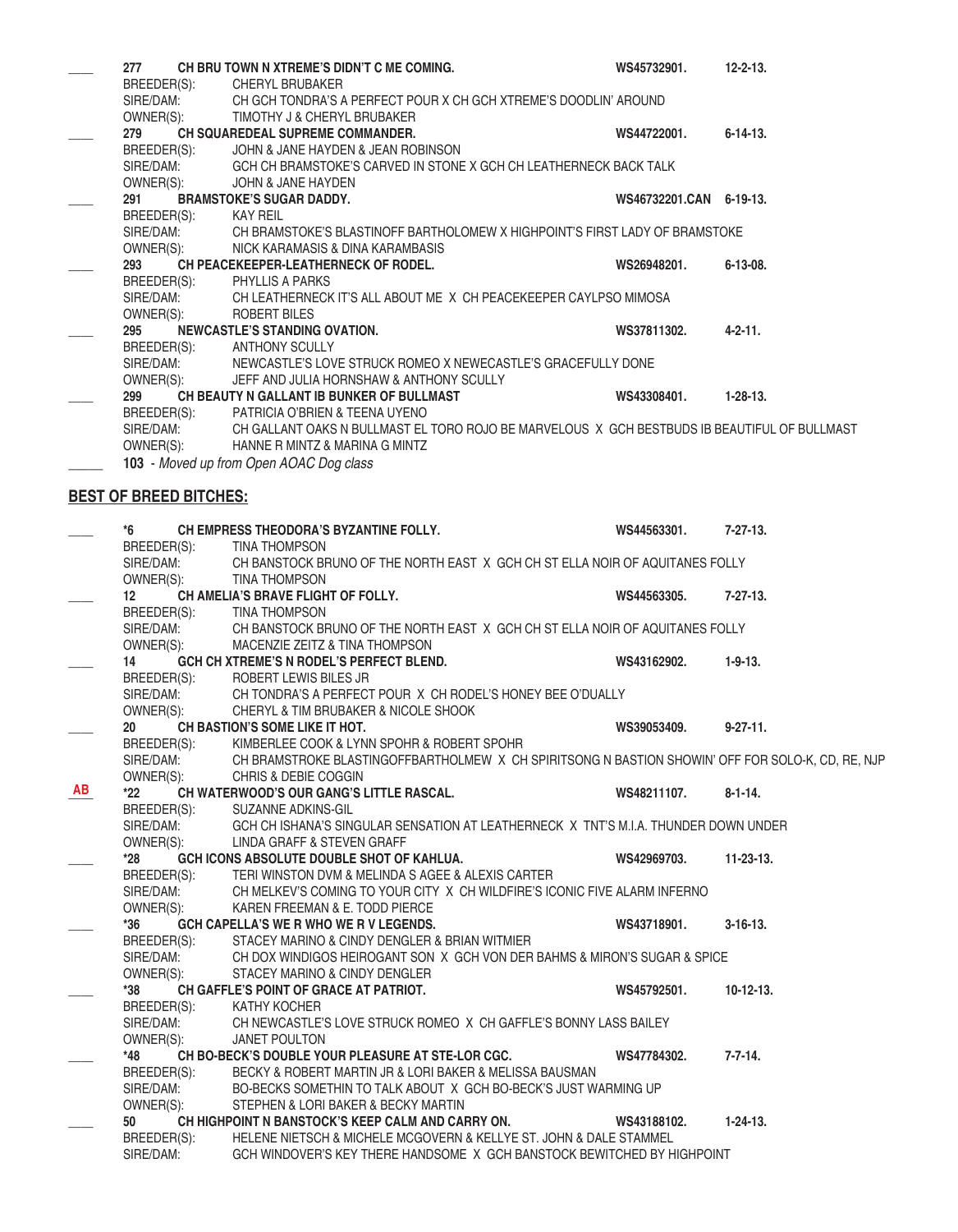MICHELE MCGOVERN & HELENE NIETSCH & KELLYE ST. JOHN **BULLM ASTIFF BEST OF BREED** *continued . . . BITCHES*

|           | 54                                                   | CH BRU TOWN N XTREME'S HELLFIRE.                                                                   | WS45732906. | $12 - 02 - 13$ . |
|-----------|------------------------------------------------------|----------------------------------------------------------------------------------------------------|-------------|------------------|
|           | BREEDER(S):                                          | <b>CHERYL BRUBAKER</b>                                                                             |             |                  |
|           | SIRE/DAM:                                            | GCH TONDRA'S A PERFECT POUR X GCH EXTREME'S DOODLIN' AROUND CGC.                                   |             |                  |
|           | OWNER(S):                                            | TIMOTHY & CHERYL L. BRUBAKER                                                                       |             |                  |
|           | *60                                                  | <b>GCH GRIDIRON'S ELIT PLAYMAKER.</b>                                                              | WS45301501. | $9 - 21 - 13$ .  |
|           | BREEDER(S): TERRY BLOUNT<br>SIRE/DAM: CH HARLETT'S M |                                                                                                    |             |                  |
|           |                                                      | CH HARLETT'S MOVE IT MOVE IT X GCH GRIDIRON'S TEAM CAPTAIN                                         |             |                  |
|           | OWNER(S):                                            | <b>TERRY BLOUNT</b>                                                                                |             |                  |
|           | 74 —                                                 | CH BRAMSTOKE'S SHOP TIL YOU DROP.                                                                  | WS45130001. | 4-11-13. CAN     |
|           | BREEDER(S):                                          | KAY REIL & PAM MCCLINTOCK                                                                          |             |                  |
|           | SIRE/DAM:                                            | GCH ISHANAS SINGULAR SENSATION AT LEATHERNECK X CH BRAMSTOKE'S PAIGE TURNER                        |             |                  |
|           | OWNER(S):                                            | <b>KAY REIL</b>                                                                                    |             |                  |
|           | *78                                                  | CH WILL-O-WAYS LITTLE BITTY BIG BANG.                                                              | WS35290601. | $7 - 3 - 10.$    |
|           | BREEDER(S):                                          | <b>GWEN BADER &amp; DAVID SPONG</b>                                                                |             |                  |
|           | SIRE/DAM:                                            | CH TONDRAS OATMEAL STOUT X CH WILL-O-WAY WHO'S MY DADDY                                            |             |                  |
| <b>AB</b> | OWNER(S):                                            | <b>GWEN BADER &amp; DAVID SPONG</b>                                                                |             |                  |
|           | *80                                                  | CH WILL-O-WAY CHILL FACTOR OF ALTITUDE.                                                            | WS42456301. | $7 - 31 - 12$ .  |
|           | BREEDER(S):                                          | KATHY MCALISTER & GWEN BADER                                                                       |             |                  |
|           | SIRE/DAM:                                            | BLOSSOMS BULLWINKLE X TONDRA AND WILL O WAY GOING ROGUE AT ALTITUDE                                |             |                  |
|           | OWNER(S):                                            | <b>GWEN BADER &amp; DAVID SPONG</b>                                                                |             |                  |
|           | 86                                                   | CH BANSTOCK@OAKRIDGE BLACK MESA CDX RE.                                                            | WS34613203. | $6 - 25 - 10.$   |
|           | BREEDER(S):                                          | HELENE NIETSCH & MICHELE MCGOVERN & MIKE MCGOVERN                                                  |             |                  |
|           | SIRE/DAM:                                            | CH OAKRIDGE GOOD GRIEF CDX RE X CH BANSTOCK BACK TO THE FUTURE                                     |             |                  |
|           | OWNER(S):                                            | ANITA MIGDAY & IRA KAPLAN                                                                          |             |                  |
|           | *88                                                  | CH BREEZY HILL'S DIAMOND N THE RUFF AT BIG PAWS.                                                   | WS48336102. | $9-20-14.$       |
|           |                                                      | KERRY ASHBACHER                                                                                    |             |                  |
|           | BREEDER(S):<br>SIRE/DAM:                             | GCH RIVER HAVEN'S DAL PRIMO BOHEMIAN RHAPSODY X GCH BULLSTOCK'S ALL JEWELED UP                     |             |                  |
|           | OWNER(S):                                            | <b>BILLIE COLE</b>                                                                                 |             |                  |
|           | 94                                                   | CH HOMESTEADS MY BFF.                                                                              | WS41573201. | $07-10-12.$      |
|           | BREEDER(S):                                          | MARLENE PLANTE & BENJAMIN PLANTE                                                                   |             |                  |
|           | SIRE/DAM:                                            | GCH CABBERIN'S GRIZZLY BEAR X CH HOMESTEADS CALAMITY JANE                                          |             |                  |
|           | OWNER(S):                                            | <b>MARLENE PLANTE</b>                                                                              |             |                  |
|           | 102                                                  | CH DAL PRIMO SPIRIT OF WINNING COLORS.                                                             | WS45359602. | $9 - 5 - 13$ .   |
|           | BREEDER(S):                                          | PATRICIA LAMONIKA & ANGELO LAMONIKA                                                                |             |                  |
|           | SIRE/DAM:                                            | GCH DAL PRIMO IN THE MAKING X GCH WINNING COLORS PERFECTA                                          |             |                  |
|           | OWNER(S):                                            | GEORGE VANDENBERG II & CRYSTAL R CORNER                                                            |             |                  |
|           | $*112$                                               | <b>GCH PANDORA'S OPENING ACT.</b>                                                                  | WS35269201. | $9 - 5 - 10$ .   |
|           | BREEDER(S):                                          | <b>KRISTEN WETZEL</b>                                                                              |             |                  |
|           | SIRE/DAM:                                            | CH TNT'S LONSTAR X CH MISSY VII                                                                    |             |                  |
|           | OWNER(S):                                            | <b>KRISTEN WETZEL</b>                                                                              |             |                  |
|           | $*116$                                               | <b>CH PANDORA'S SHE'S SO SAAVY.</b>                                                                | WS45613101. | $10-16-13.$      |
|           | BREEDER(S):                                          | <b>KRISTEN WETZEL</b>                                                                              |             |                  |
|           | SIRE/DAM:                                            | CH NOLAND'S WYLOWAY SQUARE ROOT X GRIDIRON'S LEGEND OF DALLAS                                      |             |                  |
|           | OWNER(S):                                            | <b>KRISTEN WETZEL</b>                                                                              |             |                  |
|           | 128                                                  | <b>GCH ADORA'S INCREDABULL SHELBY COBRA.</b>                                                       | WS38440905. | $8 - 1 - 11$ .   |
|           | BREEDER(S):                                          | DOREEN MOSKALUK & WILLIAM MOSKALUK                                                                 |             |                  |
|           | SIRE/DAM:                                            | CH HIGHPOINT'S WATCHIN OVER ME X CH ADORA'S SHE'S A MARVEL                                         |             |                  |
|           | OWNER(S):                                            | DOREEN MOSKALUK & WILLIAM MOSKALUK                                                                 |             |                  |
|           | 138                                                  | <b>GCH ARIA'S AIR ON A G STRING.</b>                                                               | WS38924902. | $9-16-11.$       |
|           | BREEDER(S):                                          | MICHAEL RAINEY & NANCY ORR-RAINEY                                                                  |             |                  |
|           | SIRE/DAM:                                            | CH BASTION'S LOUISVILLE SLUGGER X GCH T-BOLDT'S JENNY TAKE A RIDE TO ARIA                          |             |                  |
|           | OWNER(S):                                            | MICHAEL RAINEY & NANCY ORR-RAINEY                                                                  |             |                  |
|           | *146                                                 | GCH BO-BECK'S GOOD GOLLY MISS MOLLY CGC.                                                           | WS38310303. | $6 - 18 - 11$ .  |
|           | BREEDER(S):                                          | BECKY MARTIN & MELISSA BAUSMAN                                                                     |             |                  |
|           | SIRE/DAM:                                            | CH MIKELL RANAH'S OF LEATHERNECK X CH BO-BECK LINMOR LEGALLY BLOND RN                              |             |                  |
|           | OWNER(S):                                            | KATHLEEN WHITE & GERRY BEAUDOIN                                                                    |             |                  |
|           | 166                                                  | GCH TRACABULLS AN EVENING TO REMEMBER AT JUSTICE.                                                  | WS40327403. | $3-30-12$ .      |
|           | BREEDER(S):                                          | <b>TRACY MUMERT</b>                                                                                |             |                  |
|           | SIRE/DAM:                                            | GCH VALENTINE'S CHARDONET TANKARD X CH TRACABULLS AIN'T NOTHIN SWEETER                             |             |                  |
|           | OWNER(S):                                            | DAVID & KATHARINE SNYDER & VALERIE MCGRAW & BARBARA HECK                                           |             |                  |
|           | *174                                                 | GCH SOLO-K'S TOO HOT TO HANDLE CD RA CGC.                                                          | WS39053405. | $9 - 27 - 11$ .  |
|           | BREEDER(S):                                          | KIMBERLEE COOK & ROBERT & LYNN SPOHR                                                               |             |                  |
|           | SIRE/DAM:                                            | CH BRAMSTOKE BLASTINOFFBARTHOLMEW X CH SPIRIT SONG N BASTION SHOWN' OFF FOR SOLO-K CDX RE AXP OJP. |             |                  |
|           |                                                      |                                                                                                    |             |                  |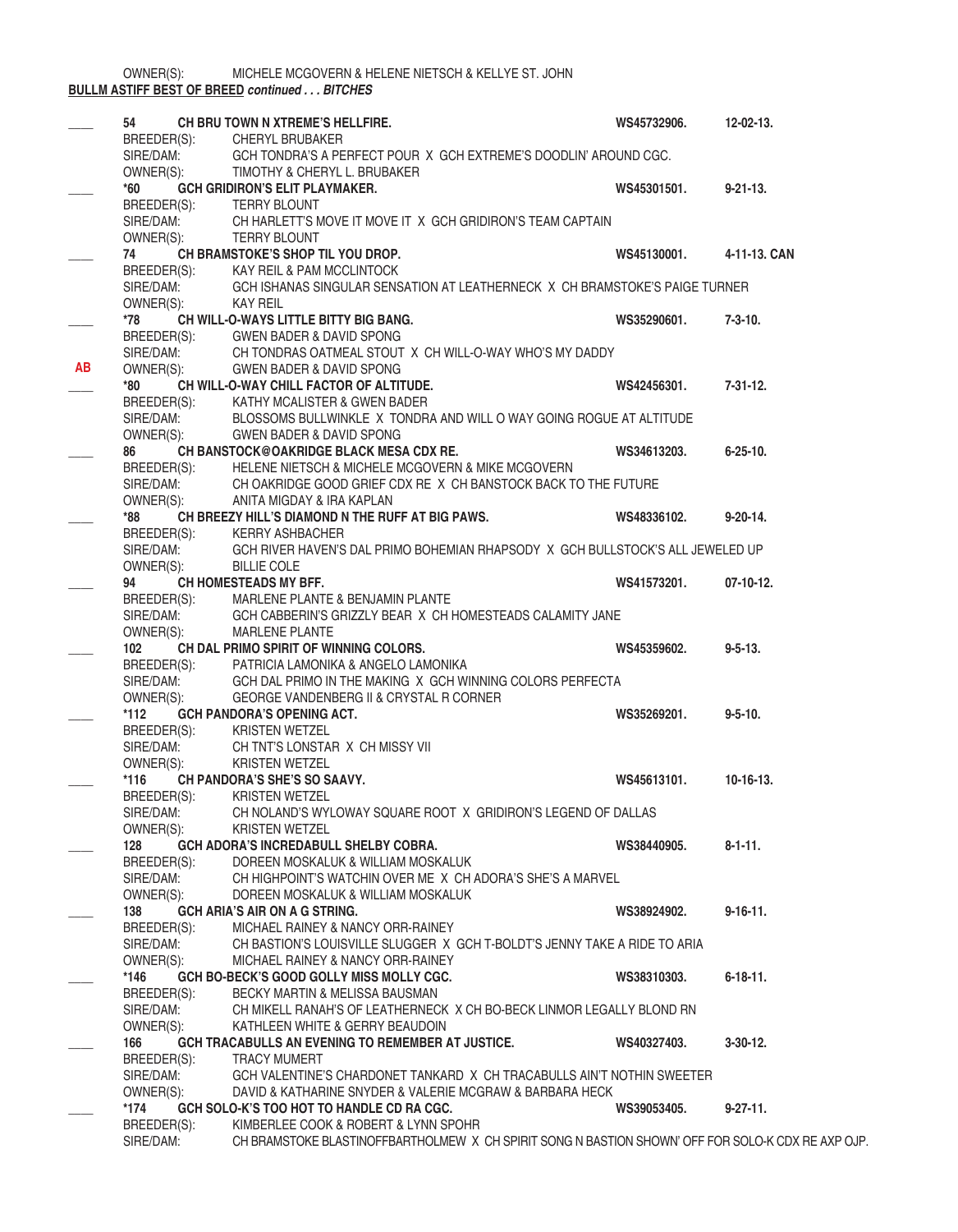OWNER(S): KIMBERLEE COOK

#### **BULLM ASTIFF BEST OF BREED** *continued . . . BITCHES*

|           | *178                     | CH RANGER'S BRIGADIER SHADOW OF THE GLEN.                                                                                   | WS39591204.              | $12 - 11 - 11$ . |
|-----------|--------------------------|-----------------------------------------------------------------------------------------------------------------------------|--------------------------|------------------|
|           | BREEDER(S):              | REBA WISDOM                                                                                                                 |                          |                  |
|           | SIRE/DAM:                | GCH BO-BECK'S MIDNIGHT ONYX OF GEM X CH RANGER'S MAJOR RAVEN                                                                |                          |                  |
|           | OWNER(S):                | ROLISSA NASH & JUDE E NEWTON                                                                                                |                          |                  |
|           | 200                      | GCH HOMESTEADS LOVE AT FIRST SIGHT JYF.                                                                                     | WS45822202.              | 10-29-13.        |
|           | BREEDER(S):<br>SIRE/DAM: | MARLENE PLANTE & BENJAMIN PLANTE                                                                                            |                          |                  |
|           |                          | CH HOMESTEADS ALL EYES ON ME X REBECCA OF HOMESTEAD FARM                                                                    |                          |                  |
|           | OWNER(S):                | <b>JOSE CALDYERO</b>                                                                                                        |                          |                  |
|           | 206                      | <b>CH VALENTINE'S BLACK DIAMOND.</b>                                                                                        | WS47105104.              | $3-12-14$ .      |
|           | BREEDER(S):              | LINDA M VALENTINE & DANNY DELISLE                                                                                           |                          |                  |
|           | SIRE/DAM:                | FAR ISLE DON CARLO OF SICILA X STARRDOGS PISTOLS AND PEARLS                                                                 |                          |                  |
|           | OWNER(S):                | GIUSEPPE MAZZAMUTO                                                                                                          |                          |                  |
|           | 210                      | GCH ROPS ROYAL DIVA OF STEALSAHEART.                                                                                        | WS38663001.              | $8-28-11.$       |
|           | BREEDER(S):              | RITA PUCCI HOWARD GUSSIS & LESLEY BROWN                                                                                     |                          |                  |
|           | SIRE/DAM:                | CH ROYAL ALLR'S OF STEALSAHEART X GCH ROPS ROYAL DIVA OF STEALSAHEART                                                       |                          |                  |
|           | OWNER(S):                | <b>RITA PUCCI</b>                                                                                                           |                          |                  |
|           | 216                      | <b>GCH CHATO'S ORNELLA OF THE PRIDE.</b>                                                                                    | WS47421907.              | $12 - 17 - 13$ . |
|           | BREEDER(S):              | MANUEL J QUINTERO & MANUAL A QUINTERO                                                                                       |                          |                  |
|           | SIRE/DAM:                | CHATO'S BAKKAN X CHATO'S MAJA                                                                                               |                          |                  |
|           | OWNER(S):                | GEOFF AND AMY DAVISON                                                                                                       |                          |                  |
|           | $*224$                   | CH KNIGHTS DRAMA QUEEN OF X-ROADS RN CGC.                                                                                   | WS36920103.              | $2 - 7 - 11$ .   |
|           | BREEDER(S):              | DONNA ATKINS                                                                                                                |                          |                  |
|           | SIRE/DAM:                | CH BASTIONS MUSIC IN THE GLEN RN X CH KNIOGHTS EPONA                                                                        |                          |                  |
|           | OWNER(S):                | SHANNON LEVINES & DONNA ATKINS                                                                                              |                          |                  |
|           | 228                      | GCH TONDRA AND WILL-O-WAY GOING ROGUE AT ALTITUDE.                                                                          | WS33953201.              | 11-19-09.        |
|           |                          | BREEDER(S): KARA GONZALEZ & MICHELE MCGOVERN & ELIZABETH FALK<br>SIRE/DAM: CH WILL-O-WAYS ROBUSTO CONIBA X GCH TONDRAS WHAT |                          |                  |
|           | OWNER(S):                | CH WILL-O-WAYS ROBUSTO CONIBA X GCH TONDRAS WHATS COOKIN HIGHPOINT                                                          |                          |                  |
|           |                          | KATHY MCALISTER & GWEN SPONG                                                                                                |                          |                  |
|           | 230                      | <b>GCH CHATO'S MOULIN ROUGE DANCER.</b>                                                                                     | <b>WS42490001. COLUM</b> | $8-26-11.$       |
|           | BREEDER(S):              | MANUEL JOSE QUINTERO & AMY LUCIA EVANS                                                                                      |                          |                  |
| AB        | SIRE/DAM:                | CHATOS MYLTHON X BECKJAR'S HAYIM'S JET SET                                                                                  |                          |                  |
|           | OWNER(S):                | MANUEL QUINTERO & AMY LUCIA EVANS                                                                                           | WS48232102.              | $9-19-14.$       |
|           | 236                      | CHICON N GAFFLE'S DOMESTIC GODDESS.<br>TERI WINSTON DVM & KATHY KOCHER                                                      |                          |                  |
|           | BREEDER(S):<br>SIRE/DAM: | GCH BANSTOCK N HIGHPOINTS NEW DAY BRUIN AT KIMO X CH GAFFLE'S ICON REPEATED IN RED                                          |                          |                  |
|           | OWNER(S):                | JILL ROMAN & TERI WINSTON DVM & MARTIN GLOVER                                                                               |                          |                  |
|           | 238                      | GCH BISS NAMBE N ESSEX BEEF KABOB FROM WINDOVER.                                                                            | WS46325808.              | $1-19-14.$       |
|           | BREEDER(S):              | DONNA PENDLETON & HAILEY E BROGAN                                                                                           |                          |                  |
|           | SIRE/DAM:                | CH MIKELL RANAH'S OF LEATHERNECK X GCH WINDOVER'S SUDDENLY FAMOUS RN                                                        |                          |                  |
|           | OWNER(S):                | PAULA STURIALE & JULIE AHRENS                                                                                               |                          |                  |
|           | 260                      | CH SOLO-K'S ALL FIRED UP AT T-BOLDT.                                                                                        | WS39053407.              | $9 - 27 - 11$ .  |
|           |                          | BREEDER(S): KIMBERLEE COOK LYNN SPOHR & BOB SPOHR                                                                           |                          |                  |
|           | SIRE/DAM:                | CH BRAMSTOKE BLASTINOFFBARTHOLMEW X CH SPIRIT SONG N BASTION SHOWN' OFF FOR SOLO-K CD RE NJP                                |                          |                  |
|           | OWNER(S):                | SHERRY BOLDT & KIMBERLEE COOK & LYNN SPOHR                                                                                  |                          |                  |
|           | *278                     | GCH PRIDES SHE WEARS LEATHER AND LACE OF WILL-O-WAY.                                                                        | WS36425101.              | 29-11-10.        |
|           | BREEDER(S):              | ANN MCGOWAN & JOE MCGOWAN                                                                                                   |                          |                  |
|           | SIRE/DAM:                | CH WILL-O-WAY ROBUSTO COHIBA X CH A PLUS DOX BELLA AND THE BEAST                                                            |                          |                  |
| AB        | OWNER(S):                | ANN & JOE MCGOWAN                                                                                                           |                          |                  |
|           | 298                      | <b>GCH STONEHILL'S ATHENA MILDRED.</b>                                                                                      | WS32966901. CAN 4-21-09. |                  |
|           | BREEDER(S):              | <b>JOSH &amp; SHANNON SCHARLACH</b>                                                                                         |                          |                  |
|           | SIRE/DAM:                | CH HARLETT'S HIGH STAKES X STONEHILL'S URSA MAE                                                                             |                          |                  |
|           | OWNER(S):                | <b>JOSH &amp; SHANNON SCHARLACH</b>                                                                                         |                          |                  |
|           | 316                      | GCH NEWCASTLE'S BLAME IT ON THE SUN.                                                                                        | WS31416202.              | $8 - 31 - 09$ .  |
|           | BREEDER(S):              | ANTHONY SCULLY & DR. JAMES & MARILYN SCHAAP                                                                                 |                          |                  |
|           | SIRE/DAM:                | GCH. ISHANA'S PLAY IT AGAIN SAM X CH NEWCASTLE SOPHIE                                                                       |                          |                  |
| <b>AB</b> | OWNER(S):                | ANTHONY SCULLY & EMI GONZALEZ                                                                                               |                          |                  |
|           | 318                      | GCH BO-BECK'S JUST WARMING UP.                                                                                              | WS38310301.              | $6 - 18 - 11$ .  |
|           | BREEDER(S):              | <b>BECKY &amp; ROBERT MARTIN</b>                                                                                            |                          |                  |
|           | SIRE/DAM:                | CH MIKELL RANAH'S OF LEATHERNECK X CH BO-BECK LINMOR LEGALLY BLONDE                                                         |                          |                  |
|           | OWNER(S):                | <b>BECKY &amp; ROBERT MARTIN</b>                                                                                            |                          |                  |
|           | *342                     | CH BRAMSTOKE'S DIRTY LITTLE SECRET.                                                                                         | WS45130004.              | $4 - 11 - 13$ .  |
|           | BREEDER(S):              | KAY REIL & PAM MCCLINTOCK                                                                                                   |                          |                  |
|           | SIRE/DAM:                | CH ASHANA'S SINGULAR SENSATION AT LEATHERNECK X CH BRAMSTOKES PAIGE TURNER                                                  |                          |                  |
|           | OWNER(S):                | <b>MICHELLE ATKINSON</b>                                                                                                    |                          |                  |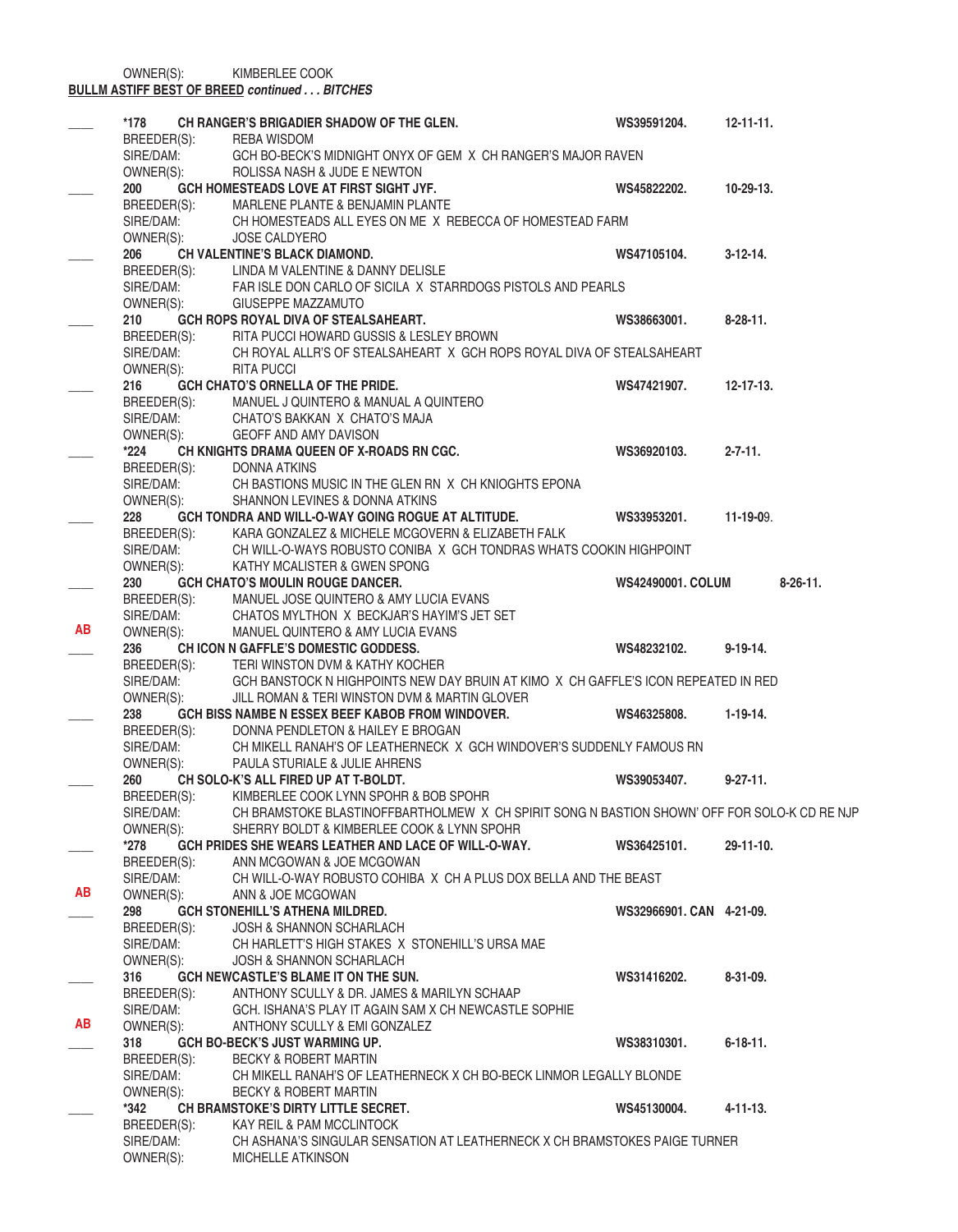**\_\_\_\_ 360 NEWCASTLE'S GOOD NIGHT GRACIE. WS37811309. 4-2-11.** ANTHONY SCULLY SIRE/DAM: NEWCASTLE'S LOVE STRUCK ROMEO X NEWECASTLE'S GRACEFULLY DONE OWNER(S): JEFF & JULIA HORNSHAW & ANTHONY SCULLY OWNER(S): JEFF & JULIA HORNSHAW & ANTHONY SCULLY<br>364 **GCH HIGHPOINT N TONDRA'S HOT TOPIC RN \_\_\_\_ 364 GCH HIGHPOINT N TONDRA'S HOT TOPIC RN WS43024101. 12-14-12.** BREEDER(S): SARA PATCHEN & MARILYN CATHER & MICHELLE & MIKE MCGOVERN<br>SIRE/DAM: CH HIGH POINT'S ZOOLANDER X GCH HIGHPOINT N TONDRA'S NAUGH CH HIGH POINT'S ZOOLANDER X GCH HIGHPOINT N TONDRA'S NAUGHTY ONE OWNER(S): SARA PATCHEN & SARAH GARNER



2015 American Bullmastiff Association National Specialty Winners

|   | <b>BEST IN SPECIALTY: 159</b>                            |     |                 |     |  |
|---|----------------------------------------------------------|-----|-----------------|-----|--|
|   | <b>BEST OF WINNERS:</b> 43                               |     |                 |     |  |
|   | <b>BEST OF OPPOSITE SEX</b><br>TO BEST IN SPECIALTY: 230 |     |                 |     |  |
|   | SELECT DOG: _ 167                                        |     |                 |     |  |
|   | SELECT BITCH: 364                                        |     |                 |     |  |
|   | <b>AWARDS OF MERIT: 15</b>                               |     | 29              | 81  |  |
|   |                                                          | 259 | 166             | 200 |  |
| ∎ |                                                          | 28  | 32 <sub>2</sub> | 334 |  |
|   | BEST OWNER-HANDLED (NOHS): 159                           |     |                 |     |  |
|   | <b>BEST VETERAN DOG:</b> 259                             |     |                 |     |  |
|   | <b>BEST VETERAN BITCH: 32</b>                            |     |                 |     |  |
|   | <b>BEST PUPPY:</b>                                       | 131 |                 |     |  |
|   | <b>BEST BRINDLE:</b>                                     | 28  |                 |     |  |
|   | <b>BEST BRED</b><br><b>BY EXHIBITOR:</b>                 | 198 |                 |     |  |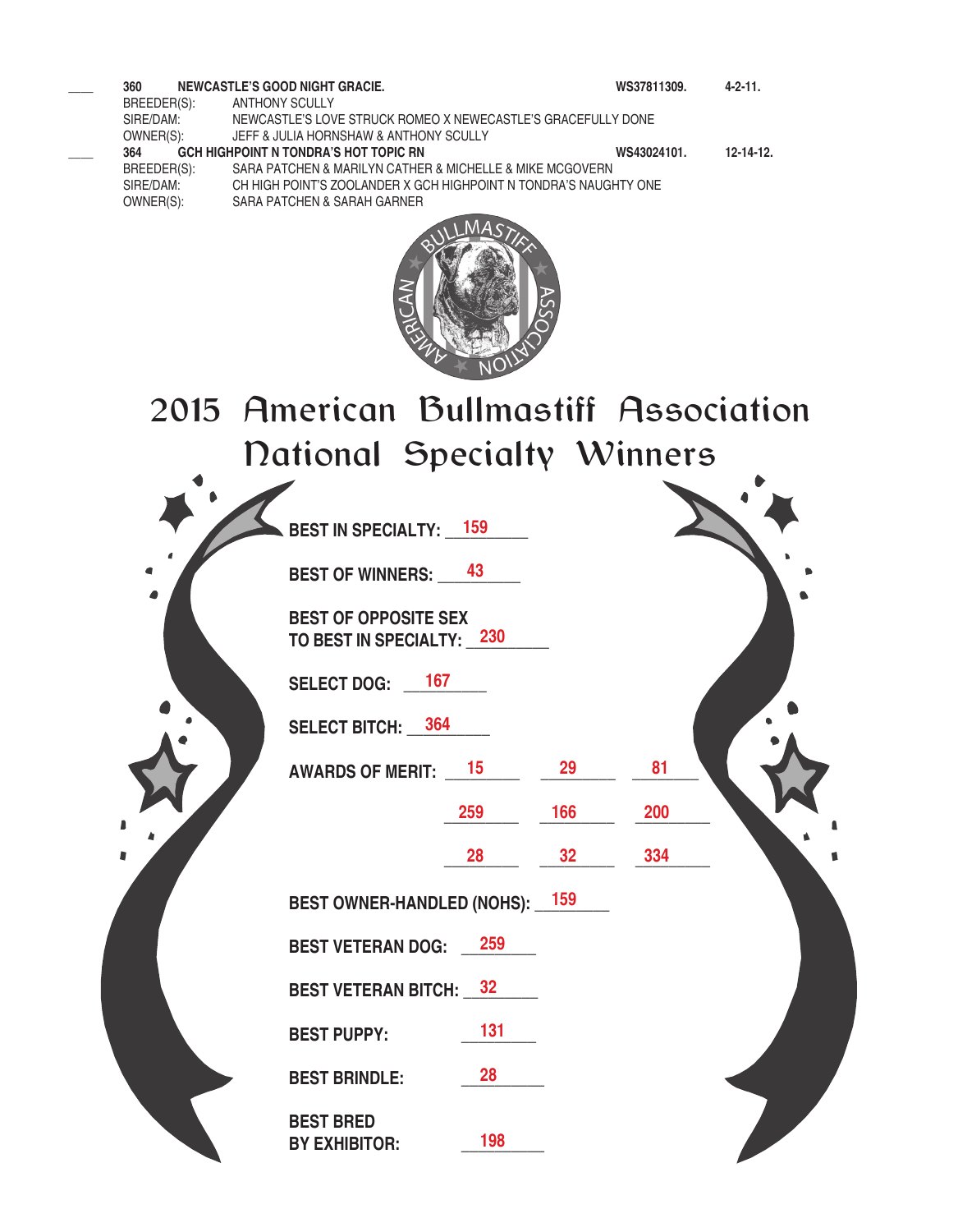#### **BULLMASTIFF. NON-REGULAR CLASS - MATURITY:**

*Note - bitches are even numbered individual armbands, males are odd. Dogs within a group are listed oldest to youngest.*

| 400.          | 68                                                                                                                                       | CH HEARTSLUV BETTER DANNA HUMMER.                                                                                                                                                                    | WS19978401. | 11-19-06.        |  |  |
|---------------|------------------------------------------------------------------------------------------------------------------------------------------|------------------------------------------------------------------------------------------------------------------------------------------------------------------------------------------------------|-------------|------------------|--|--|
|               | BREEDER(S):                                                                                                                              | RENEA VAUGHN<br>SIRE/DAM: CH GENTLEMAN JACK OF WATERS EDGE X CH ROYAL JEWEL OF HEARTSLUV                                                                                                             |             |                  |  |  |
|               | OWNER(S): MARK & KELLY JONE<br>156                                                                                                       | GCH HEARTSLUV N HIGHPOINT'S MOUNTAIN AIRE BN RN.                                                                                                                                                     | WS30595908. | $5-17-09.$       |  |  |
|               | BREEDER(S):                                                                                                                              | <b>RENEA VAUGHN</b>                                                                                                                                                                                  |             |                  |  |  |
|               |                                                                                                                                          | SIRE/DAM: CH HIGHPOINTS FOUR ON THE FLOOR X CH HEARTSLUV BETTER DANNA HUMMER RN<br>OWNER(S): FRANCES MEREDITH & RENEA VAUGHN                                                                         |             |                  |  |  |
|               | 25                                                                                                                                       | DRAGONFLY AND ELOC ARE RINGING IN THE NEW.                                                                                                                                                           | WS46221902. | $1 - 1 - 14.$    |  |  |
|               | BREEDER(S):                                                                                                                              | FRANCES MEREDITH & RENEA VAUGHN<br>SIRE/DAM: GCH BLUECHIOS ROLLOVER TO TREMPHE X GCH HEARTSLUV N HIGHPOINTS MOUNTAINS AIRE BN RN                                                                     |             |                  |  |  |
|               | OWNER(S): GERALD & KAREN COLE                                                                                                            |                                                                                                                                                                                                      |             |                  |  |  |
| 4 401.        | 110<br>BREEDER(S):                                                                                                                       | CH MISSY VII.<br><b>BEA WILLIAMS</b>                                                                                                                                                                 | WS22293203. | $5-20-07$ .      |  |  |
|               |                                                                                                                                          | SIRE/DAM: CH HRH CANAS PRINCE WILLIAMS OF DOX X PEACEKEEPER CANAS GO WITH THE FLO                                                                                                                    |             |                  |  |  |
|               | OWNER(S): KRISTEN WETZEL<br>112                                                                                                          | <b>GCH PANDORA'S OPENING ACT.</b>                                                                                                                                                                    | WS35269201. | $9 - 5 - 10$ .   |  |  |
|               | BREEDER(S):                                                                                                                              | <b>KRISTEN WETZEL</b>                                                                                                                                                                                |             |                  |  |  |
|               | OWNER(S): KRISTEN WETZEL                                                                                                                 | SIRE/DAM: CH TNT'S LONSTAR X CH MISSY VII                                                                                                                                                            |             |                  |  |  |
|               | 114<br>BREEDER(S):                                                                                                                       | <b>PANDORA'S LADY LUCK.</b><br><b>KRISTEN WETZEL</b>                                                                                                                                                 | WS43798801. | $3 - 28 - 13$ .  |  |  |
|               |                                                                                                                                          | SIRE/DAM: CH HARLETT'S MOVE IT MOVE IT X GCH PANDPRA'S OPENING ACT                                                                                                                                   |             |                  |  |  |
| з<br>402.     | OWNER(S): KRISTEN WETZEL<br>162                                                                                                          | GCH HEARTSLUV VIC TORI HIGH OF ROPS.                                                                                                                                                                 | WS30595904. | $5-17-09.$       |  |  |
|               | BREEDER(S):                                                                                                                              | <b>RENEA VAUGHN</b>                                                                                                                                                                                  |             |                  |  |  |
|               | OWNER(S): RITA PUCCI                                                                                                                     | SIRE/DAM: HIGHPOINTS FOUR ON THE FLOOR X CH HEARTSLUV BETTER DANNA HUMMER                                                                                                                            |             |                  |  |  |
|               | 92                                                                                                                                       | <b>ROPS BAILEY GALLION.</b>                                                                                                                                                                          | WS45413201. | $10-31-13.$      |  |  |
|               | BREEDER(S):                                                                                                                              | RTA PUCCI<br>SIRE/DAM: GCH ISHANA'S SINGULAR SENSATION AT LEATHERNECK X GCH HEARTSLUV VOC TORI HIGH OF ROPS                                                                                          |             |                  |  |  |
|               | OWNER(S): JOSH & CELINA GALLION<br>233                                                                                                   | ALLR'S HIS BOOM BOOM PLOW STEALSHEART.                                                                                                                                                               | WS49215306. | 12-20-14.        |  |  |
|               | BREEDER(S):                                                                                                                              | RENEE HOMBSCH & HOWARD GUSSIS & LESLEY BROWN                                                                                                                                                         |             |                  |  |  |
|               |                                                                                                                                          | SIRE/DAM: GCH ROPS STEALSAHEART BRUIN SEEKING BANNER TWELVE X CH GAFFLES'S BLACK EYED PEAS CELEBRATION WITH ALLR'S<br>OWNER(S): LAURA SANFILIPPO & JASPER SANFILIPPO & HOWARD GUSSIS & RENEE HOMBSCH |             |                  |  |  |
| 403.          | 165                                                                                                                                      | <b>GCH DAL PRIMO MAGIC MOMENT.</b>                                                                                                                                                                   | WS34339503. | $5 - 6 - 10.$    |  |  |
|               | BREEDER(S):                                                                                                                              | CRYSTAL CORNER & J TOWNSEND<br>SIRE/DAM: CH TRU GRIT MUSCLE MAYHAM RN X CH ISHANA'S BRANDY YOU'RE A FINE GIRL                                                                                        |             |                  |  |  |
|               |                                                                                                                                          | OWNER(S):CRYSTAL CORNER & KATIE MARTIN                                                                                                                                                               |             |                  |  |  |
|               | 185<br>BREEDER(S):                                                                                                                       | GCH DAL PRIMO THE JESTER OF NV.<br><b>CRYSTAL R CORNER</b>                                                                                                                                           | WS40191703. | $1 - 16 - 12$ .  |  |  |
|               |                                                                                                                                          | SIRE/DAM: GCH DAL PRIMO MAGIC MOMENT CGC X CH DAL PRIMO VIVA TORONTO                                                                                                                                 |             |                  |  |  |
|               | 220                                                                                                                                      | OWNER(S): KRISSY O'BRIEN & CRYSTAL CORNER & MATT HARWOOD<br>DAL PRIMO SINCERELYSHADY OAK.                                                                                                            | WS49370604. | $12 - 7 - 14.$   |  |  |
|               | BREEDER(S):                                                                                                                              | PAMELA A KOCHULA & ROBIN DOWDING<br>SIRE/DAM: GCH DAL PRIMO IN THE MAKING X CH SHADY OAKAND THAT'S MY STORY                                                                                          |             |                  |  |  |
|               |                                                                                                                                          | OWNER(S): CRYSTAL CORNER & KRISTEN O'BRIEN                                                                                                                                                           |             |                  |  |  |
| $2\quad 404.$ | 176<br>BREEDER(S):                                                                                                                       | CH SPIRIT SONG N BASTION SHOWN' OFF FOR SOLO-K CDX RE AXP OJP CGC.WS30208107.<br>HOPE HOLBER MAUREEN LUCAS ROBERT & LYNN SPOHR                                                                       |             | $5 - 5 - 09.$    |  |  |
|               |                                                                                                                                          | SIRE/DAM: CH IRONBULL KNIGHTS SILVER SLUGGER RN X CH BASTION'S SOUND OF MUSIC RN                                                                                                                     |             |                  |  |  |
|               | 174                                                                                                                                      | OWNER(S): KIMBERLEE COOK ROBERT & LYNN SPOHR<br>GCH SOLO-K'S TOO HOT TO HANDLE CD RA CGC.                                                                                                            | WS39053405. | $9 - 27 - 11$ .  |  |  |
|               | BREEDER(S):                                                                                                                              | KIMBERLEE COOK, ROBERT & LYNN SPOHR                                                                                                                                                                  |             |                  |  |  |
|               | SIRE/DAM: CH BRAMSTOKE BLASTINOFFBARTHOLMEW X CH SPIRIT SONG N BASTION SHOWN' OFF FOR SOLO-K CDX RE AXP OJP.<br>OWNER(S): KIMBERLEE COOK |                                                                                                                                                                                                      |             |                  |  |  |
|               | 219                                                                                                                                      | <b>T-BOLDT'S TO PROTECT AND SERVE.</b>                                                                                                                                                               | WS49269608. | $12 - 10 - 14.$  |  |  |
|               | BREEDER(S):                                                                                                                              | SHERRY BOLDT, KIMBERLEE COOK & LYNN SPOHR<br>SIRE/DAM: LIBRRANI'S HIGH PERFORMANCE ALONSO X CH SOLO-K'S ALL FIRED UP AT T-BOLDT                                                                      |             |                  |  |  |
|               |                                                                                                                                          | OWNER(S): SHERRY BOLDT & TERRY BOLDT                                                                                                                                                                 |             |                  |  |  |
|               | 405, 188<br>BREEDER(S):                                                                                                                  | CH A PLUS DOX STARLIT SKIES.<br>SUSAN CRAWFORD & SUZANNE ELWOOD                                                                                                                                      | WS08745802. | 12-14-03.        |  |  |
|               |                                                                                                                                          | SIRE/DAM: CH GENTLEMAN JACK OF WATERS EDGE X CH DOX LILLY IN MONET'S GARDEN CD                                                                                                                       |             |                  |  |  |
|               | 32                                                                                                                                       | OWNER(S): SUZANNE GARCIA & MARIO GARCIA<br>GCH A PLUS DOX BELLA AND THE BEAST.                                                                                                                       | WS18851706. | 7-23-06.         |  |  |
|               | BREEDER(S):                                                                                                                              | SUZANNE GARCIA & MARIO GARCIA                                                                                                                                                                        |             |                  |  |  |
|               | OWNER(S): ANN & JOE MCGOWAN                                                                                                              | SIRE/DAM: CH DOX RED RODEO X CH A PLUS DOX STARLIT SKIES                                                                                                                                             |             |                  |  |  |
|               | 278                                                                                                                                      | GCH PRIDES SHE WEARS LEATHER AND LACE OF WILL-O-WAY.                                                                                                                                                 | WS36425101. | $29 - 11 - 10$ . |  |  |
|               | BREEDER(S):                                                                                                                              | ANN MCGOWAN & JOE MCGOWAN<br>SIRE/DAM: CH WILL-O-WAY ROBUSTO COHIBA X CH A PLUS DOX BELLA AND THE BEAST                                                                                              |             |                  |  |  |
|               | OWNER(S): ANN & JOE MCGOWAN                                                                                                              |                                                                                                                                                                                                      |             |                  |  |  |